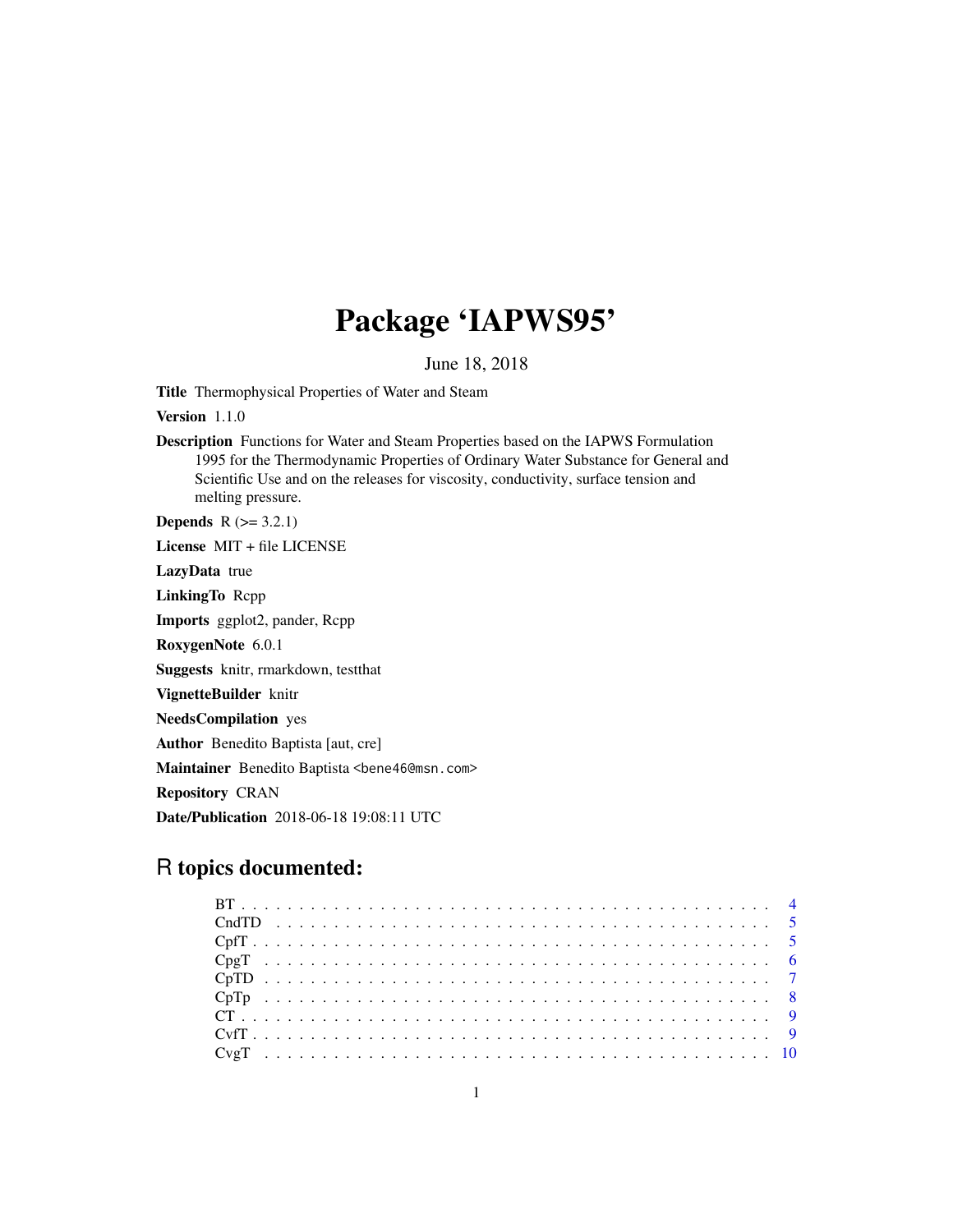| <b>CvTD</b>                                                                                                        | -11 |
|--------------------------------------------------------------------------------------------------------------------|-----|
|                                                                                                                    | 12  |
| <b>DCrit</b>                                                                                                       | 13  |
|                                                                                                                    | 13  |
|                                                                                                                    | 14  |
| Dfp                                                                                                                | 15  |
|                                                                                                                    | 16  |
| DfT                                                                                                                | 16  |
|                                                                                                                    | 17  |
|                                                                                                                    | 18  |
|                                                                                                                    |     |
| Dgs                                                                                                                | 18  |
|                                                                                                                    | 19  |
|                                                                                                                    | 20  |
| <b>Dhs</b>                                                                                                         | 20  |
|                                                                                                                    | 21  |
|                                                                                                                    | 22  |
|                                                                                                                    | 23  |
|                                                                                                                    | 24  |
|                                                                                                                    | 25  |
| <b>Dps</b>                                                                                                         | 25  |
|                                                                                                                    | 26  |
|                                                                                                                    | 27  |
|                                                                                                                    | 28  |
|                                                                                                                    | 29  |
|                                                                                                                    | 30  |
|                                                                                                                    |     |
| $errorCodes \dots \dots \dots \dots \dots \dots \dots \dots \dots \dots \dots \dots \dots \dots \dots \dots \dots$ | 31  |
|                                                                                                                    | 31  |
|                                                                                                                    | 32  |
|                                                                                                                    | 33  |
|                                                                                                                    | 34  |
|                                                                                                                    | 34  |
|                                                                                                                    | 35  |
|                                                                                                                    | 36  |
|                                                                                                                    | 36  |
|                                                                                                                    | 37  |
|                                                                                                                    | 38  |
| hTp                                                                                                                | 39  |
|                                                                                                                    | 40  |
|                                                                                                                    | 41  |
|                                                                                                                    | 42  |
| <b>KViscTD</b>                                                                                                     |     |
|                                                                                                                    | 43  |
|                                                                                                                    | 43  |
| phi0                                                                                                               | 44  |
| phi0D                                                                                                              | 45  |
| phi0DD                                                                                                             | 46  |
| phi0DT                                                                                                             | 47  |
| phi0T                                                                                                              | 47  |
| phi0TT                                                                                                             | 48  |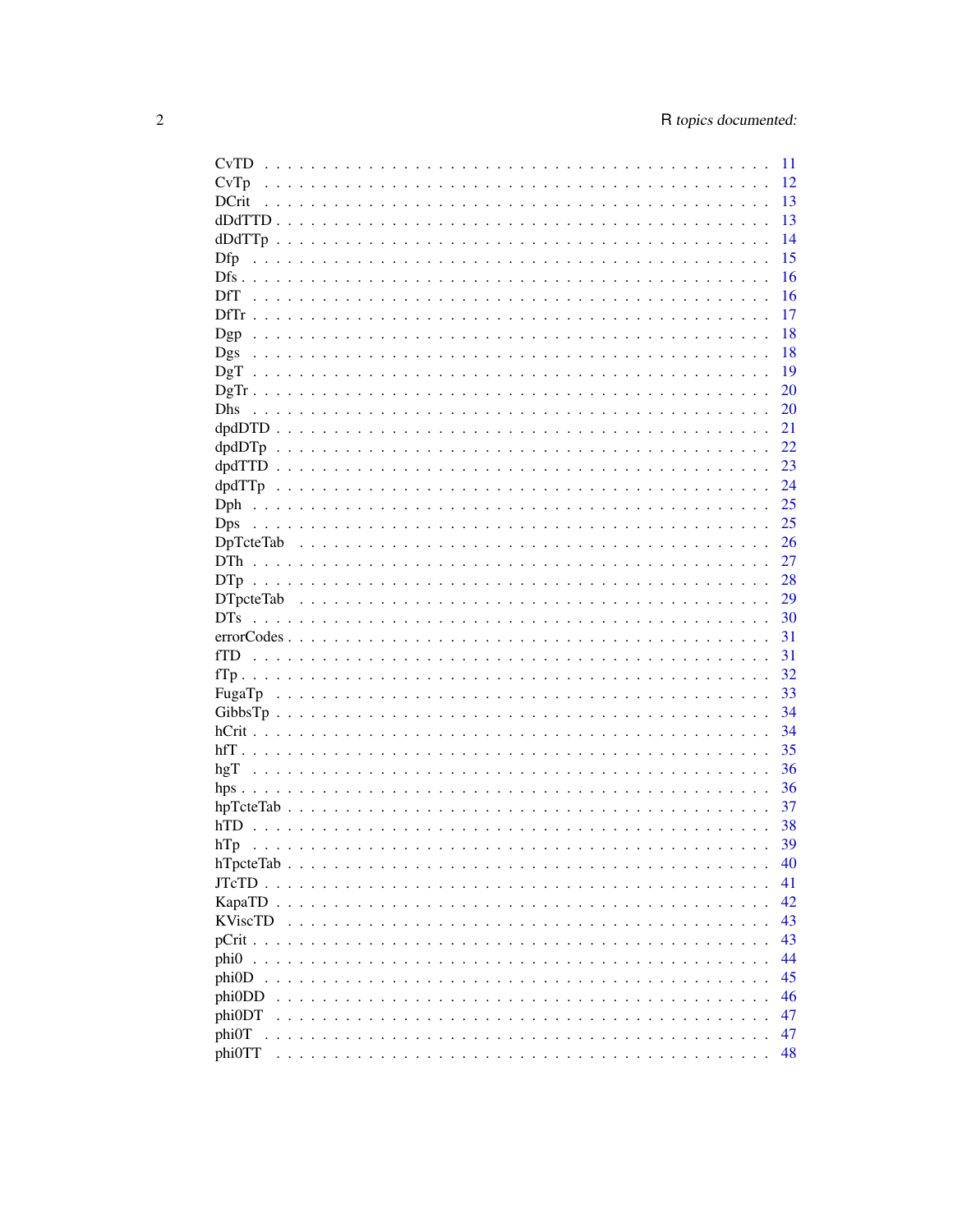| phir                                                                                                                                                                                                         | 49 |
|--------------------------------------------------------------------------------------------------------------------------------------------------------------------------------------------------------------|----|
|                                                                                                                                                                                                              | 50 |
|                                                                                                                                                                                                              | 51 |
|                                                                                                                                                                                                              | 52 |
| phirT                                                                                                                                                                                                        | 53 |
|                                                                                                                                                                                                              | 54 |
| pMeltT                                                                                                                                                                                                       | 55 |
|                                                                                                                                                                                                              | 56 |
|                                                                                                                                                                                                              | 56 |
|                                                                                                                                                                                                              | 57 |
|                                                                                                                                                                                                              | 58 |
|                                                                                                                                                                                                              | 59 |
|                                                                                                                                                                                                              | 60 |
|                                                                                                                                                                                                              | 60 |
|                                                                                                                                                                                                              | 61 |
|                                                                                                                                                                                                              |    |
| satTabp                                                                                                                                                                                                      | 62 |
|                                                                                                                                                                                                              | 63 |
|                                                                                                                                                                                                              | 64 |
|                                                                                                                                                                                                              | 65 |
|                                                                                                                                                                                                              | 66 |
|                                                                                                                                                                                                              | 67 |
|                                                                                                                                                                                                              | 68 |
|                                                                                                                                                                                                              | 68 |
|                                                                                                                                                                                                              | 69 |
|                                                                                                                                                                                                              | 69 |
|                                                                                                                                                                                                              | 70 |
|                                                                                                                                                                                                              | 71 |
|                                                                                                                                                                                                              | 71 |
|                                                                                                                                                                                                              | 72 |
|                                                                                                                                                                                                              | 73 |
| STp                                                                                                                                                                                                          | 74 |
|                                                                                                                                                                                                              | 75 |
|                                                                                                                                                                                                              | 76 |
|                                                                                                                                                                                                              | 76 |
|                                                                                                                                                                                                              | 77 |
| TDs                                                                                                                                                                                                          | 78 |
| ThrcTD                                                                                                                                                                                                       | 79 |
|                                                                                                                                                                                                              |    |
| Ths<br>$\mathbf{r}$ . $\mathbf{r}$ . $\mathbf{r}$<br>$\sim$<br>$\begin{array}{cccccccccccccc} \bullet & \bullet & \bullet & \bullet & \bullet & \bullet & \bullet & \bullet & \bullet & \bullet \end{array}$ | 80 |
| Tph<br>$\sim$<br>$\mathbf{r}$                                                                                                                                                                                | 80 |
| <b>Tps</b><br>.<br>$\cdots$                                                                                                                                                                                  | 81 |
| <b>TSatD</b><br>$\sim$ $\sim$<br>$\ddot{\phantom{1}}$<br>$\cdot$ .                                                                                                                                           | 82 |
| TSatp<br>.<br>$\ddot{\phantom{1}}$<br>$\ddot{\phantom{1}}$                                                                                                                                                   | 83 |
| <b>TSats</b><br>$\sim$                                                                                                                                                                                       | 84 |
| TTr<br>.<br>$\cdot$ $\cdot$ $\cdot$ $\cdot$                                                                                                                                                                  | 84 |
| ufT.<br>$\sim$ $\sim$ $\sim$ $\sim$<br>$\ddot{\phantom{a}}$<br>$\sim$                                                                                                                                        | 85 |
| ugT<br>$\cdots$<br>$\ddot{\phantom{a}}$<br>$\cdot$ $\cdot$ $\cdot$                                                                                                                                           | 86 |
| $\overline{\text{uTD}}$                                                                                                                                                                                      | 86 |
| u'l p                                                                                                                                                                                                        | 87 |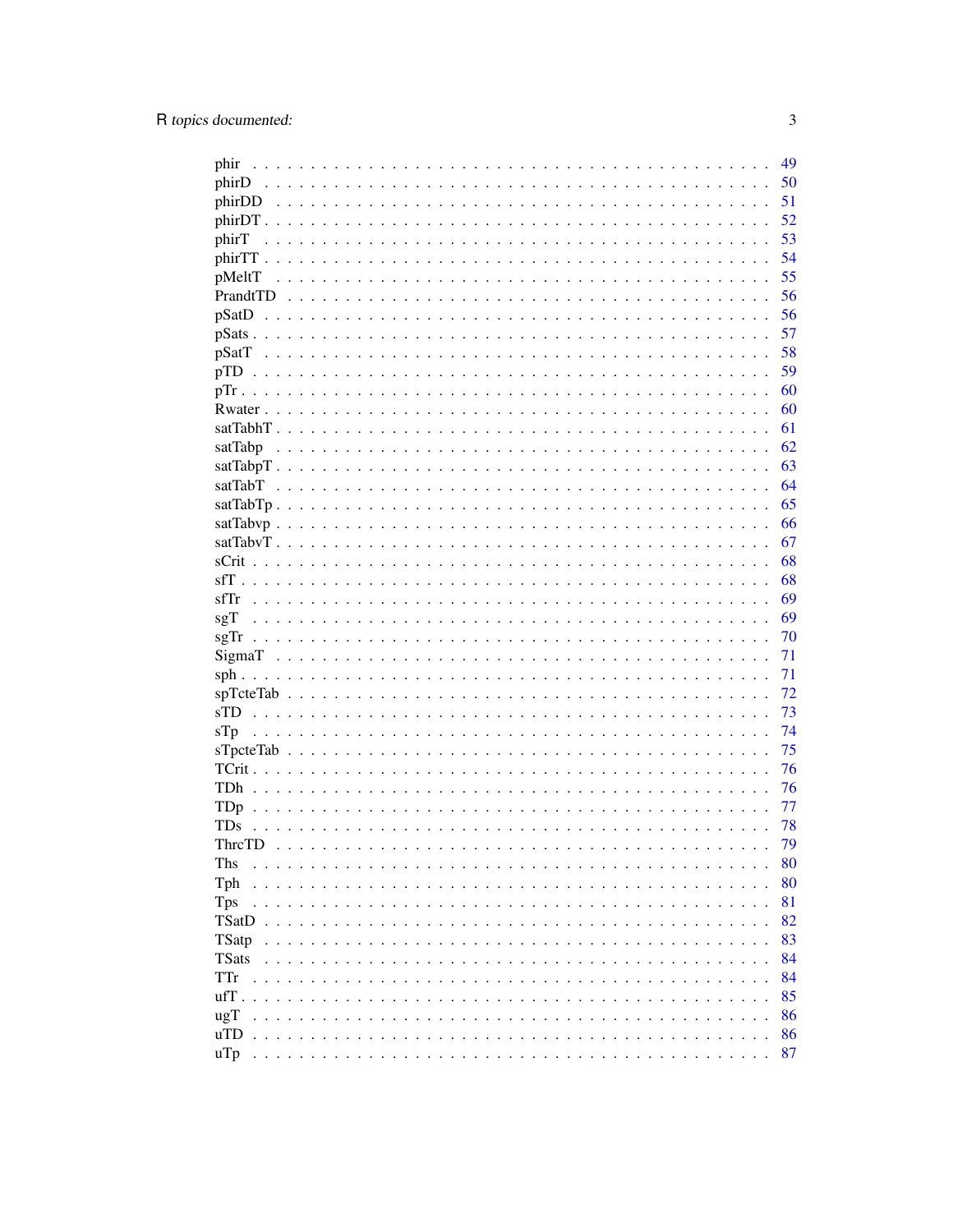<span id="page-3-0"></span>

| Index |  |  |  |  |  |  |  |  |  |  |  |  |  |  |  |  |  |  |  |  |  | 95 |
|-------|--|--|--|--|--|--|--|--|--|--|--|--|--|--|--|--|--|--|--|--|--|----|
|       |  |  |  |  |  |  |  |  |  |  |  |  |  |  |  |  |  |  |  |  |  |    |
|       |  |  |  |  |  |  |  |  |  |  |  |  |  |  |  |  |  |  |  |  |  |    |
|       |  |  |  |  |  |  |  |  |  |  |  |  |  |  |  |  |  |  |  |  |  |    |
|       |  |  |  |  |  |  |  |  |  |  |  |  |  |  |  |  |  |  |  |  |  |    |
|       |  |  |  |  |  |  |  |  |  |  |  |  |  |  |  |  |  |  |  |  |  |    |
|       |  |  |  |  |  |  |  |  |  |  |  |  |  |  |  |  |  |  |  |  |  |    |
|       |  |  |  |  |  |  |  |  |  |  |  |  |  |  |  |  |  |  |  |  |  |    |
|       |  |  |  |  |  |  |  |  |  |  |  |  |  |  |  |  |  |  |  |  |  |    |

BT *Second Virial Coefficient (B), Function of Temperature*

#### Description

The function BT(T) returns the second virial coefficient, B [ m3 kg-1 ], for a given T [K].

## Usage

BT(T)

## Arguments

T Temperature [K]

## Details

This function calls a Fortran DLL that solves the Helmholtz Energy Equation. in accordance with the Revised Release on the IAPWS Formulation 1995 for the Thermodynamic Properties of Ordinary Water Substance for General and Scientific Use (June 2014) developed by the International Association for the Properties of Water and Steam, [http://www.iapws.org/relguide/IAPWS-95.](http://www.iapws.org/relguide/IAPWS-95.html) [html](http://www.iapws.org/relguide/IAPWS-95.html). It is valid from the triple point to the pressure of 1000 MPa and temperature of 1273.

#### Value

The second virial coefficient: B [ m3 kg-1 ] and an Error Message (if an error occur: [errorCodes\)](#page-30-1)

```
T < -500.
B_T < -B T(T)B_T
```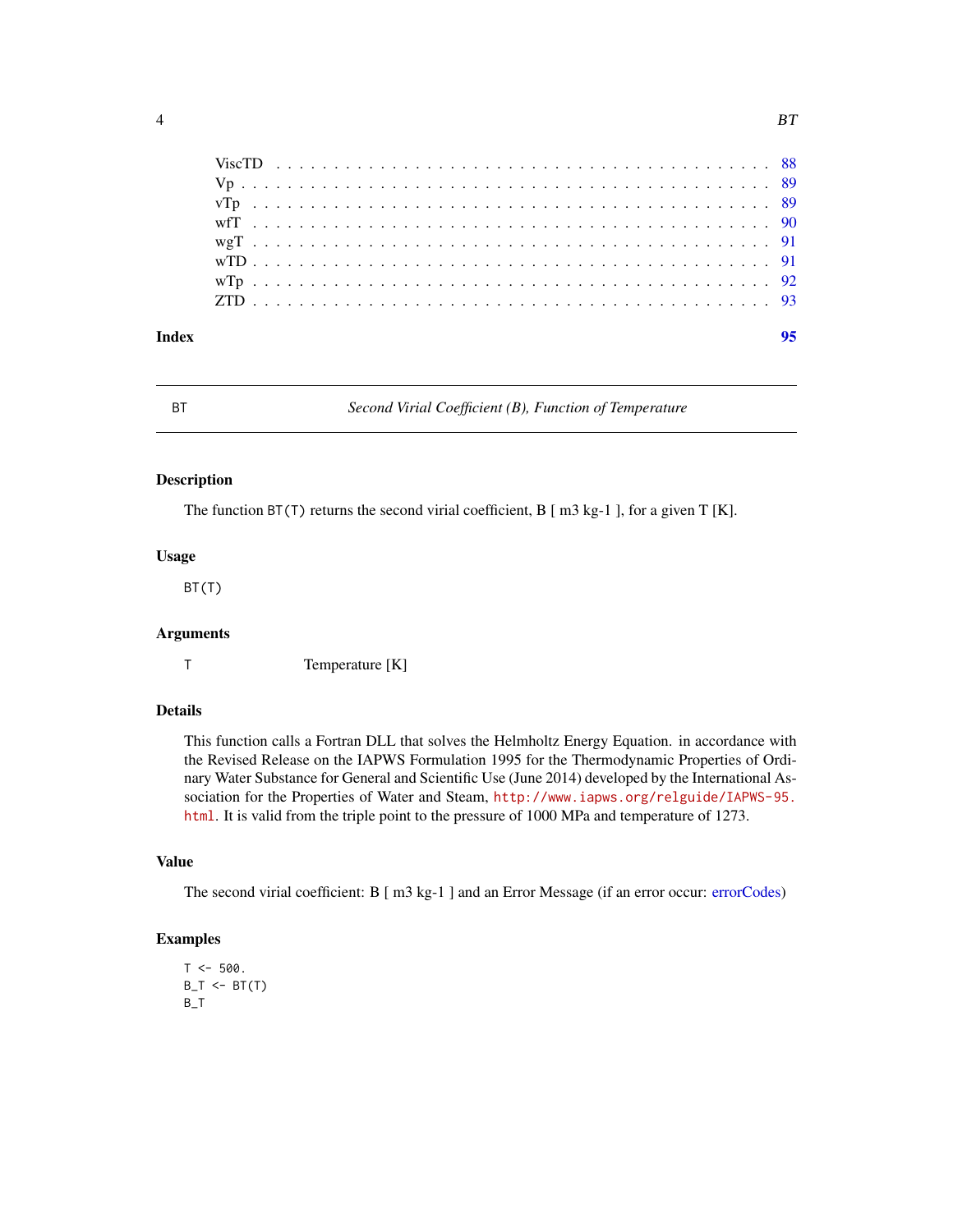<span id="page-4-0"></span>

The function CndTD(T, D) calculates the Thermal Conductivity,  $k$  [W m-1 K-1 ] for given T [K] and D [kg/m3], returning the computed thermal conductivity and an error message if an error occur.

#### Usage

CndTD(T, D)

#### Arguments

|     | Temperature $[K]$  |
|-----|--------------------|
| - D | Density [ kg m-3 ] |

## Details

This function calls a Fortran DLL that solves the equations developed by the International Association for the Properties of Water and Steam, valid from the triple point to the pressure of 1000 MPa and temperature of 1173.15K. <http://www.iapws.org/relguide/ThCond.html>

#### Value

The Thermal Conductivity: k [ W m-1 K-1 ] and an Error message if necessary

## Examples

```
T < -500.
D < -838.025Cond <- CndTD(T,D)
Cond
```
CpfT *Specific Isobaric Heat Capacity of Fluid Phase, Function of Temperature*

## Description

The function CpfT(T) returns the Isobaric Heat Capacity of Fluid Phase [kJ kg-1 K-1], Cpf, for given T [K].

#### Usage

CpfT(T)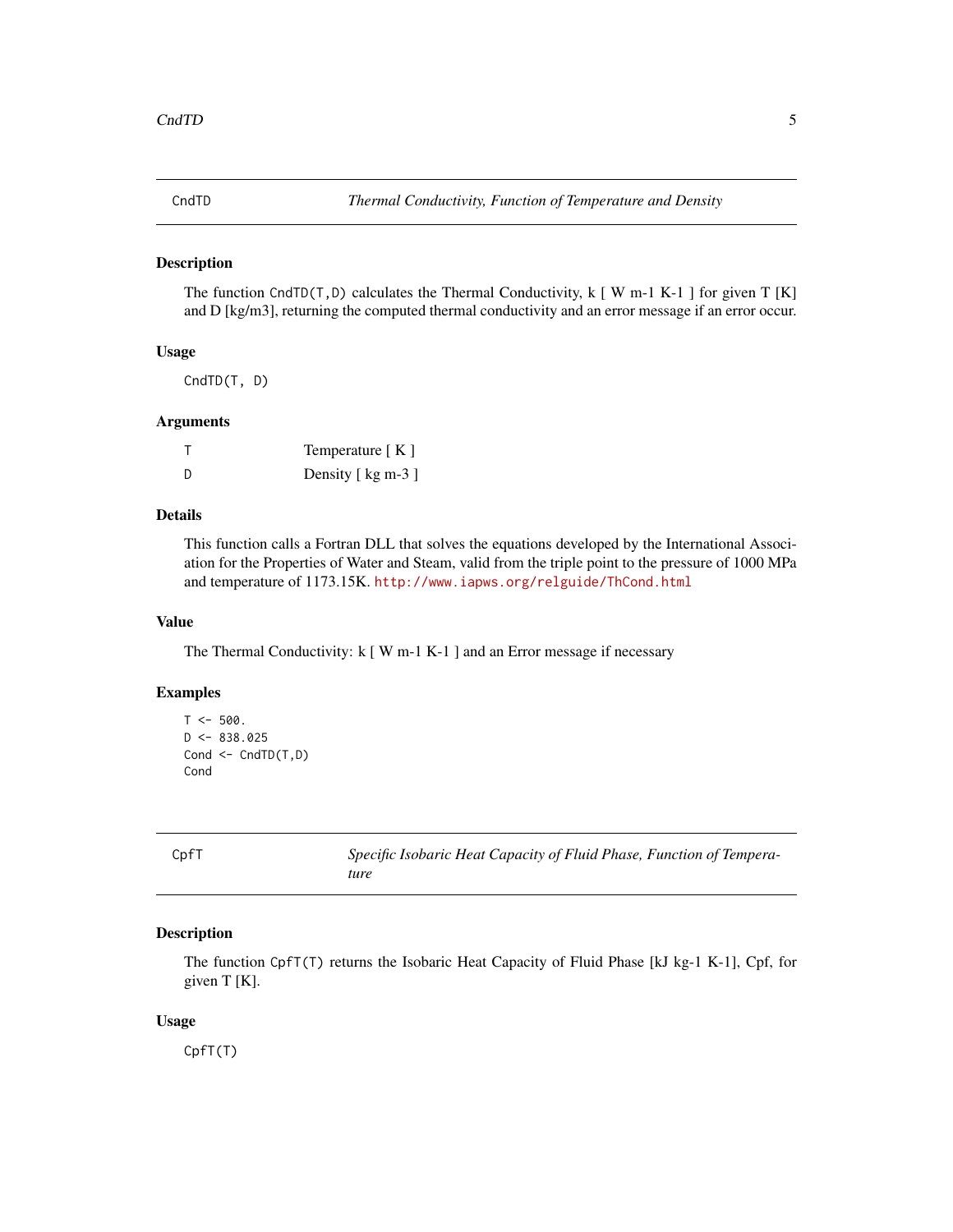<span id="page-5-0"></span>

T Temperature [ K ]

#### Details

This function calls a Fortran DLL that solves the Helmholtz Energy Equation. in accordance with the Revised Release on the IAPWS Formulation 1995 for the Thermodynamic Properties of Ordinary Water Substance for General and Scientific Use (June 2014) developed by the International Association for the Properties of Water and Steam, [http://www.iapws.org/relguide/IAPWS-95.](http://www.iapws.org/relguide/IAPWS-95.html) [html](http://www.iapws.org/relguide/IAPWS-95.html). It is valid from the triple point to the pressure of 1000 MPa and temperature of 1273.

#### Value

The Isobaric Heat Capacity of Fluid Phase: Cpf [kJ kg-1 K-1] and an Error Message (if an error occur: [errorCodes\)](#page-30-1)

#### Examples

```
T < -450.
Cpf < CpfT(T)Cpf
```
CpgT *Specific Isobaric Heat Capacity of Gas Phase, Function of Temperature*

#### Description

The function CpgT(T) returns the Isobaric Heat Capacity of Gas Phase [kJ kg-1 K-1], Cpg, for given T [K].

## Usage

CpgT(T)

#### Arguments

T Temperature [ K ]

#### Details

This function calls a Fortran DLL that solves the Helmholtz Energy Equation. in accordance with the Revised Release on the IAPWS Formulation 1995 for the Thermodynamic Properties of Ordinary Water Substance for General and Scientific Use (June 2014) developed by the International Association for the Properties of Water and Steam, [http://www.iapws.org/relguide/IAPWS-95.](http://www.iapws.org/relguide/IAPWS-95.html) [html](http://www.iapws.org/relguide/IAPWS-95.html). It is valid from the triple point to the pressure of 1000 MPa and temperature of 1273.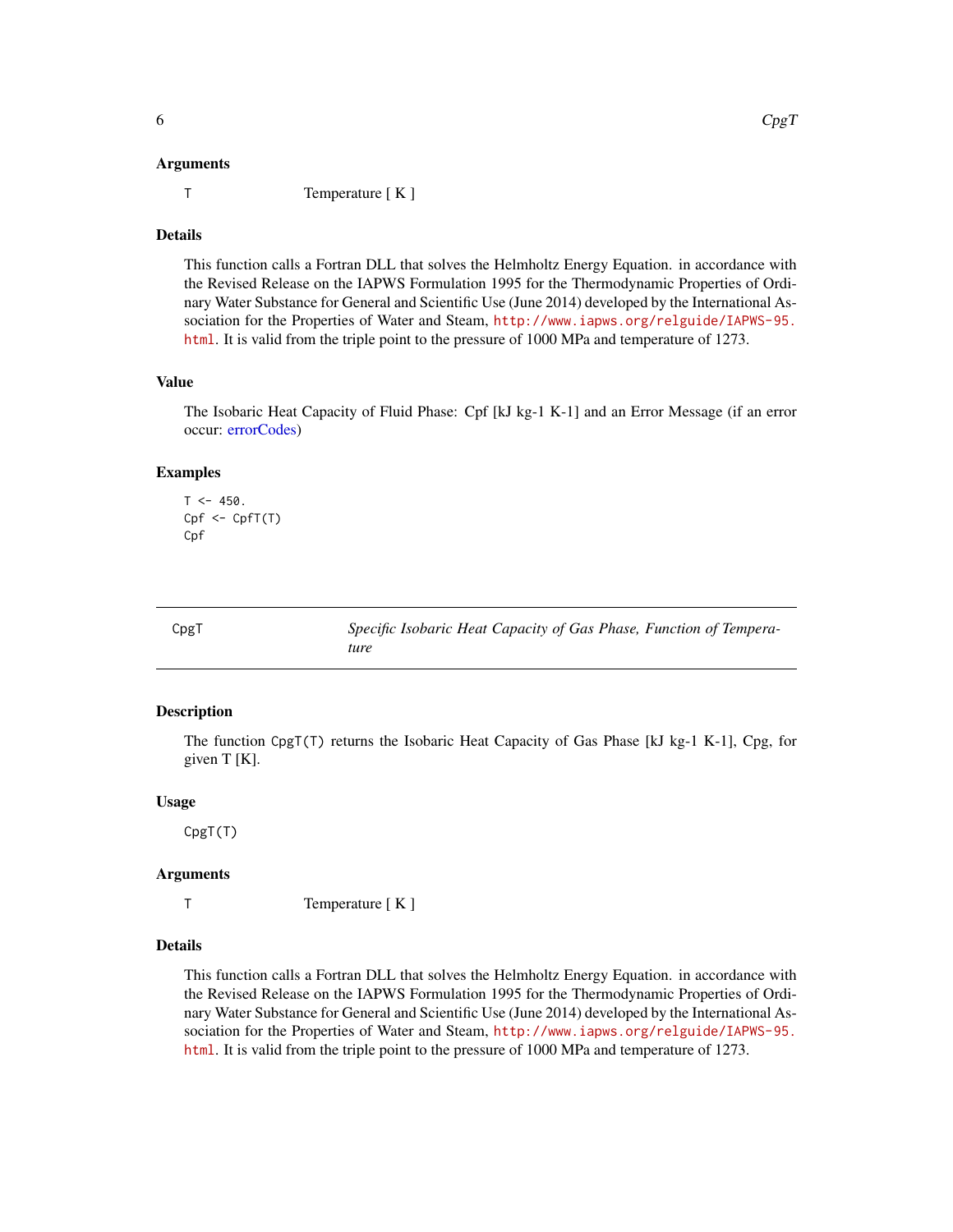#### <span id="page-6-0"></span> $CpTD$  7

## Value

The Isobaric Heat Capacity of Gas Phase: Cpg [kJ kg-1 K-1] and an Error Message (if an error occur: [errorCodes\)](#page-30-1)

#### Examples

```
T < -450.
Cpg < -CpgT(T)Cpg
```
CpTD *Specific Isobaric Heat Capacity, Function of Temperature and Density*

#### Description

The function CpTD(T,D) returns the Specific Isobaric Heat Capacity, Cp  $\lceil kJ \log 1K-1 \rceil$ , for given T [K] and D [kg/m3].

## Usage

CpTD(T, D)

#### Arguments

|   | Temperature $[K]$  |
|---|--------------------|
| D | Density [ kg m-3 ] |

## Details

This function calls a Fortran DLL that solves the Helmholtz Energy Equation. in accordance with the Revised Release on the IAPWS Formulation 1995 for the Thermodynamic Properties of Ordinary Water Substance for General and Scientific Use (June 2014) developed by the International Association for the Properties of Water and Steam, [http://www.iapws.org/relguide/IAPWS-95.](http://www.iapws.org/relguide/IAPWS-95.html) [html](http://www.iapws.org/relguide/IAPWS-95.html). It is valid from the triple point to the pressure of 1000 MPa and temperature of 1273.

## Value

The Specific Isobaric Heat Capacity: Cp [ kJ kg-1 K-1 ] and an Error Message (if an error occur: [errorCodes\)](#page-30-1)

```
T < -500.
D \le -838.025Cp \leftarrow CpTD(T,D)Cp
```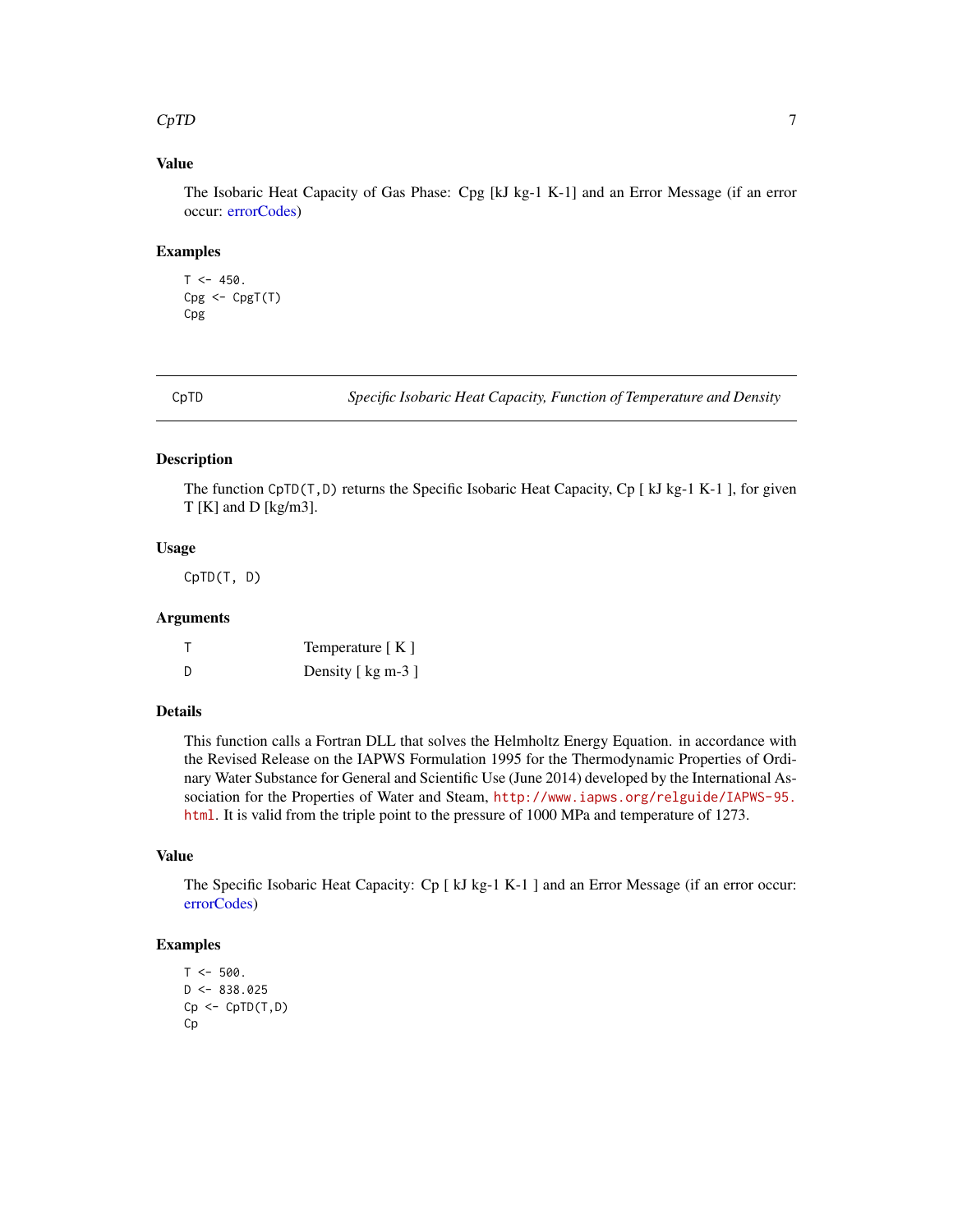<span id="page-7-0"></span>

The function CpTp(T,p) returns the Specific Isobaric Heat Capacity, Cp [ kJ kg-1 K-1 ], for given T [K] and D [kg/m3].

#### Usage

CpTp(T, p)

## Arguments

|   | Temperature [K] |
|---|-----------------|
| р | Pressure [MPa ] |

#### Details

This function calls a Fortran DLL that solves the Helmholtz Energy Equation. in accordance with the Revised Release on the IAPWS Formulation 1995 for the Thermodynamic Properties of Ordinary Water Substance for General and Scientific Use (June 2014) developed by the International Association for the Properties of Water and Steam, [http://www.iapws.org/relguide/IAPWS-95.](http://www.iapws.org/relguide/IAPWS-95.html) [html](http://www.iapws.org/relguide/IAPWS-95.html). It is valid from the triple point to the pressure of 1000 MPa and temperature of 1273.

## Value

The Specific Isobaric Heat Capacity: Cp [ kJ kg-1 K-1 ] and an (if an error occur: [errorCodes\)](#page-30-1)

```
T < -500.
p <- 10.0003858
Cp \leftarrow CpTp(T,p)Cp
```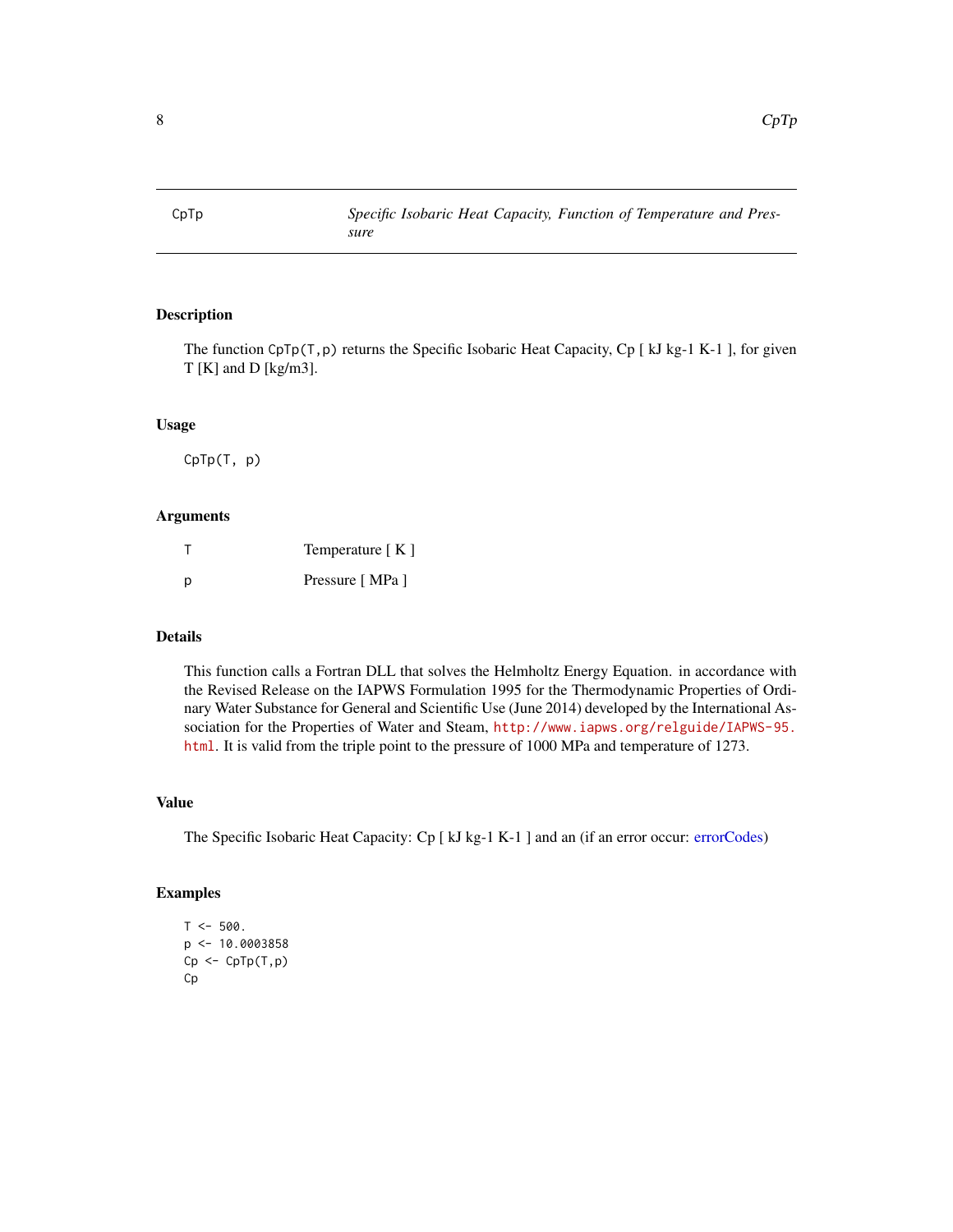<span id="page-8-0"></span>The function CT(T) returns the third virial coefficient, C  $\lceil$  m3 kg-1  $\rceil$ \*\*2, for a given T [K].

#### Usage

CT(T)

#### Arguments

T Temperature [K]

## Details

This function calls a Fortran DLL that solves the Helmholtz Energy Equation. in accordance with the Revised Release on the IAPWS Formulation 1995 for the Thermodynamic Properties of Ordinary Water Substance for General and Scientific Use (June 2014) developed by the International Association for the Properties of Water and Steam, [http://www.iapws.org/relguide/IAPWS-95.](http://www.iapws.org/relguide/IAPWS-95.html) [html](http://www.iapws.org/relguide/IAPWS-95.html). It is valid from the triple point to the pressure of 1000 MPa and temperature of 1273.

## Value

The second virial coefficient: C [ m3 kg-1 ]\*\*2 and an Error Message (if an error occur: [errorCodes\)](#page-30-1)

#### Examples

```
T < -500.
C_T < -CT(T)C_T
```
CvfT *Specific Isochoric Heat Capacity of Fluid Phase, Function of Temperature*

## Description

The function CvfT(T) returns the Isochoric Heat Capacity of Fluid Phase [kJ kg-1 K-1], Cvf, for given T [K].

#### Usage

CvfT(T)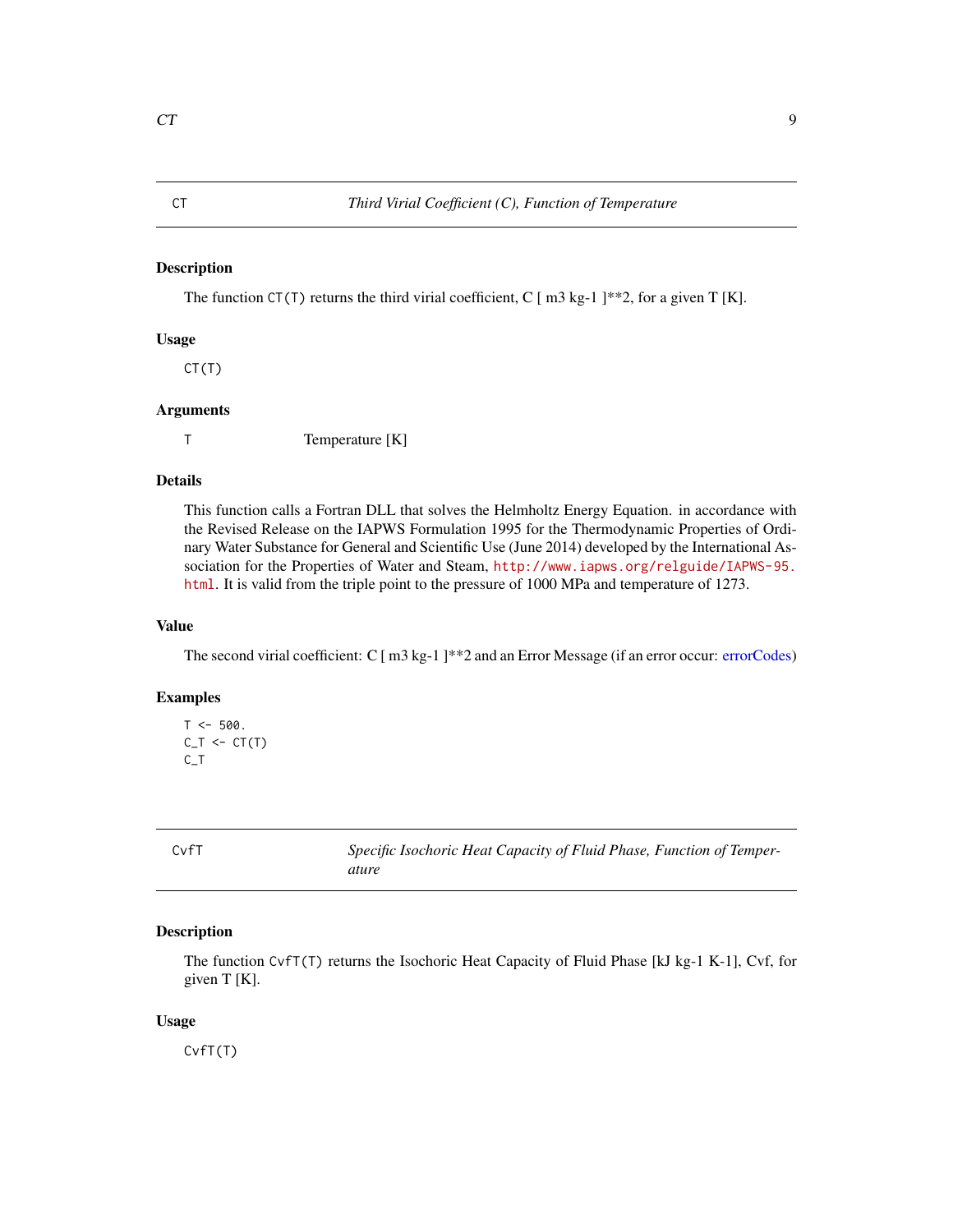#### <span id="page-9-0"></span>Arguments

T Temperature [ K ]

#### Details

This function calls a Fortran DLL that solves the Helmholtz Energy Equation. in accordance with the Revised Release on the IAPWS Formulation 1995 for the Thermodynamic Properties of Ordinary Water Substance for General and Scientific Use (June 2014) developed by the International Association for the Properties of Water and Steam, [http://www.iapws.org/relguide/IAPWS-95.](http://www.iapws.org/relguide/IAPWS-95.html) [html](http://www.iapws.org/relguide/IAPWS-95.html). It is valid from the triple point to the pressure of 1000 MPa and temperature of 1273.

#### Value

The Isochoric Heat Capacity of Fluid Phase: Cvf [kJ kg-1 K-1] and an Error Message (if an error occur: [errorCodes\)](#page-30-1)

#### Examples

```
T < -450.
Cvf \leftarrow CvfT(T)Cvf
```

| CvgT | Specific Isochoric Heat Capacity of Gas Phase, Function of Tempera- |
|------|---------------------------------------------------------------------|
|      | ture                                                                |

#### Description

The function CvgT(T) returns the Isochoric Heat Capacity of Gas Phase [kJ kg-1 K-1], Cvg, for given T [K].

#### Usage

CvgT(T)

#### Arguments

T Temperature [ K ]

#### Details

This function calls a Fortran DLL that solves the Helmholtz Energy Equation. in accordance with the Revised Release on the IAPWS Formulation 1995 for the Thermodynamic Properties of Ordinary Water Substance for General and Scientific Use (June 2014) developed by the International Association for the Properties of Water and Steam, [http://www.iapws.org/relguide/IAPWS-95.](http://www.iapws.org/relguide/IAPWS-95.html) [html](http://www.iapws.org/relguide/IAPWS-95.html). It is valid from the triple point to the pressure of 1000 MPa and temperature of 1273.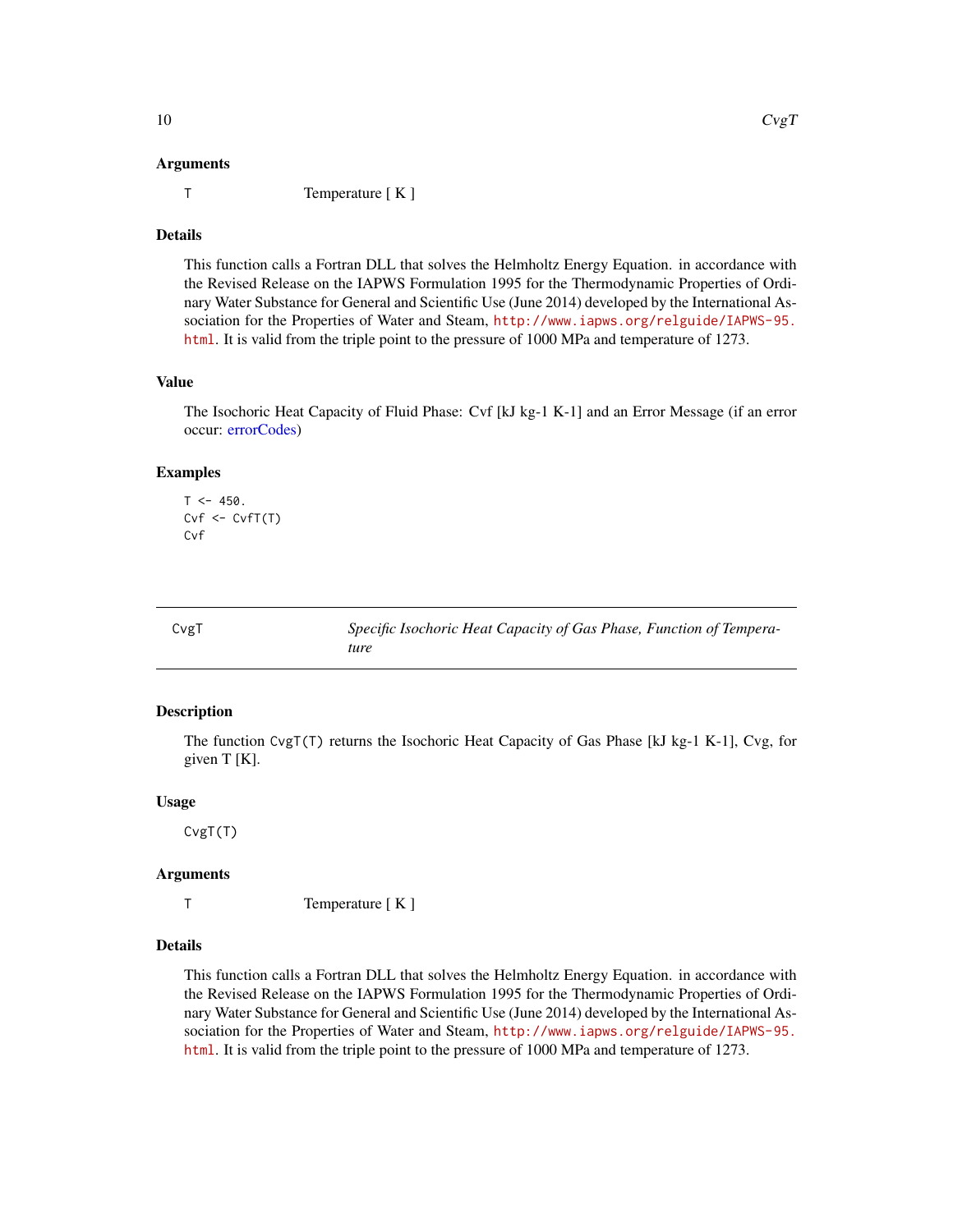### <span id="page-10-0"></span> $CvTD$  11

## Value

The Isochoric Heat Capacity of GaS Phase: Cvg [kJ kg-1 K-1] and an Error Message (if an error occur: [errorCodes\)](#page-30-1)

#### Examples

```
T < -450.
Cvg <- CvgT(T)
Cvg
```

| CvTD | Specific Isochoric Heat Capacity, Function of Temperature and Den- |
|------|--------------------------------------------------------------------|
|      | sity                                                               |

#### Description

The function CvTD( $T$ , D) returns the Specific Isochoric Heat Capacity, Cv [kJ kg-1 K-1], for given T [K] and D [kg/m3].

## Usage

CvTD(T, D)

## Arguments

|     | Temperature $[K]$  |
|-----|--------------------|
| - D | Density [ kg m-3 ] |

#### Details

This function calls a Fortran DLL that solves the Helmholtz Energy Equation. in accordance with the Revised Release on the IAPWS Formulation 1995 for the Thermodynamic Properties of Ordinary Water Substance for General and Scientific Use (June 2014) developed by the International Association for the Properties of Water and Steam, [http://www.iapws.org/relguide/IAPWS-95.](http://www.iapws.org/relguide/IAPWS-95.html) [html](http://www.iapws.org/relguide/IAPWS-95.html). It is valid from the triple point to the pressure of 1000 MPa and temperature of 1273.

## Value

The Specific Isochoric Heat Capacity: Cv [ kJ kg-1 K-1 ] and an Error Message (if an error occur: [errorCodes\)](#page-30-1)

```
T < -500.
D \le -838.025Cv \leftarrow CvTD(T,D)Cv
```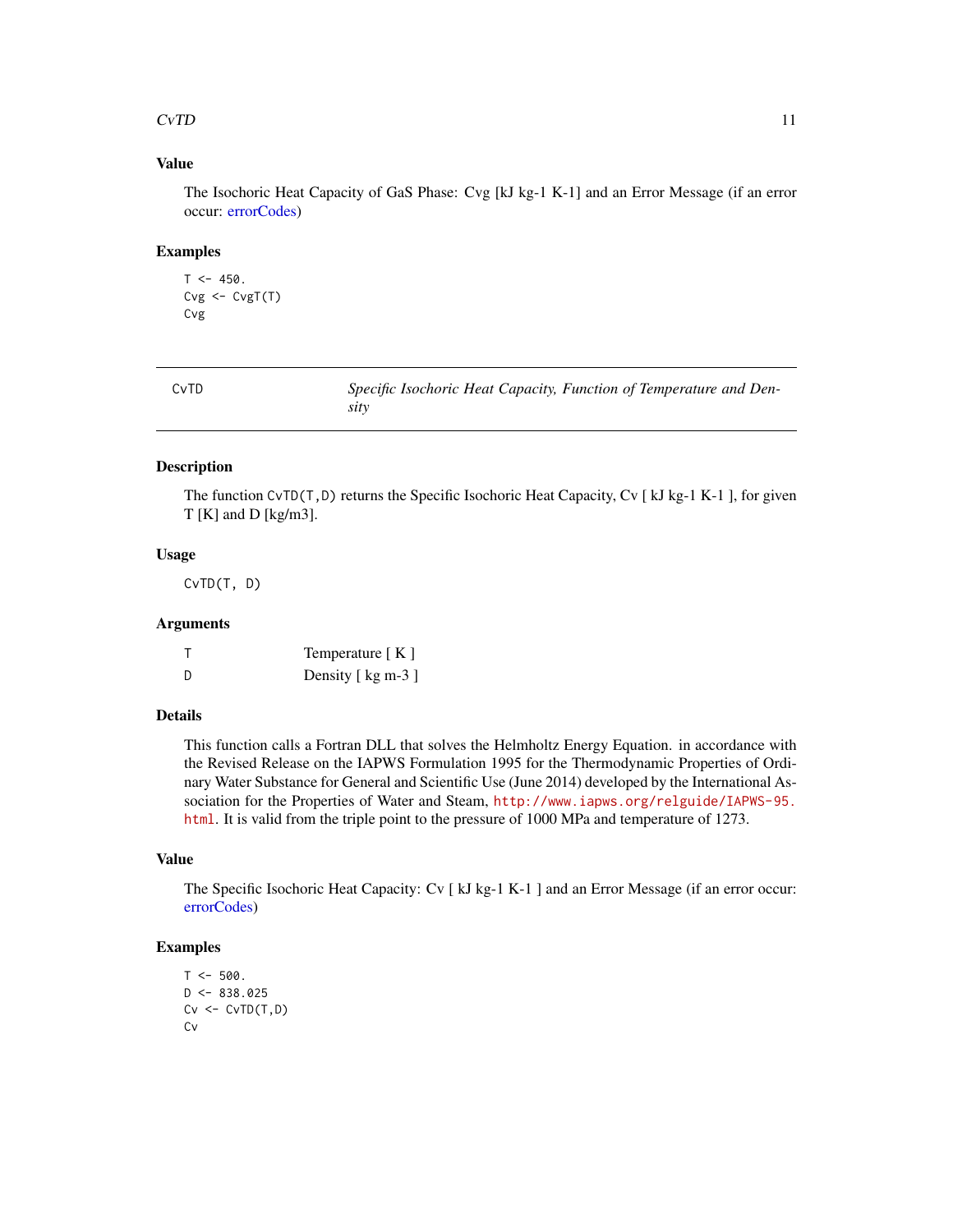<span id="page-11-0"></span>

The function  $CvTp(T,p)$  returns the Specific Isochoric Heat Capacity, Cv [kJ kg-1 K-1], for given T [K] and D [kg/m3].

## Usage

CvTp(T, p)

#### Arguments

|   | Temperature [K] |
|---|-----------------|
| р | Pressure [MPa ] |

## Details

This function calls a Fortran DLL that solves the Helmholtz Energy Equation. in accordance with the Revised Release on the IAPWS Formulation 1995 for the Thermodynamic Properties of Ordinary Water Substance for General and Scientific Use (June 2014) developed by the International Association for the Properties of Water and Steam, [http://www.iapws.org/relguide/IAPWS-95.](http://www.iapws.org/relguide/IAPWS-95.html) [html](http://www.iapws.org/relguide/IAPWS-95.html). It is valid from the triple point to the pressure of 1000 MPa and temperature of 1273.

#### Value

The Specific Isochoric Heat Capacity: Cv [ kJ kg-1 K-1 ] and an Error Message (if an error occur: [errorCodes\)](#page-30-1)

```
T < -500.
p <- 10.0003858
Cv \leftarrow CvTp(T,p)Cv
```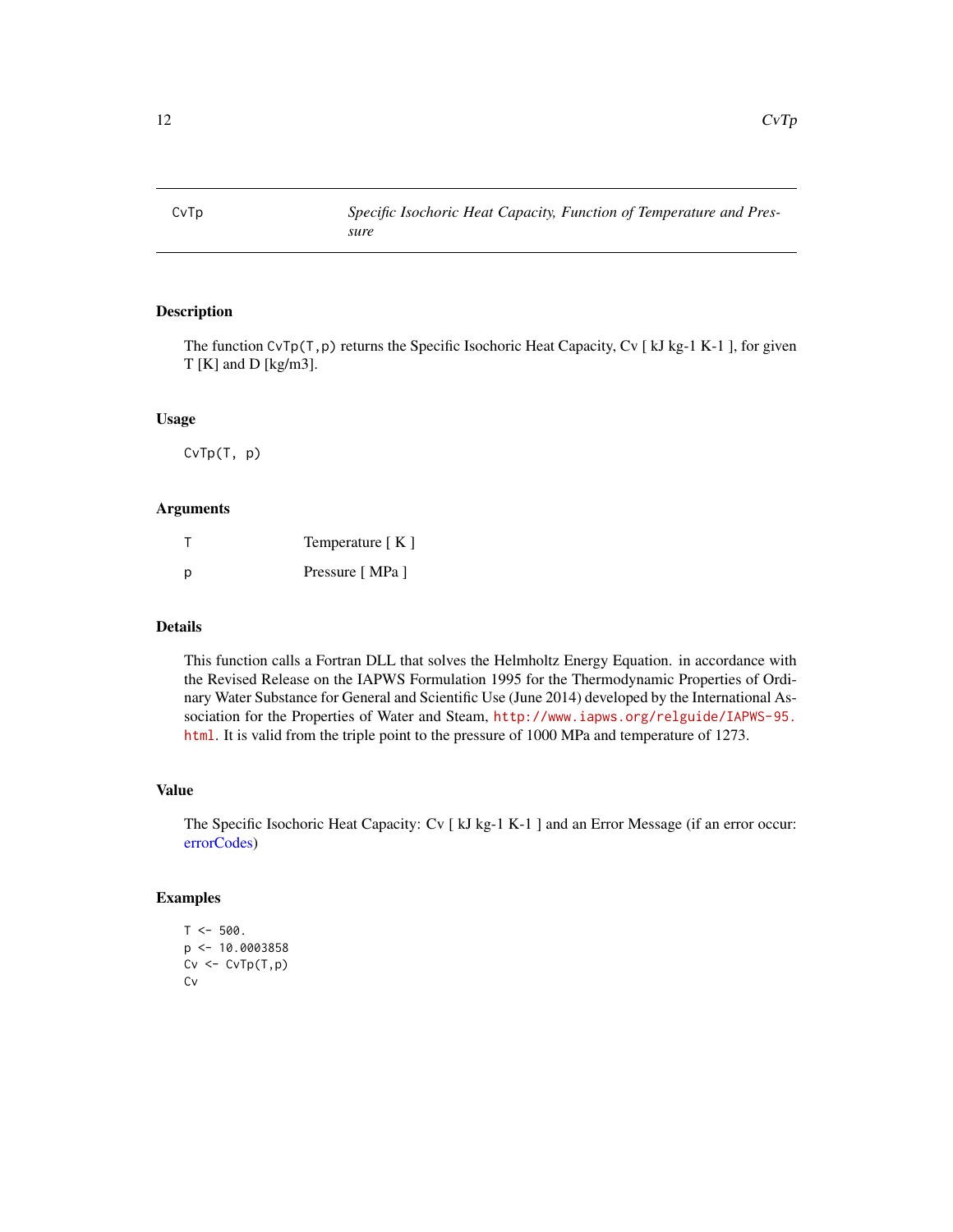<span id="page-12-0"></span>

The function  $DCrit()$  returns the water density at the critical point [kg m-3].

## Usage

DCrit()

#### Value

The Water Critical Density: Dc [kg m-3]

#### Examples

DC <- DCrit() DC

|--|

Density Derivative with respect to Temperature, Function of Tempera*ture and Density*

#### Description

The function dDdTTD(T,D) returns the pressure derivative with respect to Density, dpdD, for given T [K] and D [kg m-3].

#### Usage

dDdTTD(T, D)

#### Arguments

|   | Temperature $[K]$  |
|---|--------------------|
| D | Density [ kg m-3 ] |

#### Details

This function calls a Fortran DLL that solves the Helmholtz Energy Equation. in accordance with the Revised Release on the IAPWS Formulation 1995 for the Thermodynamic Properties of Ordinary Water Substance for General and Scientific Use (June 2014) developed by the International Association for the Properties of Water and Steam, [http://www.iapws.org/relguide/IAPWS-95.](http://www.iapws.org/relguide/IAPWS-95.html) [html](http://www.iapws.org/relguide/IAPWS-95.html). It is valid from the triple point to the pressure of 1000 MPa and temperature of 1273.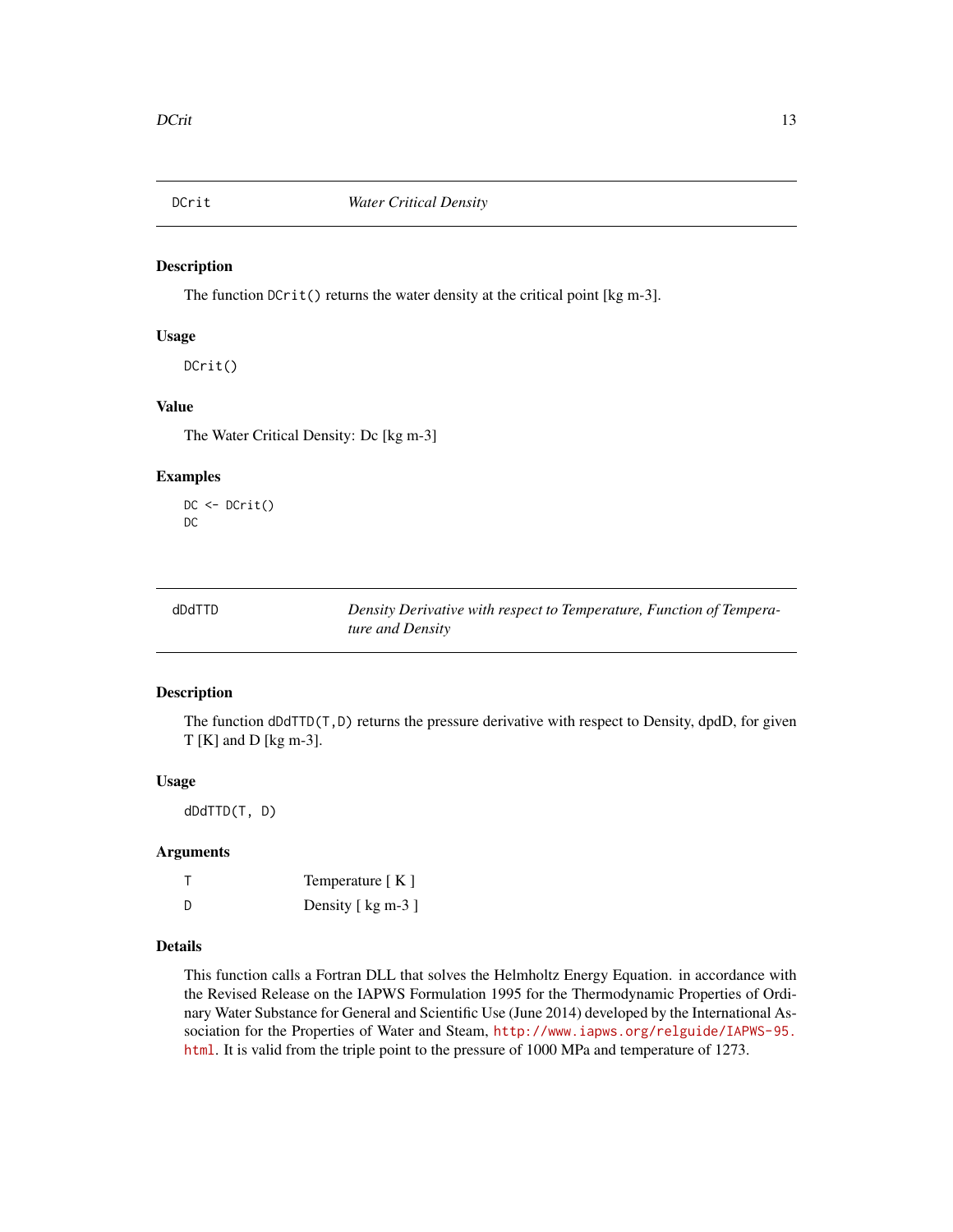## Value

The Density Derivative with respect to T: dD/dT [ kg m-3 K-1 ] and an Error Message (if an error occur: [errorCodes\)](#page-30-1)

#### Examples

```
T < -500.
D \le -838.025dDdT <- dDdTTD(T,D)
dDdT
```

| dDdTTp | Density Derivative with respect to Temperature, Function of Tempera- |
|--------|----------------------------------------------------------------------|
|        | ture and Pressure                                                    |

#### Description

The function  $dDdT\nabla p(T, p)$  returns the Density derivative with respect to Temperature, dDdT, for given T [K] and p [MPa].

#### Usage

dDdTTp(T, p)

#### Arguments

|   | Temperature [K] |
|---|-----------------|
| Ŋ | Pressure [MPa ] |

#### Details

This function calls a Fortran DLL that solves the Helmholtz Energy Equation. in accordance with the Revised Release on the IAPWS Formulation 1995 for the Thermodynamic Properties of Ordinary Water Substance for General and Scientific Use (June 2014) developed by the International Association for the Properties of Water and Steam, [http://www.iapws.org/relguide/IAPWS-95.](http://www.iapws.org/relguide/IAPWS-95.html) [html](http://www.iapws.org/relguide/IAPWS-95.html). It is valid from the triple point to the pressure of 1000 MPa and temperature of 1273.

## Value

The Density derivative with respect to T: dD/dT [ kg m-3 K-1 ] and an Error Message (if an error occur: [errorCodes\)](#page-30-1)

<span id="page-13-0"></span>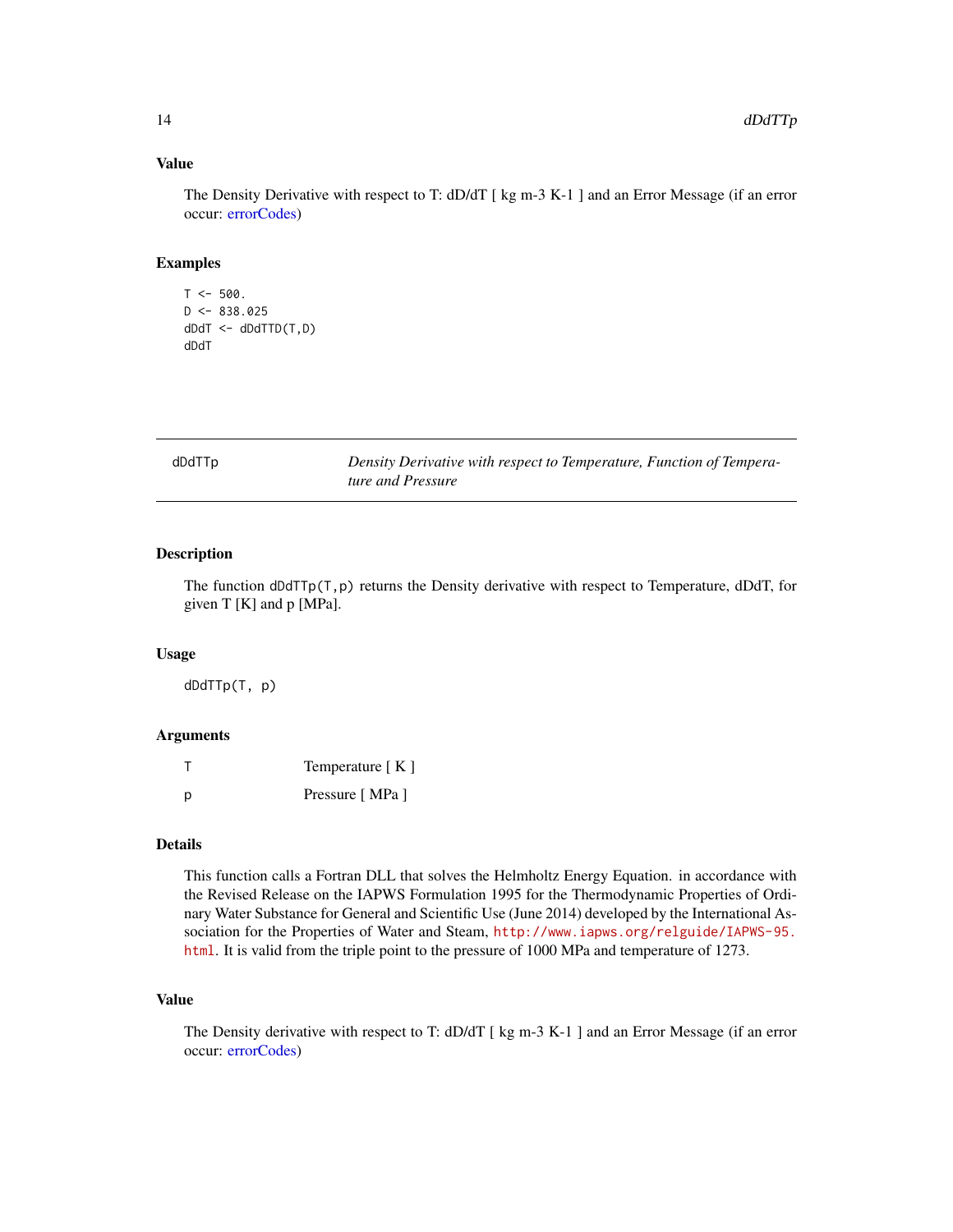## Examples

```
T < -500.
p \leq -10.0003858dDdT <- dDdTTp(T,p)
dDdT
```
#### Dfp *Saturated Liquid Density, Funtion of Pressure*

## Description

The function Dfp(p) returns the saturated liquid density [kg m-3], Df, for given p [ MPa ].

#### Usage

Dfp(p)

## Arguments

p Pressure [ MPa ]

#### Details

This function calls a Fortran DLL that solves the Helmholtz Energy Equation. in accordance with the Revised Release on the IAPWS Formulation 1995 for the Thermodynamic Properties of Ordinary Water Substance for General and Scientific Use (June 2014) developed by the International Association for the Properties of Water and Steam, [http://www.iapws.org/relguide/IAPWS-95.](http://www.iapws.org/relguide/IAPWS-95.html) [html](http://www.iapws.org/relguide/IAPWS-95.html). It is valid from the triple point to the pressure of 1000 MPa and temperature of 1273.

#### Value

The saturated liquid density: Df [kg m-3] and an Error Message (if an error occur: [errorCodes\)](#page-30-1)

#### Examples

```
p <- 0.932203564
Df \leftarrow Dfp(p)Df
```
<span id="page-14-0"></span> $Dfp$  15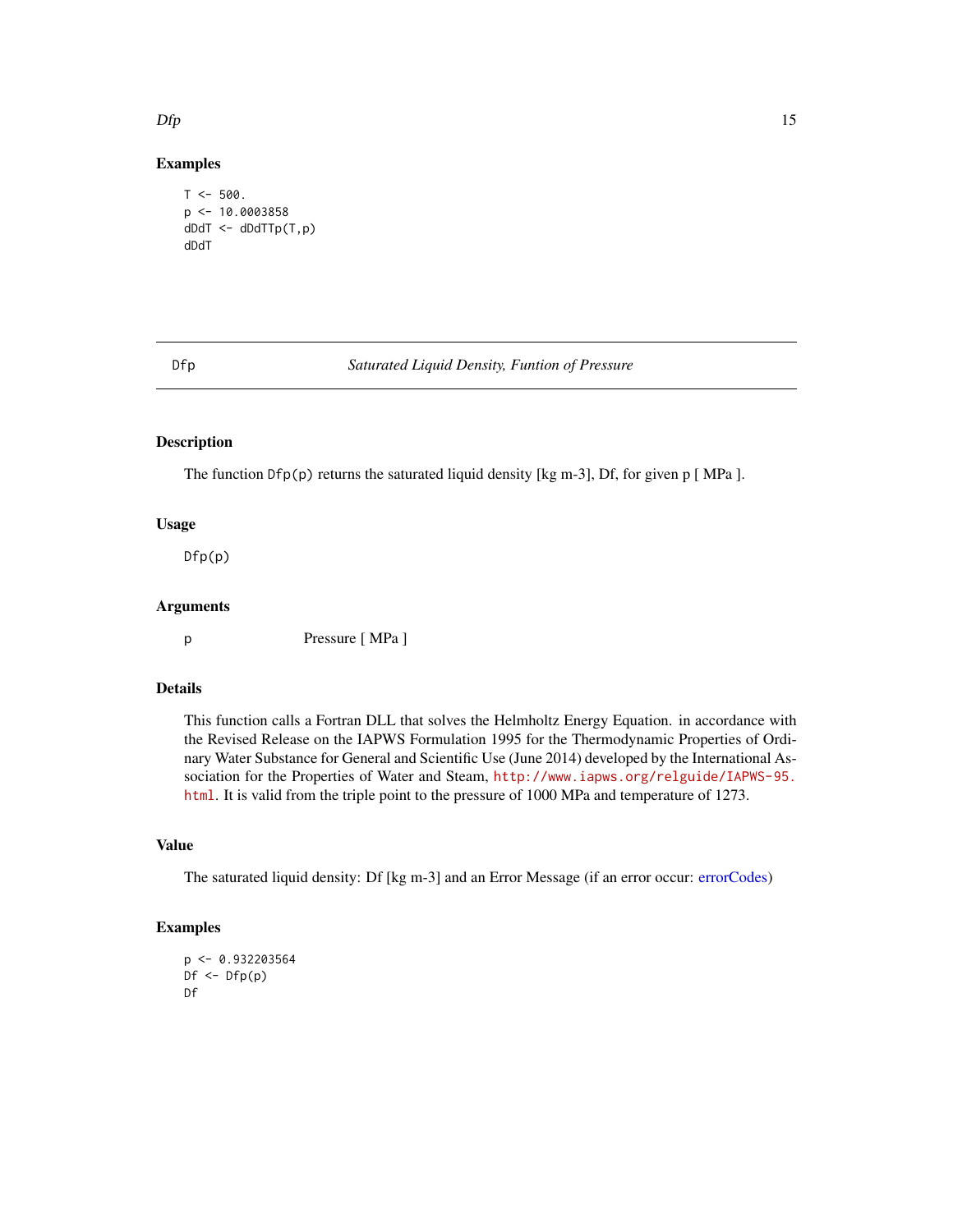<span id="page-15-0"></span>The function  $Dfs(s)$  returns the saturated liquid density [kg m-3], Df, for given s [kJ kg-1 K-1].

#### Usage

 $Dfs(s)$ 

#### Arguments

s Entropy [kJ kg-1 K-1]

#### Details

This function calls a Fortran DLL that solves the Helmholtz Energy Equation. in accordance with the Revised Release on the IAPWS Formulation 1995 for the Thermodynamic Properties of Ordinary Water Substance for General and Scientific Use (June 2014) developed by the International Association for the Properties of Water and Steam, [http://www.iapws.org/relguide/IAPWS-95.](http://www.iapws.org/relguide/IAPWS-95.html) [html](http://www.iapws.org/relguide/IAPWS-95.html). It is valid from the triple point to the pressure of 1000 MPa and temperature of 1273.

## Value

The saturated Liquid density: Df [kg m-3] and an Error Message (if an error occur: [errorCodes\)](#page-30-1)

### Examples

```
s < -2.10865845Df \leftarrow Dfs(s)Df
```
DfT *Saturated Liquid Density, Function of Temperature*

#### Description

The function  $DfT(T)$  returns the saturated liquid density [kg m-3], Df, for given  $T[K]$ .

#### Usage

DfT(T)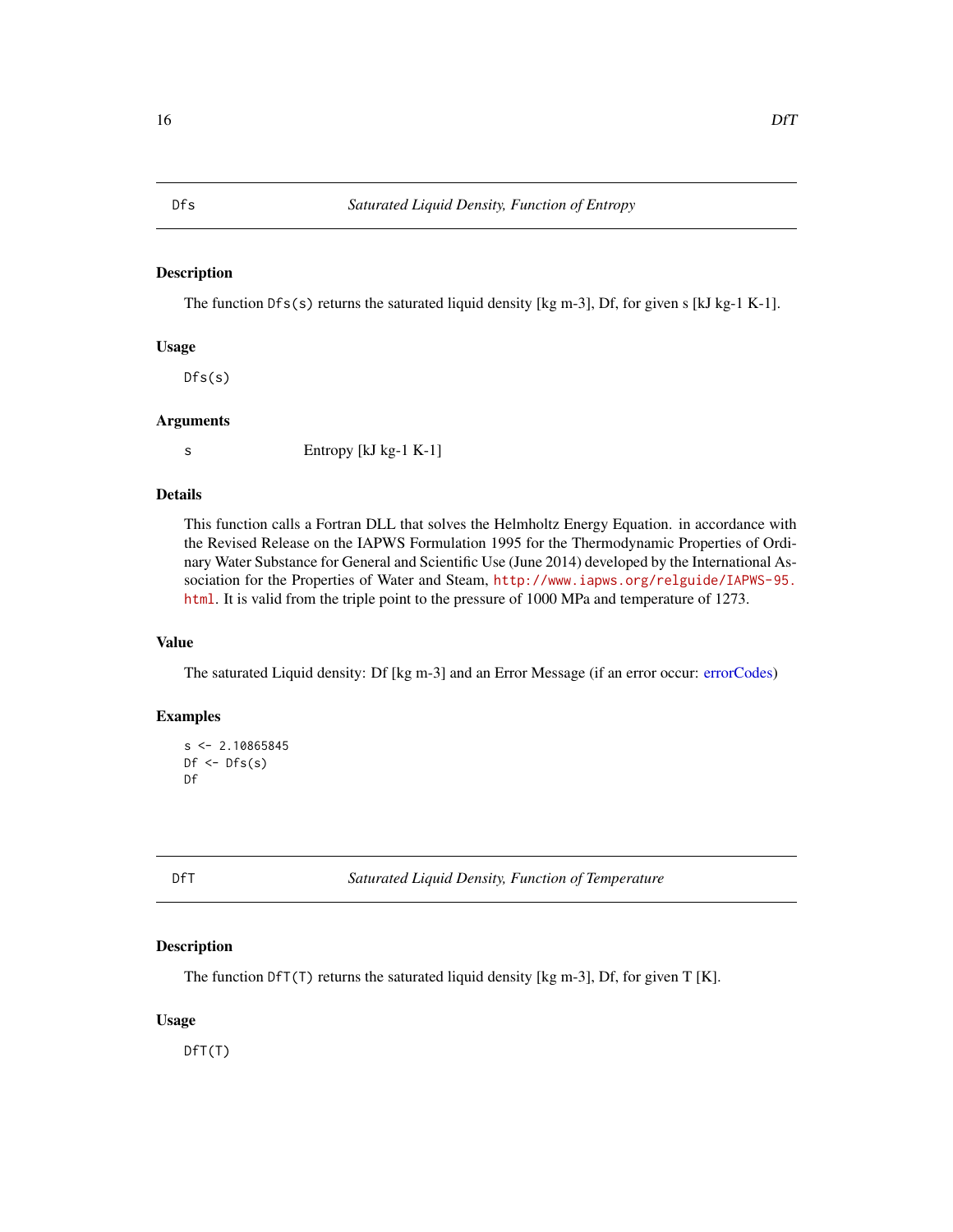#### <span id="page-16-0"></span> $\Gamma$

#### Arguments

T Temperature [ K ]

## Details

This function calls a Fortran DLL that solves the Helmholtz Energy Equation. in accordance with the Revised Release on the IAPWS Formulation 1995 for the Thermodynamic Properties of Ordinary Water Substance for General and Scientific Use (June 2014) developed by the International Association for the Properties of Water and Steam, [http://www.iapws.org/relguide/IAPWS-95.](http://www.iapws.org/relguide/IAPWS-95.html) [html](http://www.iapws.org/relguide/IAPWS-95.html). It is valid from the triple point to the pressure of 1000 MPa and temperature of 1273.

## Value

The saturated liquid density: Df [ kg m-3 ] and an Error Message (if an error occur: [errorCodes\)](#page-30-1)

## Examples

```
T < -450.
Df \leftarrow DfT(T)Df
```
DfTr *Liquid Water Density at Triple Point*

## Description

The function DfTr() returns the Water Liquid Density at Triple Point.

### Usage

DfTr()

#### Value

Triple Point Liquid Density: DfTr [ kg m-3 ]

```
DfTrip <- DfTr()
DfTrip
```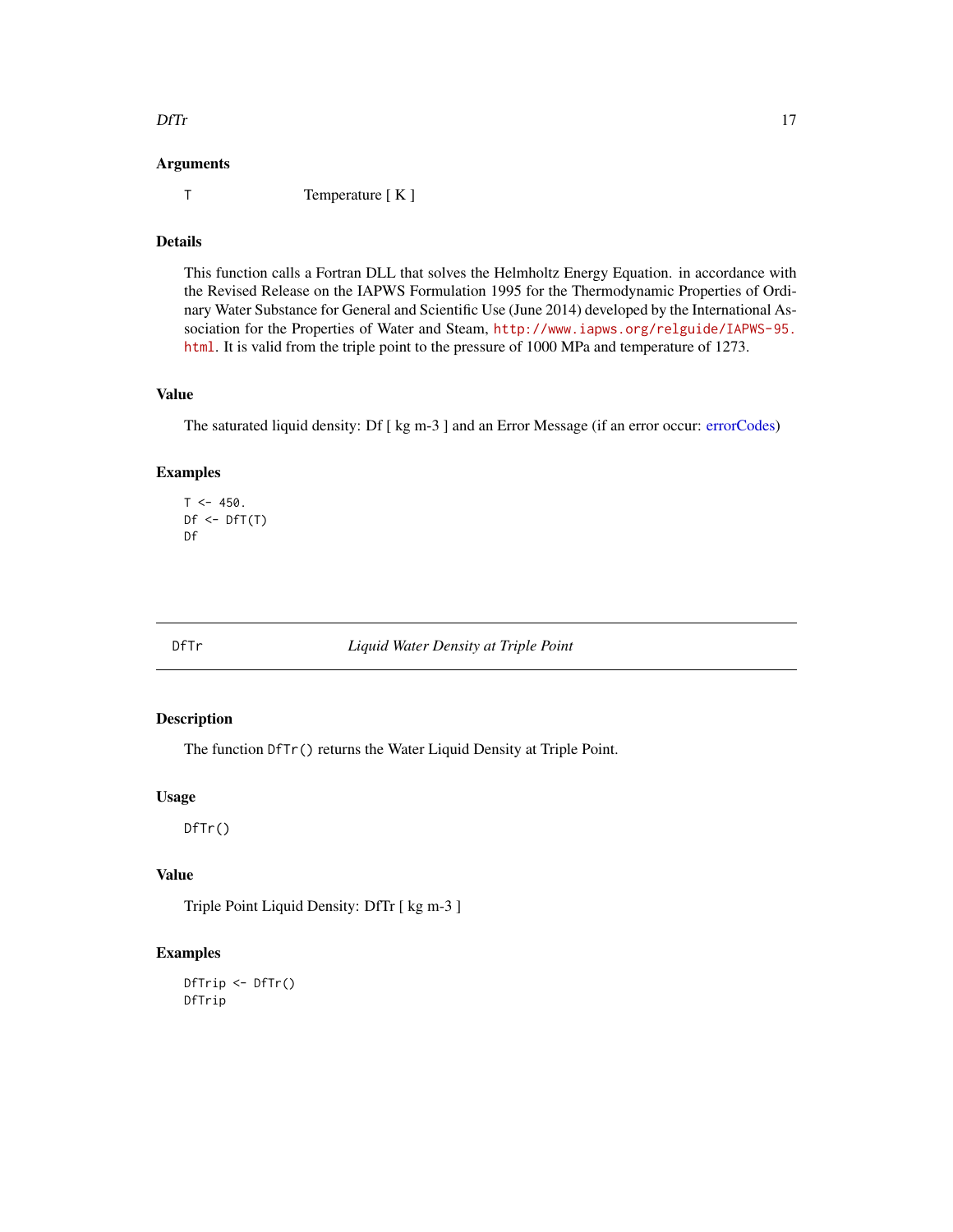<span id="page-17-0"></span>The function  $Dgp(p)$  returns the saturated gas density [kg m-3], Dg, for given p [MPa ].

#### Usage

Dgp(p)

#### Arguments

p Pressure [ MPa ]

#### Details

This function calls a Fortran DLL that solves the Helmholtz Energy Equation. in accordance with the Revised Release on the IAPWS Formulation 1995 for the Thermodynamic Properties of Ordinary Water Substance for General and Scientific Use (June 2014) developed by the International Association for the Properties of Water and Steam, [http://www.iapws.org/relguide/IAPWS-95.](http://www.iapws.org/relguide/IAPWS-95.html) [html](http://www.iapws.org/relguide/IAPWS-95.html). It is valid from the triple point to the pressure of 1000 MPa and temperature of 1273.

## Value

The saturated gas density: Dg [kg m-3] and an Error Message (if an error occur: [errorCodes\)](#page-30-1)

## Examples

```
p <- 0.932203564
Dg \leftarrow Dgp(p)Dg
```
Dgs *Saturated Gas Density, Function of Entropy*

#### Description

The function Dgs(s) returns the saturated gas density [kg m-3], Dg, for given s [kJ kg-1 K-1].

#### Usage

Dgs(s)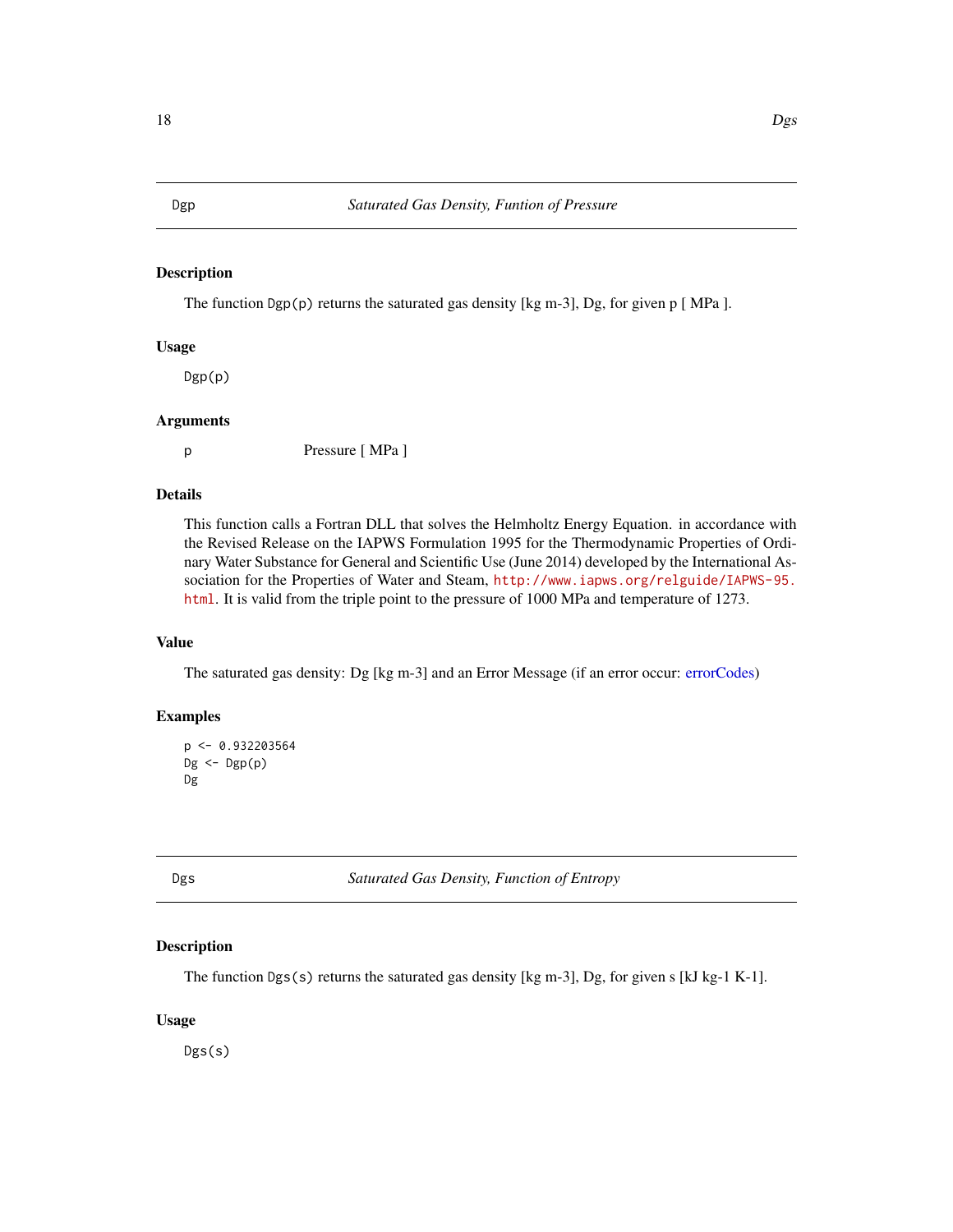#### <span id="page-18-0"></span> $DgT$  19

#### Arguments

s Entropy [kJ kg-1 K-1]

#### Details

This function calls a Fortran DLL that solves the Helmholtz Energy Equation. in accordance with the Revised Release on the IAPWS Formulation 1995 for the Thermodynamic Properties of Ordinary Water Substance for General and Scientific Use (June 2014) developed by the International Association for the Properties of Water and Steam, [http://www.iapws.org/relguide/IAPWS-95.](http://www.iapws.org/relguide/IAPWS-95.html) [html](http://www.iapws.org/relguide/IAPWS-95.html). It is valid from the triple point to the pressure of 1000 MPa and temperature of 1273.

## Value

The saturated Gas density: Dg [kg m-3] and an Error Message (if an error occur: [errorCodes\)](#page-30-1)

#### Examples

```
s < -5.4731Dg \leftarrow Dgs(s)Dg
```
DgT *Saturated Gas Density, Function of Temperature*

## **Description**

The function  $DgT(T)$  returns the saturated gas density [kg m-3], Dg, for given T [K].

#### Usage

DgT(T)

#### Arguments

T Temperature [ K ]

#### Details

This function calls a Fortran DLL that solves the Helmholtz Energy Equation. in accordance with the Revised Release on the IAPWS Formulation 1995 for the Thermodynamic Properties of Ordinary Water Substance for General and Scientific Use (June 2014) developed by the International Association for the Properties of Water and Steam, [http://www.iapws.org/relguide/IAPWS-95.](http://www.iapws.org/relguide/IAPWS-95.html) [html](http://www.iapws.org/relguide/IAPWS-95.html). It is valid from the triple point to the pressure of 1000 MPa and temperature of 1273.

## Value

The saturated gas density: Dg [ kg m-3 ] and an Error Message (if an error occur: [errorCodes\)](#page-30-1)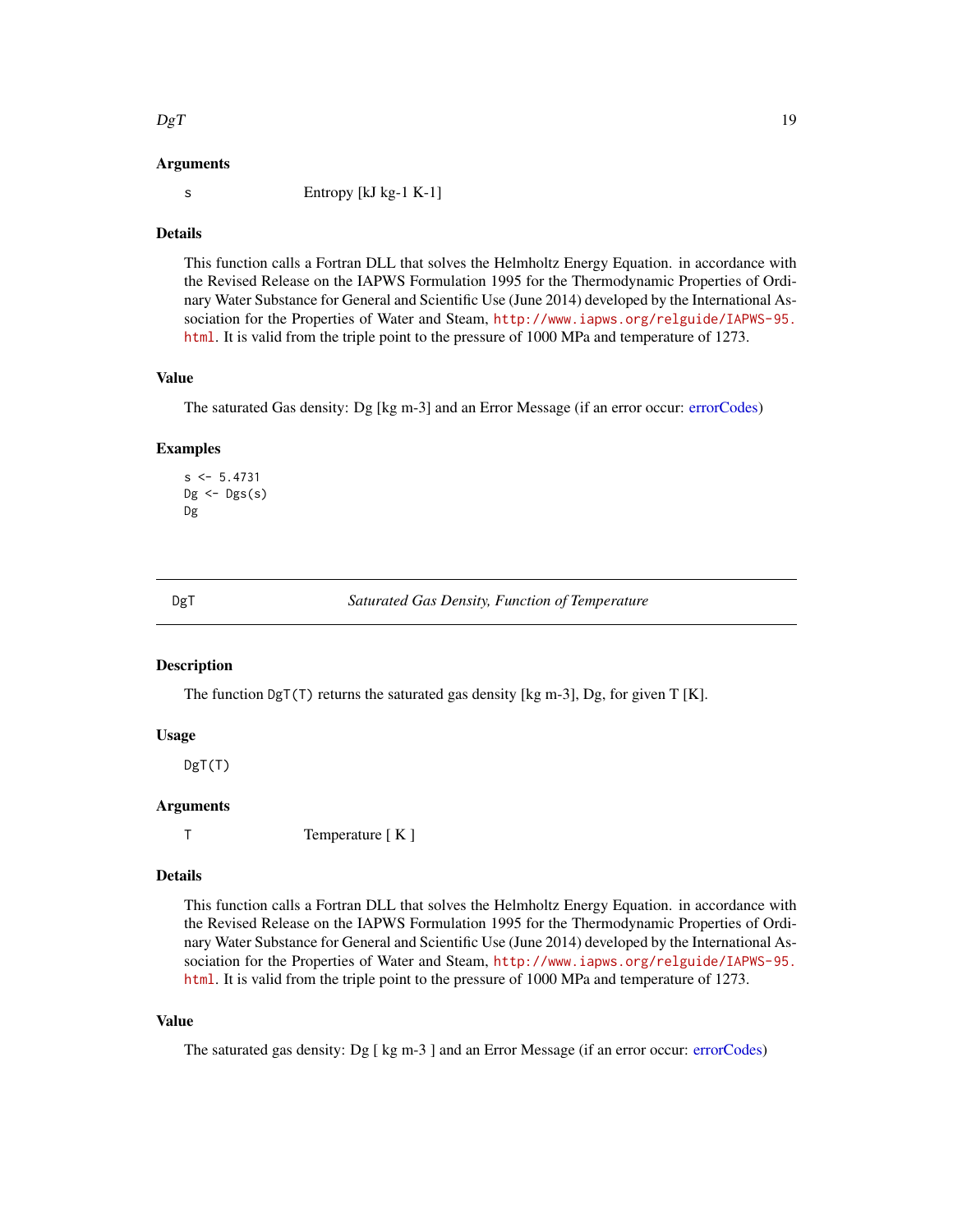## Examples

```
T < -450.
Dg \leftarrow DgT(T)Dg
```
## DgTr *Water Gas Density at Triple Point*

## Description

The function DgTr() returns the Water Gas Density at Triple Point.

## Usage

DgTr()

## Value

Triple Gas Density: DgTr [ kg m-3 ]

## Examples

DgTrip <- DgTr() DgTrip

Dhs *Density, Function of Enthalpy and Entropy*

## Description

The function Dhs(h,s) returns the water density, D [ kg m-3 ], for given h [kJ k-1] and s [ kJ k-1 K-1 ].

## Usage

Dhs(h, s)

## Arguments

|     | Enthalpy [ kJ kg-1 ]    |
|-----|-------------------------|
| - S | Entropy $[kJ kg-1 K-1]$ |

<span id="page-19-0"></span>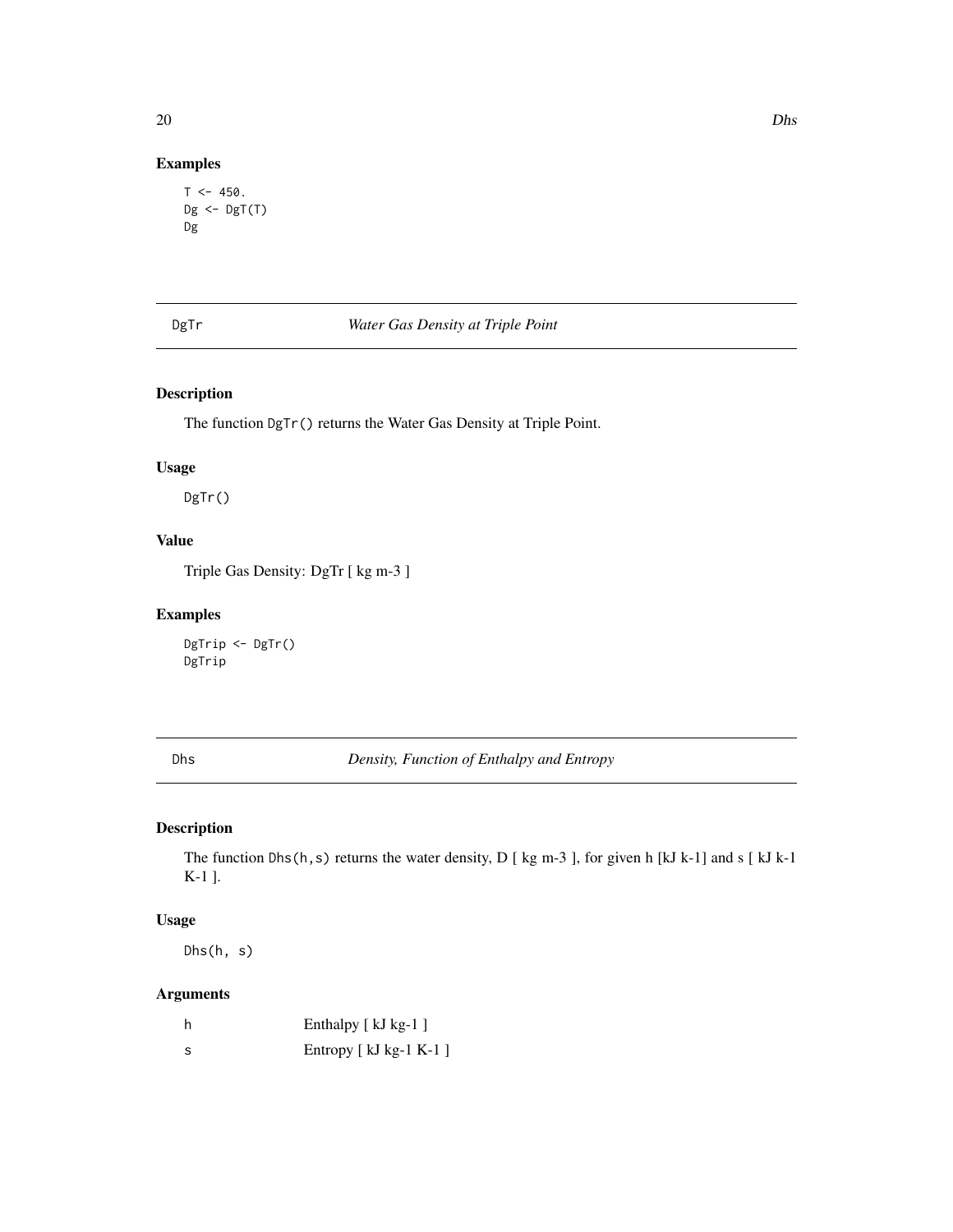#### <span id="page-20-0"></span>dpdDTD 21

## Details

This function calls a Fortran DLL that solves the Helmholtz Energy Equation. in accordance with the Revised Release on the IAPWS Formulation 1995 for the Thermodynamic Properties of Ordinary Water Substance for General and Scientific Use (June 2014) developed by the International Association for the Properties of Water and Steam, [http://www.iapws.org/relguide/IAPWS-95.](http://www.iapws.org/relguide/IAPWS-95.html) [html](http://www.iapws.org/relguide/IAPWS-95.html). It is valid from the triple point to the pressure of 1000 MPa and temperature of 1273.

#### Value

The Density: D [ kg m-3 ] and an Error Message (if an error occur: [errorCodes\)](#page-30-1)

#### Examples

```
h <- 977.181624
s < -2.56690919D_hs < -Dhs(h,s)D_hs
```

| dDr<br>ır |
|-----------|
|-----------|

Pressure Derivative with respect to Density, Function of Temperature *and Density*

#### Description

The function dpdDTD(T,D) returns the pressure derivative with respect to Density, dpdD, for given T [K] and D [kg m-3].

#### Usage

dpdDTD(T, D)

#### Arguments

|   | Temperature $[K]$  |
|---|--------------------|
| D | Density [ kg m-3 ] |

#### Details

This function calls a Fortran DLL that solves the Helmholtz Energy Equation. in accordance with the Revised Release on the IAPWS Formulation 1995 for the Thermodynamic Properties of Ordinary Water Substance for General and Scientific Use (June 2014) developed by the International Association for the Properties of Water and Steam, [http://www.iapws.org/relguide/IAPWS-95.](http://www.iapws.org/relguide/IAPWS-95.html) [html](http://www.iapws.org/relguide/IAPWS-95.html). It is valid from the triple point to the pressure of 1000 MPa and temperature of 1273.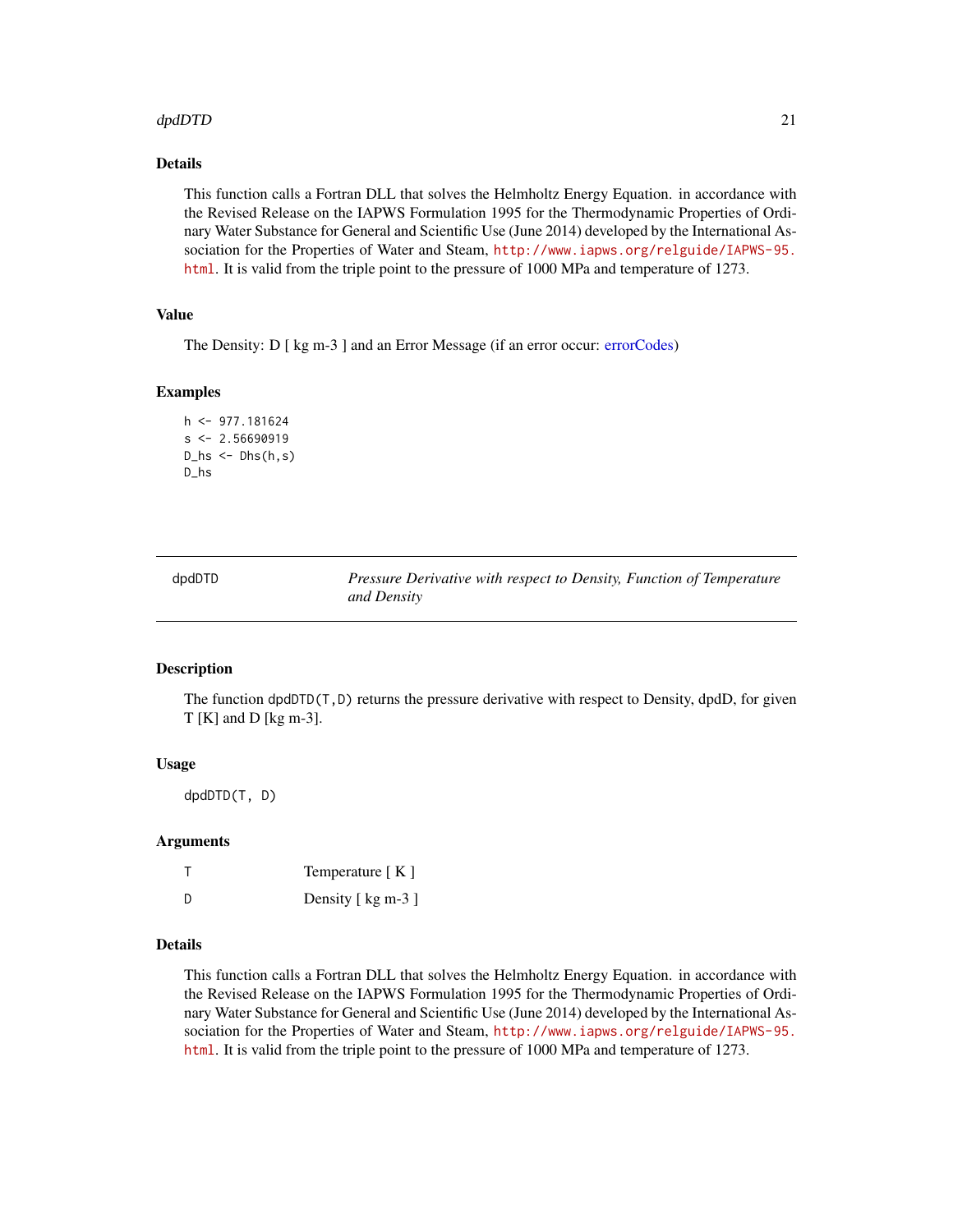## Value

The pressure derivative with respect to D: dp/dD [ MPa kg-1 m3 ] and an Error Message (if an error occur: [errorCodes\)](#page-30-1)

#### Examples

```
T < -500.
D \le -838.025dpdD \le - \text{dpd}DTD(T, D)dpdD
```

| dpdDTp | Pressure Derivative with respect to Density, Function of Temperature |
|--------|----------------------------------------------------------------------|
|        | and Pressure                                                         |

### Description

The function  $dpdD\Gamma p(T,p)$  returns the pressure derivative with respect to Density, dpdD, for given T [K] and p [MPa].

#### Usage

dpdDTp(T, p)

## Arguments

|   | Temperature [K] |
|---|-----------------|
| р | Pressure [MPa ] |

#### Details

This function calls a Fortran DLL that solves the Helmholtz Energy Equation. in accordance with the Revised Release on the IAPWS Formulation 1995 for the Thermodynamic Properties of Ordinary Water Substance for General and Scientific Use (June 2014) developed by the International Association for the Properties of Water and Steam, [http://www.iapws.org/relguide/IAPWS-95.](http://www.iapws.org/relguide/IAPWS-95.html) [html](http://www.iapws.org/relguide/IAPWS-95.html). It is valid from the triple point to the pressure of 1000 MPa and temperature of 1273.

## Value

The pressure derivative with respect to d: dp/dD [ MPa kg-1 m3 ] and an Error Message (if an error occur: [errorCodes\)](#page-30-1)

<span id="page-21-0"></span>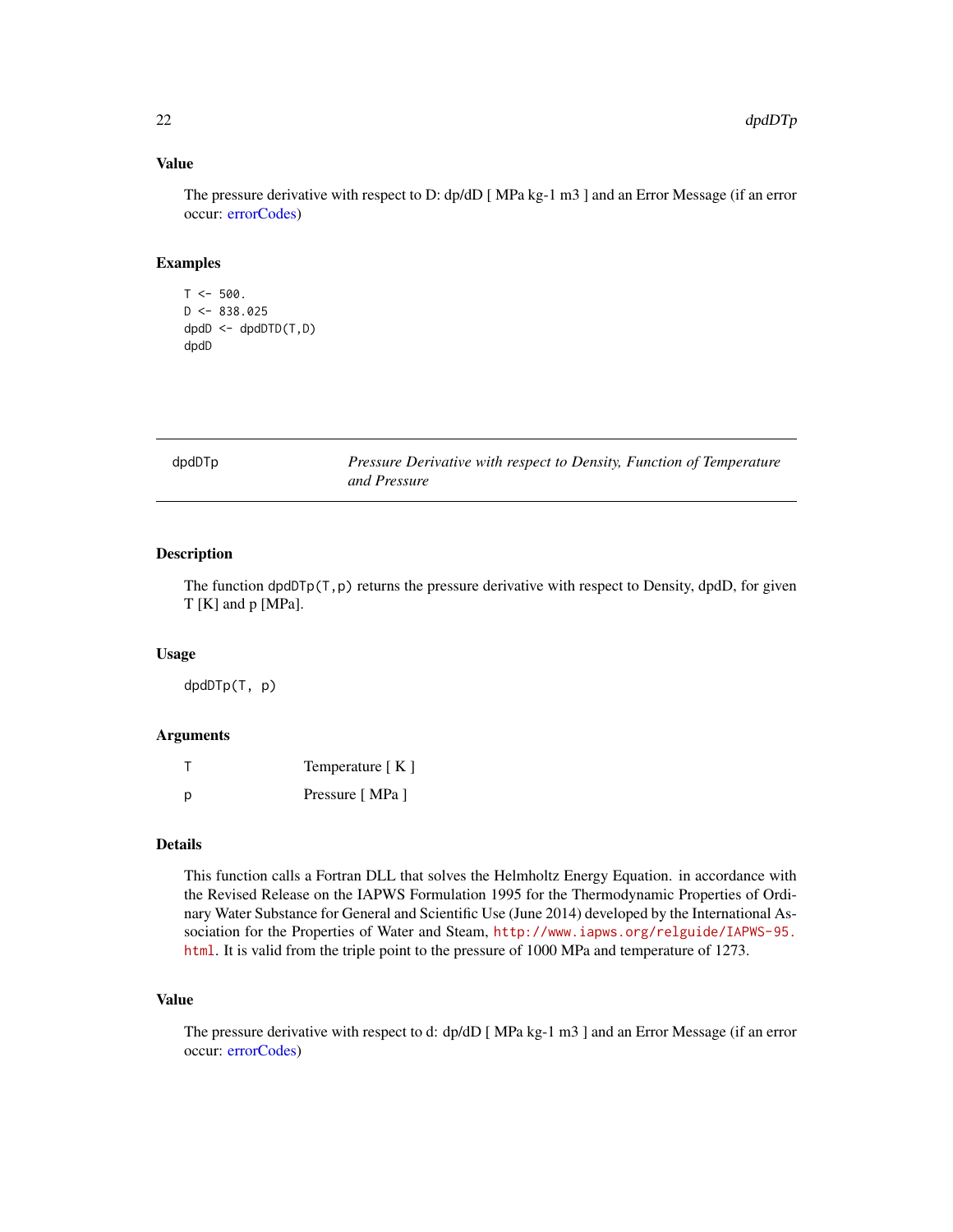#### <span id="page-22-0"></span>dpdTTD 23

#### Examples

```
T < -500.
p \leftarrow 10.0003858dpdD \leftarrow dpdDTp(T,p)dpdD
```

| dpdTTD | Pressure Derivative with Respect to Temperature, Function of Temper- |
|--------|----------------------------------------------------------------------|
|        | <i>ature and Density</i>                                             |

## Description

The function dpdTTD(T,D) returns the pressure derivative with respect to Temperature, dpdT, for given  $T [K]$  and  $D [kg/m3]$ .

#### Usage

dpdTTD(T, D)

## Arguments

|     | Temperature $[K]$  |
|-----|--------------------|
| - D | Density [ kg m-3 ] |

#### Details

This function calls a Fortran DLL that solves the Helmholtz Energy Equation. in accordance with the Revised Release on the IAPWS Formulation 1995 for the Thermodynamic Properties of Ordinary Water Substance for General and Scientific Use (June 2014) developed by the International Association for the Properties of Water and Steam, [http://www.iapws.org/relguide/IAPWS-95.](http://www.iapws.org/relguide/IAPWS-95.html) [html](http://www.iapws.org/relguide/IAPWS-95.html). It is valid from the triple point to the pressure of 1000 MPa and temperature of 1273.

## Value

The pressure derivative with respect to T: dp/dT [ MPa K-1 ] and an Error Message (if an error occur: [errorCodes\)](#page-30-1)

```
T < -500.
D \le -838.025dpdT <- dpdTTD(T,D)
dpdT
```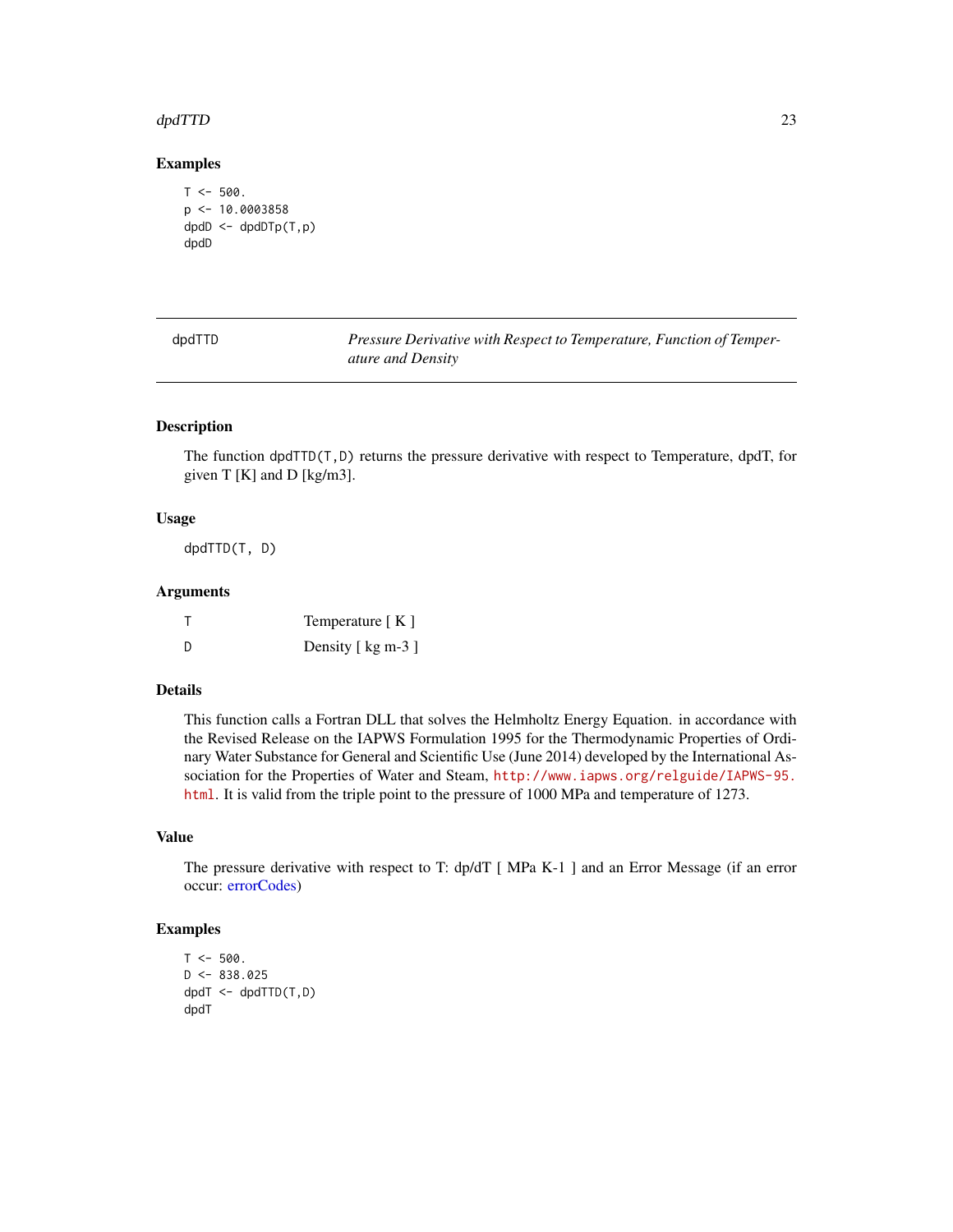<span id="page-23-0"></span>

The function dpdTTp $(T, p)$  returns the pressure derivative with respect to Temperature, dpdT, for given T [K] and p [MPa].

## Usage

dpdTTp(T, p)

#### Arguments

| т | Temperature [K] |
|---|-----------------|
| р | Pressure [MPa ] |

## Details

This function calls a Fortran DLL that solves the Helmholtz Energy Equation. in accordance with the Revised Release on the IAPWS Formulation 1995 for the Thermodynamic Properties of Ordinary Water Substance for General and Scientific Use (June 2014) developed by the International Association for the Properties of Water and Steam, [http://www.iapws.org/relguide/IAPWS-95.](http://www.iapws.org/relguide/IAPWS-95.html) [html](http://www.iapws.org/relguide/IAPWS-95.html). It is valid from the triple point to the pressure of 1000 MPa and temperature of 1273.

#### Value

The pressure derivative with respect to T: dp/dT [ MPa K-1 ] and an Error Message (if an error occur: [errorCodes\)](#page-30-1)

```
T < -500.
p <- 10.0003858
dpdT <- dpdTTp(T,p)
dpdT
```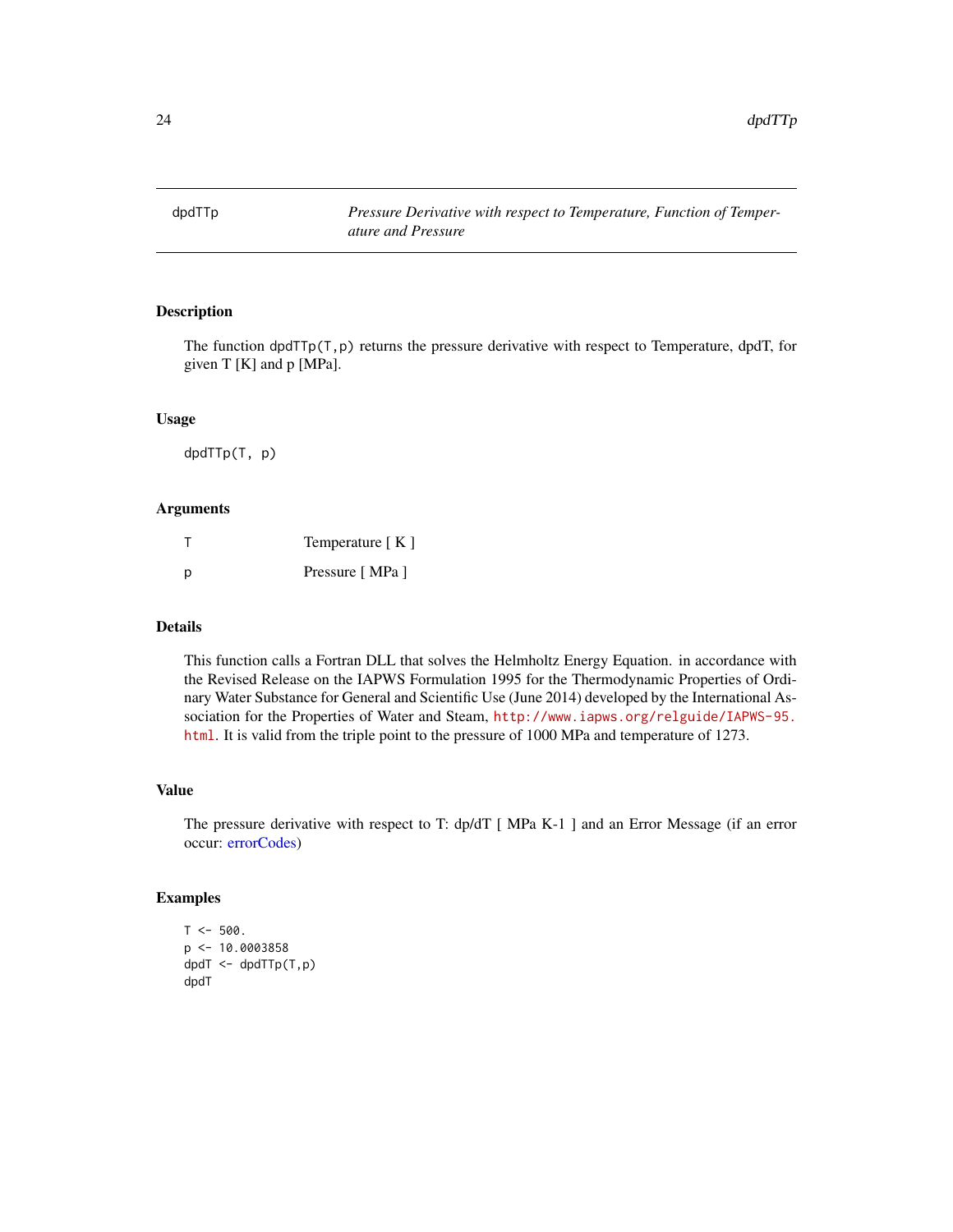<span id="page-24-0"></span>The function Dph(p, h) returns the water density, D [ kg m-3 ], for given p [MPa] and h [ kJ k-1 ].

### Usage

 $Dph(p, h)$ 

#### Arguments

| р | Pressure [MPa ]    |
|---|--------------------|
| h | Enthalpy [kJ kg-1] |

## Details

This function calls a Fortran DLL that solves the Helmholtz Energy Equation. in accordance with the Revised Release on the IAPWS Formulation 1995 for the Thermodynamic Properties of Ordinary Water Substance for General and Scientific Use (June 2014) developed by the International Association for the Properties of Water and Steam, [http://www.iapws.org/relguide/IAPWS-95.](http://www.iapws.org/relguide/IAPWS-95.html) [html](http://www.iapws.org/relguide/IAPWS-95.html). It is valid from the triple point to the pressure of 1000 MPa and temperature of 1273.

### Value

The Density: D [ kg m-3 ] and an Error Message (if an error occur: [errorCodes\)](#page-30-1)

#### Examples

```
p <- 10.0003858
h <- 977.181624
D_\text{ph} < -D_\text{ph}(p, h)D_ph
```
Dps *Density, Function of Pressure and Entropy*

## Description

The function Dps( $p, s$ ) returns the water density, D [ kg m-3 ], for given p [MPa] and s [ kJ k-1 K-1 ].

#### Usage

Dps(p, s)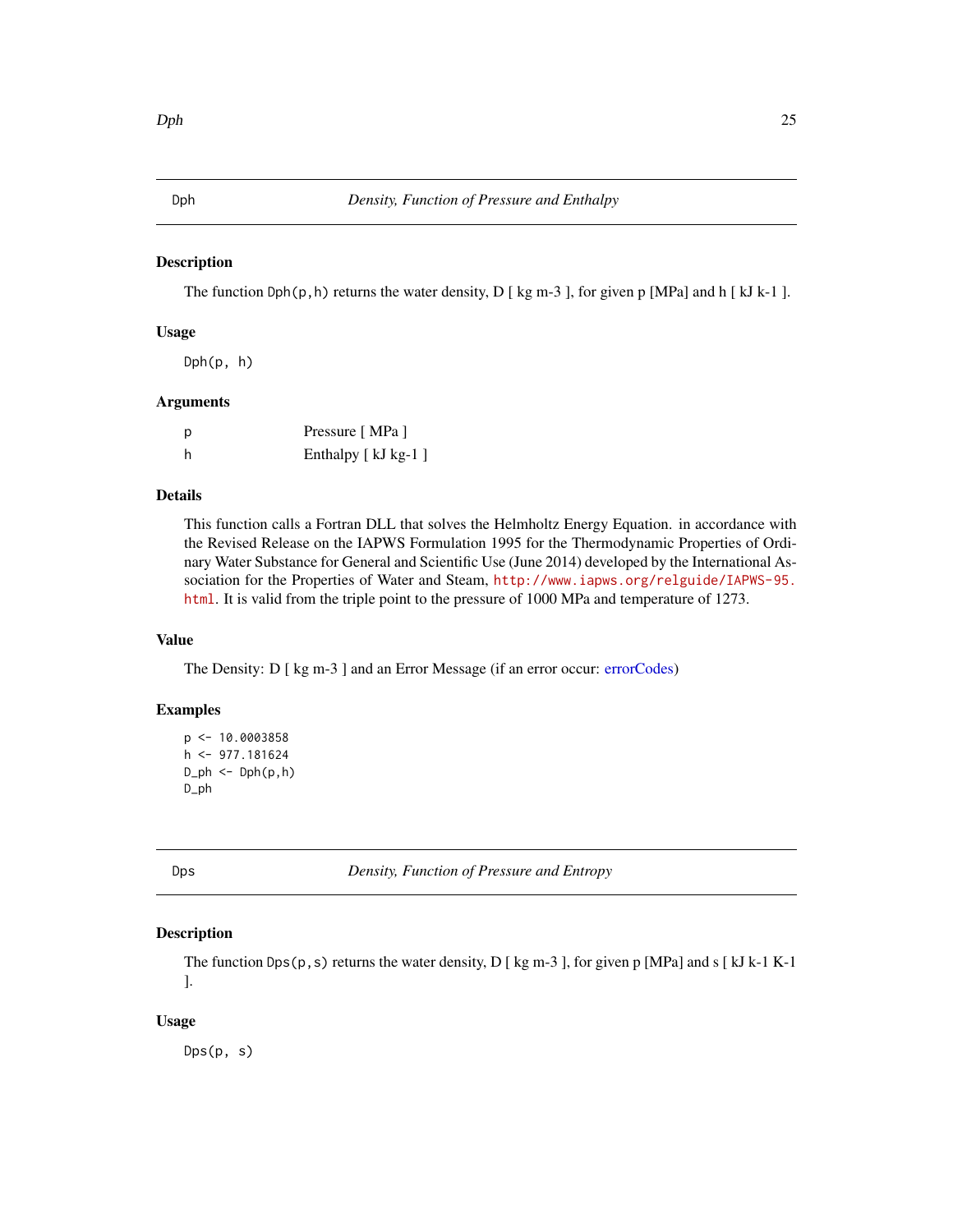#### <span id="page-25-0"></span>Arguments

| - p | Pressure [MPa ]           |
|-----|---------------------------|
| - S | Entropy [ $kJ$ kg-1 K-1 ] |

## Details

This function calls a Fortran DLL that solves the Helmholtz Energy Equation. in accordance with the Revised Release on the IAPWS Formulation 1995 for the Thermodynamic Properties of Ordinary Water Substance for General and Scientific Use (June 2014) developed by the International Association for the Properties of Water and Steam, [http://www.iapws.org/relguide/IAPWS-95.](http://www.iapws.org/relguide/IAPWS-95.html) [html](http://www.iapws.org/relguide/IAPWS-95.html). It is valid from the triple point to the pressure of 1000 MPa and temperature of 1273.

## Value

The Density: D [ kg m-3 ] and an Error Message (if an error occur: [errorCodes\)](#page-30-1)

#### Examples

```
p <- 10.0003858
s < -2.56690919D-ps <- Dps(p,s)D_ps
```
DpTcteTab *Table of Densities, Function of Pressure for a Fixed Temperature*

## Description

The function DpTcteTab(p1, p2, dp, T) returns a table of Densities [kg m-3] for a fixed T [K] within a range of p [MPa]: p1:p2 [MPa]

#### Usage

DpTcteTab(p1, p2, dp, T)

## Arguments

| p1             | first pressure value [MPa ] |
|----------------|-----------------------------|
| p <sub>2</sub> | final pressure [MPa]        |
| dp             | Pressure increment [MPa]    |
| т              | Temperature [K]             |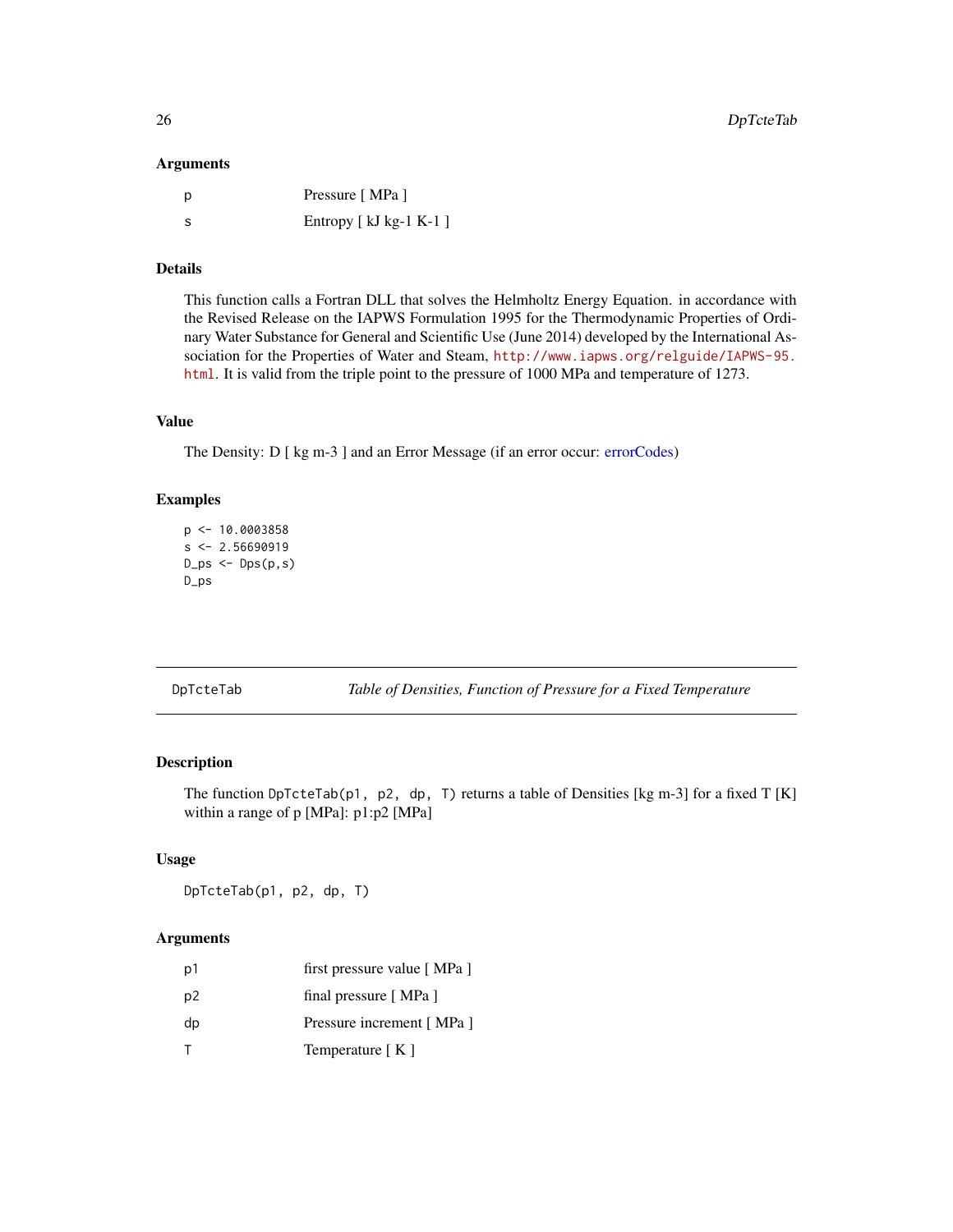#### <span id="page-26-0"></span> $DTh$  27

## Details

This function provides a table of the densities [kg m-3] for a given  $T K$ ] within a range of p [MPa]

This function calls a Fortran DLL that solves the Helmholtz Energy Equation. in accordance with the Revised Release on the IAPWS Formulation 1995 for the Thermodynamic Properties of Ordinary Water Substance for General and Scientific Use (June 2014) developed by the International Association for the Properties of Water and Steam, [http://www.iapws.org/relguide/IAPWS-95.](http://www.iapws.org/relguide/IAPWS-95.html) [html](http://www.iapws.org/relguide/IAPWS-95.html). It is valid from the triple point to the pressure of 1000 MPa and temperature of 1273.

### Value

A table of Densities for fixed T and a p Interval: p1:p2.

#### Examples

```
p1 < -1.0p2 < -10.
dp <- 1.
T < -500.
TabD <- DpTcteTab(p1, p2, dp, T)
TabD
p1 < -10.
p2 < -100.
dp <- 10.
T < -450.
TabD <- DpTcteTab(p1, p2, dp, T)
TabD
```
DTh *Density, Function of Temperature and Enthalpy*

## Description

The function  $DTh(T,h)$  returns the water density, D [ kg m-3 ], for given T [K] and h [ kJ kg-1 ] (it may have two solutions for Density).

#### Usage

DTh(T, h)

#### Arguments

| Temperature in Kelvin  |
|------------------------|
| Enthaly in $[kJ kg-1]$ |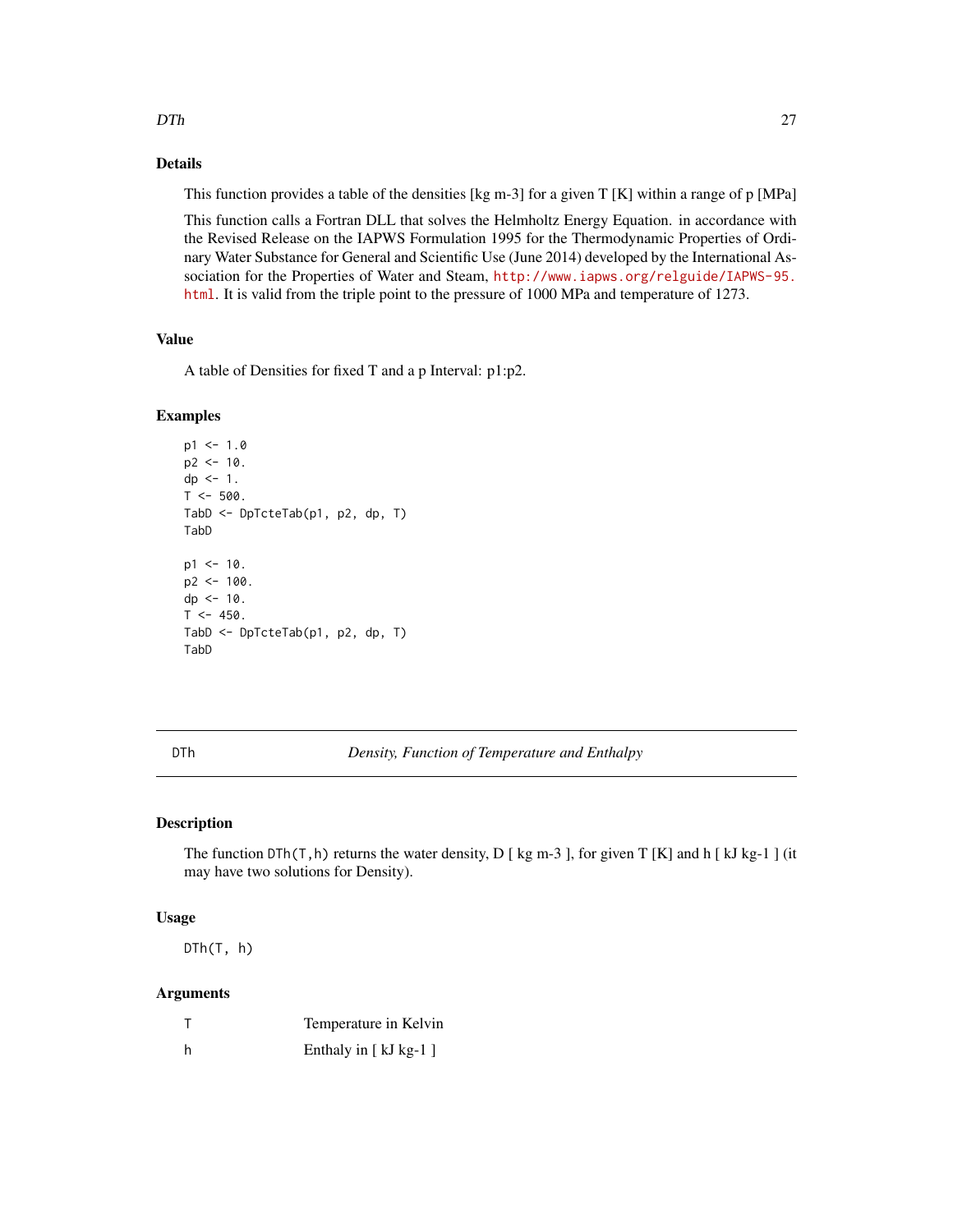## <span id="page-27-0"></span>Details

This function calls a Fortran DLL that solves the Helmholtz Energy Equation. in accordance with the Revised Release on the IAPWS Formulation 1995 for the Thermodynamic Properties of Ordinary Water Substance for General and Scientific Use (June 2014) developed by the International Association for the Properties of Water and Steam, [http://www.iapws.org/relguide/IAPWS-95.](http://www.iapws.org/relguide/IAPWS-95.html) [html](http://www.iapws.org/relguide/IAPWS-95.html). It is valid from the triple point to the pressure of 1000 MPa and temperature of 1273.

## Value

The Density 1: Density 1 [ kg m-3 ]

The Density 2: Density  $2 \lceil \text{kg m-3} \rceil$ 

Error Message (if an error occur: [errorCodes\)](#page-30-1)

#### Examples

 $T < -500$ .  $h$  <- 977.181624  $D_$ Th  $\leq DTh(T,h)$ D\_Th

DTp *Density, Function of Temperature and Pressure*

#### Description

The function  $\text{DTop}(T,p)$  returns the water density, D [ kg m-3 ], for given T [K] and D [kg/m3].

## Usage

 $D \textsf{Tp}(\textsf{T}, p)$ 

#### Arguments

|   | Temperature [K] |
|---|-----------------|
| р | Pressure [MPa ] |

#### Details

This function calls a Fortran DLL that solves the Helmholtz Energy Equation. in accordance with the Revised Release on the IAPWS Formulation 1995 for the Thermodynamic Properties of Ordinary Water Substance for General and Scientific Use (June 2014) developed by the International Association for the Properties of Water and Steam, [http://www.iapws.org/relguide/IAPWS-95.](http://www.iapws.org/relguide/IAPWS-95.html) [html](http://www.iapws.org/relguide/IAPWS-95.html). It is valid from the triple point to the pressure of 1000 MPa and temperature of 1273.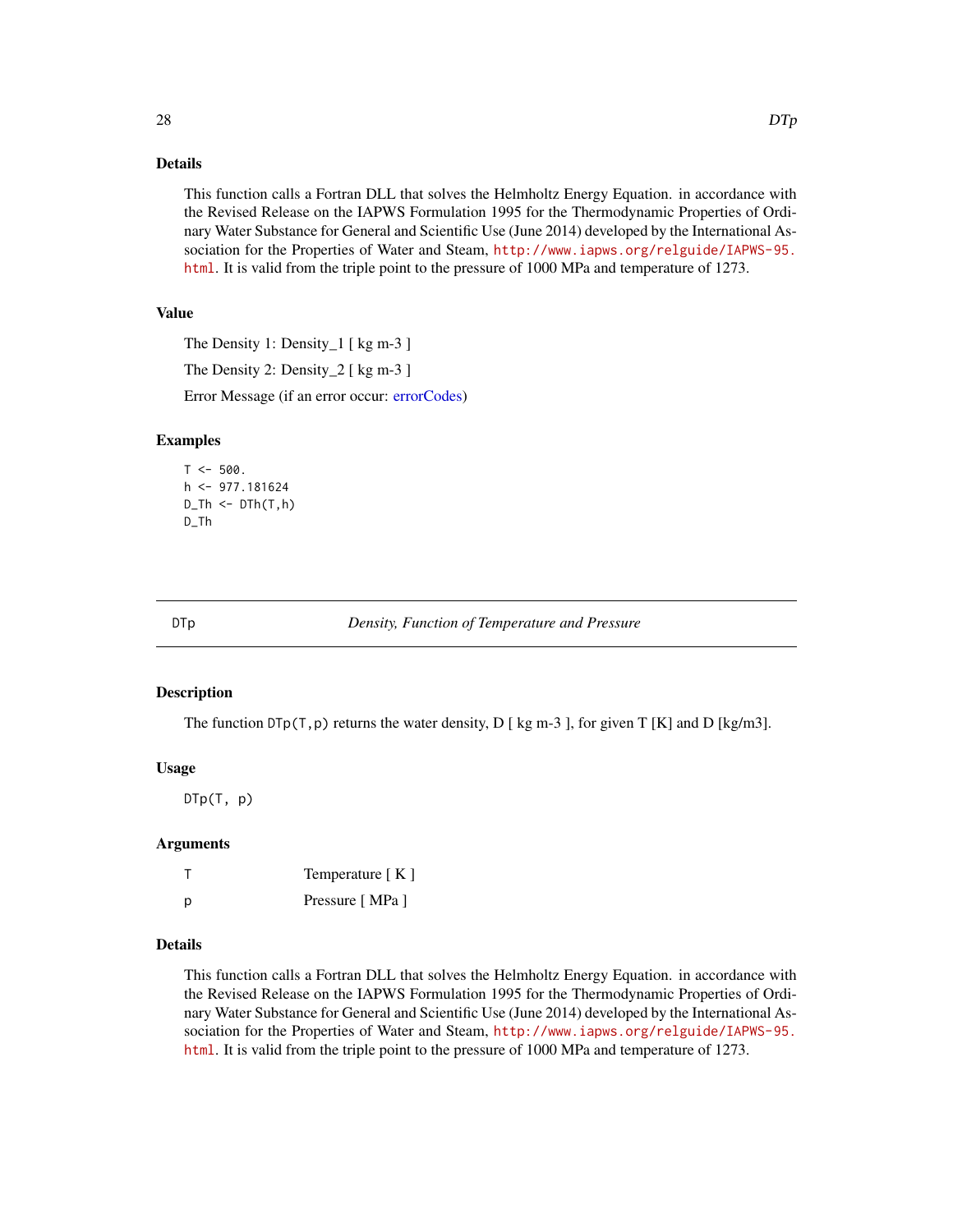## <span id="page-28-0"></span>DTpcteTab 29

## Value

The Density: D [ kg m-3 ] and an Error Message (if an error occur: [errorCodes\)](#page-30-1)

#### Examples

```
T < -500.
p \leq -10.0003858D \leftarrow D \text{Tp}(T, p)D
```
#### DTpcteTab *Table of Densities, Function of Temperature for Fixed Pressure*

#### Description

The function DTpcteTab(T1, T2, dT, p) returns a table of densities [kg m-3] for a fixed p [MPa] within a range of T [K]: T1:T2 [K].

#### Usage

DTpcteTab(T1, T2, dT, p)

### Arguments

| T1             | first Temperature value $K \mid$    |
|----------------|-------------------------------------|
| T <sub>2</sub> | final Temperature $\lceil K \rceil$ |
| dT             | Temperature increment $[K]$         |
|                | Pressure [MPa ]                     |

## Details

This function calls a Fortran DLL that solves the Helmholtz Energy Equation. in accordance with the Revised Release on the IAPWS Formulation 1995 for the Thermodynamic Properties of Ordinary Water Substance for General and Scientific Use (June 2014) developed by the International Association for the Properties of Water and Steam, [http://www.iapws.org/relguide/IAPWS-95.](http://www.iapws.org/relguide/IAPWS-95.html) [html](http://www.iapws.org/relguide/IAPWS-95.html). It is valid from the triple point to the pressure of 1000 MPa and temperature of 1273.

#### Value

A table of Densities for fixed p and a T Interval: T1:T2.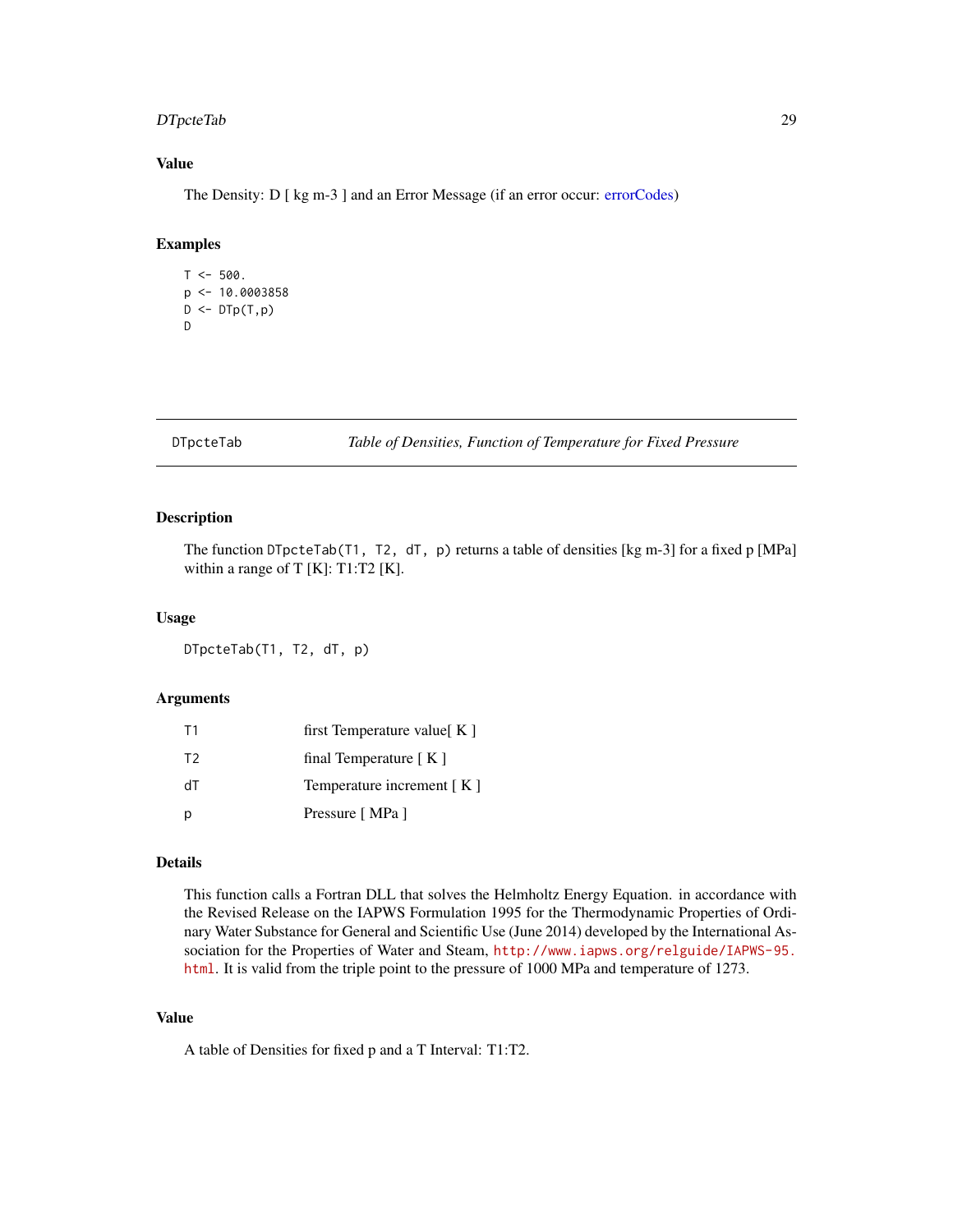#### Examples

```
T1 < -275.
T2 < -450.
dT < -5.
p \le -5.
TabD <- DTpcteTab(T1, T2, dT, p)
TabD
T1 < -300.
T2 < -500.
dT < -10.
p \le -10.
TabD <- DTpcteTab(T1, T2, dT, p)
TabD
```
DTs *Density, Function of Temperature and Entropy*

## Description

The function  $DTS(T, s)$  returns the water density, D [ kg m-3 ], for given T [K] and s [ kJ k-1 K-1 ].

#### Usage

 $DTs(T, s)$ 

## Arguments

|    | Temperature $K \mid K$  |
|----|-------------------------|
| -S | Entropy [ kJ kg-1 K-1 ] |

## Details

This function calls a Fortran DLL that solves the Helmholtz Energy Equation. in accordance with the Revised Release on the IAPWS Formulation 1995 for the Thermodynamic Properties of Ordinary Water Substance for General and Scientific Use (June 2014) developed by the International Association for the Properties of Water and Steam, [http://www.iapws.org/relguide/IAPWS-95.](http://www.iapws.org/relguide/IAPWS-95.html) [html](http://www.iapws.org/relguide/IAPWS-95.html). It is valid from the triple point to the pressure of 1000 MPa and temperature of 1273.

## Value

The Density: D [ kg m-3 ] and an Error Message (if an error occur: [errorCodes\)](#page-30-1)

<span id="page-29-0"></span>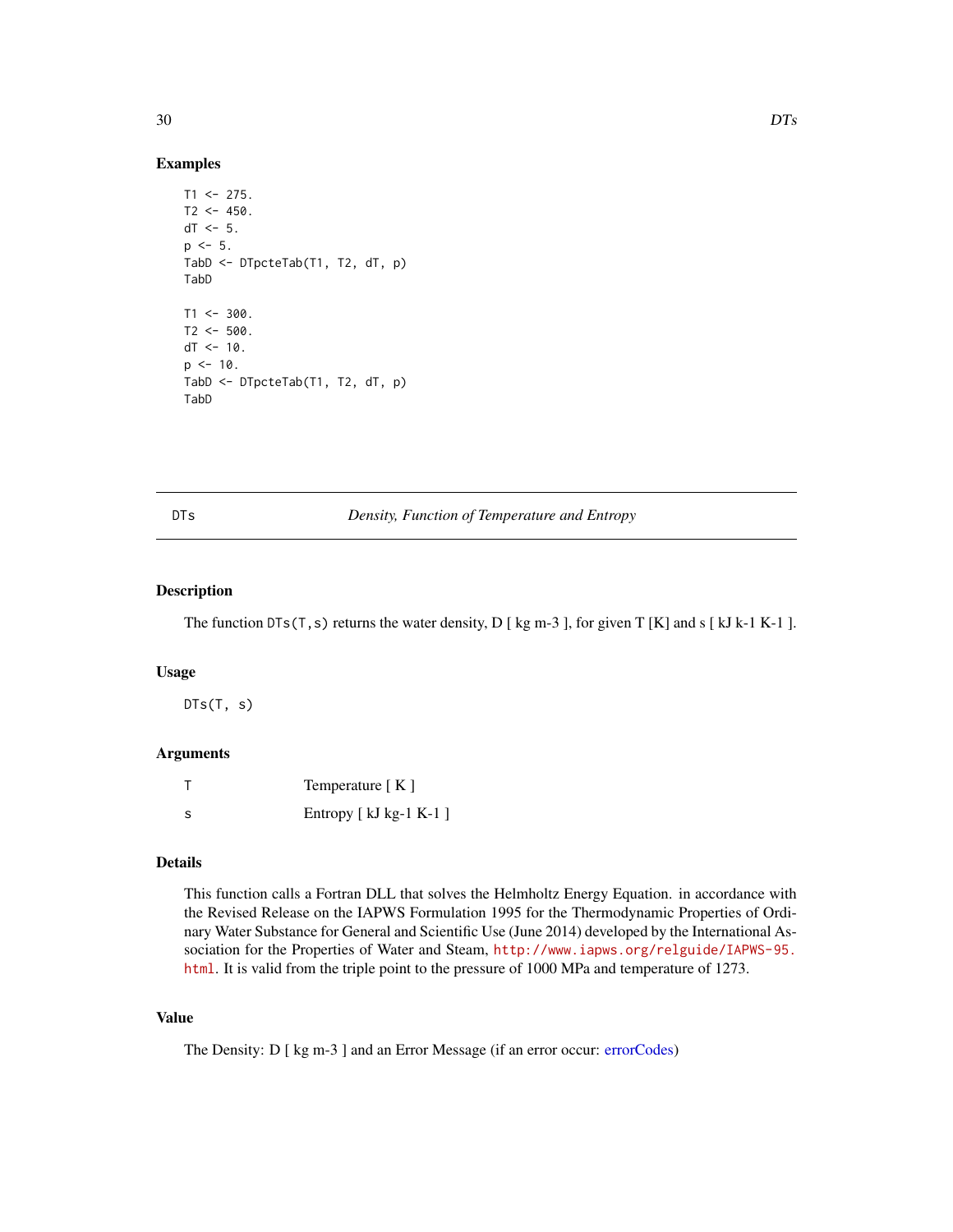#### <span id="page-30-0"></span>errorCodes 31

## Examples

```
T < -500.
s \leftarrow 2.56690919D_Ts \leftarrow DTs(T,s)D_Ts
```
<span id="page-30-1"></span>errorCodes *Error Codes*

## Description

Error codes due values out of validity range, incorrect inputs, and/or convergence issues

#### Usage

errorCodes

## Format

An object of class data. frame with 21 rows and 2 columns.

## Source

errorCodes.rda

fTD *Helmholtz Free Energy, Function of Temperature and Density*

## Description

The function fTD(T,D) returns the Helmholtz Free Energy, f [ kJ kg-1 ], for given T [K] and D [kg/m3].

## Usage

fTD(T, D)

## Arguments

|     | Temperature $[K]$  |
|-----|--------------------|
| - D | Density [ kg m-3 ] |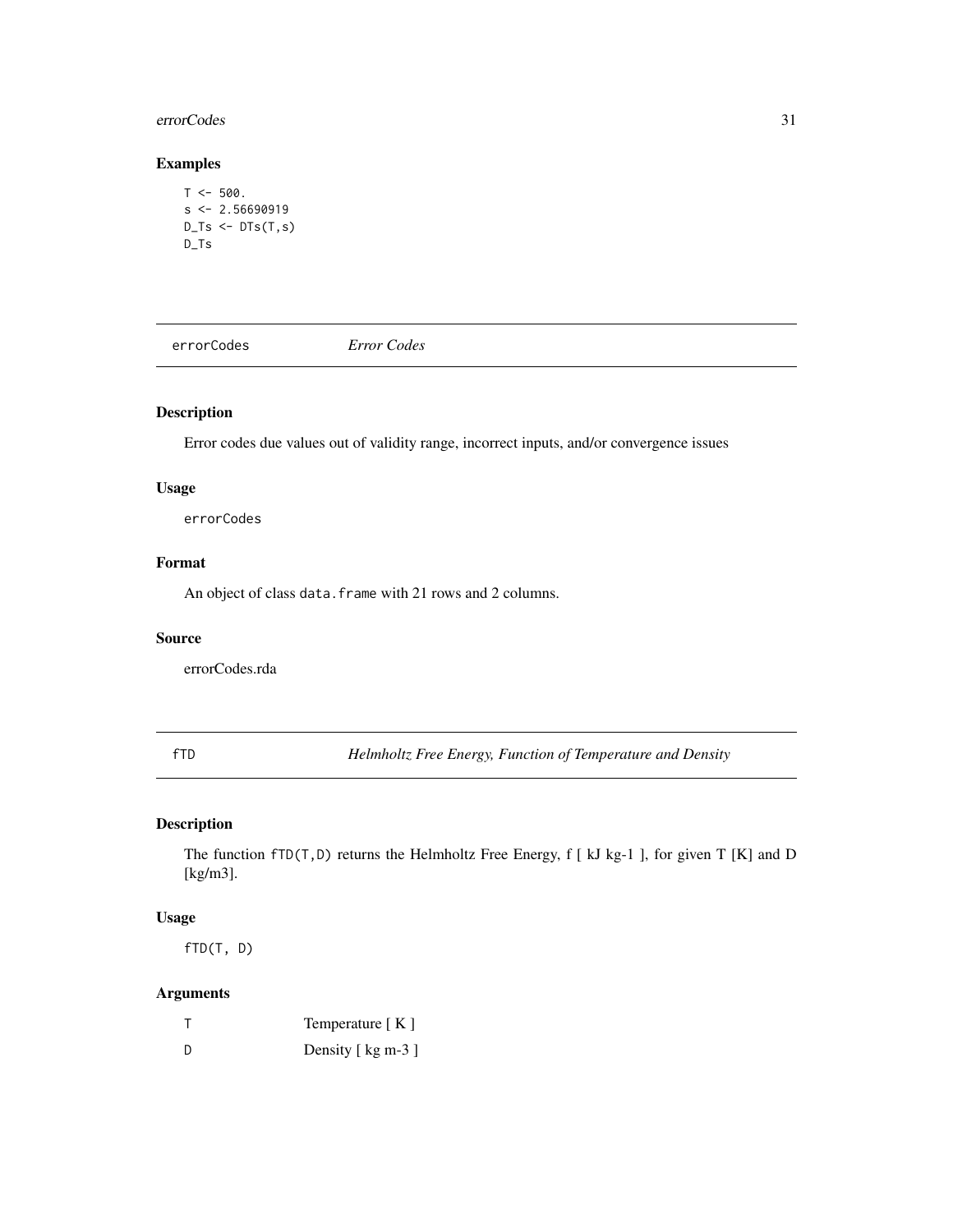## <span id="page-31-0"></span>Details

This function calls a Fortran DLL that solves the Helmholtz Energy Equation. in accordance with the Revised Release on the IAPWS Formulation 1995 for the Thermodynamic Properties of Ordinary Water Substance for General and Scientific Use (June 2014) developed by the International Association for the Properties of Water and Steam, [http://www.iapws.org/relguide/IAPWS-95.](http://www.iapws.org/relguide/IAPWS-95.html) [html](http://www.iapws.org/relguide/IAPWS-95.html). It is valid from the triple point to the pressure of 1000 MPa and temperature of 1273.

## Value

The Helmholtz Free Energy: f [ kJ kg-1 ] and an Error Message if an error occur: [errorCodes](#page-30-1)

#### Examples

```
T < -500.
D \le -838.025f \leftarrow fTD(T,D)f
```
fTp *Helmholtz Free Energy, Function of Temperature and Pressure*

#### Description

The function  $fTp(T,p)$  returns the Helmholtz Free Energy, f [ kJ kg-1 ], for given T [K] and D [kg/m3].

#### Usage

 $fTp(T, p)$ 

#### Arguments

|   | Temperature $K \mid K$ |
|---|------------------------|
| D | Pressure [MPa]         |

### Details

This function calls a Fortran DLL that solves the Helmholtz Energy Equation. in accordance with the Revised Release on the IAPWS Formulation 1995 for the Thermodynamic Properties of Ordinary Water Substance for General and Scientific Use (June 2014) developed by the International Association for the Properties of Water and Steam, [http://www.iapws.org/relguide/IAPWS-95.](http://www.iapws.org/relguide/IAPWS-95.html) [html](http://www.iapws.org/relguide/IAPWS-95.html). It is valid from the triple point to the pressure of 1000 MPa and temperature of 1273.

## Value

The Helmholtz Free Energy: f [ kJ kg-1 ] and an Error Message (if an error occur: [errorCodes\)](#page-30-1)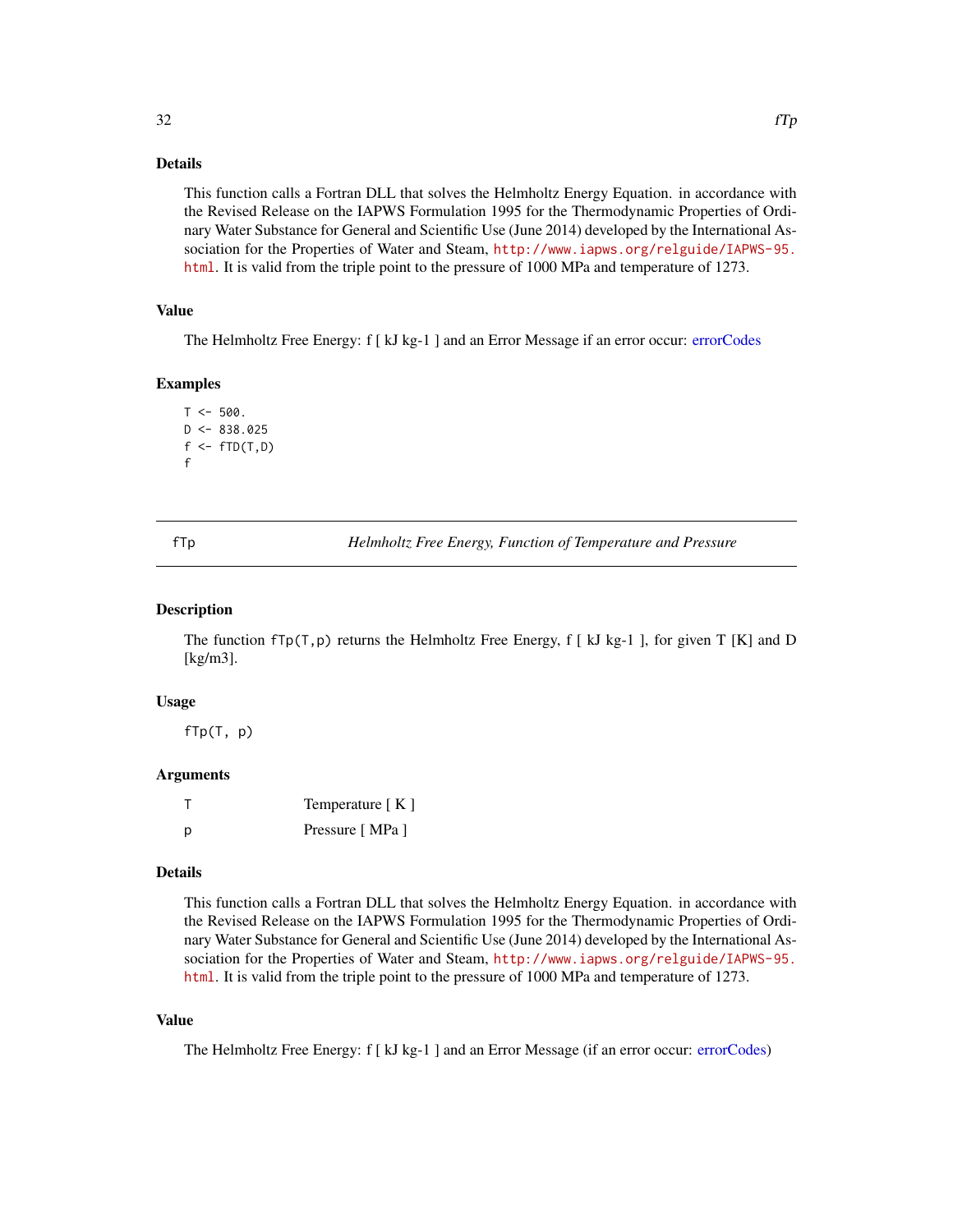#### <span id="page-32-0"></span>FugaTp  $33$

## Examples

```
T < -500.
p \leq -10.0003858f \leftarrow fTp(T, p)f
```
FugaTp *Fugacity, Function of Temperature and Pressure*

## Description

The function FugaTp(T, p) returns the Fugacity, [MPa ], for given T [K] and D [kg/m3].

## Usage

FugaTp(T, p)

## Arguments

|   | Temperature [K] |
|---|-----------------|
| D | Pressure [MPa ] |

## Details

This function calls a Fortran DLL that solves the Helmholtz Energy Equation. in accordance with the Revised Release on the IAPWS Formulation 1995 for the Thermodynamic Properties of Ordinary Water Substance for General and Scientific Use (June 2014) developed by the International Association for the Properties of Water and Steam, [http://www.iapws.org/relguide/IAPWS-95.](http://www.iapws.org/relguide/IAPWS-95.html) [html](http://www.iapws.org/relguide/IAPWS-95.html). It is valid from the triple point to the pressure of 1000 MPa and temperature of 1273.

## Value

The Fugacityy: Fuga [ MPa ] and an (if an error occur: [errorCodes\)](#page-30-1)

```
T < -500.
p <- 10.0003858
Fuga <- FugaTp(T,p)
Fuga
```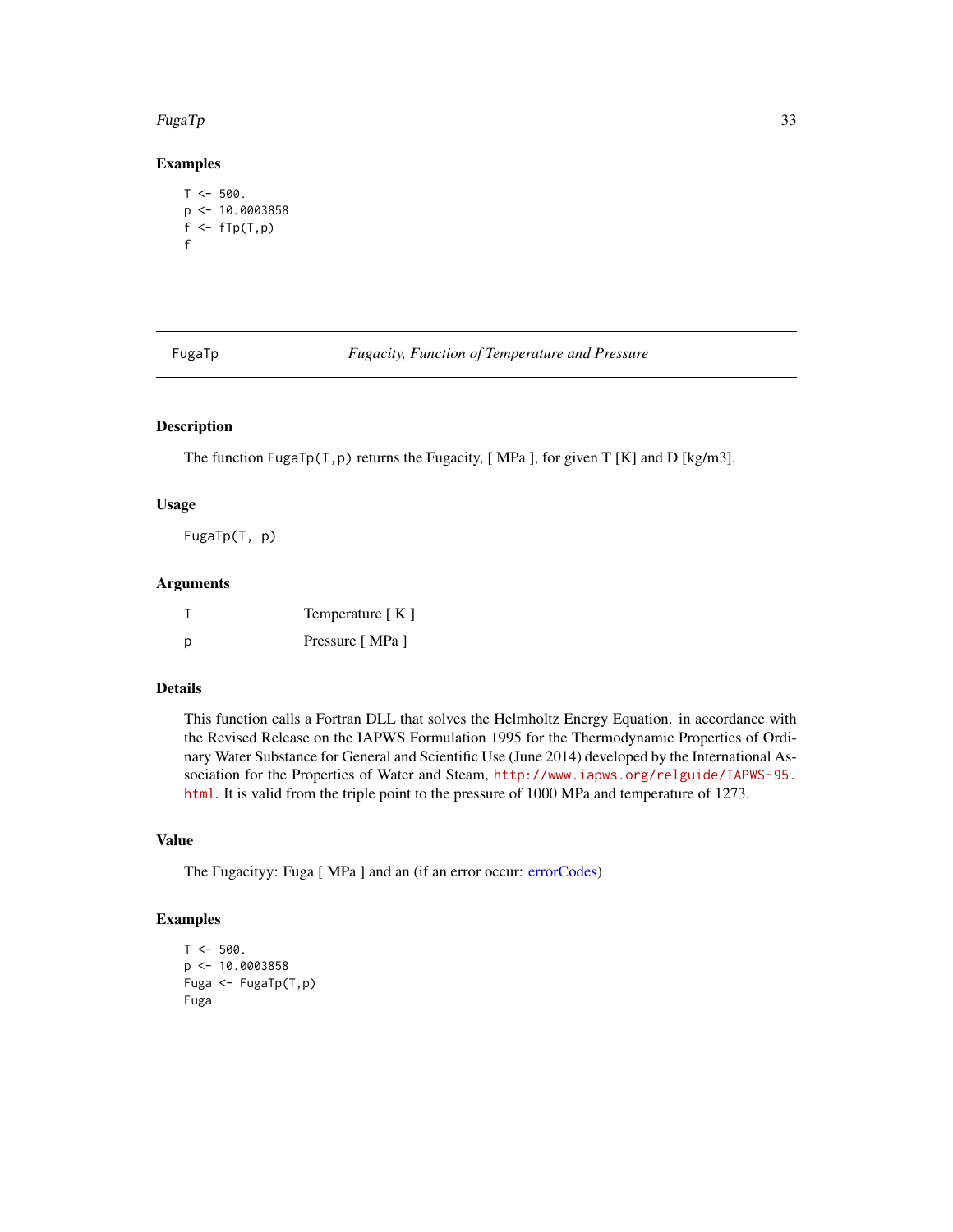<span id="page-33-0"></span>The function GibbsTp(T, p) returns the Specific Gibbs Energy, [MPa ], for given T [K] and D [kg/m3].

## Usage

GibbsTp(T, p)

#### Arguments

|   | Temperature [K] |
|---|-----------------|
| D | Pressure [MPa ] |

## Details

This function calls a Fortran DLL that solves the Helmholtz Energy Equation. in accordance with the Revised Release on the IAPWS Formulation 1995 for the Thermodynamic Properties of Ordinary Water Substance for General and Scientific Use (June 2014) developed by the International Association for the Properties of Water and Steam, [http://www.iapws.org/relguide/IAPWS-95.](http://www.iapws.org/relguide/IAPWS-95.html) [html](http://www.iapws.org/relguide/IAPWS-95.html). It is valid from the triple point to the pressure of 1000 MPa and temperature of 1273.

## Value

The Specific Gibbs Energy: Gibbs [ MPa ] and an (if an error occur: [errorCodes\)](#page-30-1)

## Examples

```
T < -500.
p <- 10.0003858
Gibbs <- GibbsTp(T,p)
Gibbs
```
hCrit *Water Critical Enthalpy*

## Description

@description The function  $hCrit()$  returns the water enthalpy at the critical point [kJ kg-1].

#### Usage

hCrit()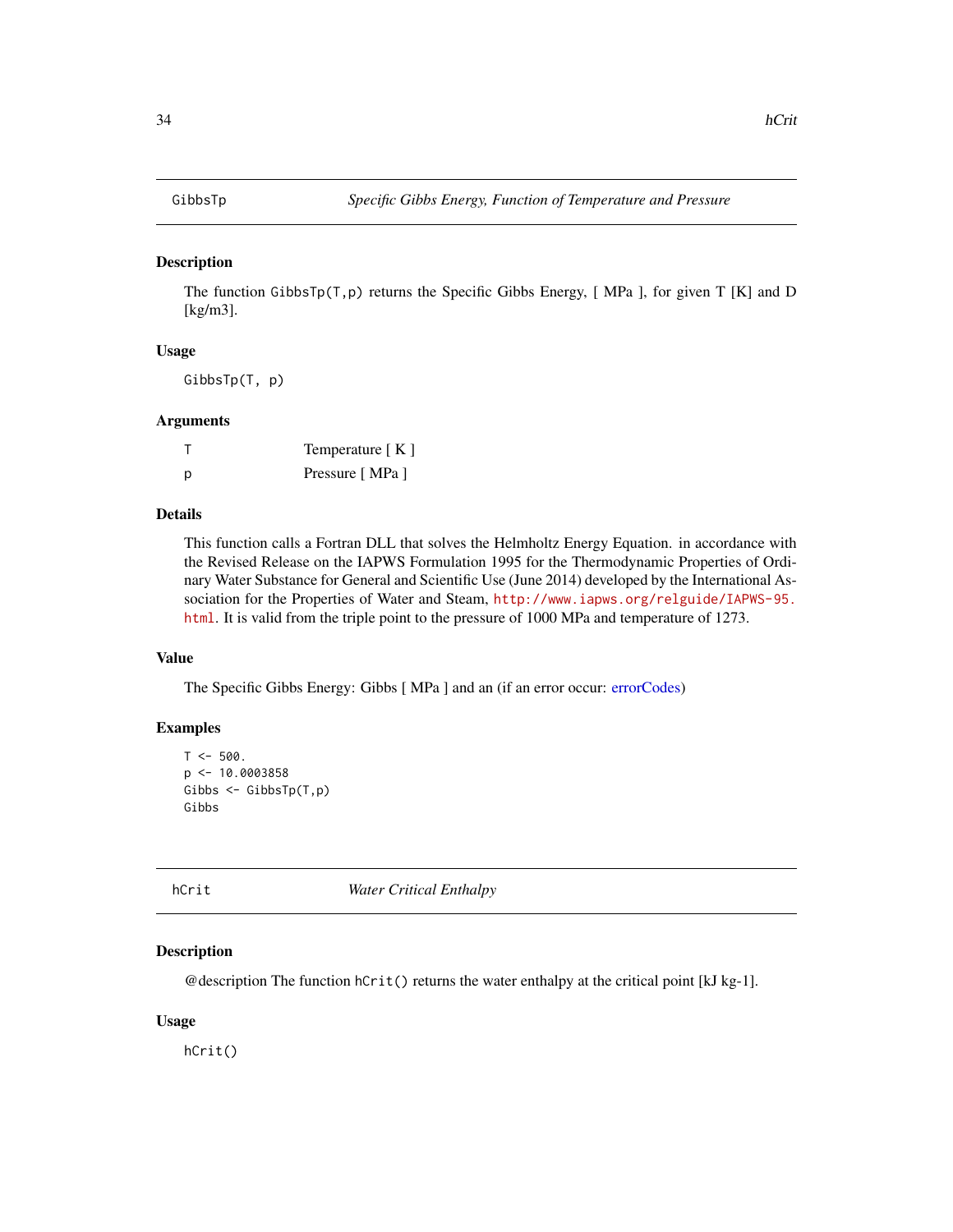#### <span id="page-34-0"></span> $\hbox{hfT}$  35

## Value

The Water Critical Enthalpy: hc [ kJ kg-1 ]

#### Examples

```
hC <- hCrit()
hC
```
#### hfT *Saturated Liquid Enthalpy, Function of Temperature*

## Description

The function hfT(T) returns the saturated liquid enthalpy [kJ kg-1], hf, for given T [K].

#### Usage

hfT(T)

#### Arguments

T Temperature [ K ]

## Details

This function calls a Fortran DLL that solves the Helmholtz Energy Equation. in accordance with the Revised Release on the IAPWS Formulation 1995 for the Thermodynamic Properties of Ordinary Water Substance for General and Scientific Use (June 2014) developed by the International Association for the Properties of Water and Steam, [http://www.iapws.org/relguide/IAPWS-95.](http://www.iapws.org/relguide/IAPWS-95.html) [html](http://www.iapws.org/relguide/IAPWS-95.html). It is valid from the triple point to the pressure of 1000 MPa and temperature of 1273.

## Value

The saturated liquid enthalpy: hf [kJ kg-1] and an Error Message (if an error occur: [errorCodes\)](#page-30-1)

```
T < -450.
hf \leftarrow hfT(T)hf
```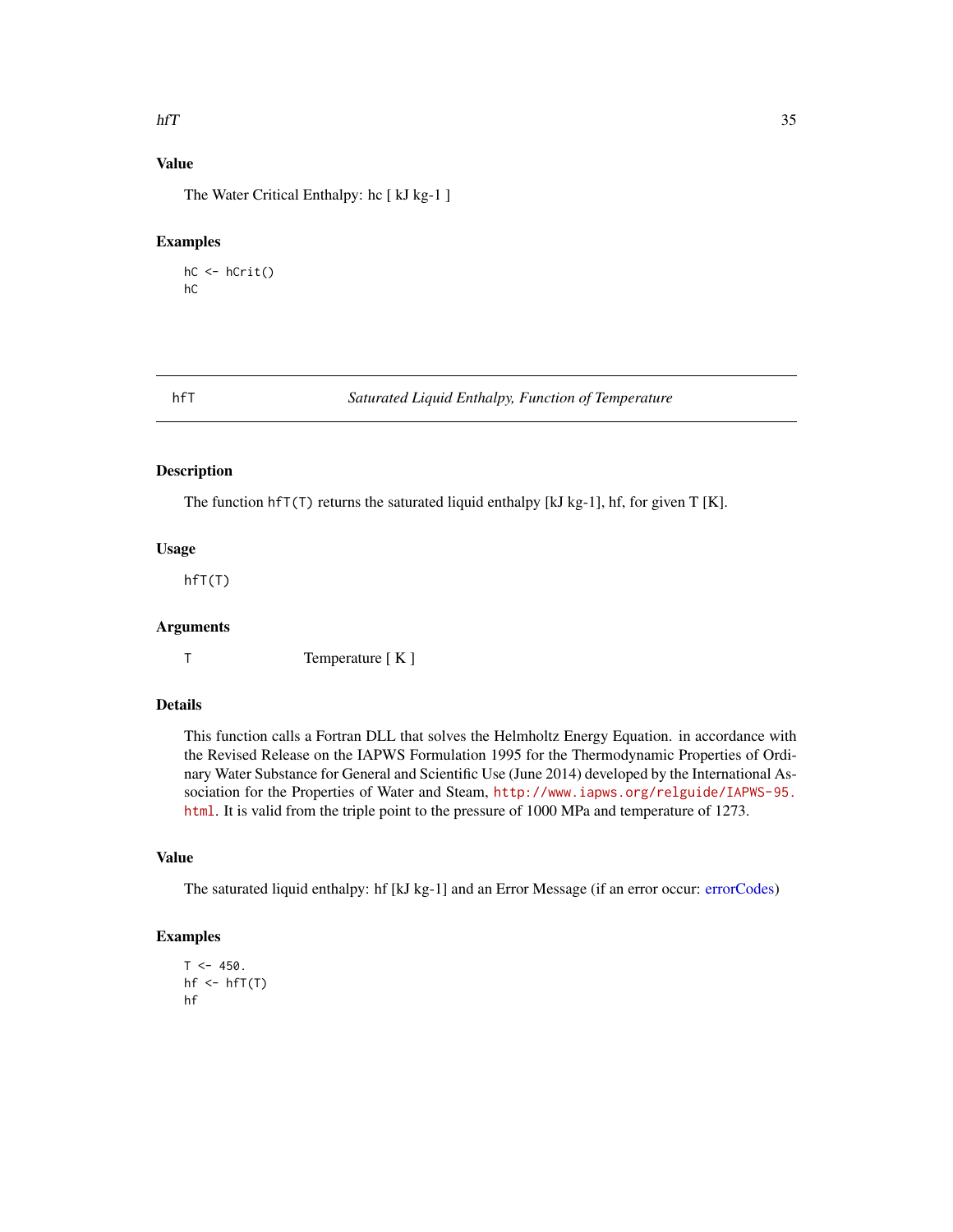<span id="page-35-0"></span>The function hgT(T) returns the saturated gas enthalpy [kJ kg-1], hg, for given T [K].

## Usage

hgT(T)

#### Arguments

T Temperature [ K ]

## Details

This function calls a Fortran DLL that solves the Helmholtz Energy Equation. in accordance with the Revised Release on the IAPWS Formulation 1995 for the Thermodynamic Properties of Ordinary Water Substance for General and Scientific Use (June 2014) developed by the International Association for the Properties of Water and Steam, [http://www.iapws.org/relguide/IAPWS-95.](http://www.iapws.org/relguide/IAPWS-95.html) [html](http://www.iapws.org/relguide/IAPWS-95.html). It is valid from the triple point to the pressure of 1000 MPa and temperature of 1273.

## Value

The saturated gas enthalpy: hg [kJ kg-1] and an Error Message (if an error occur: [errorCodes\)](#page-30-1)

#### Examples

```
T < -450.
hg \leftarrow hgT(T)
hg
```
hps *Enthalpy, Function of Pressure and Entropy*

#### Description

The function hps( $p, s$ ) returns the water enthalpy, h [kJ kg-1], for given p [MPa] and s [kJ k-1] K-1 ].

#### Usage

hps(p, s)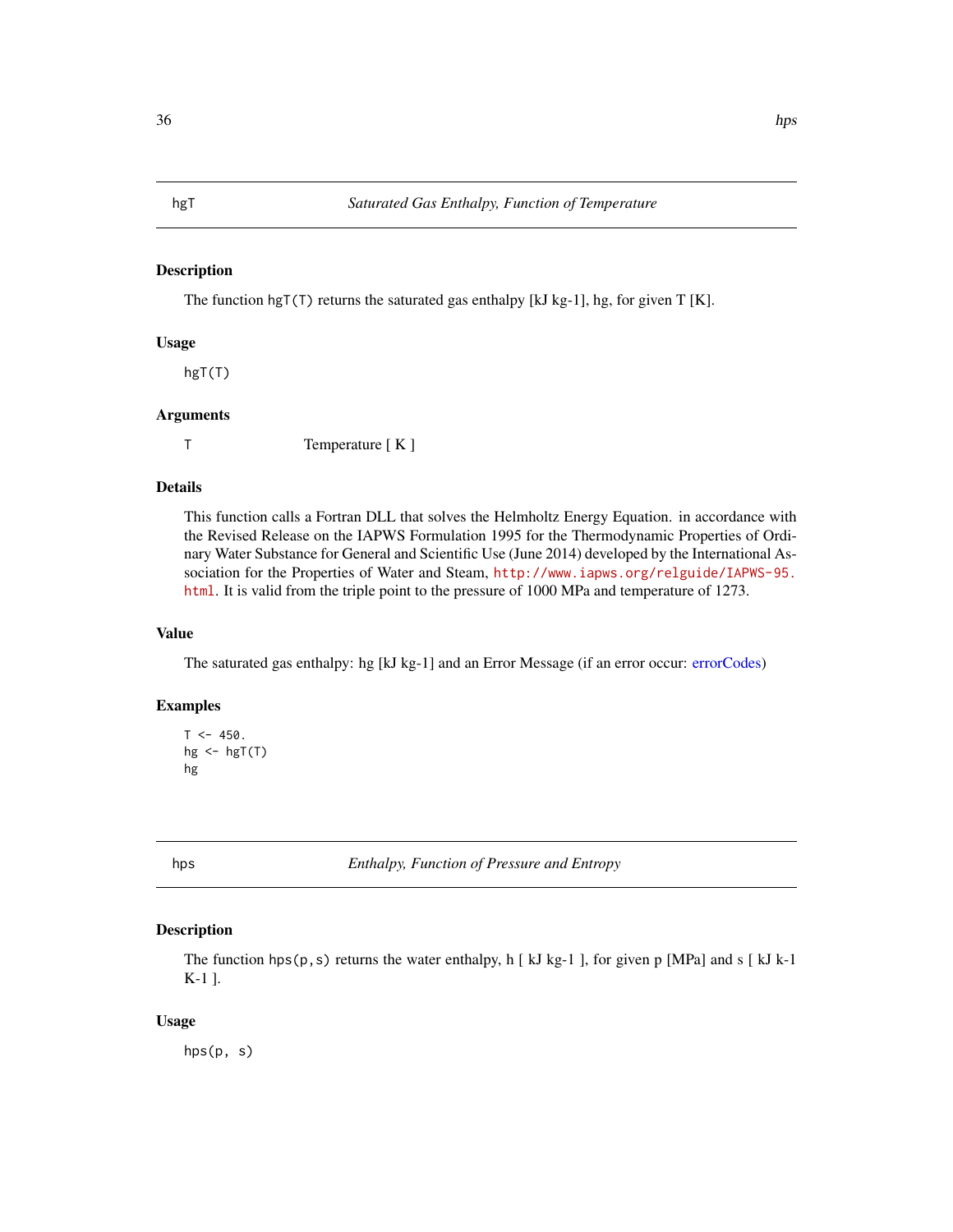# hpTcteTab 37

#### Arguments

| <sub>D</sub> | Pressure [MPa ]         |
|--------------|-------------------------|
| - S          | Entropy $[kJ kg-1 K-1]$ |

# Details

This function calls a Fortran DLL that solves the Helmholtz Energy Equation. in accordance with the Revised Release on the IAPWS Formulation 1995 for the Thermodynamic Properties of Ordinary Water Substance for General and Scientific Use (June 2014) developed by the International Association for the Properties of Water and Steam, [http://www.iapws.org/relguide/IAPWS-95.](http://www.iapws.org/relguide/IAPWS-95.html) [html](http://www.iapws.org/relguide/IAPWS-95.html). It is valid from the triple point to the pressure of 1000 MPa and temperature of 1273.

# Value

The Enthalpy: h [ kJ kg-1 ] and an Error Message (if an error occur: [errorCodes\)](#page-30-0)

## Examples

```
p <- 10.0003858
s < -2.56690919h_ps < - hps(p,s)h_ps
```
hpTcteTab *Table of Enthalpies, Function of Pressure for Fixed Temperature*

# Description

The function hpTcteTab(p1, p2, dp, T) returns a table of Enthalpies [kJ kg-1] for a fixed T [K] within a range of p [MPa]: p1:p2 [MPa]

#### Usage

hpTcteTab(p1, p2, dp, T)

## Arguments

| p1             | first pressure value [MPa ] |
|----------------|-----------------------------|
| p <sub>2</sub> | final pressure [MPa]        |
| dp             | Pressure increment [MPa]    |
| т              | Temperature [K]             |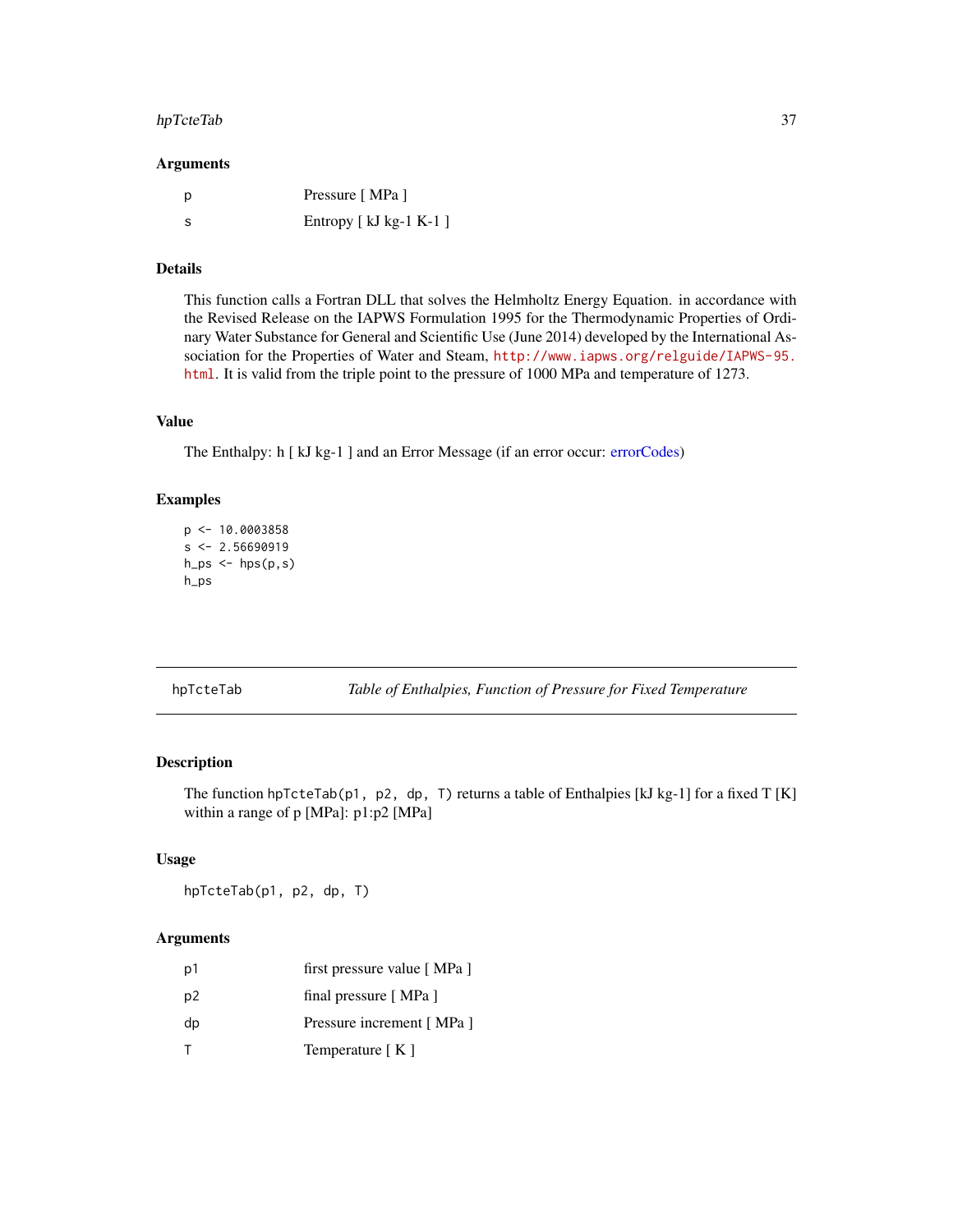# Details

This function calls a Fortran DLL that solves the Helmholtz Energy Equation. in accordance with the Revised Release on the IAPWS Formulation 1995 for the Thermodynamic Properties of Ordinary Water Substance for General and Scientific Use (June 2014) developed by the International Association for the Properties of Water and Steam, [http://www.iapws.org/relguide/IAPWS-95.](http://www.iapws.org/relguide/IAPWS-95.html) [html](http://www.iapws.org/relguide/IAPWS-95.html). It is valid from the triple point to the pressure of 1000 MPa and temperature of 1273.

# Value

A table of Enthalpies for fixed T and a p Interval: p1:p2.

## Examples

```
p1 < -1.0p2 < -10.
dp \leq -1.
T < -500.
Tabh <- hpTcteTab(p1, p2, dp, T)
Tabh
p1 < -10.
p2 < -100.
dp \le -10.
T < -450.
Tabh <- hpTcteTab(p1, p2, dp, T)
Tabh
```
hTD *Specific Enthalpy, Function of Temperature and Density*

## Description

The function  $hTD(T, D)$  returns the Specific Enthalpy, h [kJ kg-1], for given T [K] and D [kg/m3].

#### Usage

hTD(T, D)

## Arguments

|     | Temperature $[K]$  |
|-----|--------------------|
| ת - | Density [ kg m-3 ] |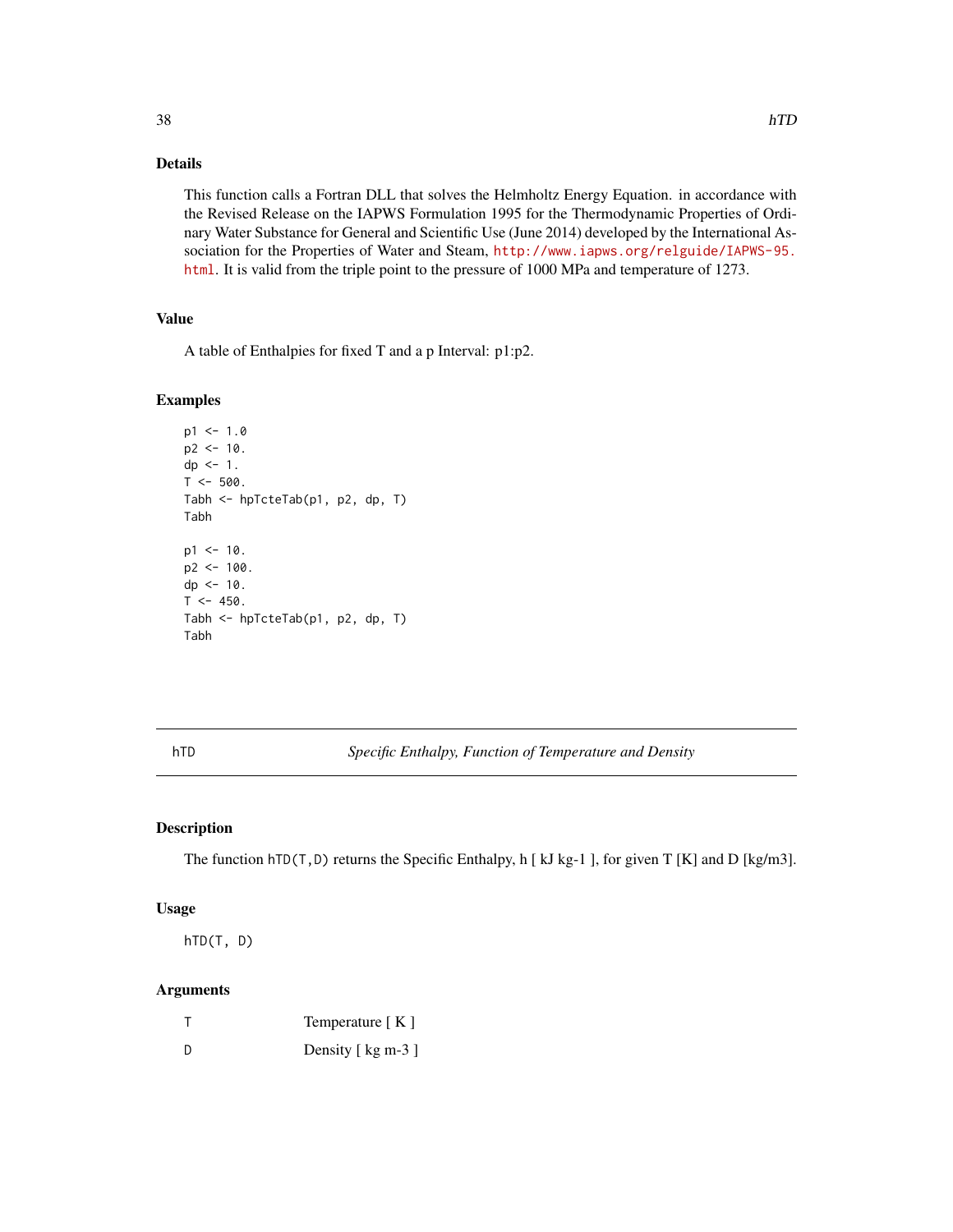### $hTp$  39

# Details

This function calls a Fortran DLL that solves the Helmholtz Energy Equation. in accordance with the Revised Release on the IAPWS Formulation 1995 for the Thermodynamic Properties of Ordinary Water Substance for General and Scientific Use (June 2014) developed by the International Association for the Properties of Water and Steam, [http://www.iapws.org/relguide/IAPWS-95.](http://www.iapws.org/relguide/IAPWS-95.html) [html](http://www.iapws.org/relguide/IAPWS-95.html). It is valid from the triple point to the pressure of 1000 MPa and temperature of 1273.

## Value

The Specific Enthalpy: h [ kJ kg-1 ] and an Error Message (if an error occur: [errorCodes\)](#page-30-0)

# Examples

```
T < -500.
D \le -838.025h \leftarrow hTD(T,D)h
```
hTp *Specific Enthalpy, Function of Temperature and Pressure*

## Description

The function  $hTp(T,p)$  returns the Specific Enthalpy, h [kJ kg-1], for given T [K] and D [kg/m3].

## Usage

hTp(T, p)

## Arguments

|   | Temperature $[K]$ |
|---|-------------------|
| D | Pressure [MPa ]   |

# Details

This function calls a Fortran DLL that solves the Helmholtz Energy Equation. in accordance with the Revised Release on the IAPWS Formulation 1995 for the Thermodynamic Properties of Ordinary Water Substance for General and Scientific Use (June 2014) developed by the International Association for the Properties of Water and Steam, [http://www.iapws.org/relguide/IAPWS-95.](http://www.iapws.org/relguide/IAPWS-95.html) [html](http://www.iapws.org/relguide/IAPWS-95.html). It is valid from the triple point to the pressure of 1000 MPa and temperature of 1273.

# Value

The Specific Enthalpy: h [ kJ kg-1 ] and an Error Message (if an error occur: [errorCodes\)](#page-30-0)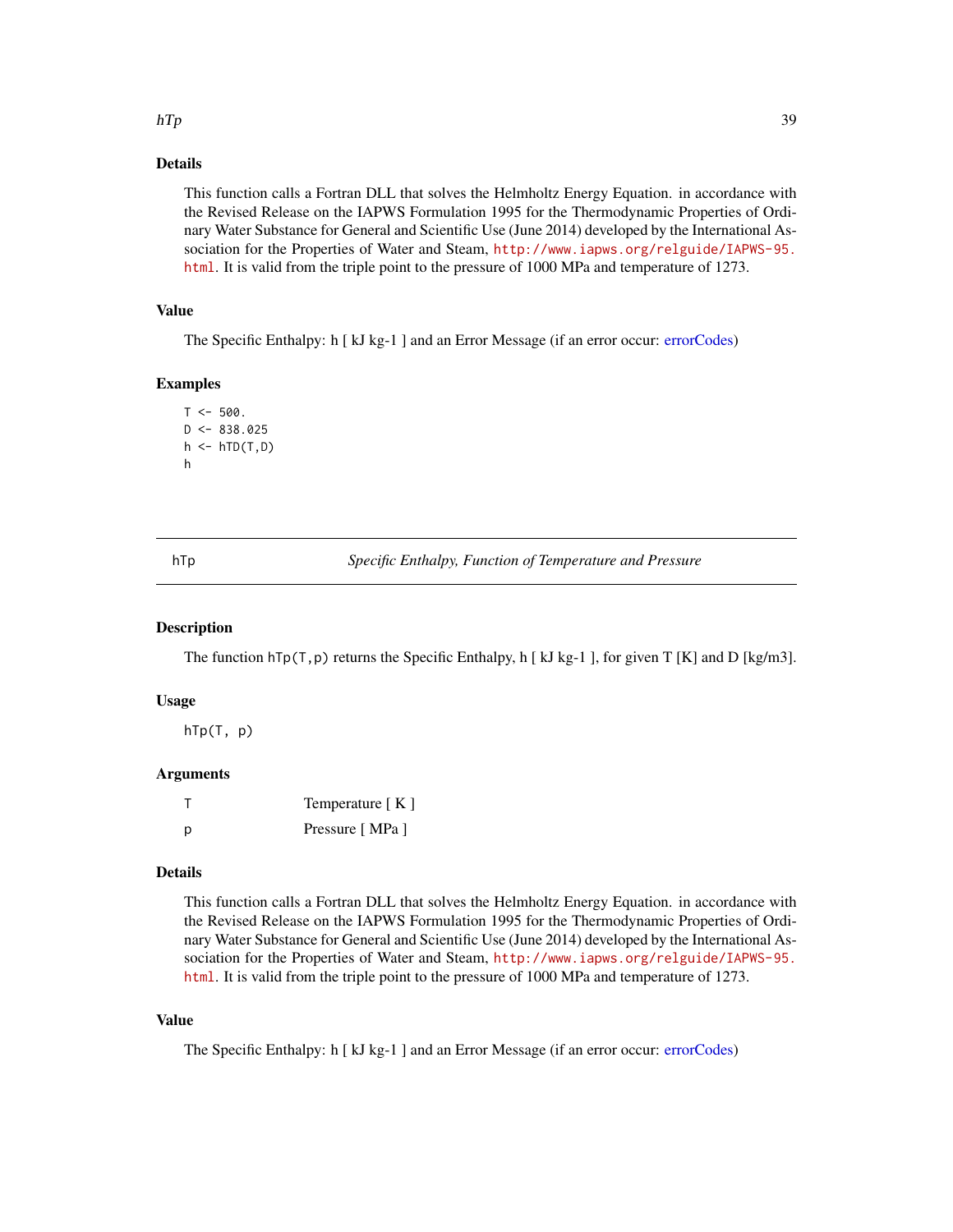## Examples

```
T < -500.
p \leftarrow 10.0003858h \leftarrow hTp(T, p)h
```
hTpcteTab *Table of Enthalpies, Function of Temperature and Fixed Pressure*

## Description

The function hTpcteTab(T1, T2,  $dT$ , p) returns a table of enthalpies [kJ kg-1] for a fixed p [MPa] within a range of T  $[K]$ : T1:T2  $[K]$ 

## Usage

hTpcteTab(T1, T2, dT, p)

## Arguments

| T1             | first Temperature value $K \mid K$ |
|----------------|------------------------------------|
| T <sub>2</sub> | final Temperature $K$ ]            |
| ЧT             | Temperature increment $K \mid K$   |
| p              | Pressure [MPa ]                    |

#### Details

This function calls a Fortran DLL that solves the Helmholtz Energy Equation. in accordance with the Revised Release on the IAPWS Formulation 1995 for the Thermodynamic Properties of Ordinary Water Substance for General and Scientific Use (June 2014) developed by the International Association for the Properties of Water and Steam, [http://www.iapws.org/relguide/IAPWS-95.](http://www.iapws.org/relguide/IAPWS-95.html) [html](http://www.iapws.org/relguide/IAPWS-95.html). It is valid from the triple point to the pressure of 1000 MPa and temperature of 1273.

## Value

A table of Enthalpies for fixed p and a T Interval: T1:T2.

```
T1 < -275.
T2 < -450.
dT < -5.
p \le -5.
Tabh <- hTpcteTab(T1, T2, dT, p)
Tabh
```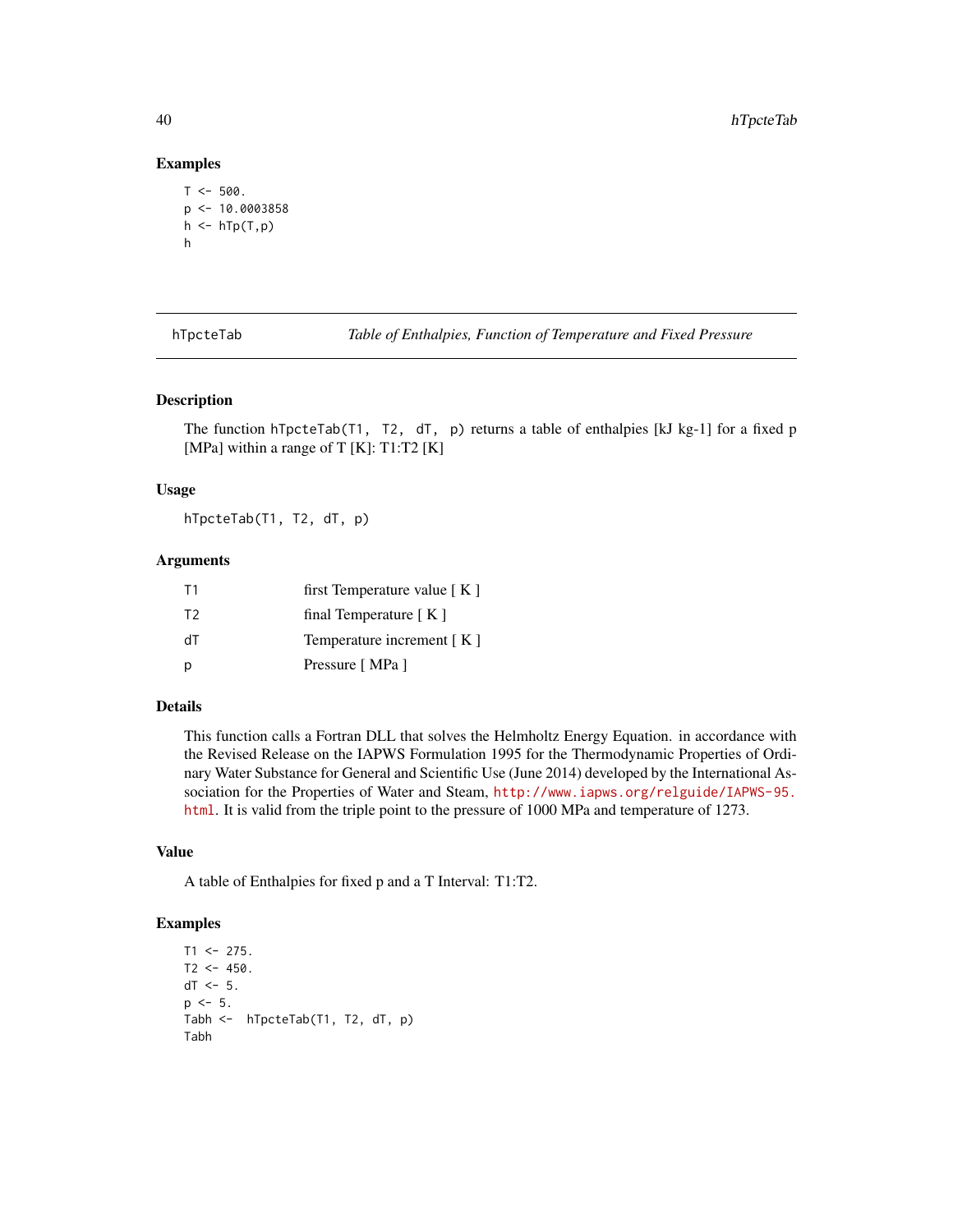## $JTcTD$  41

```
T1 < -300.
T2 < -500.
dT < -10.
p \le -10.
Tabh <- hTpcteTab(T1, T2, dT, p)
Tabh
```
JTcTD *Joule-Thomson Coefficient, Function of Temperature and Density*

## Description

The function JTcTD(T, D) returns the Joule-Thomson coefficient for given T [K] and D [kg/m3].

### Usage

JTcTD(T, D)

### Arguments

|     | Temperature $K \mid K$ |
|-----|------------------------|
| - D | Density [ kg m-3 ]     |

# Details

This function calls a Fortran DLL that solves the Helmholtz Energy Equation. in accordance with the Revised Release on the IAPWS Formulation 1995 for the Thermodynamic Properties of Ordinary Water Substance for General and Scientific Use (June 2014) developed by the International Association for the Properties of Water and Steam, [http://www.iapws.org/relguide/IAPWS-95.](http://www.iapws.org/relguide/IAPWS-95.html) [html](http://www.iapws.org/relguide/IAPWS-95.html). It is valid from the triple point to the pressure of 1000 MPa and temperature of 1273. The temperature change produced during a Joule-Thomson expansion is quantified by the Joule-Thomson coefficient, which may be positive (cooling) or negative (heating).

## Value

The Joule-Thomson coefficient and an Error Message (if an error occur: [errorCodes\)](#page-30-0)

```
T < -500.
D \le -838.025JT <- JTcTD(T,D)
JT
```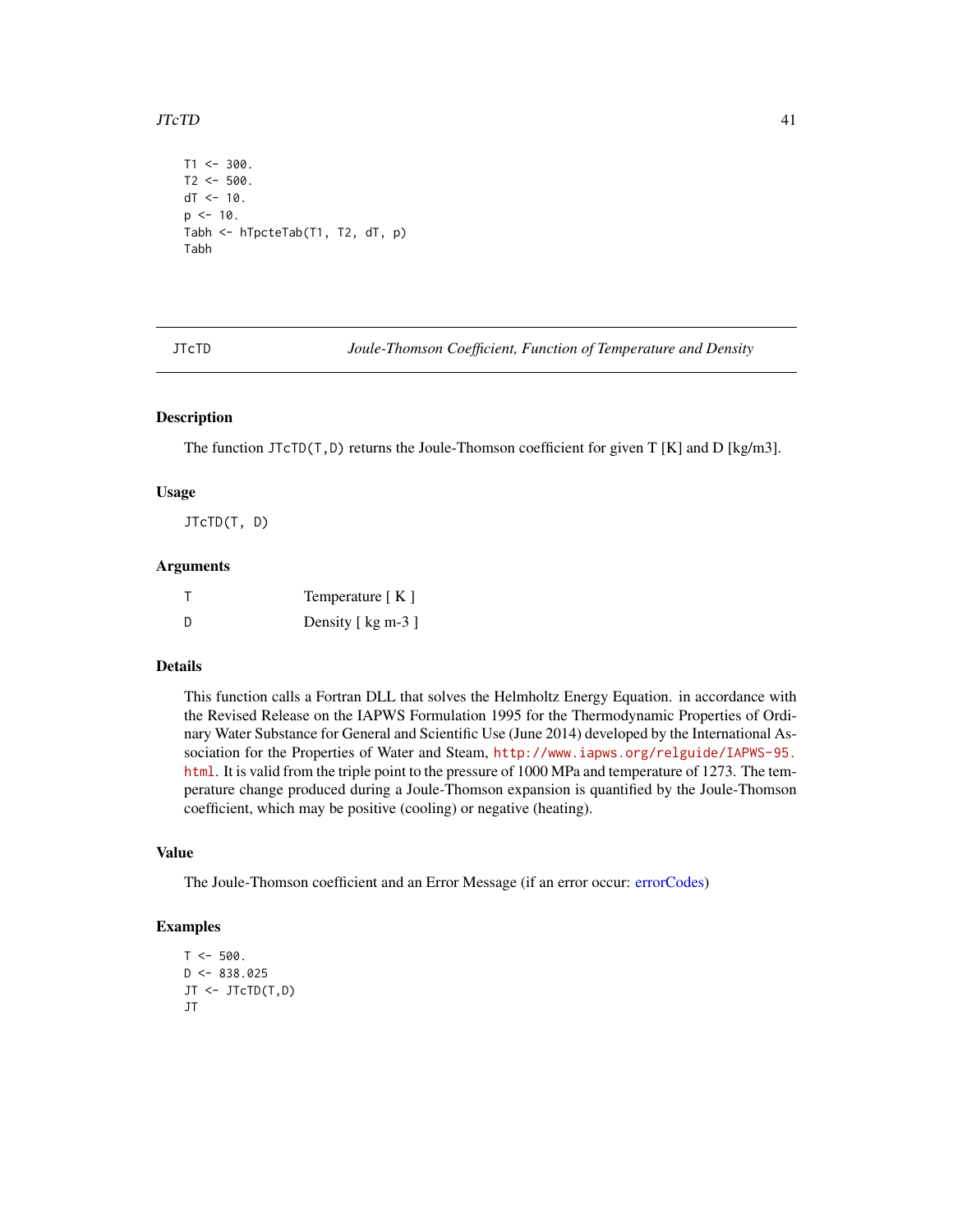The function KapaTD(T,D) returns the Isothermal Compressibility, Kapa, for given T [K] and D [kg m-3].

### Usage

KapaTD(T, D)

# Arguments

|   | Temperature $K \,$ ] |
|---|----------------------|
| D | Density [ kg m-3 ]   |

# Details

This function calls a Fortran DLL that solves the Helmholtz Energy Equation. in accordance with the Revised Release on the IAPWS Formulation 1995 for the Thermodynamic Properties of Ordinary Water Substance for General and Scientific Use (June 2014) developed by the International Association for the Properties of Water and Steam, [http://www.iapws.org/relguide/IAPWS-95.](http://www.iapws.org/relguide/IAPWS-95.html) [html](http://www.iapws.org/relguide/IAPWS-95.html). It is valid from the triple point to the pressure of 1000 MPa and temperature of 1273.

#### Value

The Isothermal Compressibility: Kapa [ MPa-1 ] and an Error Message (if an error occur: [error-](#page-30-0)[Codes\)](#page-30-0)

```
T < -500.
D < -838.025Kapa <- KapaTD(T,D)
Kapa
```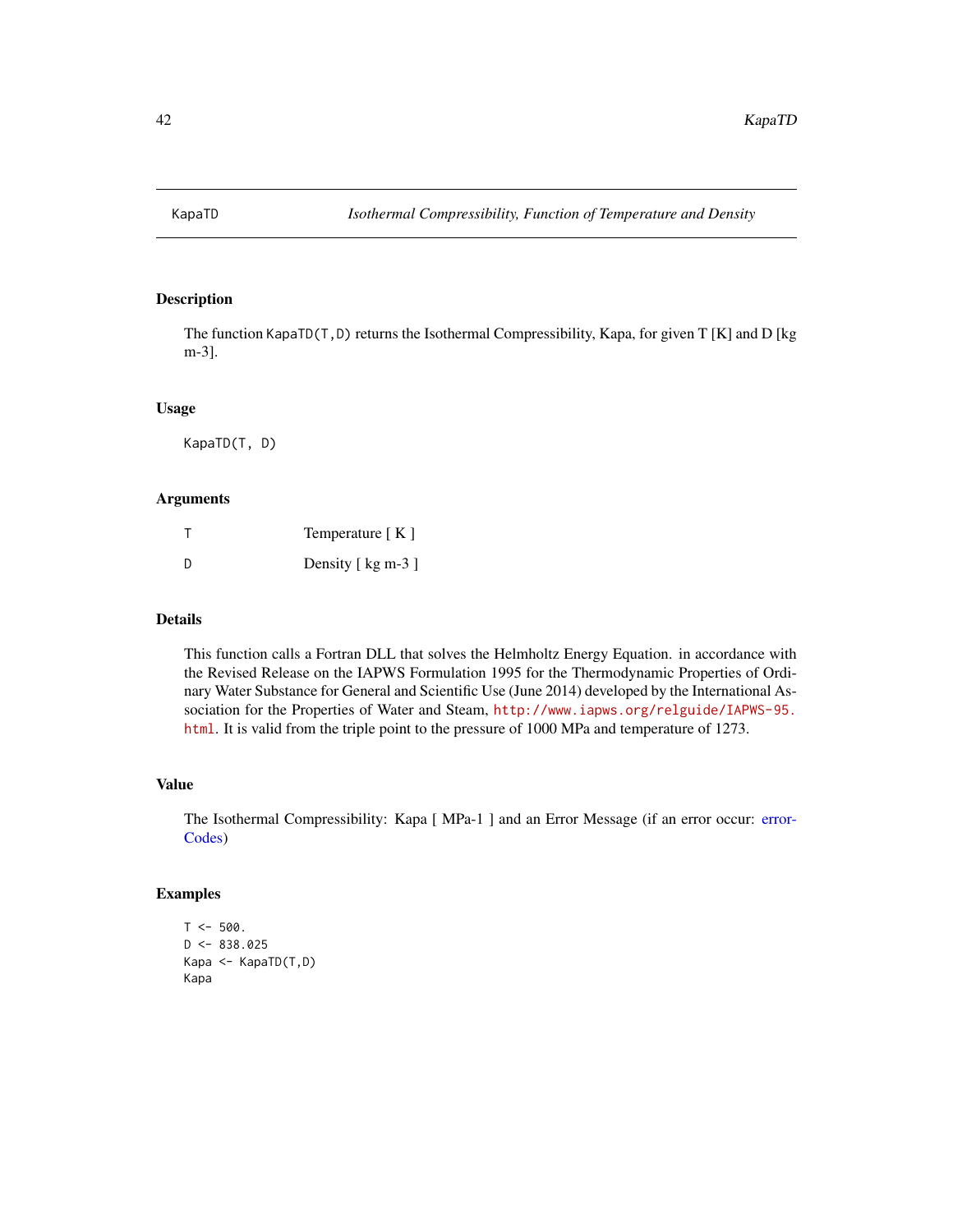The function KViscTD(T,D) computes the Kinematic Viscosity  $\lceil m2 \rceil$  s-1  $\lceil \ln m2 \rceil$  for given T  $\lceil K \rceil$  and D [kg/m3], returning the calculated viscosity and an error message, if an error occur. [errorCodes](#page-30-0)

## Usage

KViscTD(T, D)

## Arguments

|     | Temperature $[K]$  |
|-----|--------------------|
| - D | Density [ kg m-3 ] |

# Details

This function calculates the Kinematic Viscosity that is the relation  $\text{ViscTD}(D,T)/D$ , valid from the triple point to the pressure of 1000 MPa and temperature of 1173.15K.

#### Value

The Kinematic viscosity: [ m2 s-1 ] and an Error Message (if an error occur)

# Examples

```
T < -500.
D \le -838.025KVis <- KViscTD(T,D)
KVis
```
pCrit *Water Critical Pressure*

# Description

This function pCrit() returns the water critical pressure [MPa].

# Usage

pCrit()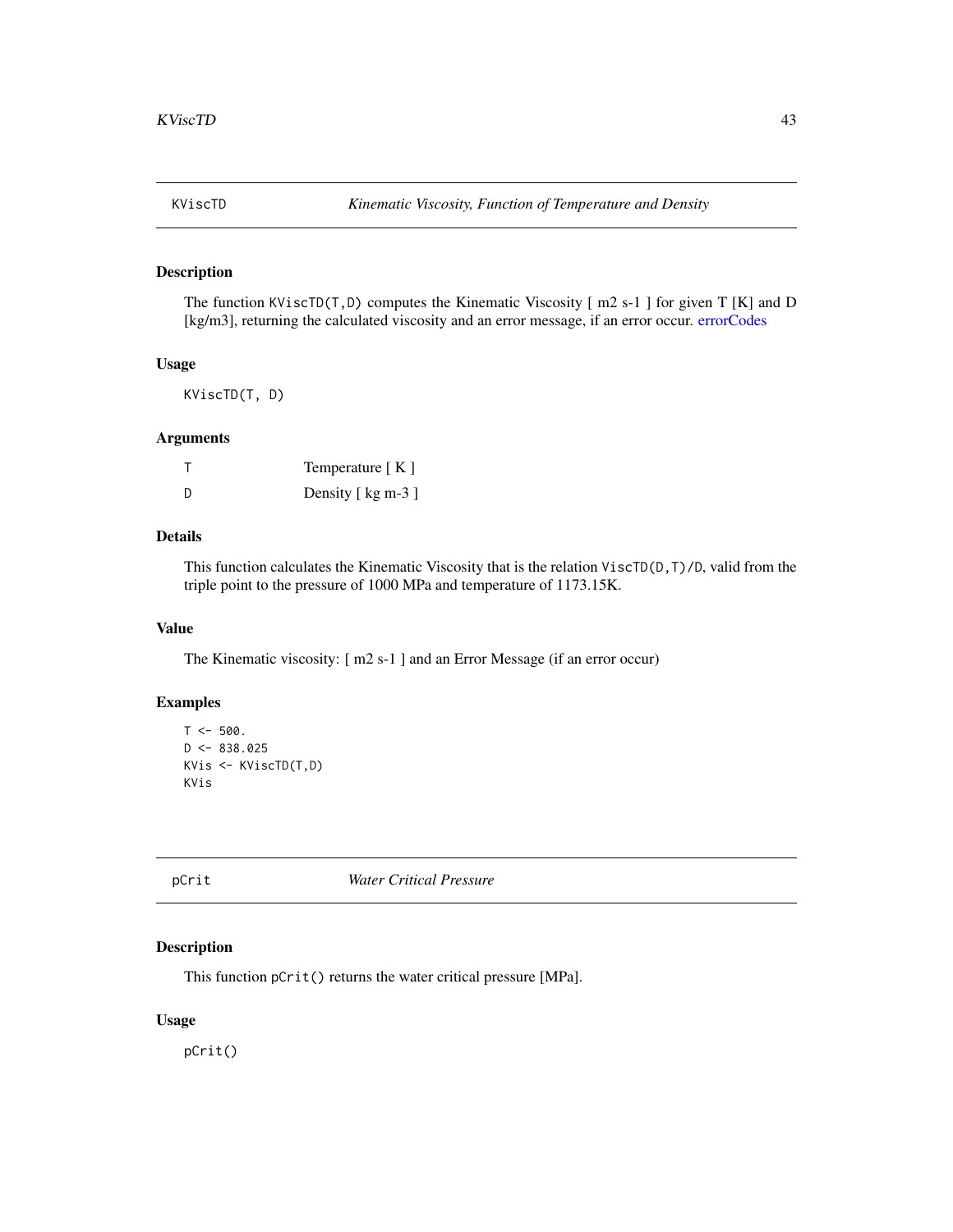# Value

The Water Critical Pressure: pc [MPa]

#### Examples

```
pc <- pCrit()
pc
```

| phi0 |  | Ideal-Gas part of the Dimensionless Helmholtz Energy Equation, |  |  |
|------|--|----------------------------------------------------------------|--|--|
|      |  | <b>Function of Temperature and Density</b>                     |  |  |

## Description

The function phi0(T,D) returns the Ideal-gas part of the dimensionless Helmholtz Energy Equation, phi0, for given  $T[K]$  and  $D[kg/m3]$ .

# Usage

phi0(T, D)

## Arguments

|   | Temperature $[K]$  |
|---|--------------------|
| D | Density [ kg m-3 ] |

# Details

This function calls a Fortran DLL that solves the Helmholtz Energy Equation. in accordance with the Revised Release on the IAPWS Formulation 1995 for the Thermodynamic Properties of Ordinary Water Substance for General and Scientific Use (June 2014) developed by the International Association for the Properties of Water and Steam, [http://www.iapws.org/relguide/IAPWS-95.](http://www.iapws.org/relguide/IAPWS-95.html) [html](http://www.iapws.org/relguide/IAPWS-95.html). It is valid from the triple point to the pressure of 1000 MPa and temperature of 1273.

# Value

The Ideal-gas part of the Helmholtz Energy Equation: phi0 and an Error Message (if an error occur: [errorCodes\)](#page-30-0)

```
T < -500.
D \le -838.025phi_0 <- phi0(T,D)
phi_0
```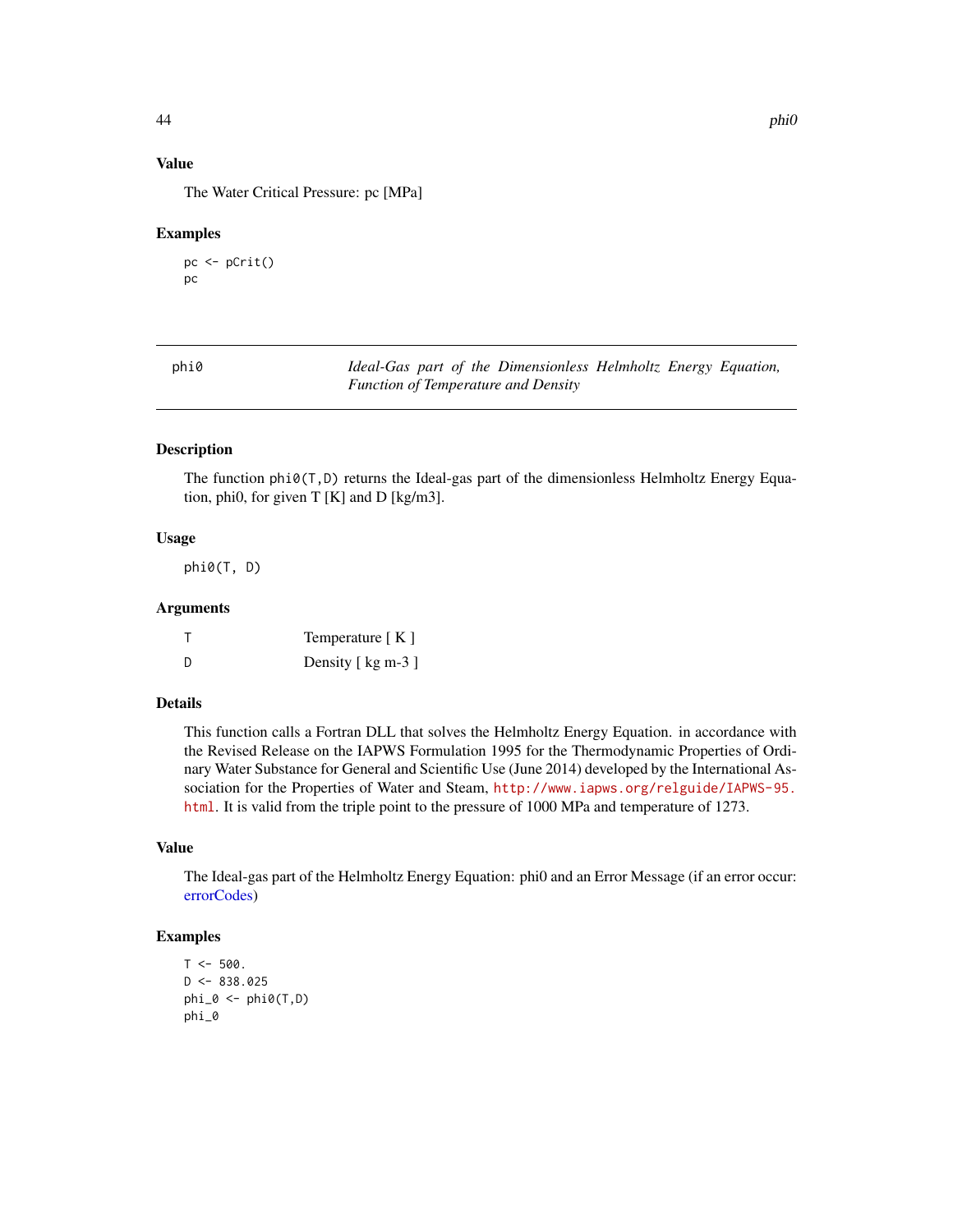phi0D *First Derivative of the Ideal-Gas part of the Dimensionless Helmholtz Energy Equation with respect to Density, Function of Density*

#### Description

The function phi0D(D) returns the First Derivative of the Ideal-gas part of the dimensionless Helmholtz Energy Equation for a given D [kg/m3].

## Usage

phi0D(D)

# Arguments

D Density [ kg m-3 ] #' @param Opt: Option to not print the computed value (Opt  $= 0$ 

# Details

This function calls a Fortran DLL that solves the Helmholtz Energy Equation. in accordance with the Revised Release on the IAPWS Formulation 1995 for the Thermodynamic Properties of Ordinary Water Substance for General and Scientific Use (June 2014) developed by the International Association for the Properties of Water and Steam, [http://www.iapws.org/relguide/IAPWS-95.](http://www.iapws.org/relguide/IAPWS-95.html) [html](http://www.iapws.org/relguide/IAPWS-95.html). It is valid from the triple point to the pressure of 1000 MPa and temperature of 1273.

## Value

The First D Derivative of Ideal-gas part of the Helmholtz Energy: phi0D and an Error Message (if an error occur: [errorCodes\)](#page-30-0)

```
D \le -838.025phi_0 \leftarrow phi_0(D)phi_0
```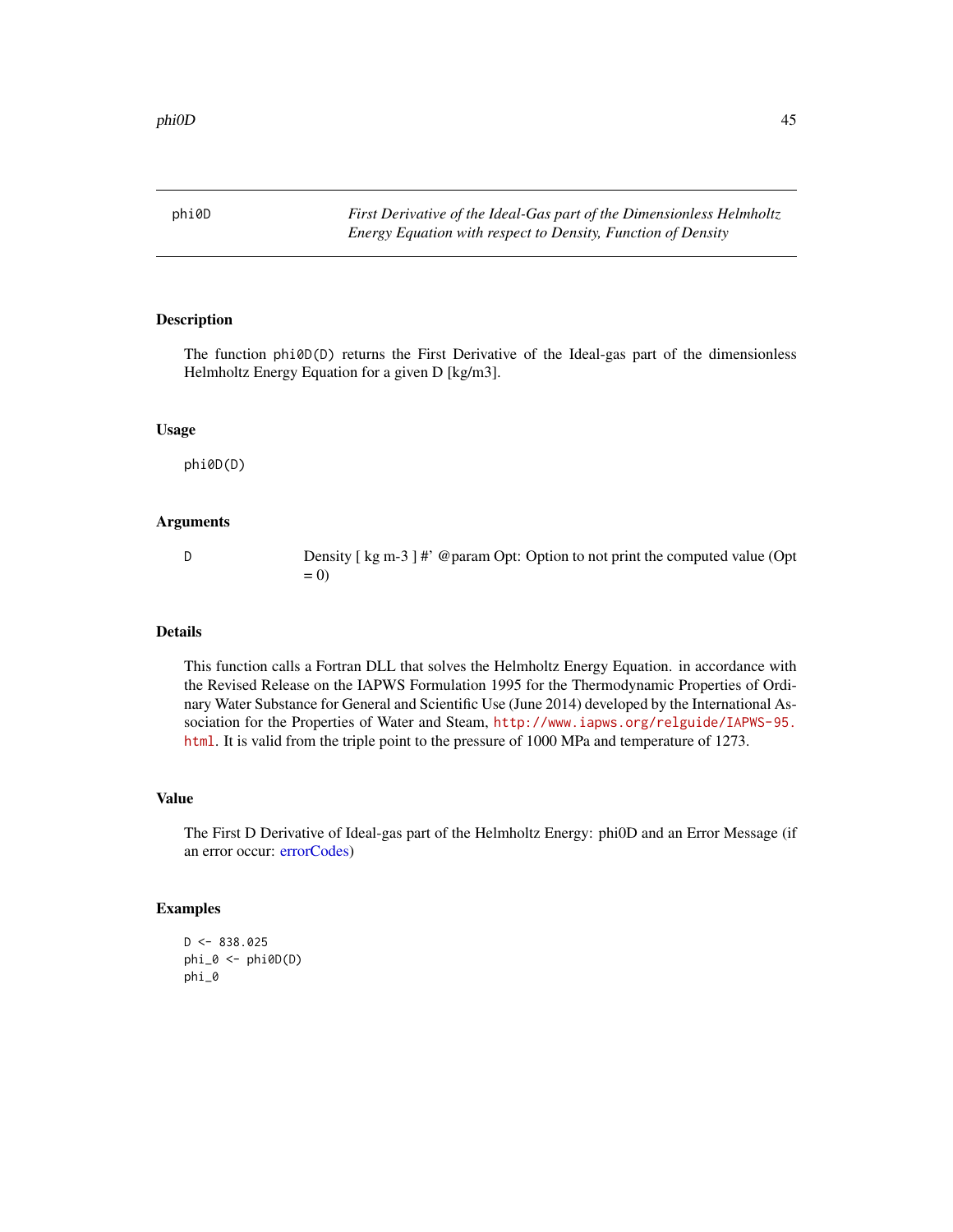phi0DD *Second Derivative of the Ideal-Gas Part of the Dimensionless Helmholtz Energy Equation with respect to Density, Function of Density*

# Description

The function phi0DD(D) returns the Second Derivative of the Ideal-gas part of the dimensionless Helmholtz Energy Equation for a given D [kg/m3].

## Usage

phi0DD(D)

# Arguments

D Density [ kg m-3 ]

# Details

This function calls a Fortran DLL that solves the Helmholtz Energy Equation. in accordance with the Revised Release on the IAPWS Formulation 1995 for the Thermodynamic Properties of Ordinary Water Substance for General and Scientific Use (June 2014) developed by the International Association for the Properties of Water and Steam, [http://www.iapws.org/relguide/IAPWS-95.](http://www.iapws.org/relguide/IAPWS-95.html) [html](http://www.iapws.org/relguide/IAPWS-95.html). It is valid from the triple point to the pressure of 1000 MPa and temperature of 1273.

# Value

The Second D Derivative of Ideal-gas part of the Helmholtz Energy: phi0DD and an Error Message (if an error occur: [errorCodes\)](#page-30-0)

```
D \le -838.025phi_0 <- phi0DD(D)
phi_0
```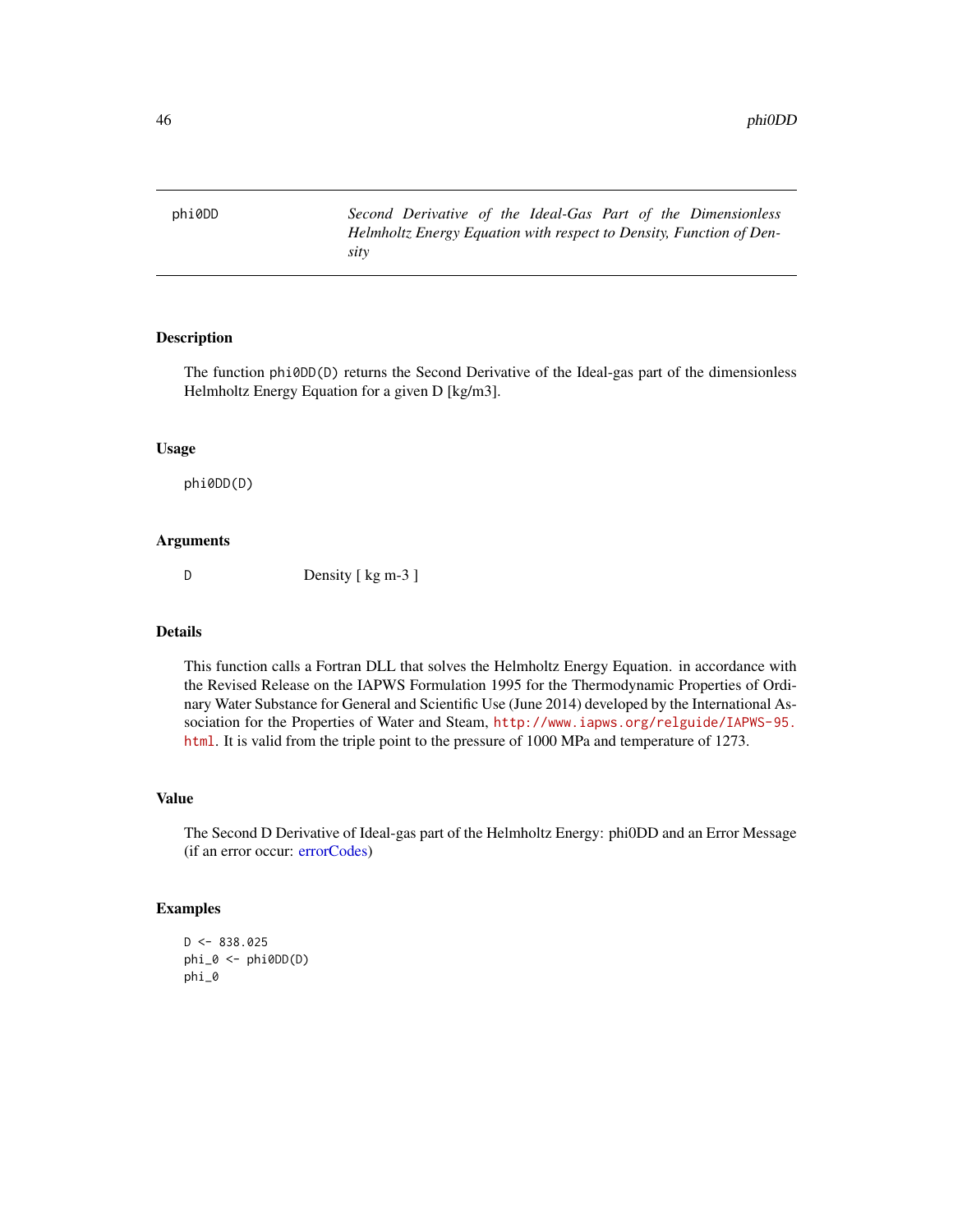phi0DT *Second Derivative of the Ideal-Gas Part of the Dimensionless Helmholtz Energy Equation with respect to Density and Temperature*

## Description

The function phi0DT() returns the Second Derivative of the Ideal-gas Part of the Dimensionless Helmholtz Energy Equation with respect to Density and Temperature.

### Usage

phi0DT()

## Details

This function calls a Fortran DLL that solves the Helmholtz Energy Equation. in accordance with the Revised Release on the IAPWS Formulation 1995 for the Thermodynamic Properties of Ordinary Water Substance for General and Scientific Use (June 2014) developed by the International Association for the Properties of Water and Steam, [http://www.iapws.org/relguide/IAPWS-95.](http://www.iapws.org/relguide/IAPWS-95.html) [html](http://www.iapws.org/relguide/IAPWS-95.html). It is valid from the triple point to the pressure of 1000 MPa and temperature of 1273.

## Value

The Second DT Derivative of Ideal-gas Part of the Helmholtz Energy: phi0DT and an Error Message (if an error occur: [errorCodes\)](#page-30-0)

#### Examples

```
phi0_DT <- phi0DT()
phi0_DT
```
phi0T *First Derivative of the Ideal-Gas Part of the Dimensionless Helmholtz Energy Equation with respect to Temperature, Function of Temperature and Density*

## Description

The function  $\text{phi}(T,D)$  returns the First Derivative of the Ideal-gas Part of the dimensionless Helmholtz Energy Equation with respect to Temperature, for given T [K] and D [kg/m3].

#### Usage

phi0T(T, D)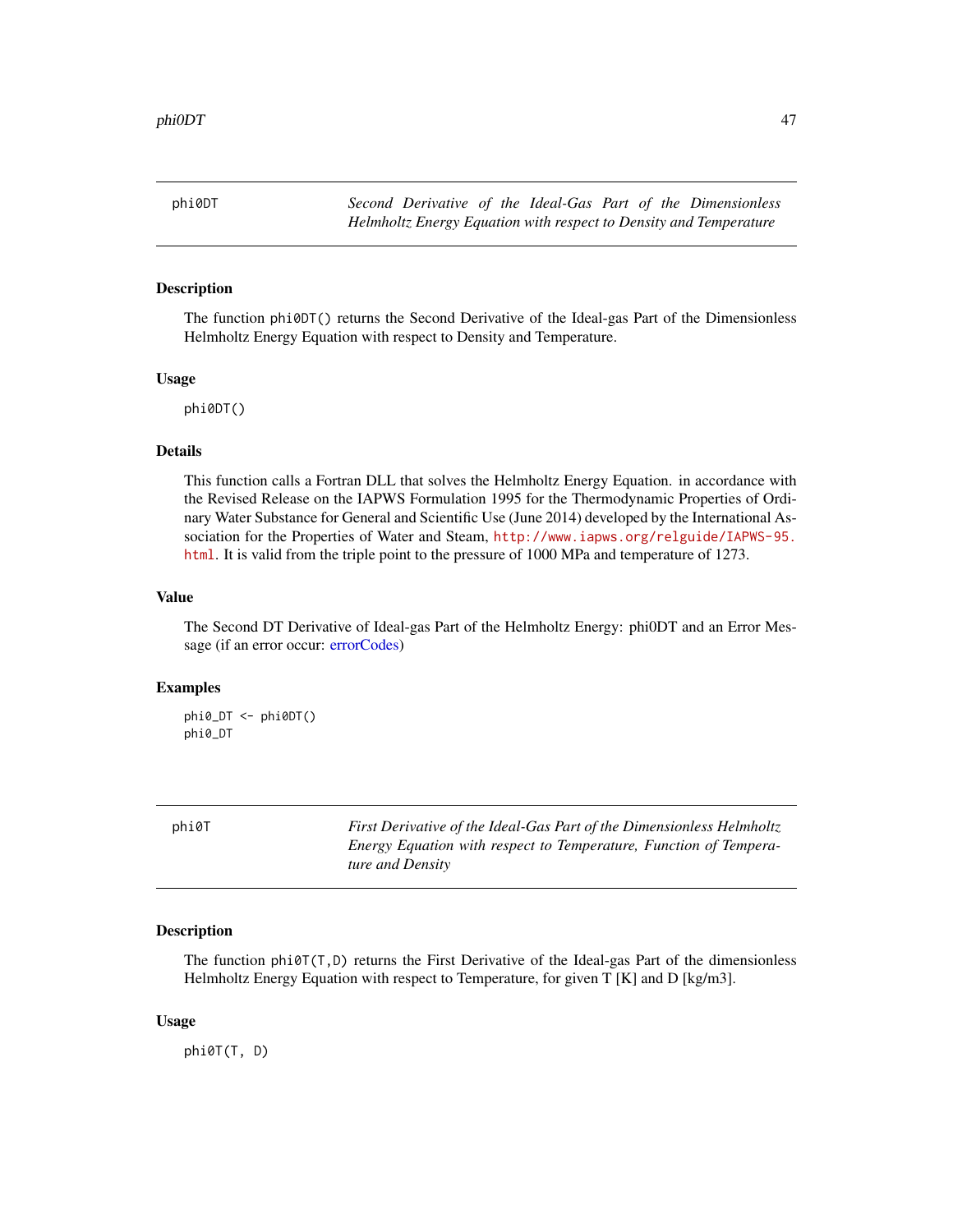## Arguments

|     | Temperature $K \mid K$ |
|-----|------------------------|
| - D | Density [ kg m-3 ]     |

# Details

This function calls a Fortran DLL that solves the Helmholtz Energy Equation. in accordance with the Revised Release on the IAPWS Formulation 1995 for the Thermodynamic Properties of Ordinary Water Substance for General and Scientific Use (June 2014) developed by the International Association for the Properties of Water and Steam, [http://www.iapws.org/relguide/IAPWS-95.](http://www.iapws.org/relguide/IAPWS-95.html) [html](http://www.iapws.org/relguide/IAPWS-95.html). It is valid from the triple point to the pressure of 1000 MPa and temperature of 1273.

# Value

The First T Derivative of Ideal-gas part of the Helmholtz Energy: phi0T and an Error Message (if an error occur: [errorCodes\)](#page-30-0)

### Examples

```
T < -500.
D < -838.025phi_T < -phiphi0T(T,D)phi0_T
```

| phi0TT | Second Derivative of the Ideal-Gas Part of the Dimensionless       |
|--------|--------------------------------------------------------------------|
|        | Helmholtz Energy Equation with respect to Temperature, Function of |
|        | Temperature and Density                                            |

## Description

The function  $phi(T(T,D))$  returns the Second Derivative of the Ideal-gas Part of the Dimensionless Helmholtz Energy Equation with respect to Temperature, for given  $T[K]$  and  $D[Kg/m3]$ .

#### Usage

phi0TT(T, D)

#### Arguments

|     | Temperature $[K]$  |
|-----|--------------------|
| - D | Density [ kg m-3 ] |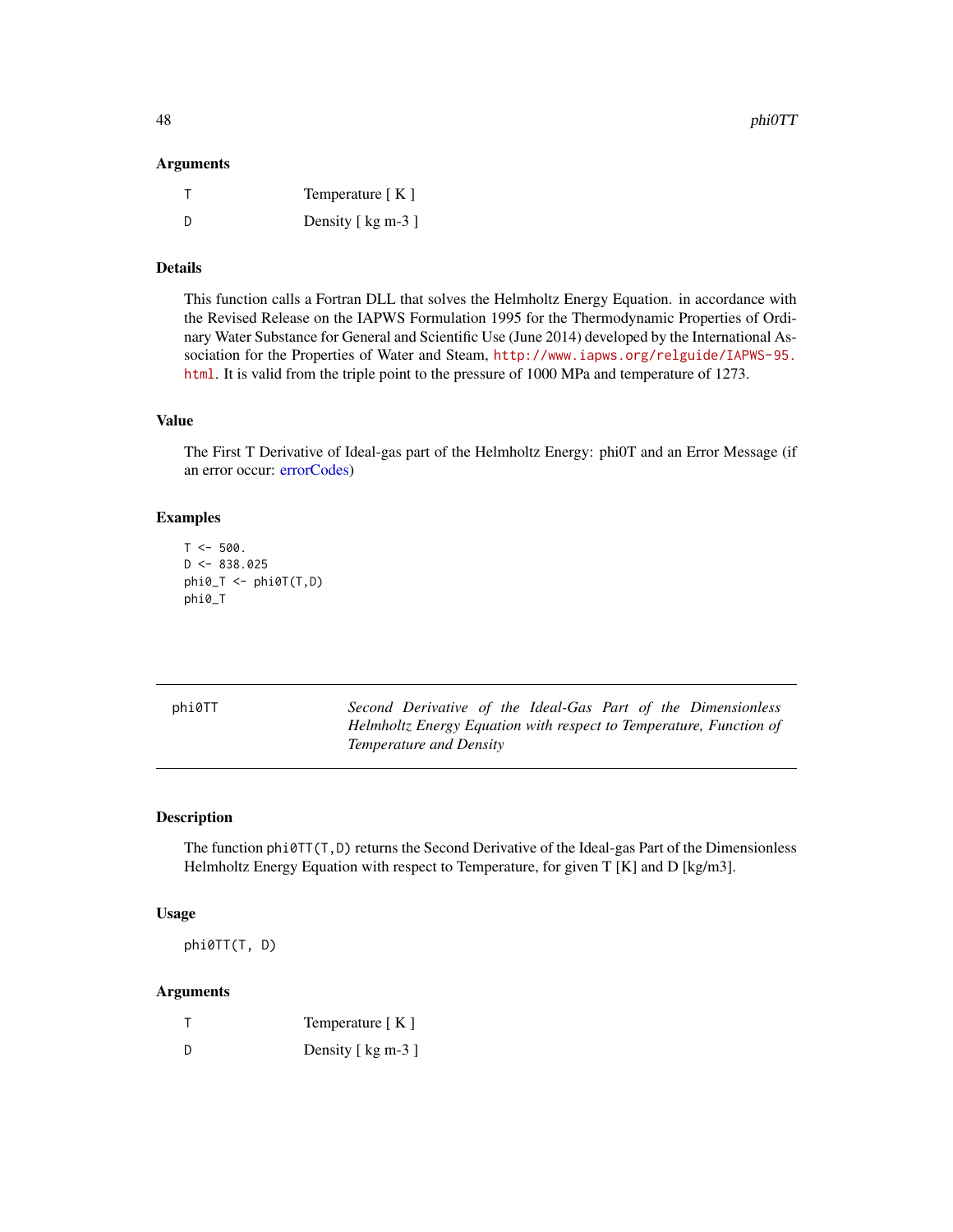#### phir 49

## Details

This function calls a Fortran DLL that solves the Helmholtz Energy Equation. in accordance with the Revised Release on the IAPWS Formulation 1995 for the Thermodynamic Properties of Ordinary Water Substance for General and Scientific Use (June 2014) developed by the International Association for the Properties of Water and Steam, [http://www.iapws.org/relguide/IAPWS-95.](http://www.iapws.org/relguide/IAPWS-95.html) [html](http://www.iapws.org/relguide/IAPWS-95.html). It is valid from the triple point to the pressure of 1000 MPa and temperature of 1273.

# Value

The Second T Derivative of Ideal-gas part of the Helmholtz Energy: phi0TT and an Error Message (if an error occur: [errorCodes\)](#page-30-0)

#### Examples

```
T < -500.
D < -838.025phi0_TT <- phi0TT(T,D)
phi0_TT
```
phir *Residual-Gas Part of the Dimensionless Helmholtz Energy Equation, Function of Temperature and Density*

#### Description

The function phir(T,D) returns the Residual-Gas Part of the Dimensionless Helmholtz Energy Equation for given  $T$  [K] and D [kg/m3].

### Usage

phir(T, D)

## Arguments

|   | Temperature $K \,$ ] |
|---|----------------------|
| D | Density [ kg m-3 ]   |

## Details

This function calls a Fortran DLL that solves the Helmholtz Energy Equation. in accordance with the Revised Release on the IAPWS Formulation 1995 for the Thermodynamic Properties of Ordinary Water Substance for General and Scientific Use (June 2014) developed by the International Association for the Properties of Water and Steam, [http://www.iapws.org/relguide/IAPWS-95.](http://www.iapws.org/relguide/IAPWS-95.html) [html](http://www.iapws.org/relguide/IAPWS-95.html). It is valid from the triple point to the pressure of 1000 MPa and temperature of 1273.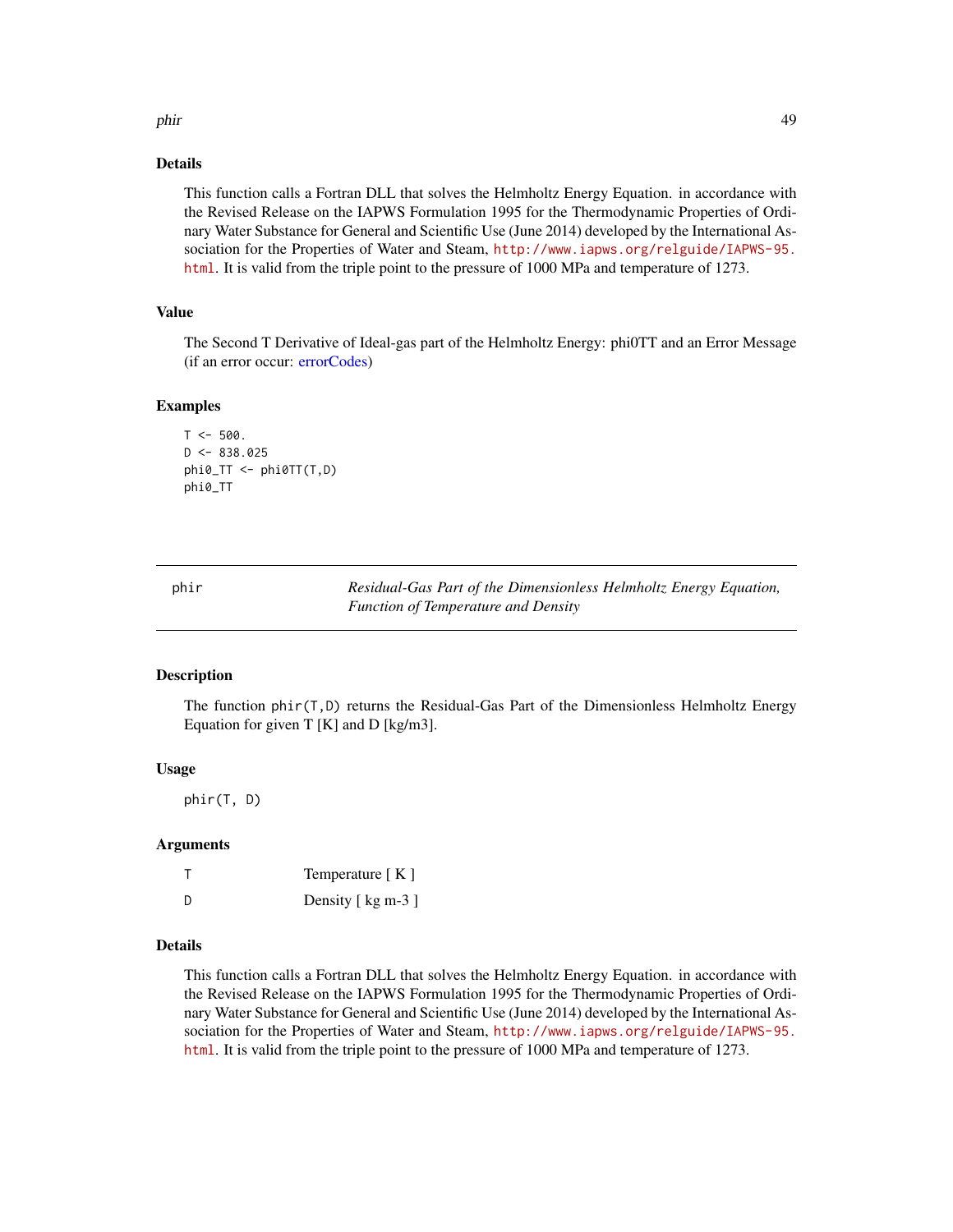## Value

The Residual-Gas Part of the Dimensionless Helmholtz Energy Equation: phir and an Error Message (if an error occur: [errorCodes\)](#page-30-0)

#### Examples

```
T < -500.
D < -838.025phir_TD <- phir(T,D)
phir_TD
```

| phirD | First Derivative of the Residual-Gas part of the Dimensionless      |
|-------|---------------------------------------------------------------------|
|       | Helmholtz Energy Equation with respect to Density, Function of Tem- |
|       | <i>perature and Density</i>                                         |

# Description

The function  $\text{phi}(\mathsf{T},\mathsf{D})$  returns the First Derivative of the Residual-Gas Part of the Dimensionless Helmholtz Energy Equation for given T [K] and D [kg/m3].

#### Usage

phirD(T, D)

## Arguments

|   | Temperature $K \in \mathbb{R}$ |
|---|--------------------------------|
| D | Density [ kg m-3 ]             |

# Details

This function calls a Fortran DLL that solves the Helmholtz Energy Equation. in accordance with the Revised Release on the IAPWS Formulation 1995 for the Thermodynamic Properties of Ordinary Water Substance for General and Scientific Use (June 2014) developed by the International Association for the Properties of Water and Steam, [http://www.iapws.org/relguide/IAPWS-95.](http://www.iapws.org/relguide/IAPWS-95.html) [html](http://www.iapws.org/relguide/IAPWS-95.html). It is valid from the triple point to the pressure of 1000 MPa and temperature of 1273.

# Value

The First Derivative of the Residual-Gas Part of the Dimensionless Helmholtz Energy Equation: phirD, and an Error Message (if an error occur: [errorCodes\)](#page-30-0)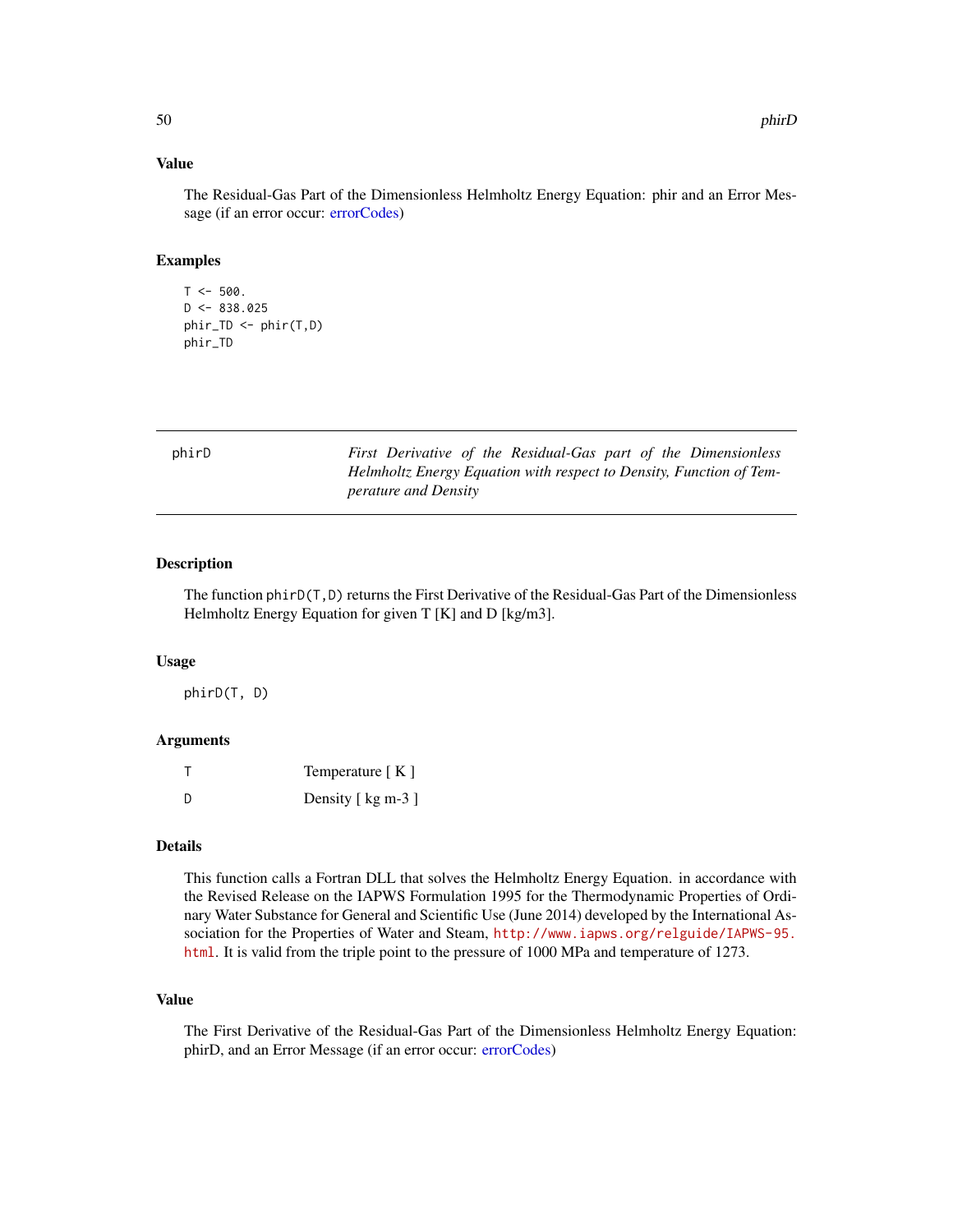#### phirDD 51

### Examples

```
T < -500.
D \le -838.025phir_D <- phirD(T,D)
phir_D
```

| phirDD | Second Derivative of the Residual-Gas Part of the Dimensionless     |
|--------|---------------------------------------------------------------------|
|        | Helmholtz Energy Equation with respect to Density, Function of Tem- |
|        | <i>perature and Density</i>                                         |

# Description

The function phirDD(T,D) returns the Second Derivative of the Residual-Gas Part of the Dimensionless Helmholtz Energy Equation for given T [K] and D [kg/m3].

### Usage

phirDD(T, D)

## Arguments

|    | Temperature $[K]$  |
|----|--------------------|
| -D | Density [ kg m-3 ] |

#### Details

This function calls a Fortran DLL that solves the Helmholtz Energy Equation. in accordance with the Revised Release on the IAPWS Formulation 1995 for the Thermodynamic Properties of Ordinary Water Substance for General and Scientific Use (June 2014) developed by the International Association for the Properties of Water and Steam, [http://www.iapws.org/relguide/IAPWS-95.](http://www.iapws.org/relguide/IAPWS-95.html) [html](http://www.iapws.org/relguide/IAPWS-95.html). It is valid from the triple point to the pressure of 1000 MPa and temperature of 1273.

#### Value

The Second Derivative of the Residual-Gas Part of the Dimensionless Helmholtz Energy Equation: phirDD, and an Error Message (if an error occur: [errorCodes\)](#page-30-0)

```
T < -500.
D < -838.025phir_DD <- phirDD(T,D)
phir_DD
```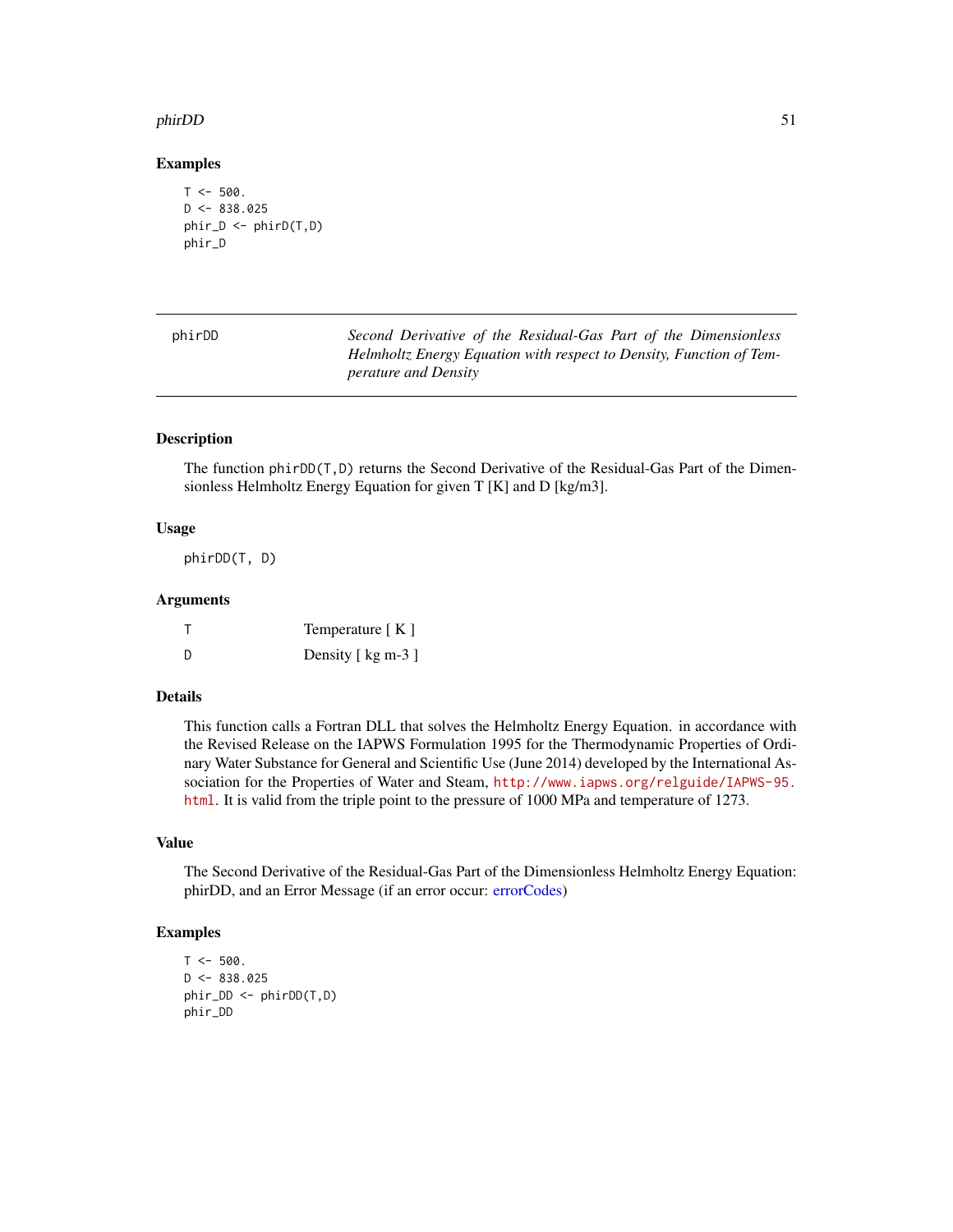phirDT *Second Derivative of the Residual-Gas Part of the Dimensionless Helmholtz Energy Equation with respect to Density and Temperature, Function of Temperature and Density*

#### Description

The function phirDT(T,D) returns the Second Derivative of the Residual-Gas Part of the Dimensionless Helmholtz Energy Equation with respect to D and T, for given  $T[K]$  and D [kg/m3].

#### Usage

phirDT(T, D)

#### Arguments

| т | Temperature $K \in \mathbb{R}$ |
|---|--------------------------------|
| D | Density [ kg m-3 ]             |

## Details

This function calls a Fortran DLL that solves the Helmholtz Energy Equation. in accordance with the Revised Release on the IAPWS Formulation 1995 for the Thermodynamic Properties of Ordinary Water Substance for General and Scientific Use (June 2014) developed by the International Association for the Properties of Water and Steam, [http://www.iapws.org/relguide/IAPWS-95.](http://www.iapws.org/relguide/IAPWS-95.html) [html](http://www.iapws.org/relguide/IAPWS-95.html). It is valid from the triple point to the pressure of 1000 MPa and temperature of 1273.

## Value

The Second Derivative of the Residual-Gas Part of the Dimensionless Helmholtz Energy Equation with respect to D and T: phirTT, and an Error Message (if an error occur: [errorCodes\)](#page-30-0)

```
T < -500.
D \le -838.025phir_DT <- phirDT(T,D)
phir_DT
```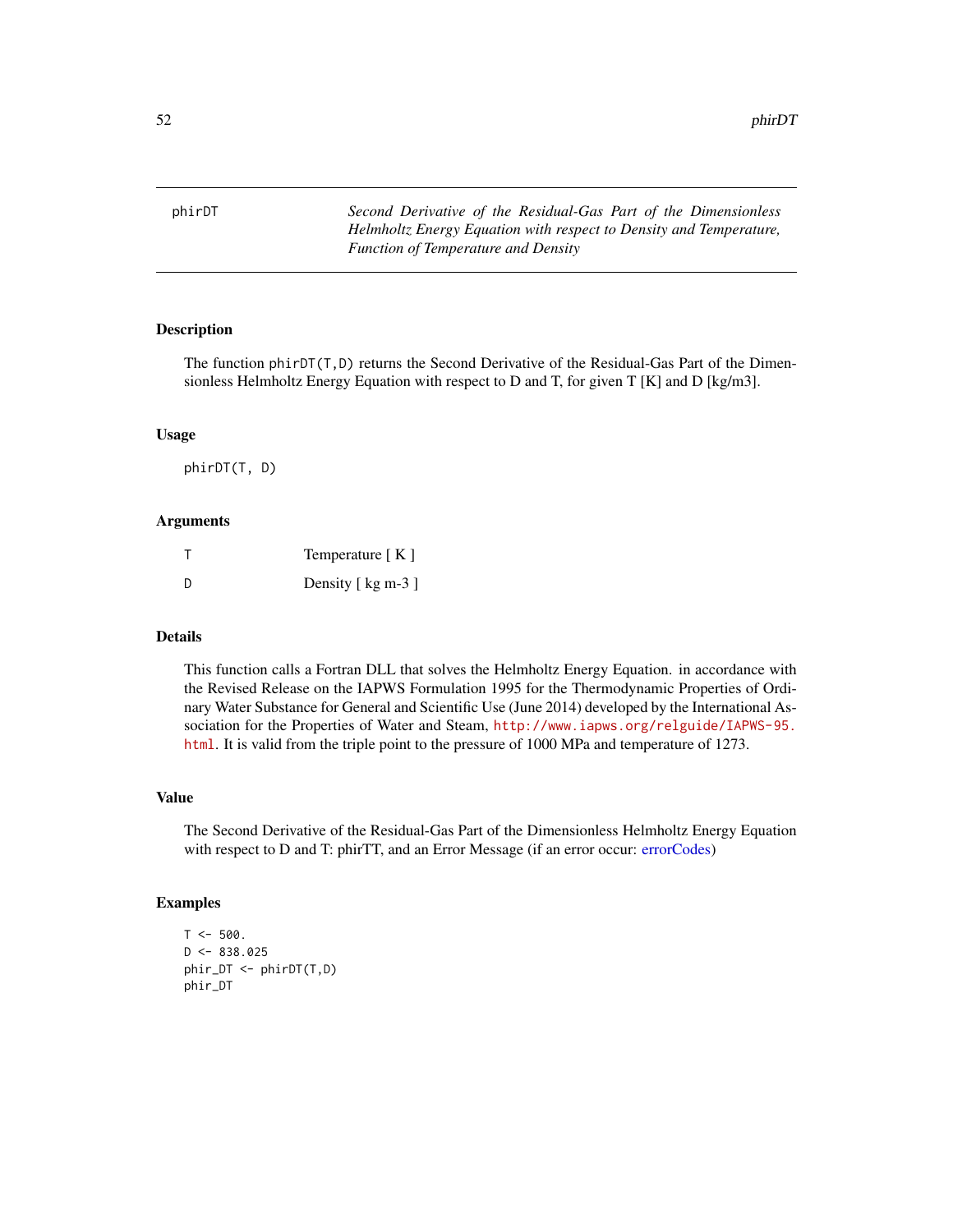phirT *First Derivative of the Residual-Gas Part of the Dimensionless Helmholtz Energy Equation with respect to Temperature, Function of Temperature and Density*

### Description

The function phirT(T,D) returns the First Derivative of the Residual-Gas Part of the Dimensionless Helmholtz Energy Equation with respect to T, for given  $T_K[K]$  and  $D_K[g/m^3]$ .

#### Usage

phirT(T, D)

#### Arguments

| т | Temperature $[K]$  |
|---|--------------------|
| D | Density [ kg m-3 ] |

## Details

This function calls a Fortran DLL that solves the Helmholtz Energy Equation. in accordance with the Revised Release on the IAPWS Formulation 1995 for the Thermodynamic Properties of Ordinary Water Substance for General and Scientific Use (June 2014) developed by the International Association for the Properties of Water and Steam, [http://www.iapws.org/relguide/IAPWS-95.](http://www.iapws.org/relguide/IAPWS-95.html) [html](http://www.iapws.org/relguide/IAPWS-95.html). It is valid from the triple point to the pressure of 1000 MPa and temperature of 1273.

## Value

The First Derivative of the Residual-Gas Part of the Dimensionless Helmholtz Energy Equation with respect to T: phirT, and an Error Message (if an error occur: [errorCodes\)](#page-30-0)

```
T < -500.
D \le -838.025phir_T < -phiphir_T
```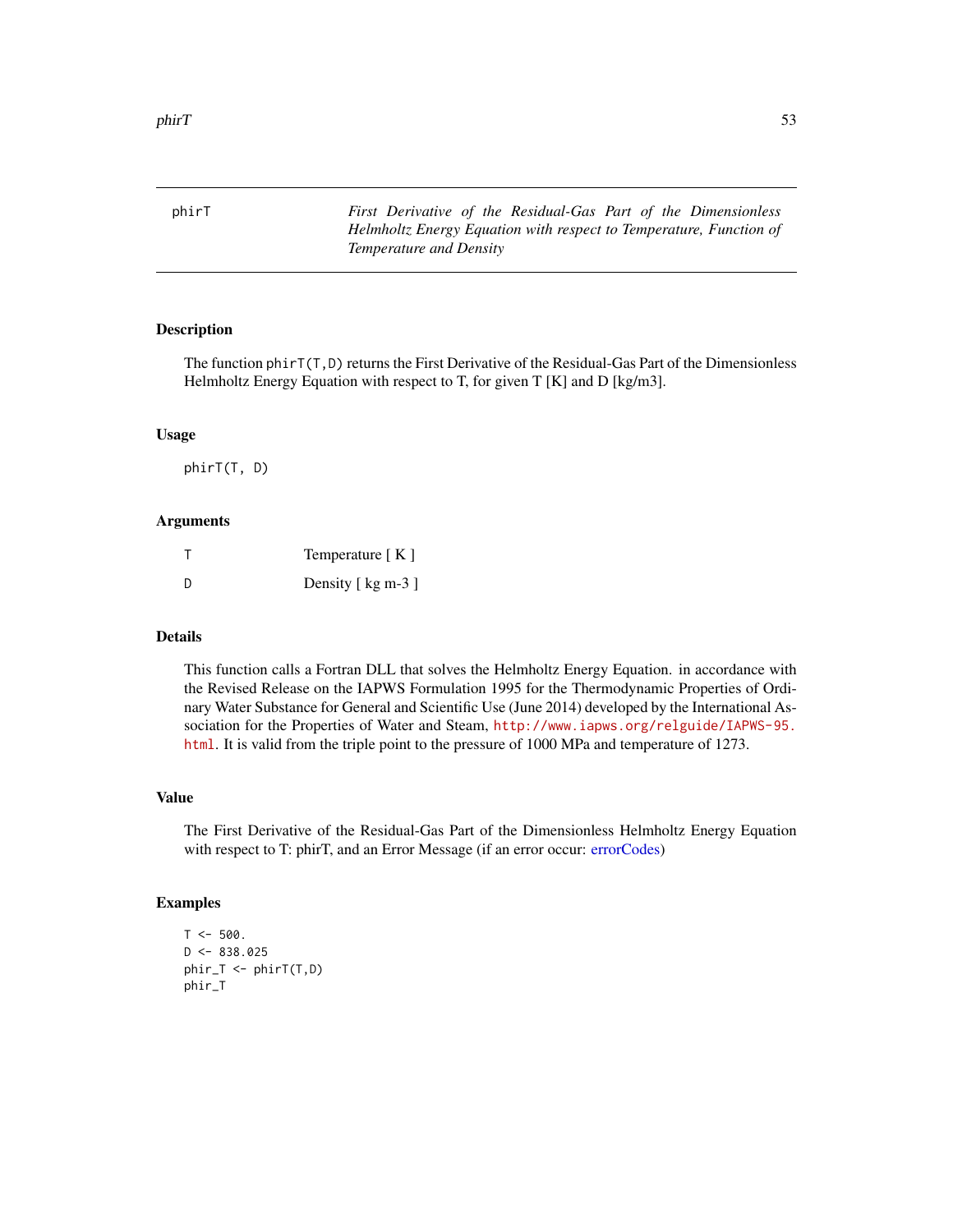phirTT *Second Derivative of the Residual-Gas Part of the Dimensionless Helmholtz Energy Equation with respect to Temperature, Function of Temperature and Density*

#### Description

The function phirTT(T,D) returns the Second Derivative of the Residual-Gas Part of the Dimensionless Helmholtz Energy Equation with respect to T, for given T [K] and D [kg/m3].

#### Usage

phirTT(T, D)

#### Arguments

|   | Temperature $K \in \mathbb{R}$ |
|---|--------------------------------|
| D | Density [ kg m-3 ]             |

## Details

This function calls a Fortran DLL that solves the Helmholtz Energy Equation. in accordance with the Revised Release on the IAPWS Formulation 1995 for the Thermodynamic Properties of Ordinary Water Substance for General and Scientific Use (June 2014) developed by the International Association for the Properties of Water and Steam, [http://www.iapws.org/relguide/IAPWS-95.](http://www.iapws.org/relguide/IAPWS-95.html) [html](http://www.iapws.org/relguide/IAPWS-95.html). It is valid from the triple point to the pressure of 1000 MPa and temperature of 1273.

## Value

The Second Derivative of the Residual-Gas Part of the Dimensionless Helmholtz Energy Equation with respect to T: phirTT, and an Error Message (if an error occur: [errorCodes\)](#page-30-0)

```
T < -500.
D \le -838.025phir_TT < -phirTT(T,D)phir_TT
```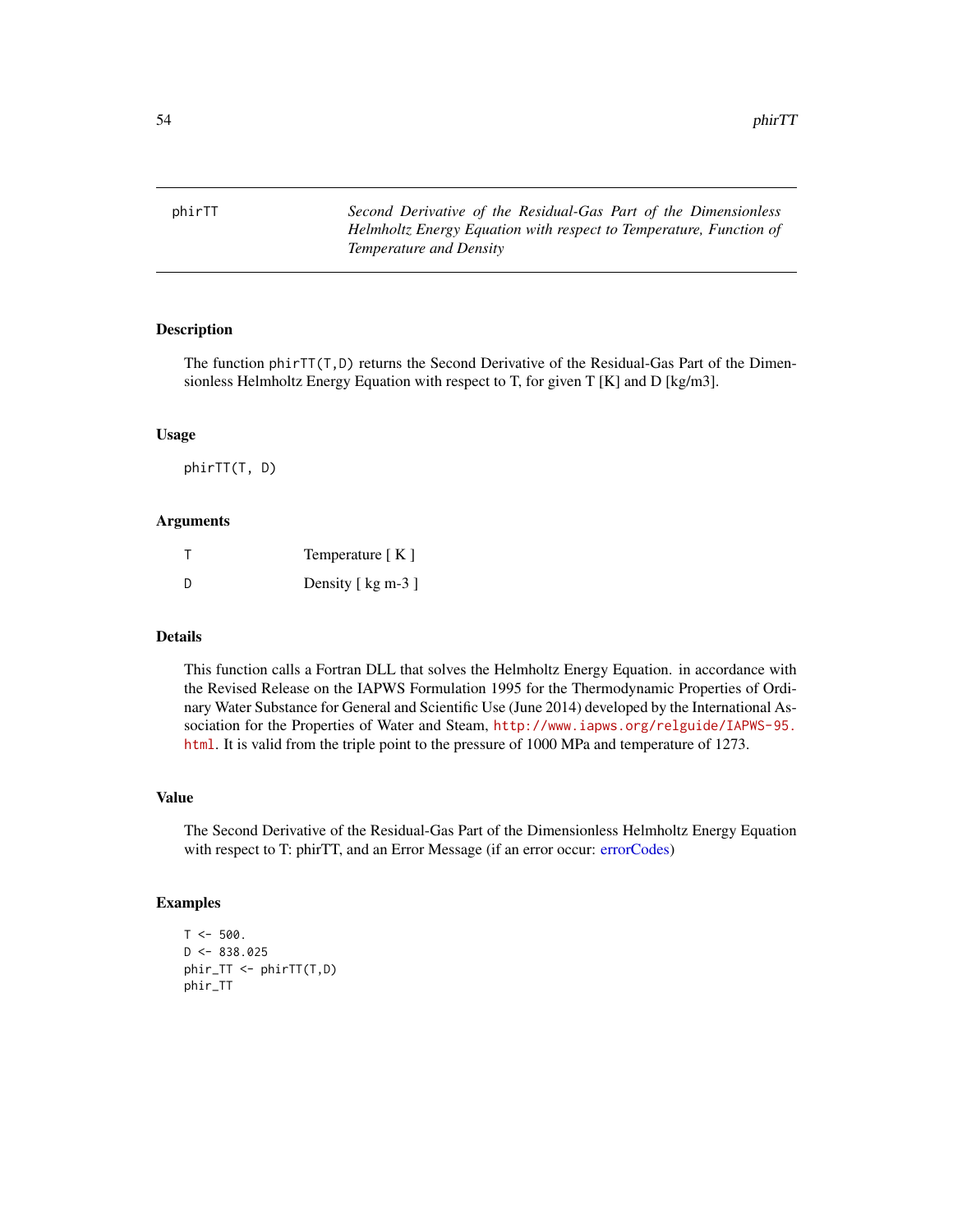The function pMelt $T(T)$  returns the water melting pressure, pMelt [MPa ], for a given T [K].

#### Usage

pMeltT(T)

# Arguments

T Temperature [K]

## Details

This function calls a Fortran DLL that solves the equations given at the Revised Release on the Pressure along the Melting and Sublimation Curves of Ordinary Water Substance (September 2011), developed by the International Association for the Properties of Water and Steam, [http://www.](http://www.iapws.org/relguide/MeltSub.html) [iapws.org/relguide/MeltSub.html](http://www.iapws.org/relguide/MeltSub.html). It is valid from the Temperature of 256.164 [K] to the Temperature of 715 [K].

# Value

The melting pressure: pMelt [ MPa ] for regions III, V , VI and VII

The melting pressure: pMeltIh [ MPa ] for region Ih

The sublimation pressure: pSubl [ MPa ], below triple point Temperature

Error message (if an error occur)

```
T < -275.
p_Melt <- pMeltT(T)
p_Melt
```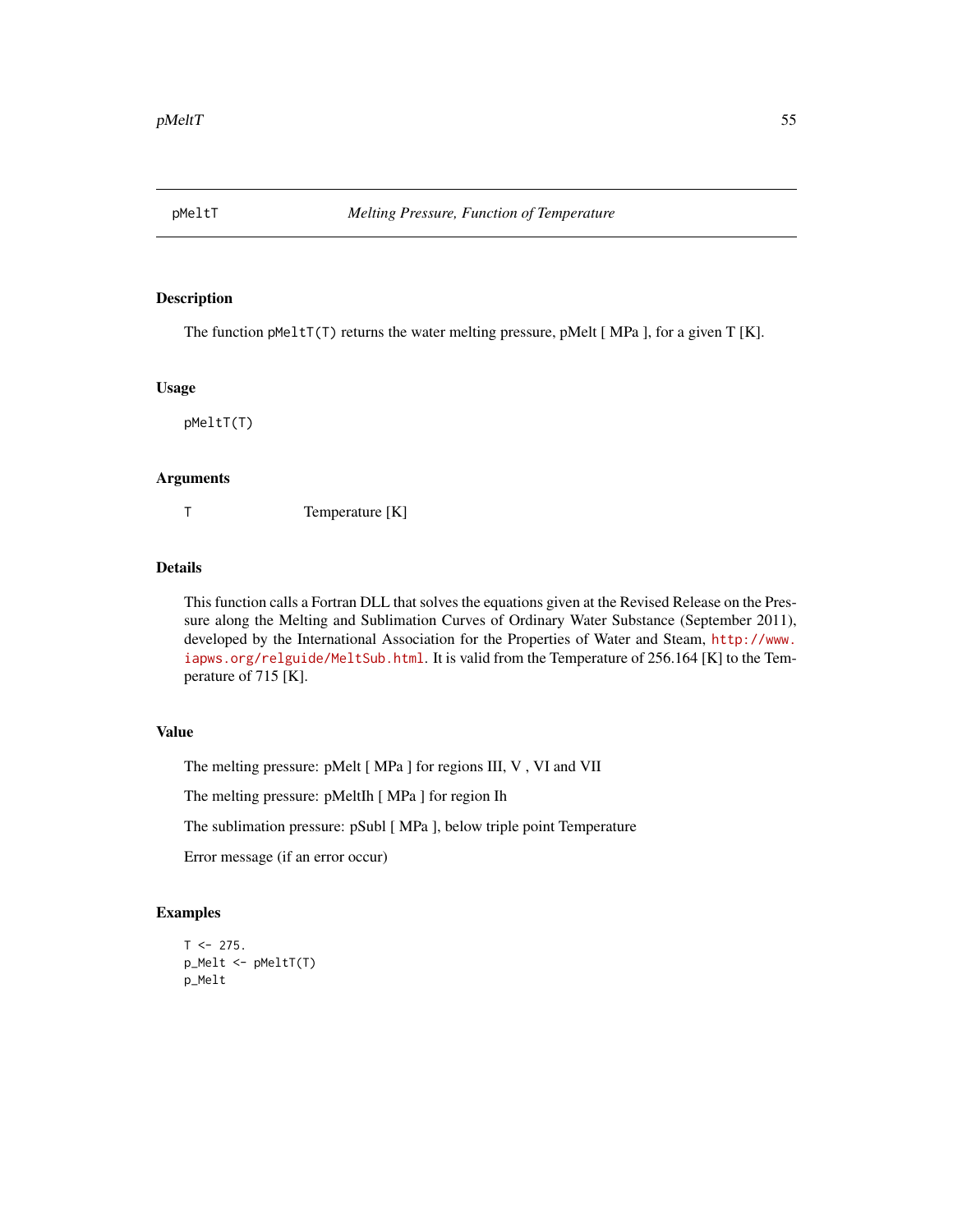The function PrandtTD(T,D) computes the Prandt Number, i.e., the product of the dynamic viscosity by the specific isobaric heat capacity, divided by the thermal conductivity of water for given T [K] and D [kg/m3].

#### Usage

PrandtTD(T, D)

## Arguments

|   | Temperature $K \mid K$ |
|---|------------------------|
| D | Density [ kg m-3 ]     |

# Details

This function calls a Fortran DLL that computes the Prandt Number, valid from the triple point to the pressure of 1000 MPa and temperature of 1173.15K.

# Value

The Prandt Number: Pr [ - ]

Error message (if an error occur)

### Examples

```
T < -500.
D \le -838.025Pran <- PrandtTD(T,D)
Pran
```
pSatD *Saturation Pressure, Function of Density*

# Description

The function pSatD(D) returns the saturation pressure [MPa], pSat, for given D [ kg m-3 ]: it may have two different values!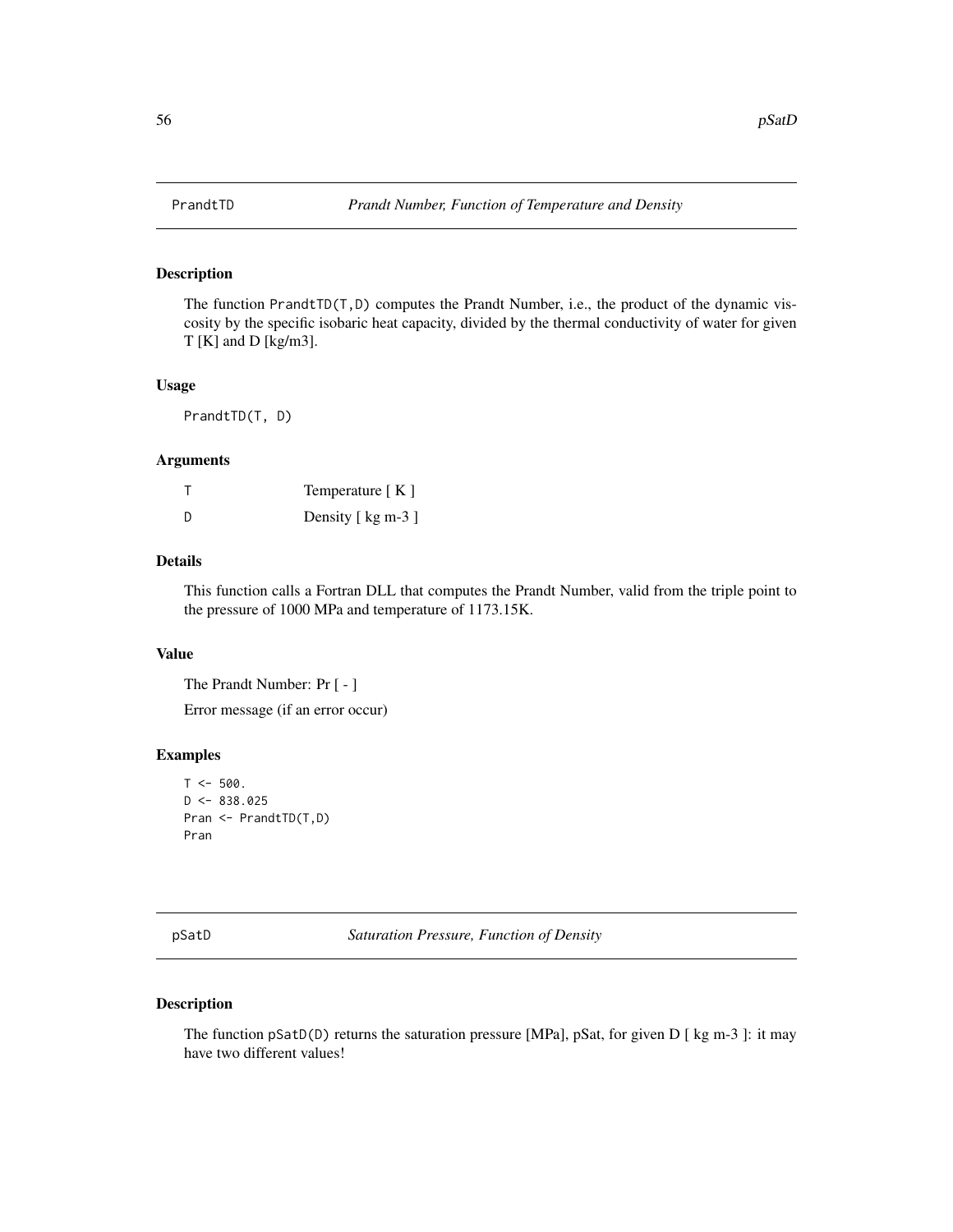#### $pS$ ats  $57$

### Usage

pSatD(D)

## Arguments

D Density [ kg m-3]

# Details

This function calls a Fortran DLL that solves the Helmholtz Energy Equation. in accordance with the Revised Release on the IAPWS Formulation 1995 for the Thermodynamic Properties of Ordinary Water Substance for General and Scientific Use (June 2014) developed by the International Association for the Properties of Water and Steam, [http://www.iapws.org/relguide/IAPWS-95.](http://www.iapws.org/relguide/IAPWS-95.html) [html](http://www.iapws.org/relguide/IAPWS-95.html). It is valid from the triple point to the pressure of 1000 MPa and temperature of 1273.

# Value

The first saturation pressure: pSat\_1 [ MPa ]

The second saturation pressure: pSat\_2 [ MPa ]

An Error Message (if an error occur: [errorCodes\)](#page-30-0)

## Examples

```
D \le -890.341250p_Sat <- pSatD(D)
p_Sat
D < -999.887406p_Sat <- pSatD(D)
p_Sat
```
pSats *Saturation Pressure, Function of Entropy*

#### Description

The function pSats(s) returns the saturation pressure [MPa], pSat, for given s [kJ kg-1 K-1].

### Usage

pSats(s)

#### Arguments

s Entropy [ kJ kg-1 K-1 ]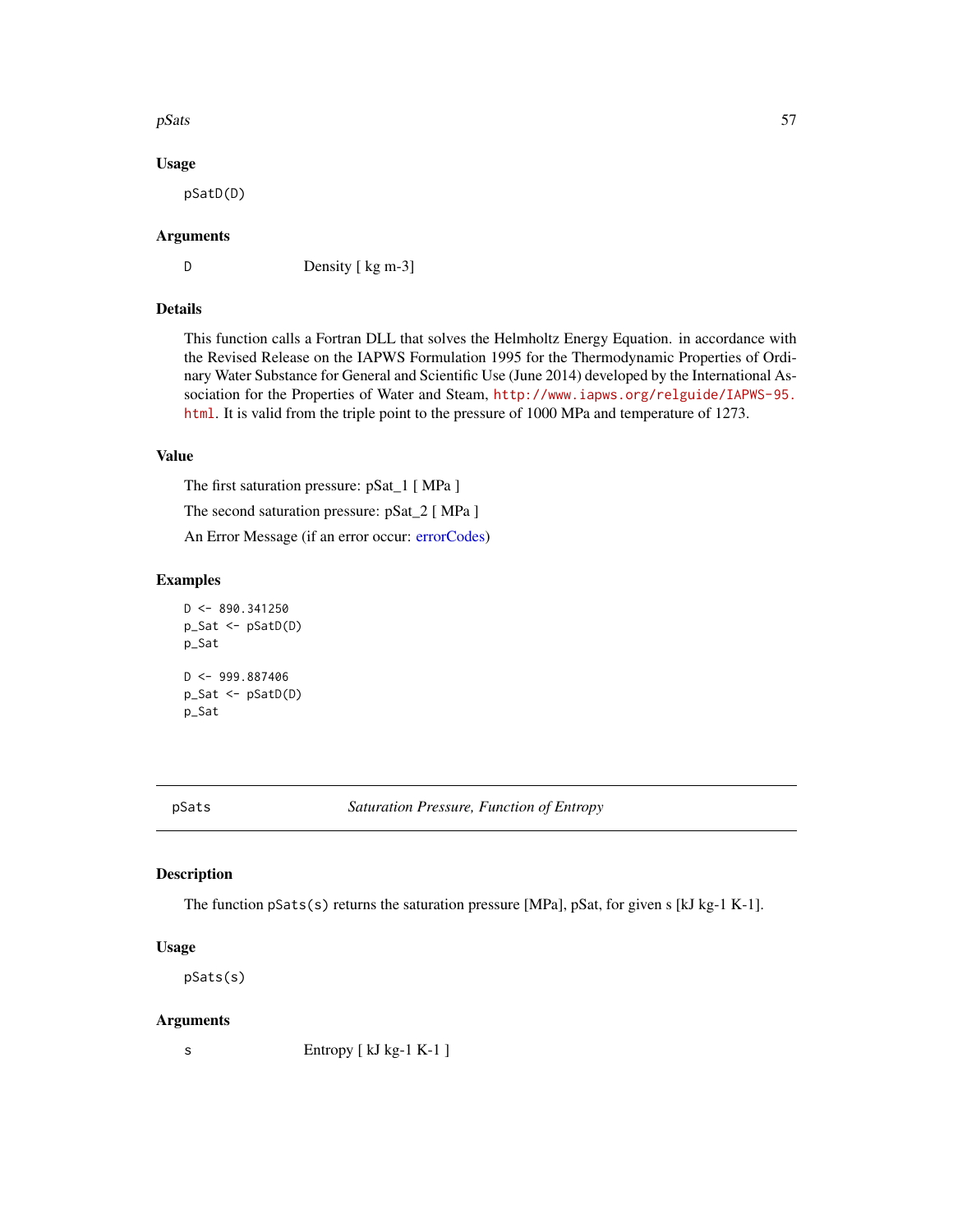## Details

This function calls a Fortran DLL that solves the Helmholtz Energy Equation. in accordance with the Revised Release on the IAPWS Formulation 1995 for the Thermodynamic Properties of Ordinary Water Substance for General and Scientific Use (June 2014) developed by the International Association for the Properties of Water and Steam, [http://www.iapws.org/relguide/IAPWS-95.](http://www.iapws.org/relguide/IAPWS-95.html) [html](http://www.iapws.org/relguide/IAPWS-95.html). It is valid from the triple point to the pressure of 1000 MPa and temperature of 1273.

# Value

The saturation pressure: pSat [ MPa ] and an Error Message (if an error occur: [errorCodes\)](#page-30-0)

## Examples

```
s < -2.10865845p_Sat <- pSats(s)
p_Sat
```
pSatT *Saturation Pressure, Function of Temperature*

### Description

The function pSatT(T) returns the saturation pressure [MPa], pSat, for given T [K].

### Usage

pSatT(T)

### Arguments

T Temperature [ K ]

## Details

This function calls a Fortran DLL that solves the Helmholtz Energy Equation. in accordance with the Revised Release on the IAPWS Formulation 1995 for the Thermodynamic Properties of Ordinary Water Substance for General and Scientific Use (June 2014) developed by the International Association for the Properties of Water and Steam, [http://www.iapws.org/relguide/IAPWS-95.](http://www.iapws.org/relguide/IAPWS-95.html) [html](http://www.iapws.org/relguide/IAPWS-95.html). It is valid from the triple point to the pressure of 1000 MPa and temperature of 1273.

# Value

The saturation pressure: pSat [ MPa ] and an Error Message (if an error occur: [errorCodes\)](#page-30-0)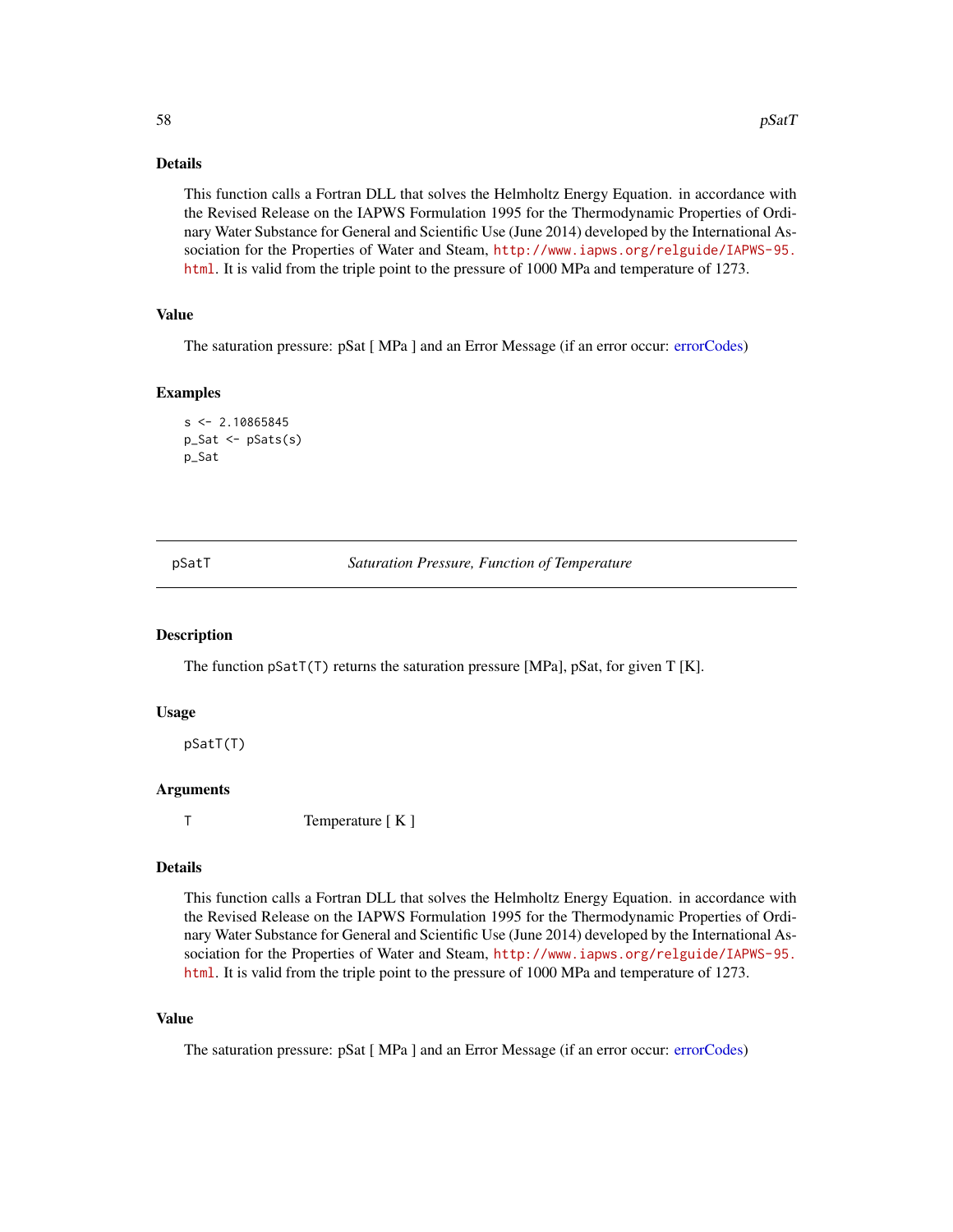### $pTD$  59

# Examples

```
T < -450.
p_Sat <- pSatT(T)
p_Sat
```
pTD *Pressure, Function of Temperature and Density*

## Description

The function  $pTD(T, D)$  returns the water pressure, p [MPa ], for given T [K] and D [kg/m3], returning also an error message, if any error occur.

## Usage

pTD(T, D)

# Arguments

|   | Temperature $K \in \mathbb{R}$ |
|---|--------------------------------|
| D | Density [ kg m-3 ]             |

# Details

This function calls a Fortran DLL that solves the Helmholtz Energy Equation. in accordance with the Revised Release on the IAPWS Formulation 1995 for the Thermodynamic Properties of Ordinary Water Substance for General and Scientific Use (June 2014) developed by the International Association for the Properties of Water and Steam, [http://www.iapws.org/relguide/IAPWS-95.](http://www.iapws.org/relguide/IAPWS-95.html) [html](http://www.iapws.org/relguide/IAPWS-95.html). It is valid from the triple point to the pressure of 1000 MPa and temperature of 1273.

## Value

The Pressure: p [ MPa ] and an Error Message (if an error occur: [errorCodes\)](#page-30-0)

#### Examples

 $T < -500$ .  $D \le -838.025$  $p \leftarrow pTD(T, D)$ p  $T < -647.096$  $D$  <- 322.  $p \leftarrow pTD(T, D)$ p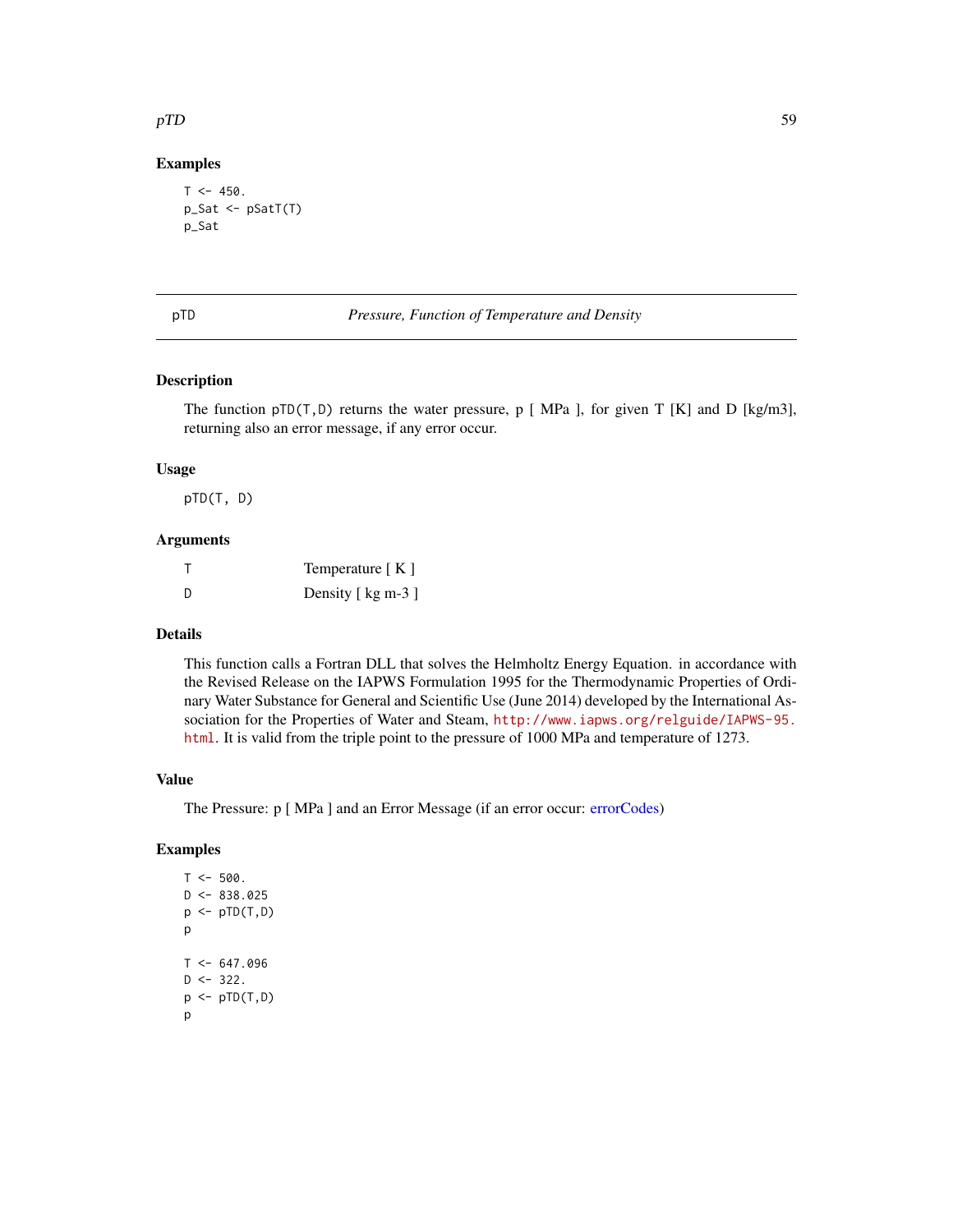The function pTr() returns the Water Pressure at Triple Point [MPa].

# Usage

pTr()

# Value

The Triple Point Pressure: pTr [ MPa ]

# Examples

pTrip <- pTr() pTrip

# Rwater *Water Specific Gas Constant*

# Description

The function Rwater() returns the Water Specific Gas Constant.

# Usage

Rwater()

# Value

Water Specific Gas Constant: R [ K-1 ]

# Examples

Rw <- Rwater() Rw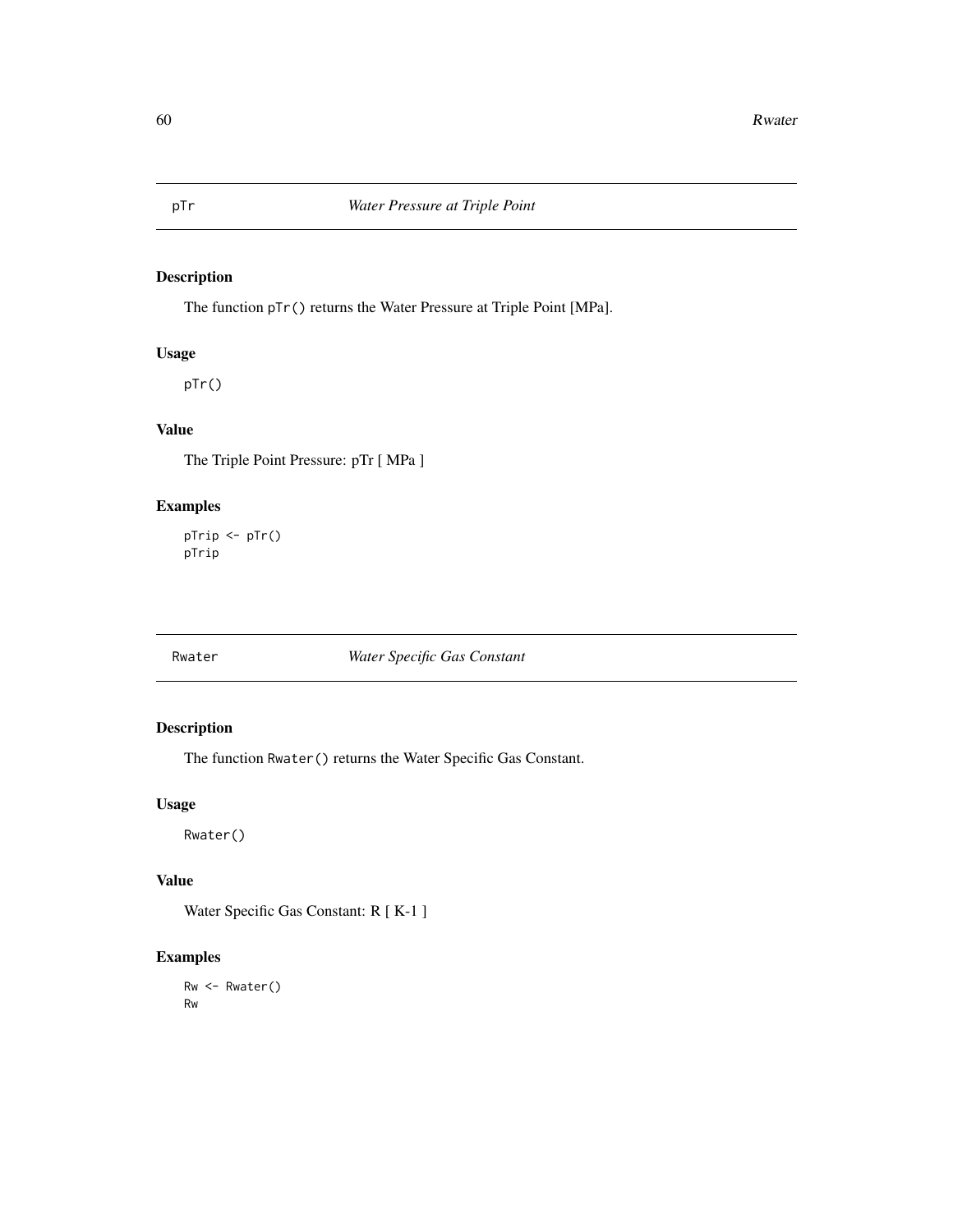The function satTabhT(T1, T2, dT) returns a table of saturation liquid enthalpies [kJ kg-1 K-1] for a Temperature interval, T1:T2 [K].

#### Usage

satTabhT(T1, T2, dT)

## Arguments

| T <sub>1</sub> | First Temperature value [K] |
|----------------|-----------------------------|
| T <sub>2</sub> | Final Temperature [K]       |
| ďТ             | Temperature increment [K]   |

## Details

This function calls a Fortran DLL that solves the Helmholtz Energy Equation. in accordance with the Revised Release on the IAPWS Formulation 1995 for the Thermodynamic Properties of Ordinary Water Substance for General and Scientific Use (June 2014) developed by the International Association for the Properties of Water and Steam, [http://www.iapws.org/relguide/IAPWS-95.](http://www.iapws.org/relguide/IAPWS-95.html) [html](http://www.iapws.org/relguide/IAPWS-95.html). It is valid from the triple point to the pressure of 1000 MPa and temperature of 1273.

# Value

A table of saturation fluid enthalpies, function of T

```
T1 <- 275.
T2 < -450.
dT < -5.
TabT <- satTabhT(T1, T2, dT)
TabT
T1 < -300.
T2 < -500.
dT < -10.
TabT <- satTabhT(T1, T2, dT)
TabT
```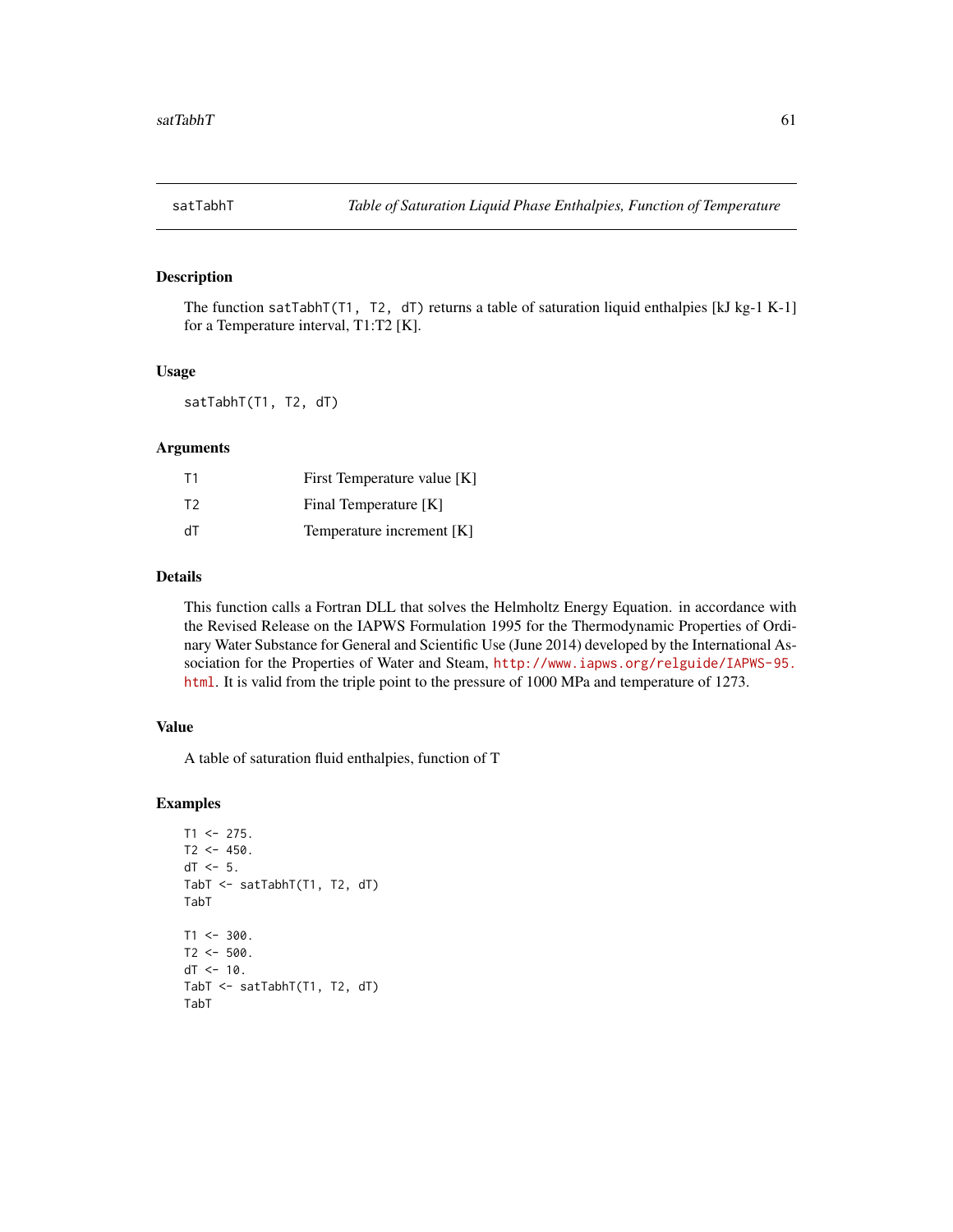The function satTabp( $p1$ ,  $p2$ , dp) returns a table of threee saturation properties for two phases: Density [kg/m3], Enthalpy [kJ kg-1] and Entropy [kJ kg K-1] for a Pressure interval, p1:p2 [MPa].

## Usage

satTabp(p1, p2, dp)

## Arguments

| p1 | First Pressure value [MPa] |
|----|----------------------------|
| p2 | Final Pressure [MPa]       |
| dp | Pressure increment [MPa]   |

## Details

This function calls a Fortran DLL that solves the Helmholtz Energy Equation. in accordance with the Revised Release on the IAPWS Formulation 1995 for the Thermodynamic Properties of Ordinary Water Substance for General and Scientific Use (June 2014) developed by the International Association for the Properties of Water and Steam, [http://www.iapws.org/relguide/IAPWS-95.](http://www.iapws.org/relguide/IAPWS-95.html) [html](http://www.iapws.org/relguide/IAPWS-95.html). It is valid from the triple point to the pressure of 1000 MPa and temperature of 1273.

# Value

A table of saturation D, h and s, function of p

```
p1 < -1.0p2 < -10.
dp \le -0.5Tabp <- satTabp(p1, p2, dp)
Tabp
p1 < -0.1p2 < -10.
dp \le -0.5Tabp \leq satTabp(p1, p2, dp)
Tabp
```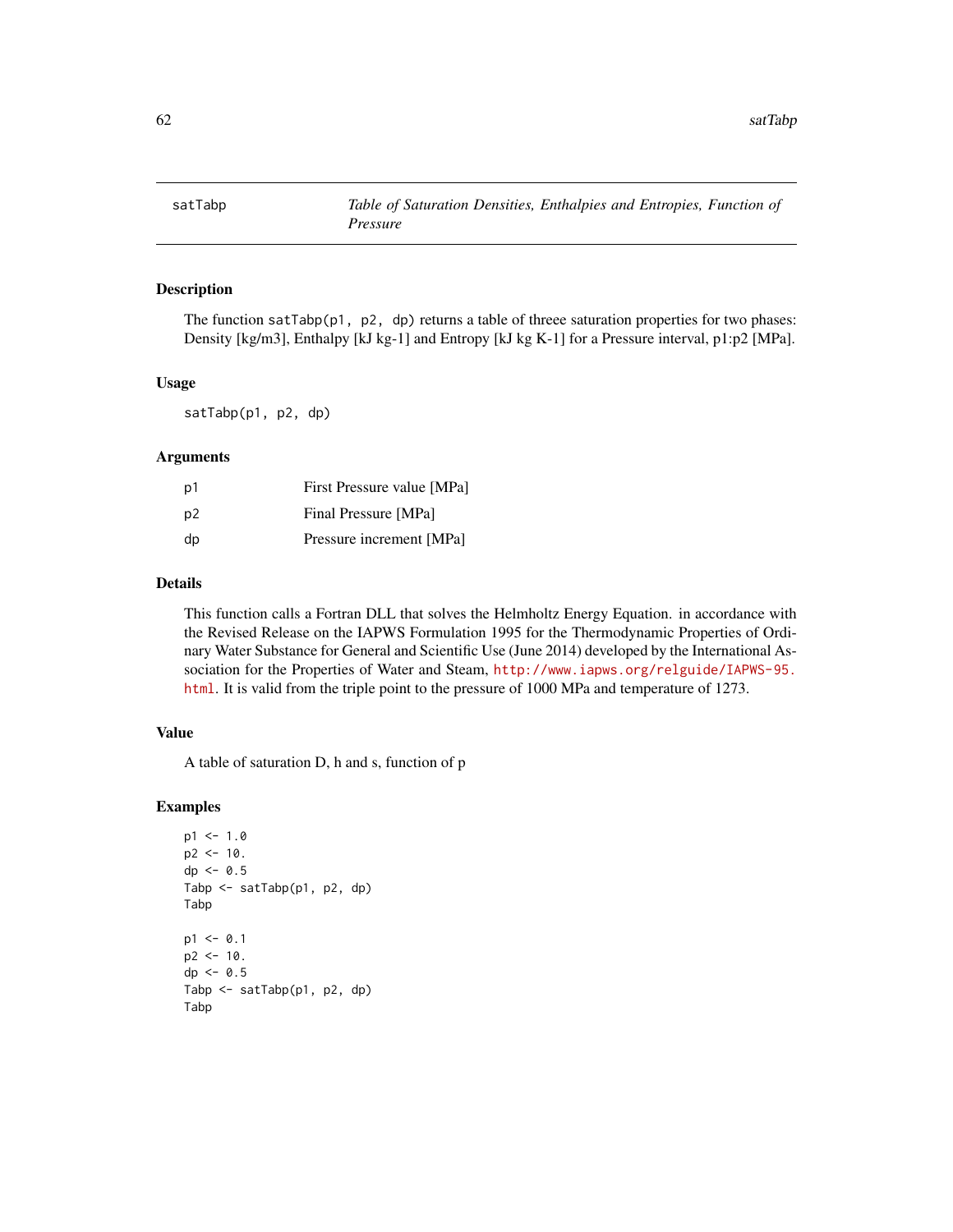The function satTabpT(T1, T2, dT) returns a table of saturation pressures [MPa] for a Temperature interval, T1:T2 [K].

#### Usage

satTabpT(T1, T2, dT)

# Arguments

| T1             | First Temperature value [K] |
|----------------|-----------------------------|
| T <sub>2</sub> | Final Temperature [K]       |
| ďТ             | Temperature increment [K]   |

## Details

This function calls a Fortran DLL that solves the Helmholtz Energy Equation. in accordance with the Revised Release on the IAPWS Formulation 1995 for the Thermodynamic Properties of Ordinary Water Substance for General and Scientific Use (June 2014) developed by the International Association for the Properties of Water and Steam, [http://www.iapws.org/relguide/IAPWS-95.](http://www.iapws.org/relguide/IAPWS-95.html) [html](http://www.iapws.org/relguide/IAPWS-95.html). It is valid from the triple point to the pressure of 1000 MPa and temperature of 1273.

# Value

A table of saturation pressures, function of T

```
T1 <- 275.
T2 < -450.
dT < -5.
TabT <- satTabpT(T1, T2, dT)
TabT
T1 < -300.
T2 < -500.
dT < -10.
TabT <- satTabpT(T1, T2, dT)
TabT
```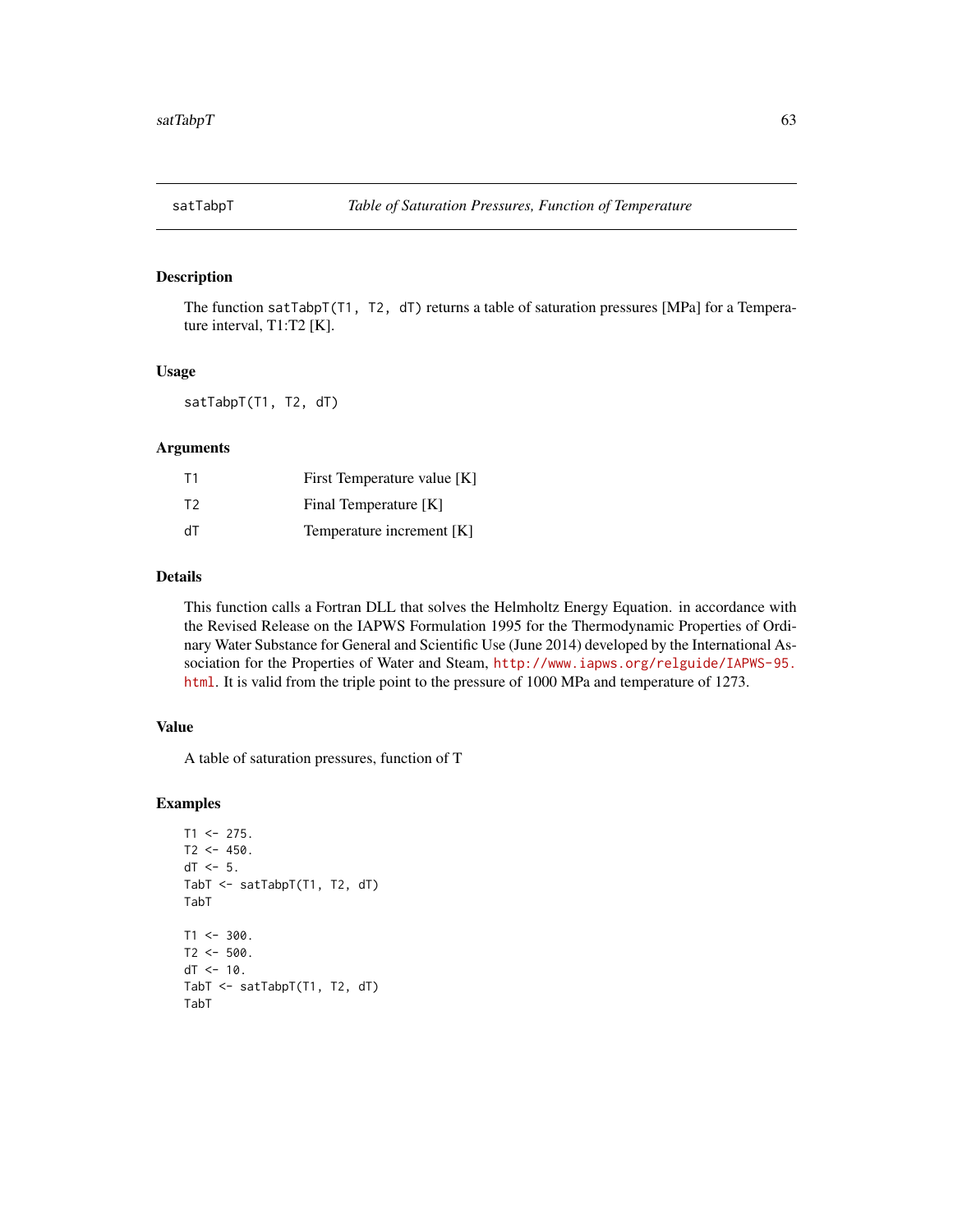The function satTabT(T1, T2, dT) returns a table of threee saturation properties for two phases: Density [kg/m3], Enthalpy [kJ kg-1] and Entropy [kJ kg K-1] for a Temperature interval, T1:T2 [K].

## Usage

satTabT(T1, T2, dT)

## Arguments

| T1 | First Temperature value [K] |
|----|-----------------------------|
| T2 | Final Temperature [K]       |
| dT | Temperature increment [K]   |

# Details

This function calls a Fortran DLL that solves the Helmholtz Energy Equation. in accordance with the Revised Release on the IAPWS Formulation 1995 for the Thermodynamic Properties of Ordinary Water Substance for General and Scientific Use (June 2014) developed by the International Association for the Properties of Water and Steam, [http://www.iapws.org/relguide/IAPWS-95.](http://www.iapws.org/relguide/IAPWS-95.html) [html](http://www.iapws.org/relguide/IAPWS-95.html). It is valid from the triple point to the pressure of 1000 MPa and temperature of 1273.

#### Value

A table of saturation D, h and s, function of T

```
T1 <- 275.
T2 < -450.
dT < -5.
TabT <- satTabT(T1, T2, dT)
TabT
T1 < -300.
T2 < -500.
dT < -10.
TabT <- satTabT(T1, T2, dT)
TabT
```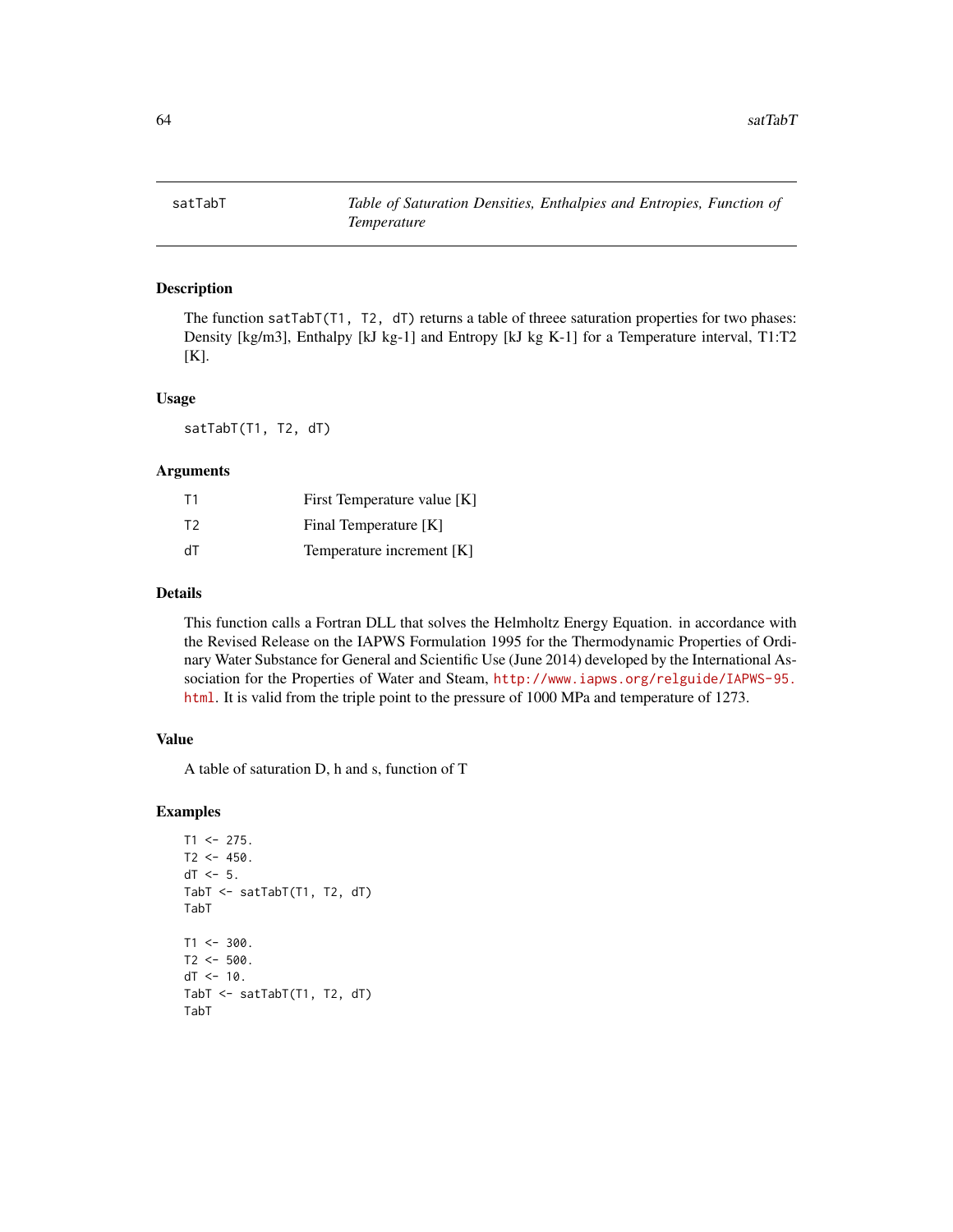The function satTabTp(p1, p2, dp) returns a table of Saturation Temperatures [K] for a Pressure interval, p1:p2 [MPa].

#### Usage

satTabTp(p1, p2, dp)

#### Arguments

| p1             | First Pressure value [MPa] |
|----------------|----------------------------|
| p <sub>2</sub> | Final Pressure [MPa]       |
| dp             | Pressure increment [MPa]   |

## Details

This function calls a Fortran DLL that solves the Helmholtz Energy Equation. in accordance with the Revised Release on the IAPWS Formulation 1995 for the Thermodynamic Properties of Ordinary Water Substance for General and Scientific Use (June 2014) developed by the International Association for the Properties of Water and Steam, [http://www.iapws.org/relguide/IAPWS-95.](http://www.iapws.org/relguide/IAPWS-95.html) [html](http://www.iapws.org/relguide/IAPWS-95.html). It is valid from the triple point to the pressure of 1000 MPa and temperature of 1273.

# Value

A Table of Saturation Temperatures, function of p

```
p1 < -1.0p2 < -10.
dp \le -0.5Tabp <- satTabTp(p1, p2, dp)
Tabp
p1 < -0.1p2 < -10.
dp \le -0.5Tabp <- satTabTp(p1, p2, dp)
Tabp
```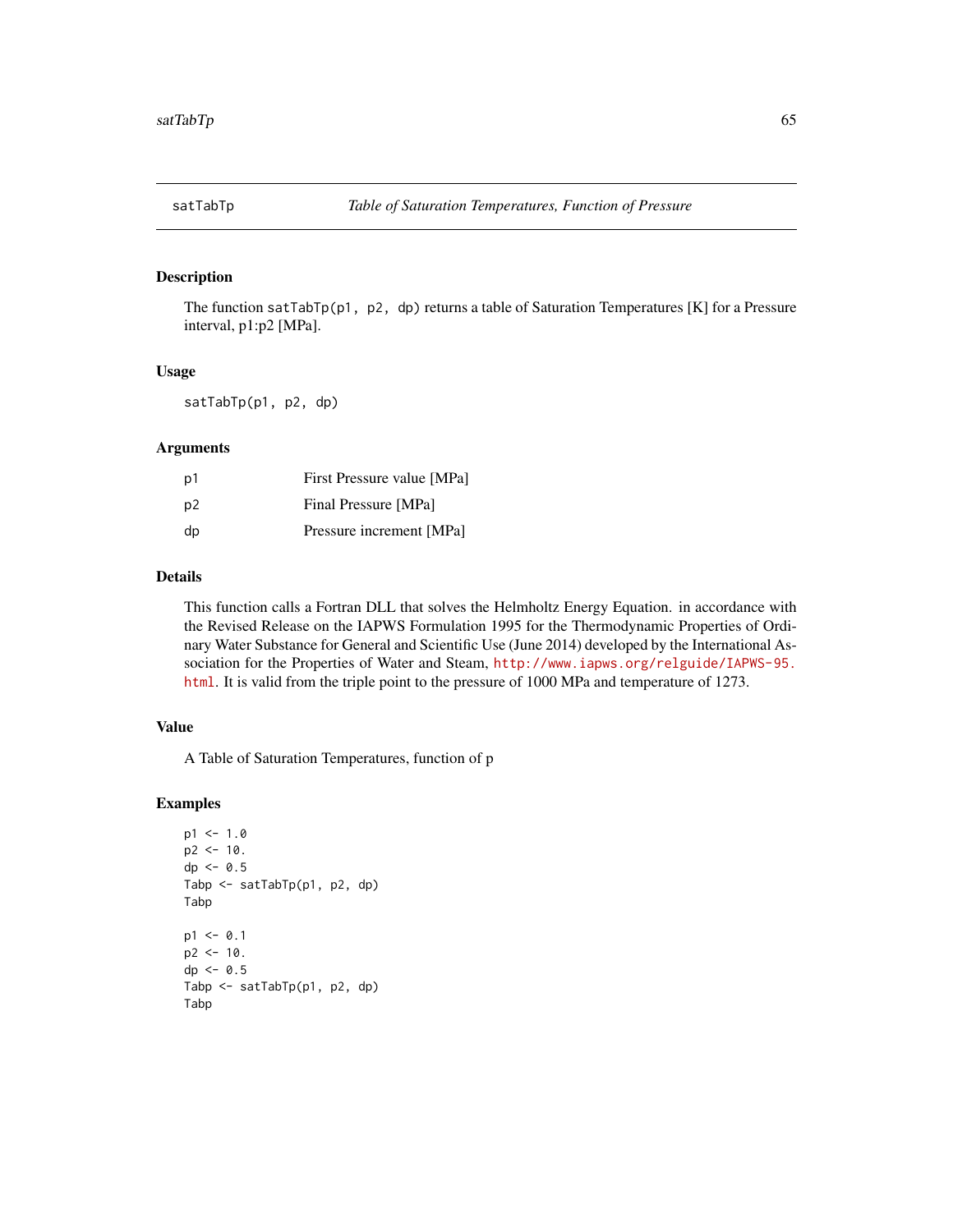The function satTabvp( $p1$ ,  $p2$ , dp) returns a table of threee saturation properties for two phases: Specific Volume [ m3 kg-1 ], Enthalpy [kJ kg-1] and Entropy [kJ kg K-1] for a Pressure interval, p1:p2 [MPa].

#### Usage

satTabvp(p1, p2, dp)

#### Arguments

| p1             | First Pressure value [MPa] |
|----------------|----------------------------|
| p <sub>2</sub> | Final Pressure [MPa]       |
| dp             | Pressure increment [MPa]   |

# Details

This function calls a Fortran DLL that solves the Helmholtz Energy Equation. in accordance with the Revised Release on the IAPWS Formulation 1995 for the Thermodynamic Properties of Ordinary Water Substance for General and Scientific Use (June 2014) developed by the International Association for the Properties of Water and Steam, [http://www.iapws.org/relguide/IAPWS-95.](http://www.iapws.org/relguide/IAPWS-95.html) [html](http://www.iapws.org/relguide/IAPWS-95.html). It is valid from the triple point to the pressure of 1000 MPa and temperature of 1273.

#### Value

A table of saturation v, h and s, function of p

```
p1 < -1.0p2 < -10.
dp \le -0.5Tabp <- satTabvp(p1, p2, dp)
Tabp
p1 < -0.1p2 < -10.
dp <- 0.5
Tabp <- satTabvp(p1, p2, dp)
Tabp
```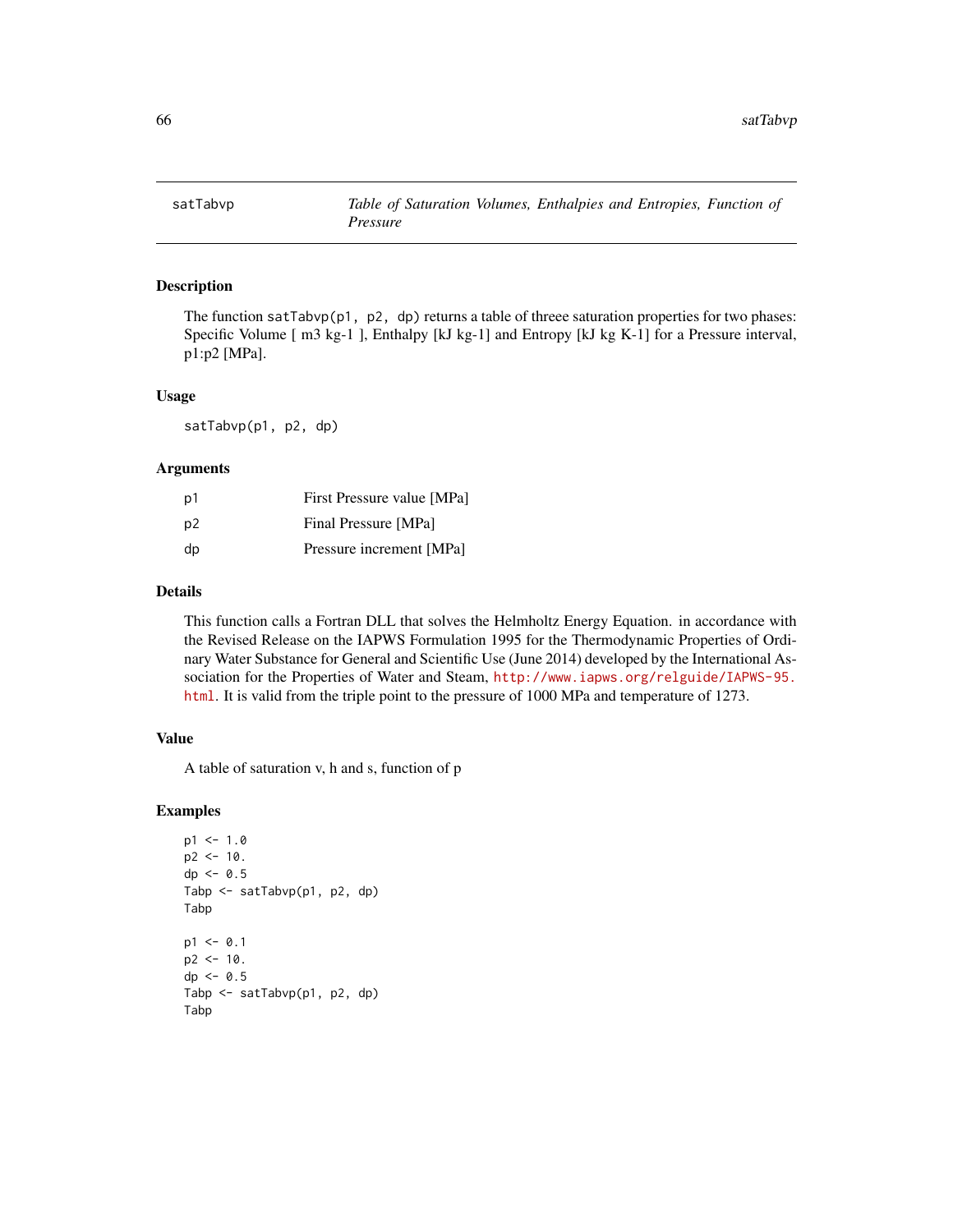satTabvT *Table of Saturation Volumes, Enthalpies and Entropies, Function of of Temperature*

## Description

The function satTabvT(T1, T2,  $dT$ ) returns a table of threee saturation properties for two phases: Specific Volume [ m3 kg-1 ], Enthalpy [kJ kg-1] and Entropy [kJ kg K-1] for a Temperature interval, T1:T2 [K].

#### Usage

satTabvT(T1, T2, dT)

## Arguments

| T1 | First Temperature value [K] |
|----|-----------------------------|
| T2 | Final Temperature [K]       |
| dT | Temperature increment [K]   |

# Details

This function calls a Fortran DLL that solves the Helmholtz Energy Equation. in accordance with the Revised Release on the IAPWS Formulation 1995 for the Thermodynamic Properties of Ordinary Water Substance for General and Scientific Use (June 2014) developed by the International Association for the Properties of Water and Steam, [http://www.iapws.org/relguide/IAPWS-95.](http://www.iapws.org/relguide/IAPWS-95.html) [html](http://www.iapws.org/relguide/IAPWS-95.html). It is valid from the triple point to the pressure of 1000 MPa and temperature of 1273.

#### Value

A table of saturation v, h and s, function of T

```
T1 <- 275.
T2 < -450.
dT < -5.
TabT <- satTabvT(T1, T2, dT)
TabT
T1 < -300.
T2 < -500.
dT < -10.
TabT <- satTabvT(T1, T2, dT)
TabT
```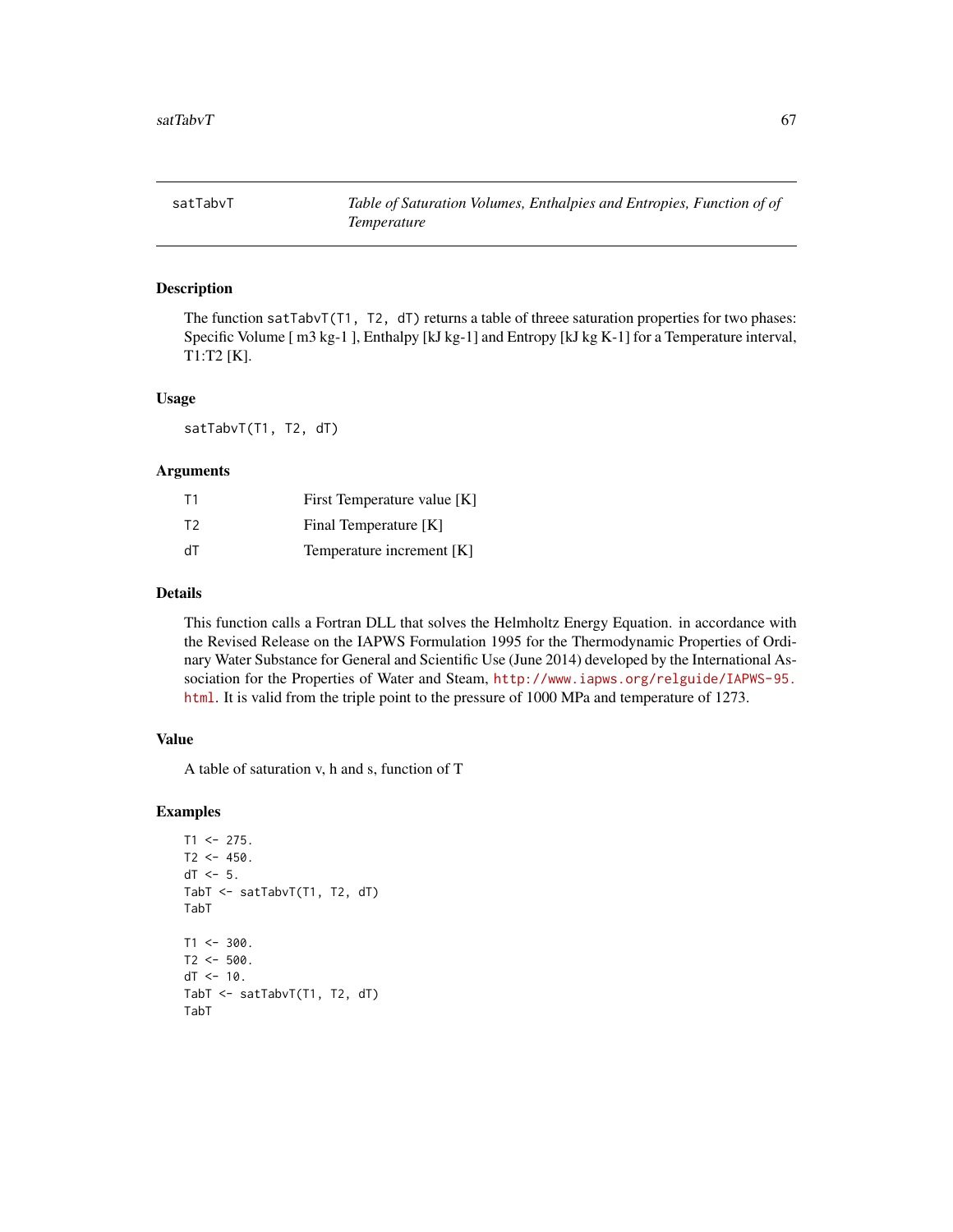The function sCrit() returns the entropy at the critical point [kJ k-1 K-1 ].

## Usage

sCrit()

# Value

The Water Critical Entropy: sc [ kJ kg-1 K-1 ]

## Examples

```
sC <- sCrit()
sC
```
sfT *Saturated Liquid Entropy, Function of Temperature*

## Description

The function sfT(T) returns the saturated liquid entropy [kJ kg-1 K-1], sf, for given T [K].

# Usage

sfT(T)

### Arguments

T Temperature [ K ]

#### Details

This function calls a Fortran DLL that solves the Helmholtz Energy Equation. in accordance with the Revised Release on the IAPWS Formulation 1995 for the Thermodynamic Properties of Ordinary Water Substance for General and Scientific Use (June 2014) developed by the International Association for the Properties of Water and Steam, [http://www.iapws.org/relguide/IAPWS-95.](http://www.iapws.org/relguide/IAPWS-95.html) [html](http://www.iapws.org/relguide/IAPWS-95.html). It is valid from the triple point to the pressure of 1000 MPa and temperature of 1273.

# Value

The saturated liquid entropy: sf [kJ kg-1 K-1] and an Error Message (if an error occur: [errorCodes\)](#page-30-0)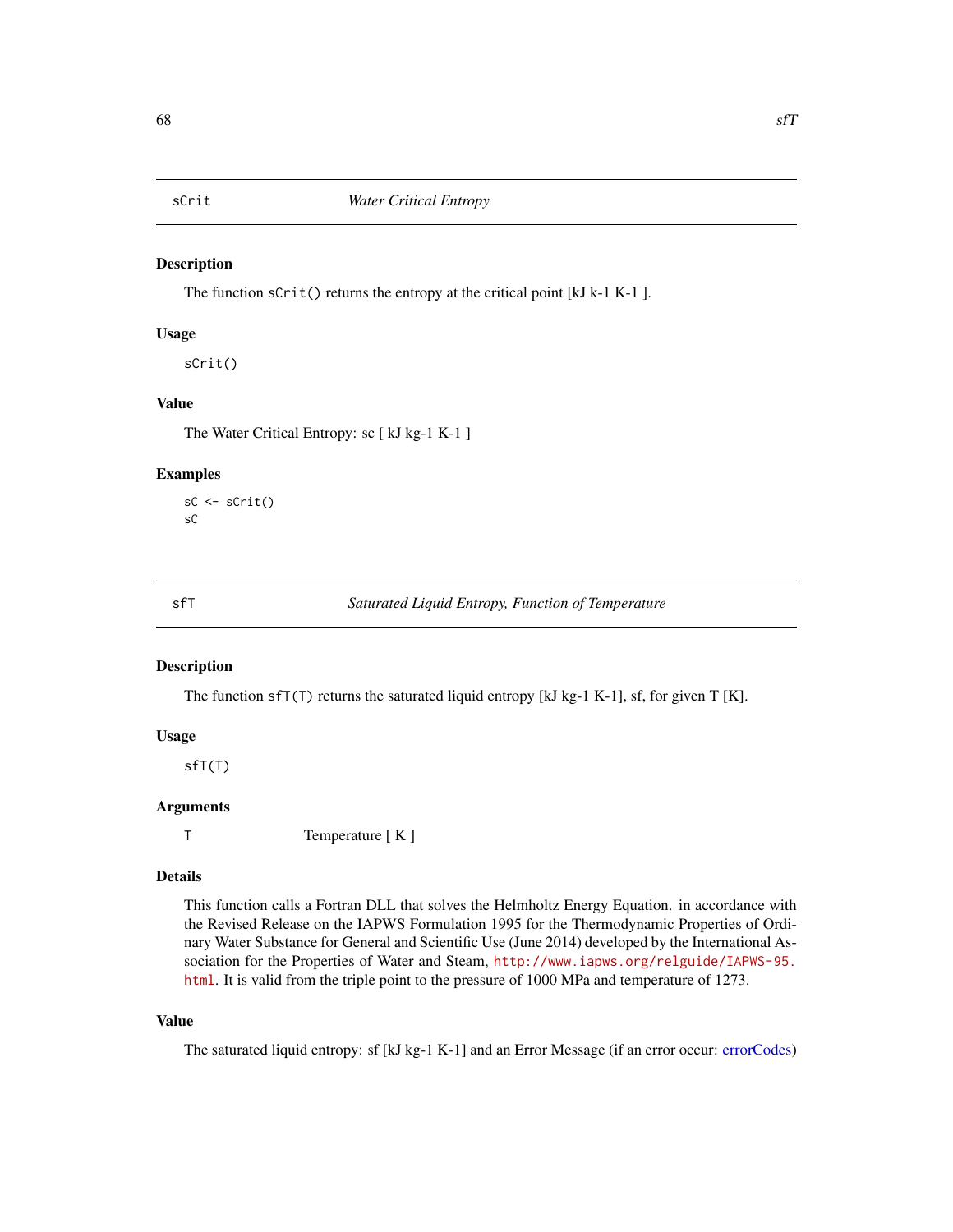# Examples

```
T < -450.
sf \leftarrow sff(T)sf
```
# sfTr *Liquid Water Entropy at Triple Point*

# Description

The function sfTr() returns the Water Liquid Entropy at Triple Point.

# Usage

sfTr()

# Value

Triple Point Liquid Entropy: sfTr [ kJ kg-1 K-1]

# Examples

```
sfTrip <- sfTr()
sfTrip
```
sgT *Saturated Gas Entropy, Function of Temperature*

# Description

The function sgT(T) returns the saturated gas entropy [kJ kg-1 K-1], sg, for given T [K].

# Usage

sgT(T)

## Arguments

T Temperature [ K ]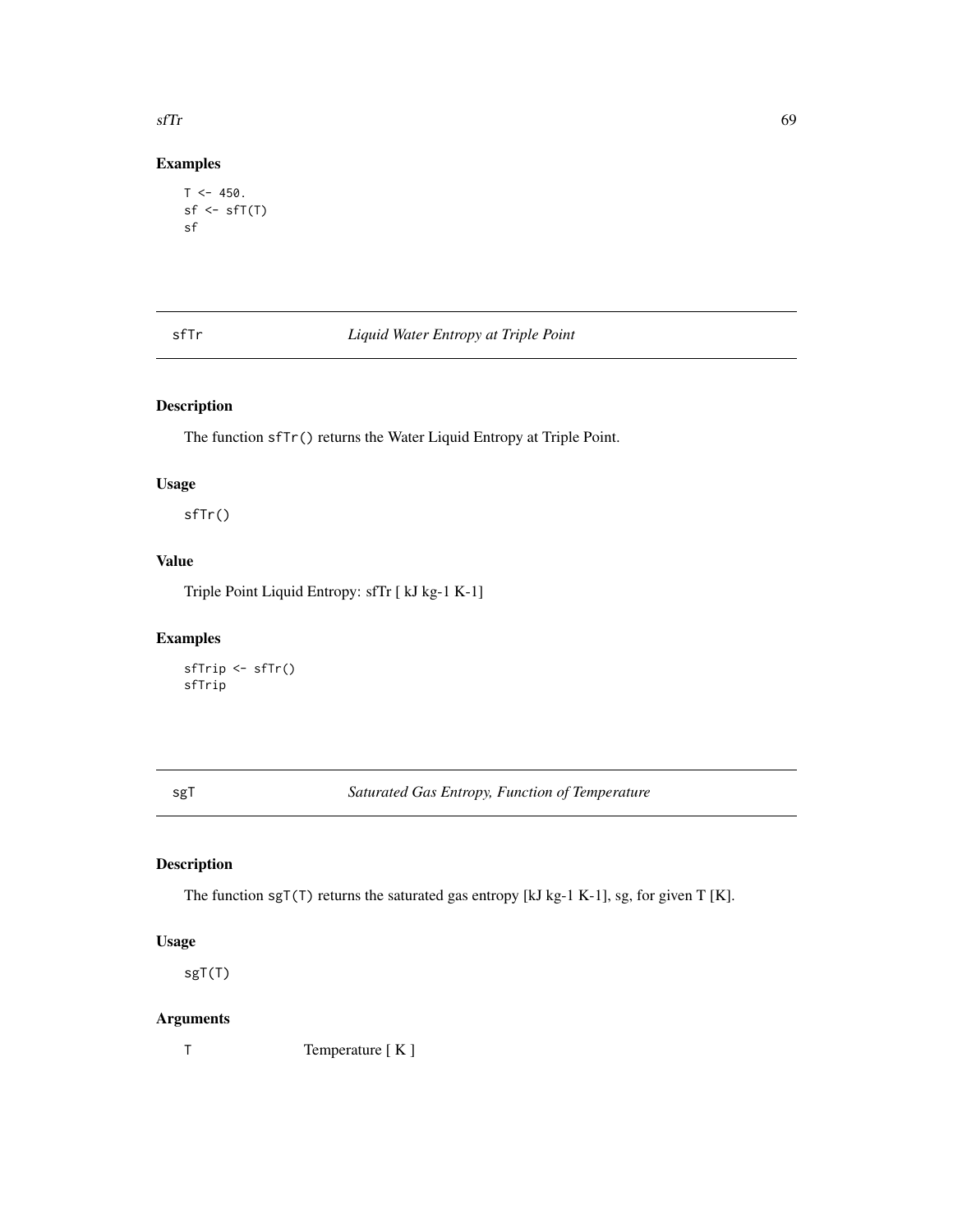# Details

This function calls a Fortran DLL that solves the Helmholtz Energy Equation. in accordance with the Revised Release on the IAPWS Formulation 1995 for the Thermodynamic Properties of Ordinary Water Substance for General and Scientific Use (June 2014) developed by the International Association for the Properties of Water and Steam, [http://www.iapws.org/relguide/IAPWS-95.](http://www.iapws.org/relguide/IAPWS-95.html) [html](http://www.iapws.org/relguide/IAPWS-95.html). It is valid from the triple point to the pressure of 1000 MPa and temperature of 1273.

# Value

The saturated gas entropy: sg [kJ kg-1 K-1] and an Error Message (if an error occur: [errorCodes\)](#page-30-0)

# Examples

```
T < -450.
sg \leftarrow sgT(T)sg
```
sgTr *Water Gas Entropy at Triple Point*

#### Description

The function sgTr() returns the Water Gas Entropy at Triple Point.

#### Usage

sgTr()

# Value

Triple Point Gas Entropy: sgTr [ kJ kg-1 K-1]

## Examples

sgTrip <- sgTr() sgTrip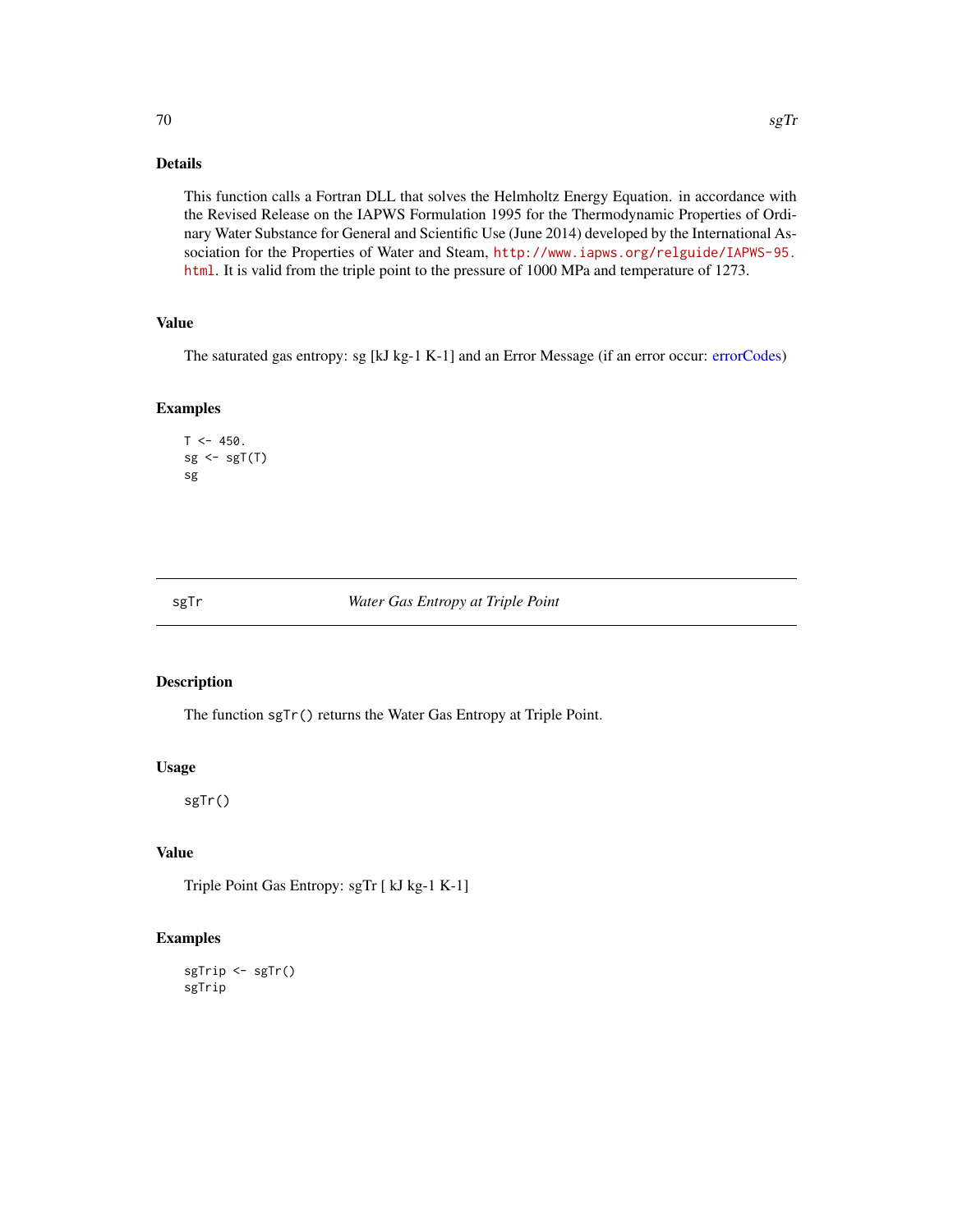The function SigmaT(T) computes the Surface Tension  $[$  mN m-1 $]$  for a given T  $[K]$ , returning the calculated Surface Tension and an error message, if an error occur. [errorCodes](#page-30-0)

## Usage

SigmaT(T)

#### Arguments

T Temperature [ K ]

## Details

This function calls a Fortran DLL that solves the equations developed by the International Association for the Properties of Water and Steam, valid from the triple point to the critical temperature [ 273.13K to 647.096K]. <http://www.iapws.org/relguide/Surf-H2O.html>

## Value

The Surface Tension: Sigma [ mN m-1 ] and an Error Message (if an error occur)

## Examples

```
T < -500.
Sig <- SigmaT(T)
Sig
```
sph *Entropy, Function of Pressure and Enthalpy*

## Description

The function  $sph(p,h)$  returns the water entropy, s [ kJ kg-1 K-1 ], for given p [MPa] and h [ kJ k-1 ].

### Usage

sph(p, h)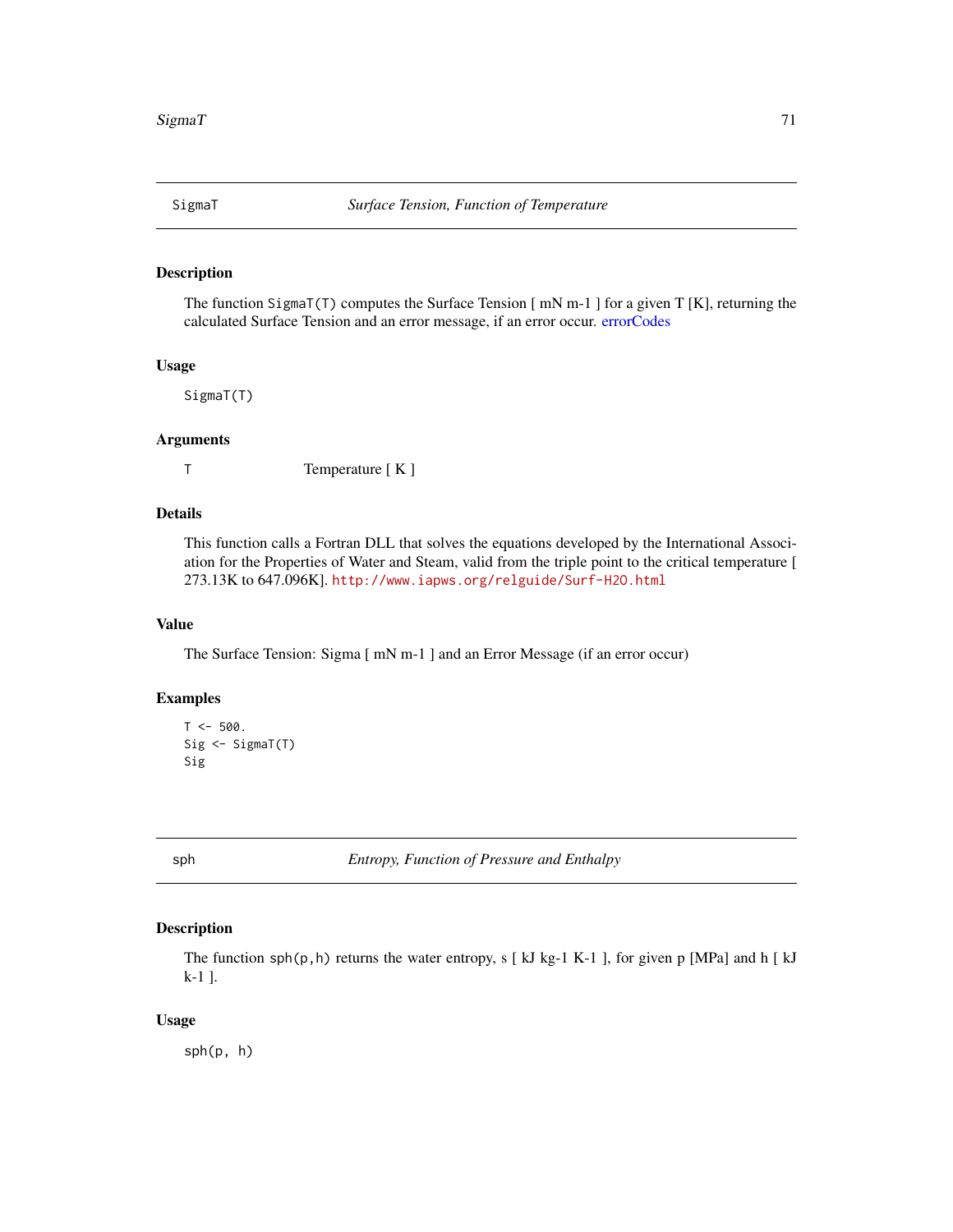## Arguments

| D | Pressure [MPa ]    |
|---|--------------------|
| h | Enthalpy [kJ kg-1] |

# Details

This function calls a Fortran DLL that solves the Helmholtz Energy Equation. in accordance with the Revised Release on the IAPWS Formulation 1995 for the Thermodynamic Properties of Ordinary Water Substance for General and Scientific Use (June 2014) developed by the International Association for the Properties of Water and Steam, [http://www.iapws.org/relguide/IAPWS-95.](http://www.iapws.org/relguide/IAPWS-95.html) [html](http://www.iapws.org/relguide/IAPWS-95.html). It is valid from the triple point to the pressure of 1000 MPa and temperature of 1273.

# Value

The Entropy: s [ kJ kg-1 K-1 ] and an Error Message (if an error occur: [errorCodes\)](#page-30-0)

## Examples

```
p <- 10.0003858
h <- 977.181624
s_ph <- sph(p,h)s_ph
```
spTcteTab *Table of Entropies, Function of Pressure for Fixed Temperature*

# Description

The function spTcteTab(p1, p2, dp, T) returns a table of Entropies [kJ kg-1 K-1] for a fixed T [K] within a range of p [MPa]: p1:p2 [MPa]

## Usage

spTcteTab(p1, p2, dp, T)

# Arguments

| р1 | "initial" first pressure value [MPa ] |
|----|---------------------------------------|
| p2 | final pressure [MPa]                  |
| dp | Pressure increment [MPa]              |
|    | Temperature [K]                       |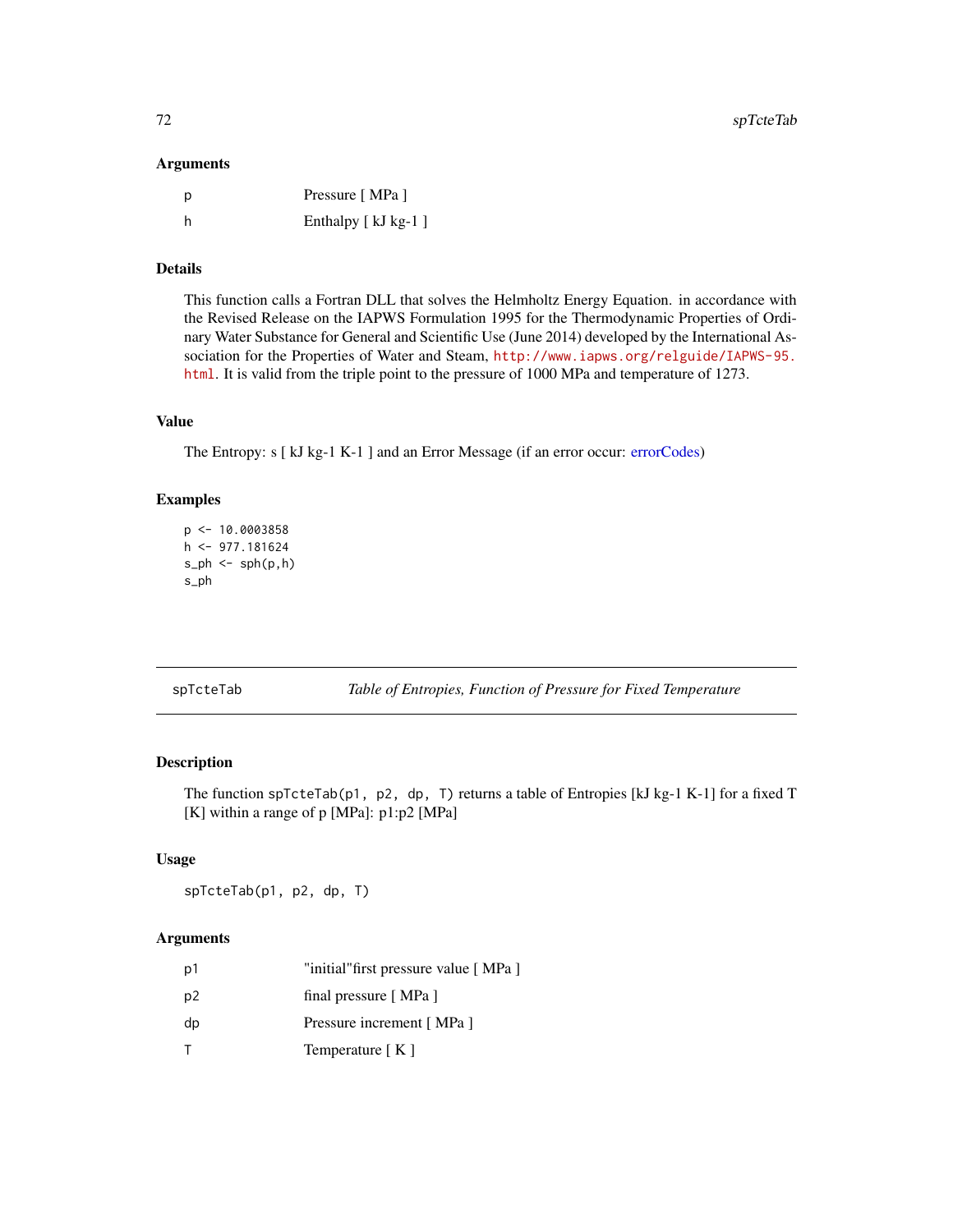#### <span id="page-72-0"></span> $\mathrm{sTD}$  73

# Details

This function calls a Fortran DLL that solves the Helmholtz Energy Equation. in accordance with the Revised Release on the IAPWS Formulation 1995 for the Thermodynamic Properties of Ordinary Water Substance for General and Scientific Use (June 2014) developed by the International Association for the Properties of Water and Steam, [http://www.iapws.org/relguide/IAPWS-95.](http://www.iapws.org/relguide/IAPWS-95.html) [html](http://www.iapws.org/relguide/IAPWS-95.html). It is valid from the triple point to the pressure of 1000 MPa and temperature of 1273.

# Value

A table of Entropies for fixed T and a p Interval: p1:p2.

#### Examples

```
p1 < -1.0p2 < -10.
dp \le -1.
T < -500.
Tabs <- spTcteTab(p1, p2, dp, T)
Tabs
p1 < -10.
p2 < -100.
dp \le -10.
T < -450.
Tabs <- spTcteTab(p1, p2, dp, T)
Tabs
```
sTD *Specific Entropy, Function of Temperature and Density*

# Description

The function sTD(T,D) returns the Specific Entropy, h [ kJ kg-1 k-1 ], for given T [K] and D [kg/m3].

#### Usage

sTD(T, D)

# Arguments

|     | Temperature $K \,$ ] |
|-----|----------------------|
| - D | Density [ kg m-3 ]   |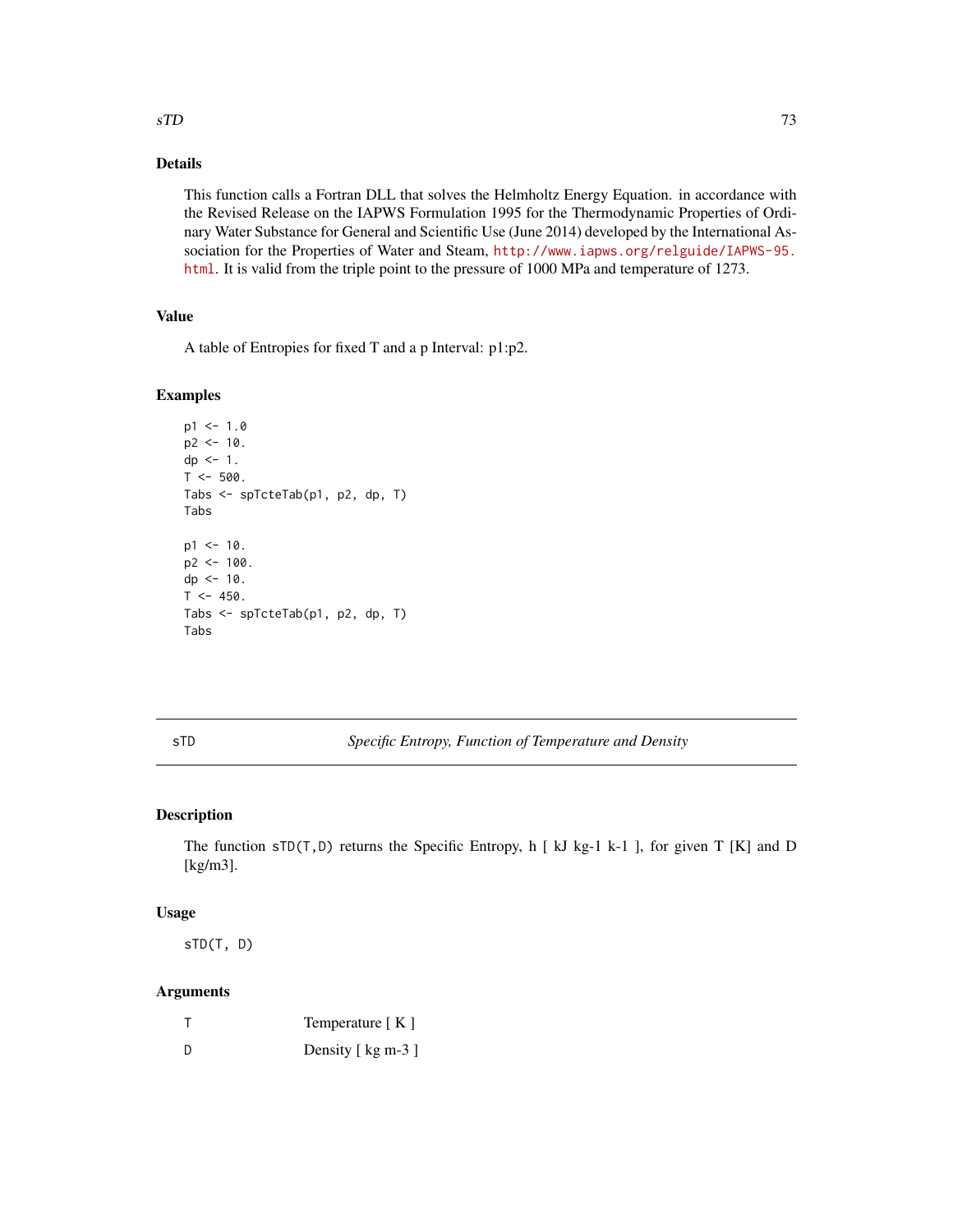# <span id="page-73-0"></span>Details

This function calls a Fortran DLL that solves the Helmholtz Energy Equation. in accordance with the Revised Release on the IAPWS Formulation 1995 for the Thermodynamic Properties of Ordinary Water Substance for General and Scientific Use (June 2014) developed by the International Association for the Properties of Water and Steam, [http://www.iapws.org/relguide/IAPWS-95.](http://www.iapws.org/relguide/IAPWS-95.html) [html](http://www.iapws.org/relguide/IAPWS-95.html). It is valid from the triple point to the pressure of 1000 MPa and temperature of 1273.

# Value

The Specific Entropy: s [ kJ kg-1 K-1 ] and an Error Message (if an error occur: [errorCodes\)](#page-30-0)

#### Examples

```
T < -500.
D \le -838.025s \leftarrow sTD(T, D)s
```
sTp *Specific Entropy, Function of Temperature and Pressure*

#### Description

The function  $\text{STp}(T,p)$  returns the Specific Entropy, h [kJ kg-1 K-1 ], for given T [K] and D [kg/m3].

#### Usage

sTp(T, p)

# Arguments

|   | Temperature $[K]$ |
|---|-------------------|
| D | Pressure [MPa ]   |

#### Details

This function calls a Fortran DLL that solves the Helmholtz Energy Equation. in accordance with the Revised Release on the IAPWS Formulation 1995 for the Thermodynamic Properties of Ordinary Water Substance for General and Scientific Use (June 2014) developed by the International Association for the Properties of Water and Steam, [http://www.iapws.org/relguide/IAPWS-95.](http://www.iapws.org/relguide/IAPWS-95.html) [html](http://www.iapws.org/relguide/IAPWS-95.html). It is valid from the triple point to the pressure of 1000 MPa and temperature of 1273.

# Value

The Specific Entropy: s [ kJ kg-1 K-1] and an Error message (if an error occur: [errorCodes\)](#page-30-0)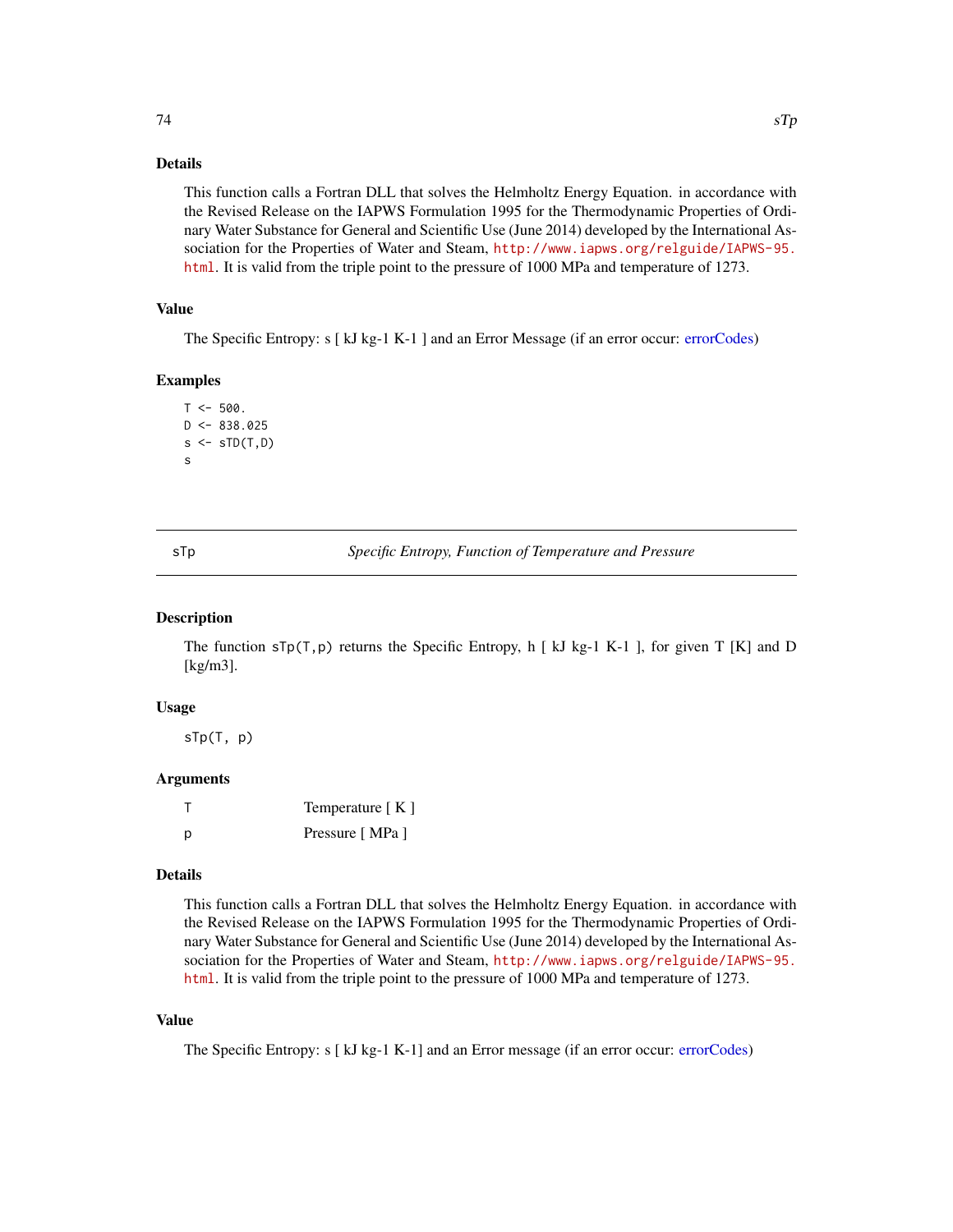# <span id="page-74-0"></span>sTpcteTab 75

#### Examples

```
T < -500.
p \leftarrow 10.0003858s \leftarrow sTp(T, p)s
```
sTpcteTab *Table of Entropies, Function of Temperature for a Fixed Pressure*

#### Description

The function sTpcteTab(T1, T2, dT, p) returns a table of entropies [kJ kg-1 K-1] for a fixed p [MPa] within a range of T  $[K]$ : T1:T2  $[K]$ 

#### Usage

sTpcteTab(T1, T2, dT, p)

## Arguments

| T1             | first Temperature value $K \mid K$ |
|----------------|------------------------------------|
| T <sub>2</sub> | final Temperature $K \mid K$       |
| ЧT             | Temperature increment $K \mid K$   |
| p              | Pressure [MPa ]                    |

#### Details

This function calls a Fortran DLL that solves the Helmholtz Energy Equation. in accordance with the Revised Release on the IAPWS Formulation 1995 for the Thermodynamic Properties of Ordinary Water Substance for General and Scientific Use (June 2014) developed by the International Association for the Properties of Water and Steam, [http://www.iapws.org/relguide/IAPWS-95.](http://www.iapws.org/relguide/IAPWS-95.html) [html](http://www.iapws.org/relguide/IAPWS-95.html). It is valid from the triple point to the pressure of 1000 MPa and temperature of 1273.

#### Value

A table of Entropies for fixed p and a T Interval: T1:T2.

```
T1 < -275.
T2 < -450.
dT < -5.
p \le -5.
Tabs <- sTpcteTab(T1, T2, dT, p)
Tabs
```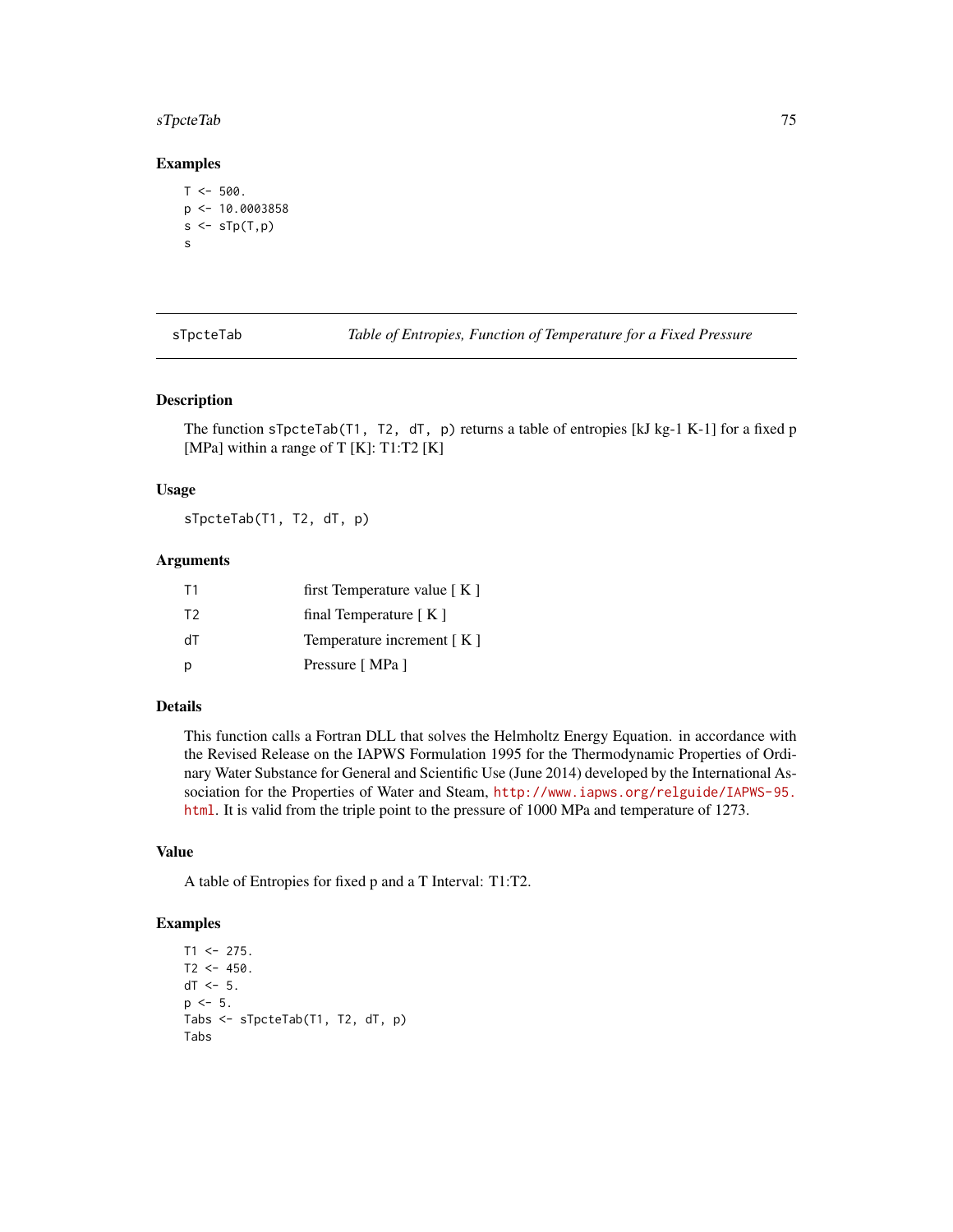```
T1 < -300.
T2 < -500.
dT < -10.
p \le -10.
Tabs <- sTpcteTab(T1, T2, dT, p)
Tabs
```
# TCrit *Water Critical Temperature*

# Description

@description The function TCrit() returns the water critical temperature [K].

# Usage

TCrit()

# Value

The Water Critical Temperature: Tc [K]

# Examples

Tc <- TCrit() Tc

TDh *Temperature, Function of Density and Enthalpy*

# Description

The function TDh(D,h) returns the water temperature, T [ K ], for given D [kg/m3] and h [ kJ kg-1 ].

# Usage

TDh(D, h)

# Arguments

| D | Density [ kg m3 ]    |
|---|----------------------|
| h | Enthaly in [kJ kg-1] |

<span id="page-75-0"></span>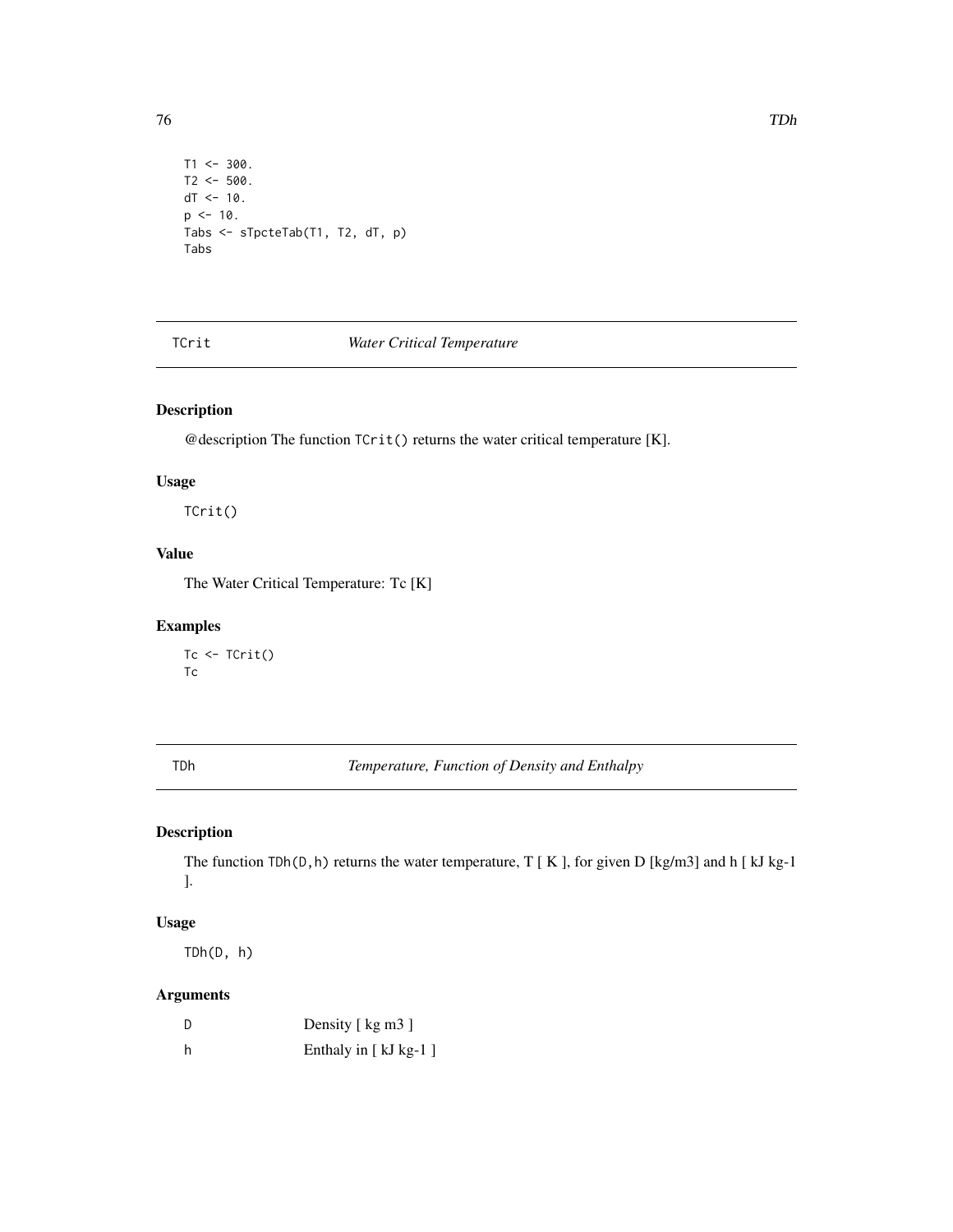## <span id="page-76-0"></span> $\mathcal{I}$

# Details

This function calls a Fortran DLL that solves the Helmholtz Energy Equation. in accordance with the Revised Release on the IAPWS Formulation 1995 for the Thermodynamic Properties of Ordinary Water Substance for General and Scientific Use (June 2014) developed by the International Association for the Properties of Water and Steam, [http://www.iapws.org/relguide/IAPWS-95.](http://www.iapws.org/relguide/IAPWS-95.html) [html](http://www.iapws.org/relguide/IAPWS-95.html). It is valid from the triple point to the pressure of 1000 MPa and temperature of 1273.

# Value

The Temperature: T [ K ] and an Error Message (if an error occur: [errorCodes\)](#page-30-0)

# Examples

```
D \le -838.025h <- 977.181624
T_Dh \leftarrow TDh(D,h)T_Dh
```
TDp *Temperature, Function of Density and Pressure*

#### Description

The function  $\text{TDp}(D, p)$  returns the water temperature, T [ K ], for given D [kg/m3] and p [ MPa ].

#### Usage

TDp(D, p)

#### Arguments

| - D | Density [kg m3] |
|-----|-----------------|
| D   | Pressure [MPa ] |

# Details

This function calls a Fortran DLL that solves the Helmholtz Energy Equation. in accordance with the Revised Release on the IAPWS Formulation 1995 for the Thermodynamic Properties of Ordinary Water Substance for General and Scientific Use (June 2014) developed by the International Association for the Properties of Water and Steam, [http://www.iapws.org/relguide/IAPWS-95.](http://www.iapws.org/relguide/IAPWS-95.html) [html](http://www.iapws.org/relguide/IAPWS-95.html). It is valid from the triple point to the pressure of 1000 MPa and temperature of 1273.

# Value

The Temperature: T [K] and an Error Message (if an error occur: [errorCodes\)](#page-30-0)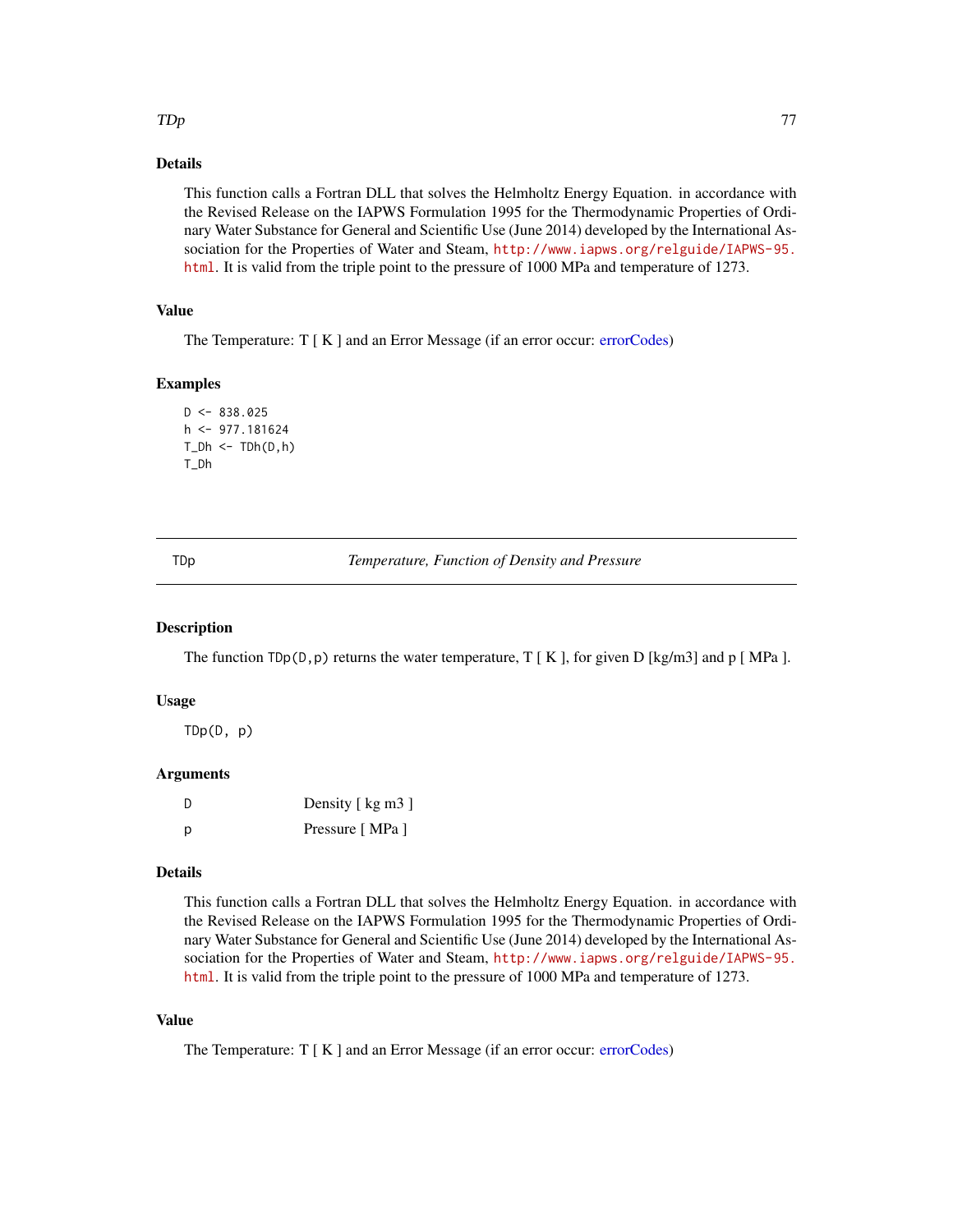#### Examples

```
D \le -838.025p <- 10.0003858
T\_Dp \leftarrow TDp(D,p)T_Dp
```

| I |
|---|
|---|

**Temperature, Function of Density and Entropy** 

# Description

The function TDs(D, s) returns the water temperature,  $T [K]$ , for given D [kg/m3] and s [kJ kg-1 K-1 ].

# Usage

 $TDS(D, s)$ 

# Arguments

|     | Density [ kg m3 ]          |
|-----|----------------------------|
| - S | Entropy in $[kJ kg-1 K-1]$ |

# Details

This function calls a Fortran DLL that solves the Helmholtz Energy Equation. in accordance with the Revised Release on the IAPWS Formulation 1995 for the Thermodynamic Properties of Ordinary Water Substance for General and Scientific Use (June 2014) developed by the International Association for the Properties of Water and Steam, [http://www.iapws.org/relguide/IAPWS-95.](http://www.iapws.org/relguide/IAPWS-95.html) [html](http://www.iapws.org/relguide/IAPWS-95.html). It is valid from the triple point to the pressure of 1000 MPa and temperature of 1273.

# Value

The Temperature: T [K] and an Error Message (if an error occur: [errorCodes\)](#page-30-0)

```
D < -838.025s < -2.56690919T_Ds \leftarrow \text{TDs}(D,s)T_Ds
```
<span id="page-77-0"></span>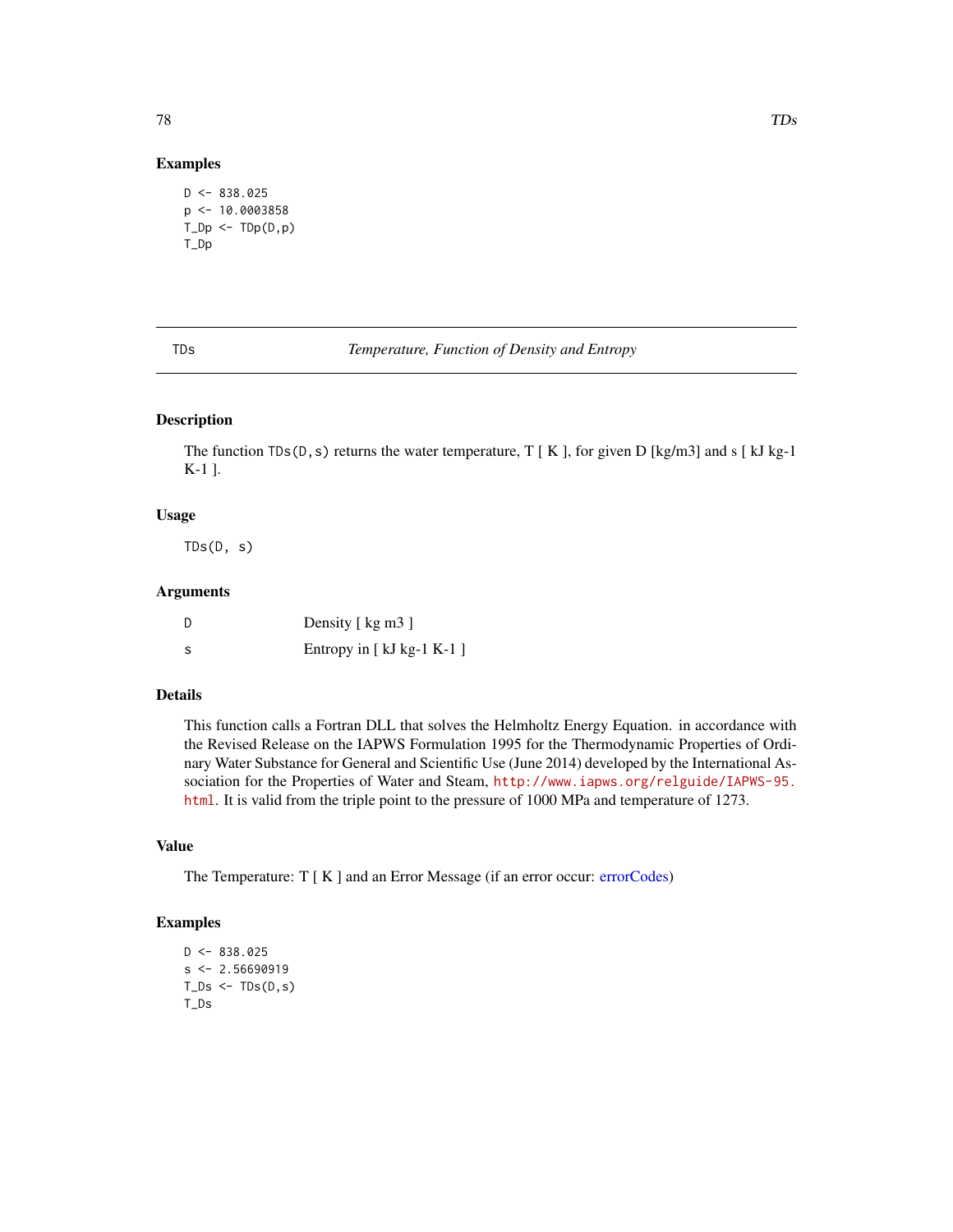<span id="page-78-0"></span>

The function ThrcTD(T,D) returns the Isothermal Throttling Coefficient, Thrc, for given T [K] and D [kg m-3].

#### Usage

ThrcTD(T, D)

### Arguments

|   | Temperature $K \,$ ] |
|---|----------------------|
| D | Density [ kg m-3 ]   |

#### Details

This function calls a Fortran DLL that solves the Helmholtz Energy Equation. in accordance with the Revised Release on the IAPWS Formulation 1995 for the Thermodynamic Properties of Ordinary Water Substance for General and Scientific Use (June 2014) developed by the International Association for the Properties of Water and Steam, [http://www.iapws.org/relguide/IAPWS-95.](http://www.iapws.org/relguide/IAPWS-95.html) [html](http://www.iapws.org/relguide/IAPWS-95.html). It is valid from the triple point to the pressure of 1000 MPa and temperature of 1273.

#### Value

The Isothermal Throttling Coefficient: Thrc [ kJ kg-1 MPa-1 ] and an Error Message (if an error occur: [errorCodes\)](#page-30-0)

```
T < -500.
D \le -838.025Thrc \leq ThrcTD(T,D)
Thrc
```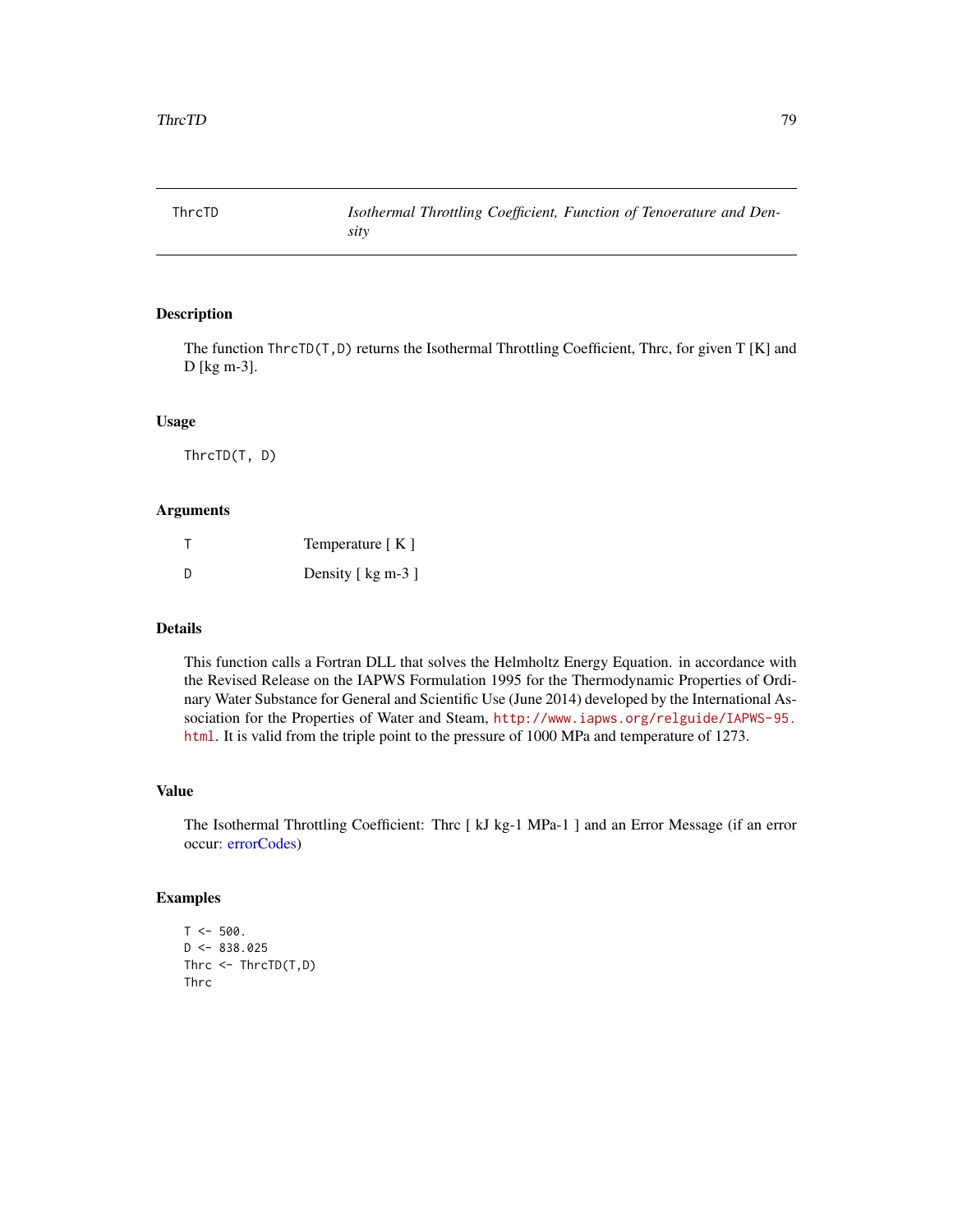<span id="page-79-0"></span>The function Ths(h,s) returns the water Temperature,  $T [K]$ , for given h [kJ k-1] and s [kJ k-1] K-1 ].

# Usage

Ths(h, s)

# Arguments

|     | Enthalpy [kJ kg-1]      |
|-----|-------------------------|
| - S | Entropy [ kJ kg-1 K-1 ] |

# Details

This function calls a Fortran DLL that solves the Helmholtz Energy Equation. in accordance with the Revised Release on the IAPWS Formulation 1995 for the Thermodynamic Properties of Ordinary Water Substance for General and Scientific Use (June 2014) developed by the International Association for the Properties of Water and Steam, [http://www.iapws.org/relguide/IAPWS-95.](http://www.iapws.org/relguide/IAPWS-95.html) [html](http://www.iapws.org/relguide/IAPWS-95.html). It is valid from the triple point to the pressure of 1000 MPa and temperature of 1273.

# Value

The Temperature: T [K] and an Error Message (if an error occur: [errorCodes\)](#page-30-0)

# Examples

```
h \leq 977.181624s < -2.56690919T_hs < - Ths(h,s)T_hs
```
Tph *Temperature, Function of Pressure and Enthalpy*

# Description

The function  $Tph(p,h)$  returns the water temperature, T [ K ], for given p [MPa] and h [ kJ k-1 ].

#### Usage

Tph(p, h)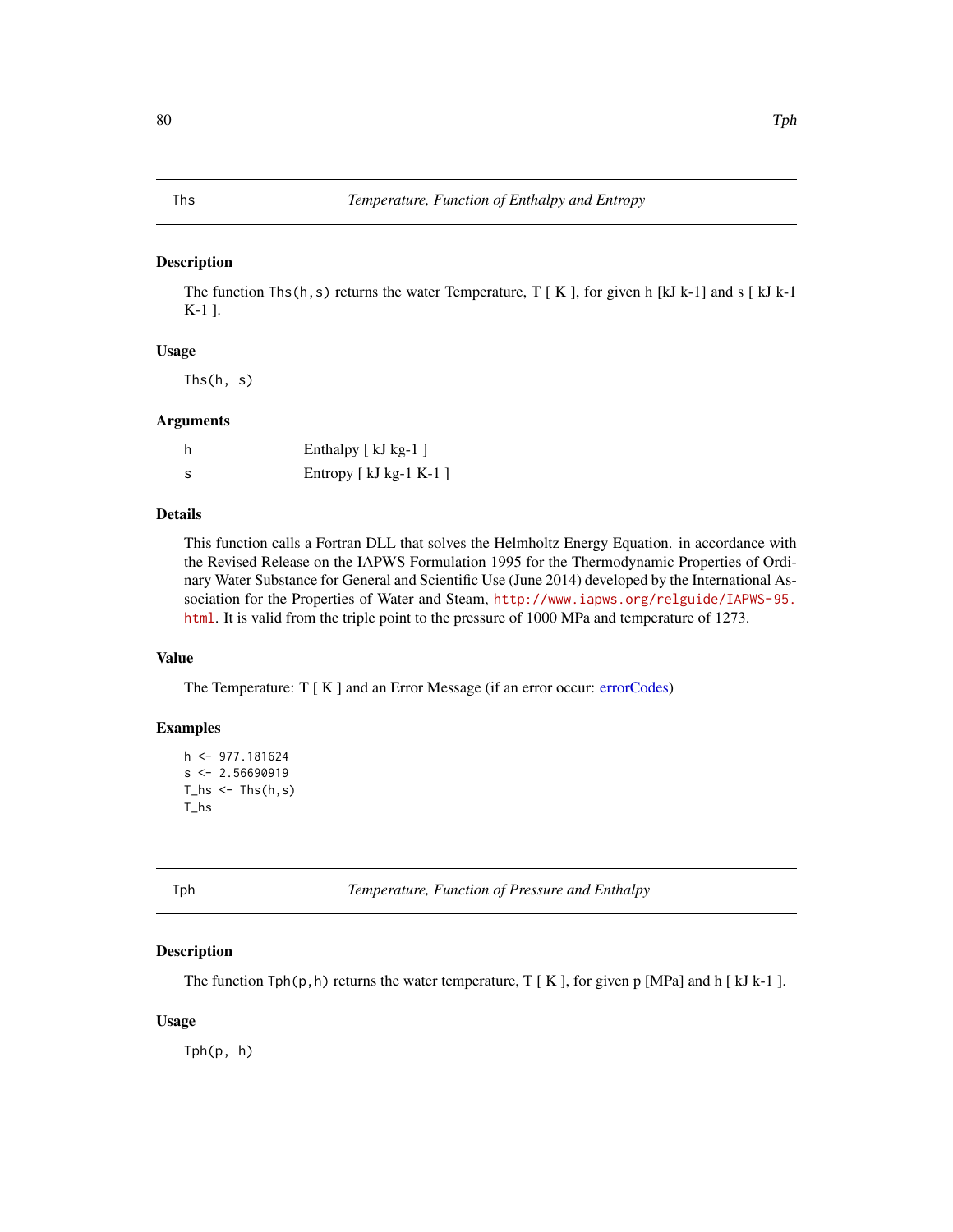<span id="page-80-0"></span> $Tps$  81

#### Arguments

| - p | Pressure [MPa ]      |
|-----|----------------------|
| -h  | Enthalpy [ kJ kg-1 ] |

#### Details

This function calls a Fortran DLL that solves the Helmholtz Energy Equation. in accordance with the Revised Release on the IAPWS Formulation 1995 for the Thermodynamic Properties of Ordinary Water Substance for General and Scientific Use (June 2014) developed by the International Association for the Properties of Water and Steam, [http://www.iapws.org/relguide/IAPWS-95.](http://www.iapws.org/relguide/IAPWS-95.html) [html](http://www.iapws.org/relguide/IAPWS-95.html). It is valid from the triple point to the pressure of 1000 MPa and temperature of 1273.

# Value

The Temperature: T [ K ] and an Error Message (if an error occur: [errorCodes\)](#page-30-0)

#### Examples

```
p <- 10.0003858
h <- 977.181624
T_\text{ph} < -T_\text{ph}(p, h)T_ph
```
Tps *Temperature, Function of Pressure and Entropy*

#### Description

The function  $Tps(p, s)$  returns the water temperature, T [K], for given p [MPa] and s [kJ k-1 K-1 ].

#### Usage

Tps(p, s)

#### Arguments

| p  | Pressure [MPa ]         |
|----|-------------------------|
| -S | Entropy [ kJ kg-1 K-1 ] |

# Details

This function calls a Fortran DLL that solves the Helmholtz Energy Equation. in accordance with the Revised Release on the IAPWS Formulation 1995 for the Thermodynamic Properties of Ordinary Water Substance for General and Scientific Use (June 2014) developed by the International Association for the Properties of Water and Steam, [http://www.iapws.org/relguide/IAPWS-95.](http://www.iapws.org/relguide/IAPWS-95.html) [html](http://www.iapws.org/relguide/IAPWS-95.html). It is valid from the triple point to the pressure of 1000 MPa and temperature of 1273.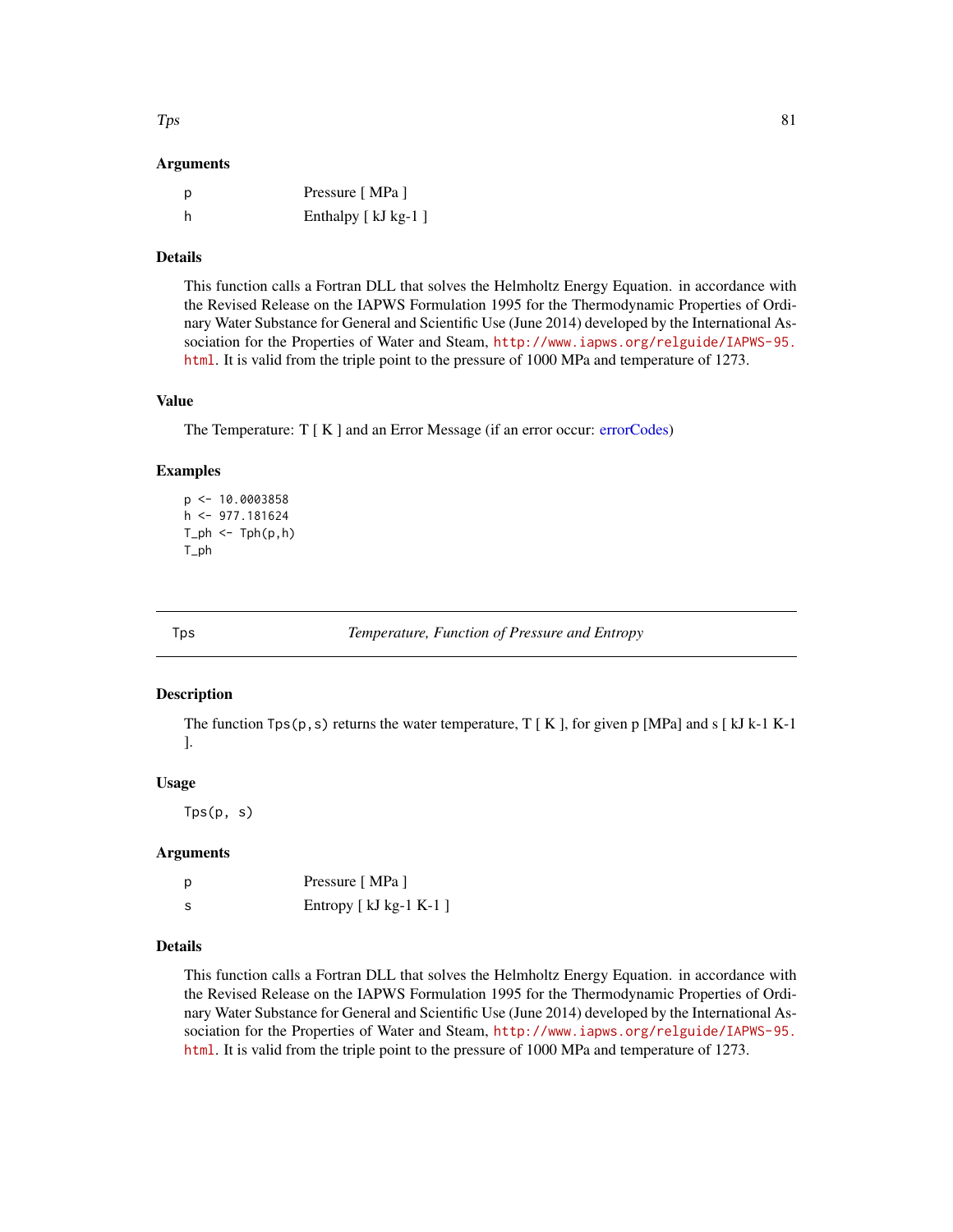# <span id="page-81-0"></span>Value

The Temperature: T [ K ] and an Error Message (if an error occur: [errorCodes\)](#page-30-0)

# Examples

```
p <- 10.0003858
s < -2.56690919T_ps <- T_ps(p,s)T_ps
```
TSatD *Saturation Temperature, Function of Density*

# Description

The function TsatD(D) returns the temperature [K], TSat, for given D [ kg m-3 ]: it may have two different values!

# Usage

TSatD(D)

#### Arguments

D Density [ kg m-3 ]

# Details

This function calls a Fortran DLL that solves the Helmholtz Energy Equation. in accordance with the Revised Release on the IAPWS Formulation 1995 for the Thermodynamic Properties of Ordinary Water Substance for General and Scientific Use (June 2014) developed by the International Association for the Properties of Water and Steam, [http://www.iapws.org/relguide/IAPWS-95.](http://www.iapws.org/relguide/IAPWS-95.html) [html](http://www.iapws.org/relguide/IAPWS-95.html). It is valid from the triple point to the pressure of 1000 MPa and temperature of 1273.

# Value

The first saturation Temperature: TSat\_1 [ K ]

The second saturation pressure: TSat\_2 [ K ]

An Error Message (if an error occur: [errorCodes\)](#page-30-0)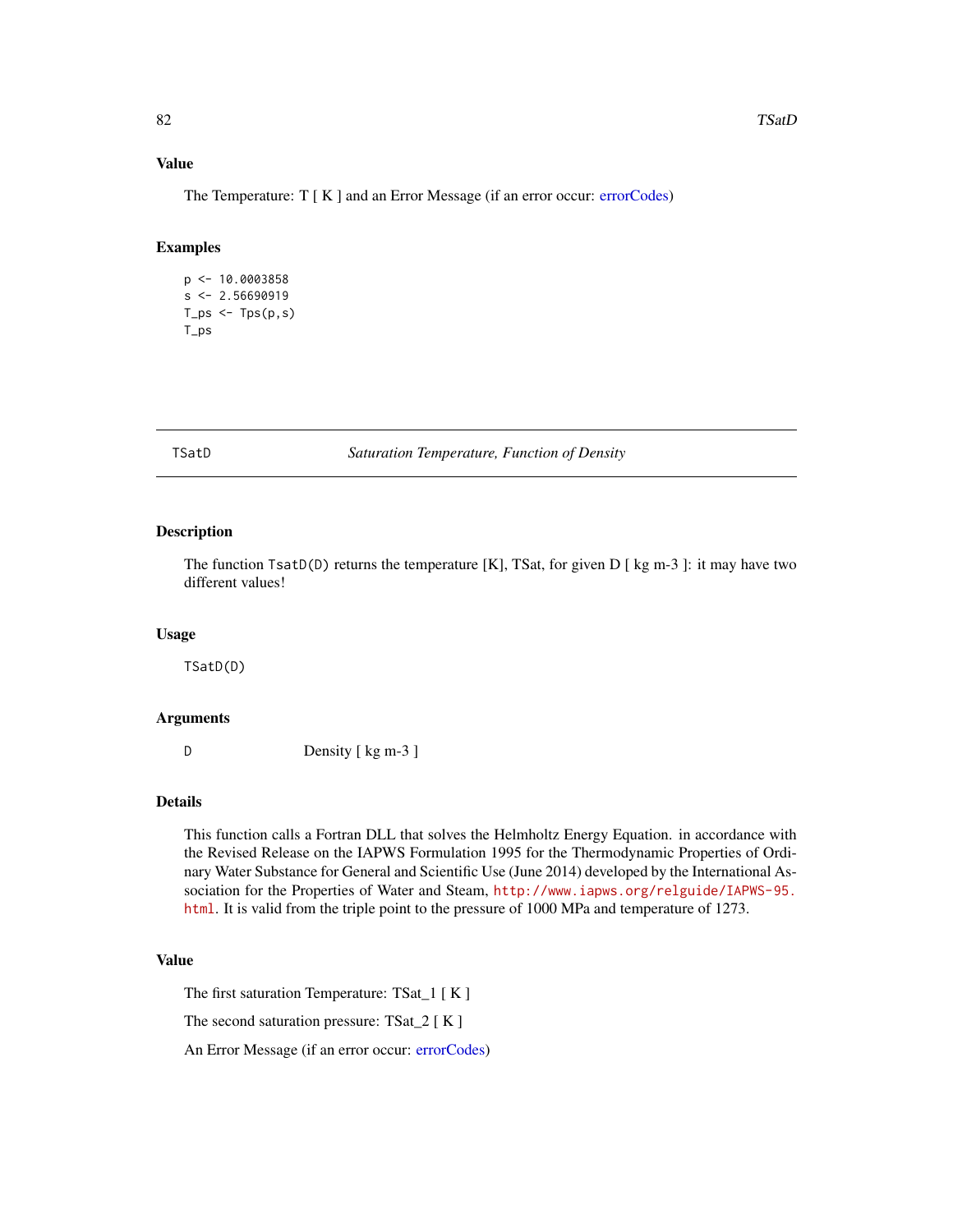#### <span id="page-82-0"></span> $TS$ atp 83

# Examples

```
D <- 890.341250
T_Sat <- TSatD(D)
T_Sat
D < -999.887406T_Sat <- TSatD(D)
T_Sat
```
TSatp *Saturation Temperature, Function of pressure*

#### Description

The function  $T\text{Satp}(p)$  returns the temperature [K], TSat, for given p [MPa ].

#### Usage

TSatp(p)

#### Arguments

p Pressure [ MPa ]

#### Details

This function calls a Fortran DLL that solves the Helmholtz Energy Equation. in accordance with the Revised Release on the IAPWS Formulation 1995 for the Thermodynamic Properties of Ordinary Water Substance for General and Scientific Use (June 2014) developed by the International Association for the Properties of Water and Steam, [http://www.iapws.org/relguide/IAPWS-95.](http://www.iapws.org/relguide/IAPWS-95.html) [html](http://www.iapws.org/relguide/IAPWS-95.html). It is valid from the triple point to the pressure of 1000 MPa and temperature of 1273.

# Value

The Saturation Temperature: Tsat [ K ] and an Error Message (if an error occur: [errorCodes\)](#page-30-0)

```
p <- 0.932203564
T_Sat <- TSatp(p)
T_Sat
```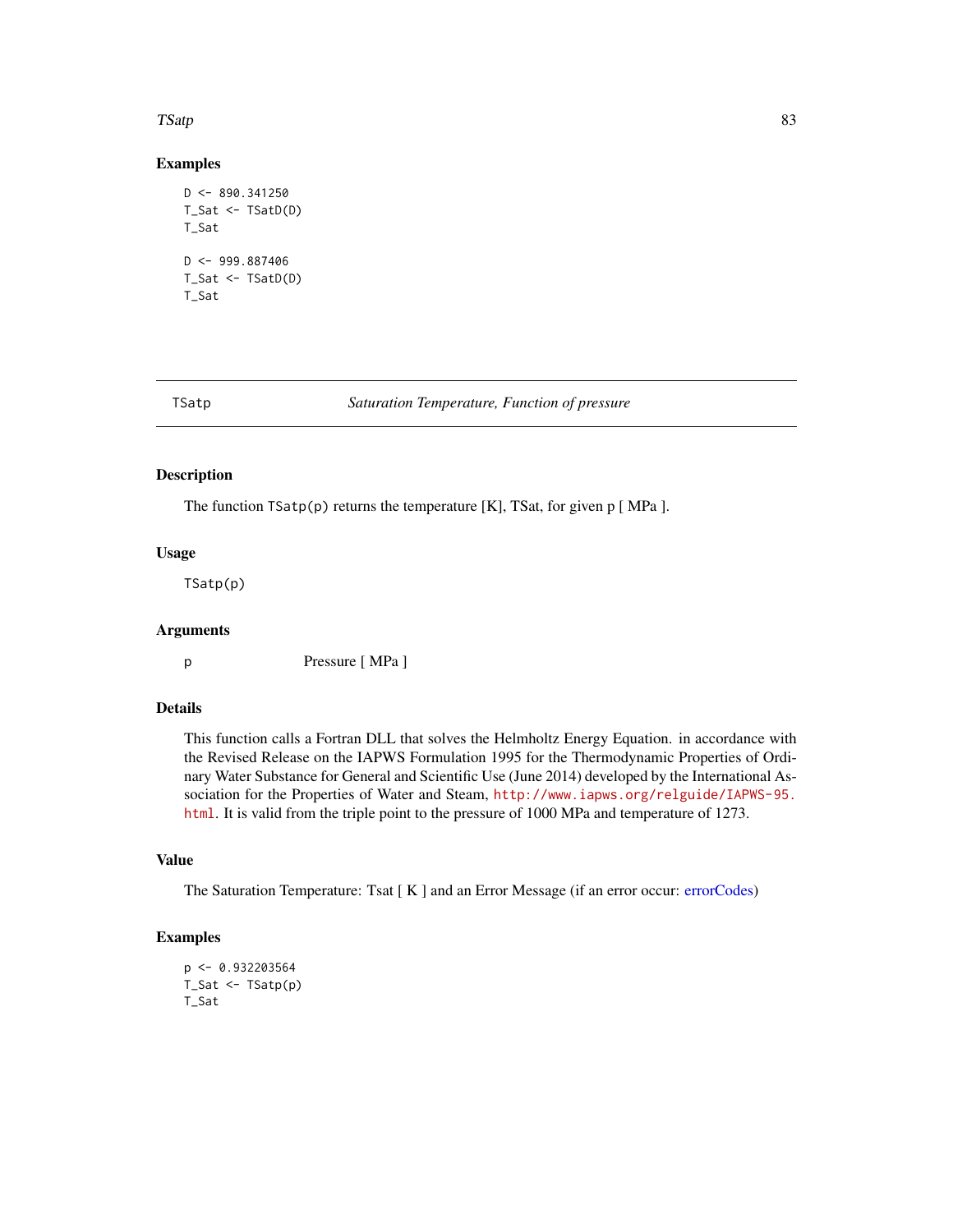<span id="page-83-0"></span>

The function TSats(s) returns the temperature [K], TSat, for given s [kJ kg-1 K-1].

#### Usage

TSats(s)

#### Arguments

s Entropy [kJ kg-1 K-1]

# Details

This function calls a Fortran DLL that solves the Helmholtz Energy Equation. in accordance with the Revised Release on the IAPWS Formulation 1995 for the Thermodynamic Properties of Ordinary Water Substance for General and Scientific Use (June 2014) developed by the International Association for the Properties of Water and Steam, [http://www.iapws.org/relguide/IAPWS-95.](http://www.iapws.org/relguide/IAPWS-95.html) [html](http://www.iapws.org/relguide/IAPWS-95.html). It is valid from the triple point to the pressure of 1000 MPa and temperature of 1273.

# Value

The Saturation Temperature: Tsat [ K ] and an Error Message (if an error occur: [errorCodes\)](#page-30-0)

# Examples

```
s < -2.10865845T_Sat \leftarrow TSats(s)T_Sat
```
TTr *Water Temperature at Triple Point*

#### Description

The function  $TTr()$  returns the Water Temperature at Triple Point [K]

# Usage

 $TTr()$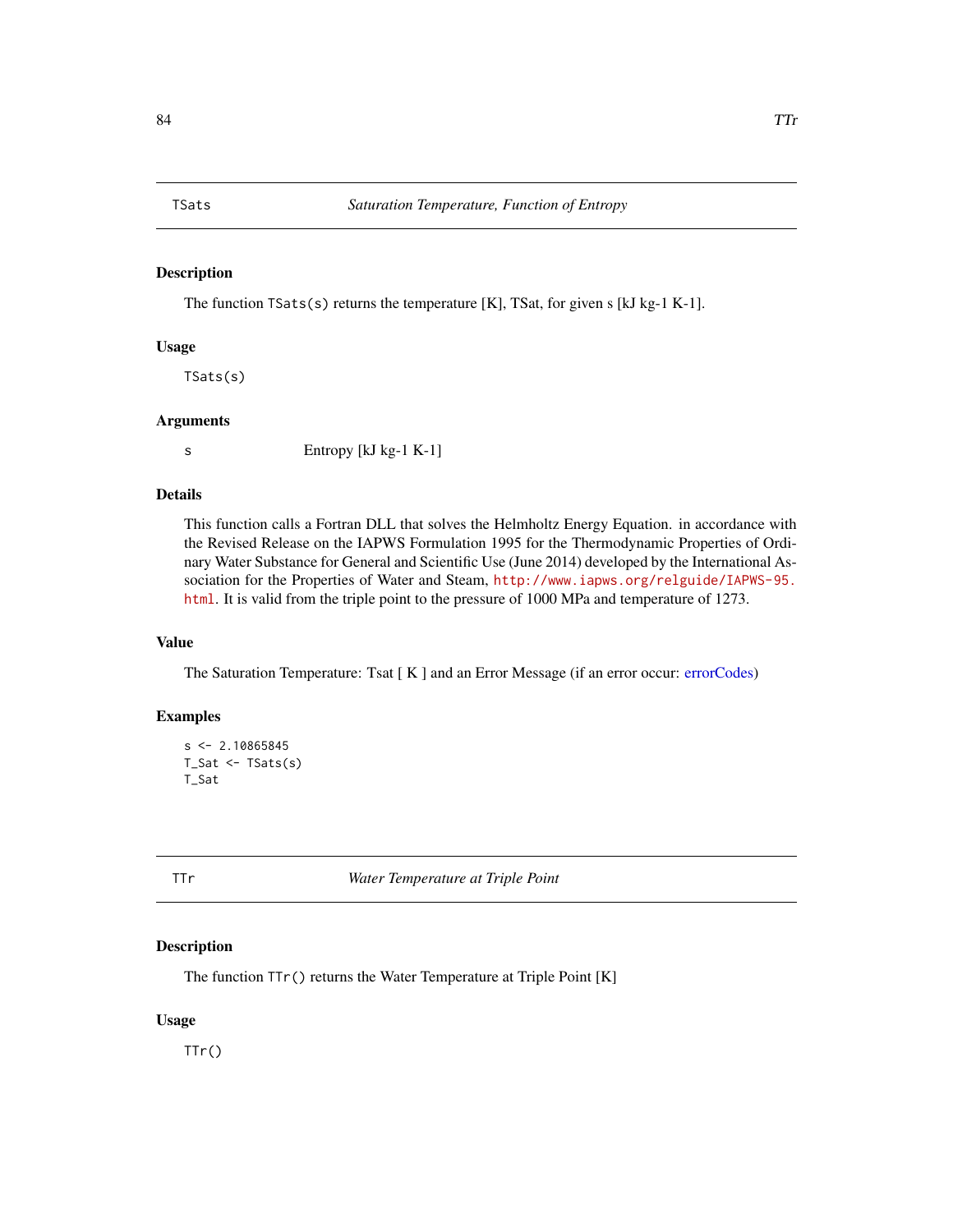#### <span id="page-84-0"></span> $\mu$ T

# Value

The Triple Point Temperature: TTr [ K ]

# Examples

Ttrip  $\leq$  TTr() Ttrip

ufT *Saturated Liquid Specific Internal Energy, Function of Temperature*

# Description

The function  $\text{ufT}(T)$ . returns the saturated liquid internal energy [kJ kg-1], uf, for given T [K].

# Usage

 $u f T(T)$ 

# Arguments

T Temperature [ K ]

# Details

This function calls a Fortran DLL that solves the Helmholtz Energy Equation. in accordance with the Revised Release on the IAPWS Formulation 1995 for the Thermodynamic Properties of Ordinary Water Substance for General and Scientific Use (June 2014) developed by the International Association for the Properties of Water and Steam, [http://www.iapws.org/relguide/IAPWS-95.](http://www.iapws.org/relguide/IAPWS-95.html) [html](http://www.iapws.org/relguide/IAPWS-95.html). It is valid from the triple point to the pressure of 1000 MPa and temperature of 1273.

#### Value

The saturated liquid internal energy: uf [kJ kg-1] and an Error Message (if an error occur: [error-](#page-30-0)[Codes\)](#page-30-0)

```
T < -450.
uf \leftarrow ufT(T)uf
```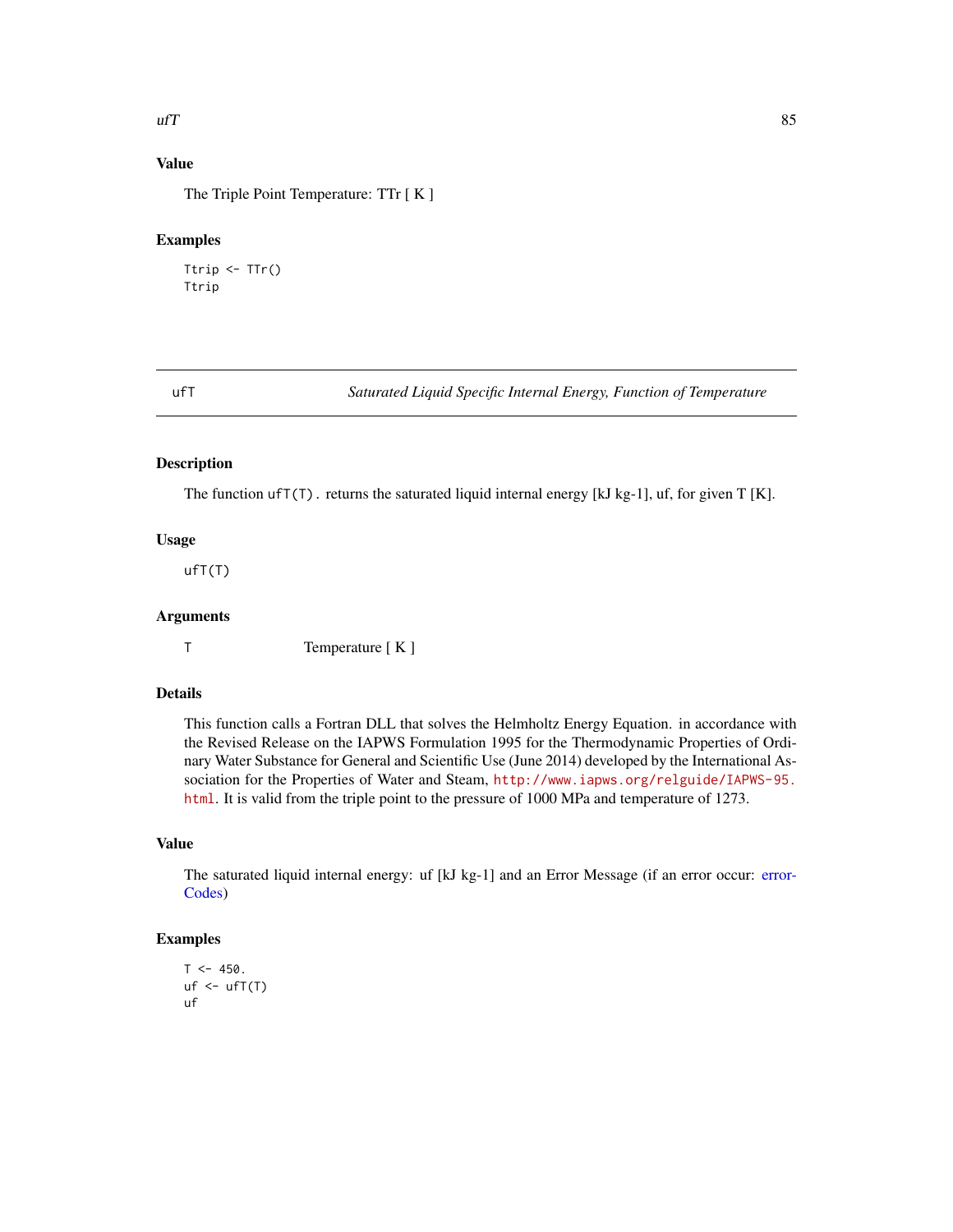<span id="page-85-0"></span>The function ugT(T) returns the saturated gas internal energy [kJ kg-1], ug, for given T [K].

# Usage

ugT(T)

#### Arguments

T Temperature [ K ]

# Details

This function calls a Fortran DLL that solves the Helmholtz Energy Equation. in accordance with the Revised Release on the IAPWS Formulation 1995 for the Thermodynamic Properties of Ordinary Water Substance for General and Scientific Use (June 2014) developed by the International Association for the Properties of Water and Steam, [http://www.iapws.org/relguide/IAPWS-95.](http://www.iapws.org/relguide/IAPWS-95.html) [html](http://www.iapws.org/relguide/IAPWS-95.html). It is valid from the triple point to the pressure of 1000 MPa and temperature of 1273.

# Value

The saturated gas internal energy: ug [kJ kg-1] and an Error Message (if an error occur: [errorCodes\)](#page-30-0)

# Examples

```
T < -450.
ug < -ugT(T)ug
```
uTD *Specific Internal Energy, Function of Temperature and Density*

#### Description

The function  $uTD(T,D)$  returns the Specific Internal Energy, h [ kJ kg-1 ], for given T [K] and D [kg/m3].

### Usage

uTD(T, D)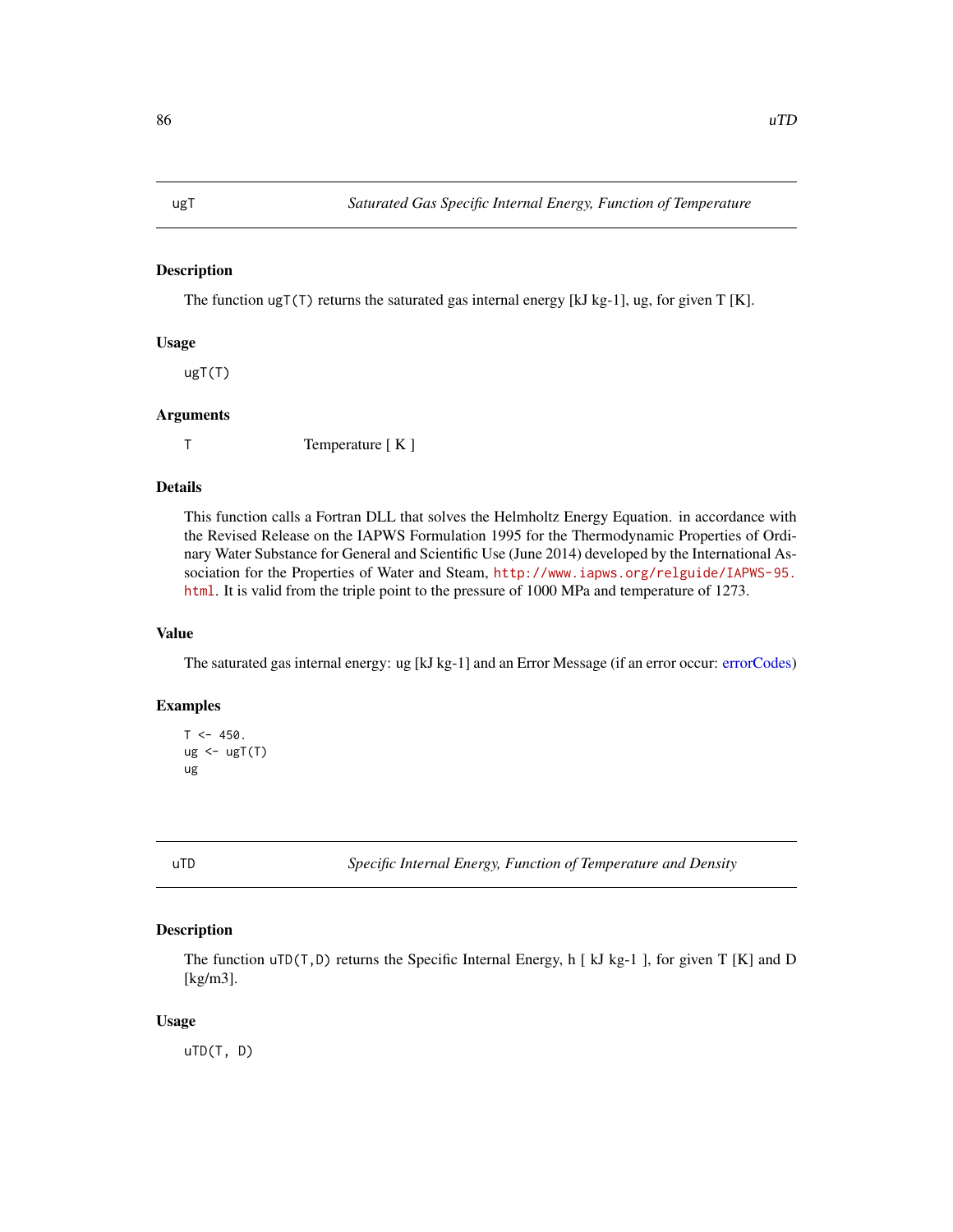#### <span id="page-86-0"></span>Arguments

|     | Temperature $K \,$ ] |
|-----|----------------------|
| - D | Density [ kg m-3 ]   |

#### Details

This function calls a Fortran DLL that solves the Helmholtz Energy Equation. in accordance with the Revised Release on the IAPWS Formulation 1995 for the Thermodynamic Properties of Ordinary Water Substance for General and Scientific Use (June 2014) developed by the International Association for the Properties of Water and Steam, [http://www.iapws.org/relguide/IAPWS-95.](http://www.iapws.org/relguide/IAPWS-95.html) [html](http://www.iapws.org/relguide/IAPWS-95.html). It is valid from the triple point to the pressure of 1000 MPa and temperature of 1273.

# Value

The Specific Internal Energy: u [ kJ kg-1 ] and an Error Message (if an error occur: [errorCodes\)](#page-30-0)

#### Examples

```
T < -500.
D \le -838.025u \leftarrow uTD(T,D)u
```
uTp *Specific Internal Energy, Function of Temperature and Pressure*

#### Description

The function  $\text{uTop}(T,p)$  returns the Specific Internal Energy, h [ kJ kg-1 ], for given T [K] and D [kg/m3].

#### Usage

uTp(T, p)

#### Arguments

|   | Temperature [K] |
|---|-----------------|
| D | Pressure [MPa ] |

#### Details

This function calls a Fortran DLL that solves the Helmholtz Energy Equation. in accordance with the Revised Release on the IAPWS Formulation 1995 for the Thermodynamic Properties of Ordinary Water Substance for General and Scientific Use (June 2014) developed by the International Association for the Properties of Water and Steam, [http://www.iapws.org/relguide/IAPWS-95.](http://www.iapws.org/relguide/IAPWS-95.html) [html](http://www.iapws.org/relguide/IAPWS-95.html). It is valid from the triple point to the pressure of 1000 MPa and temperature of 1273.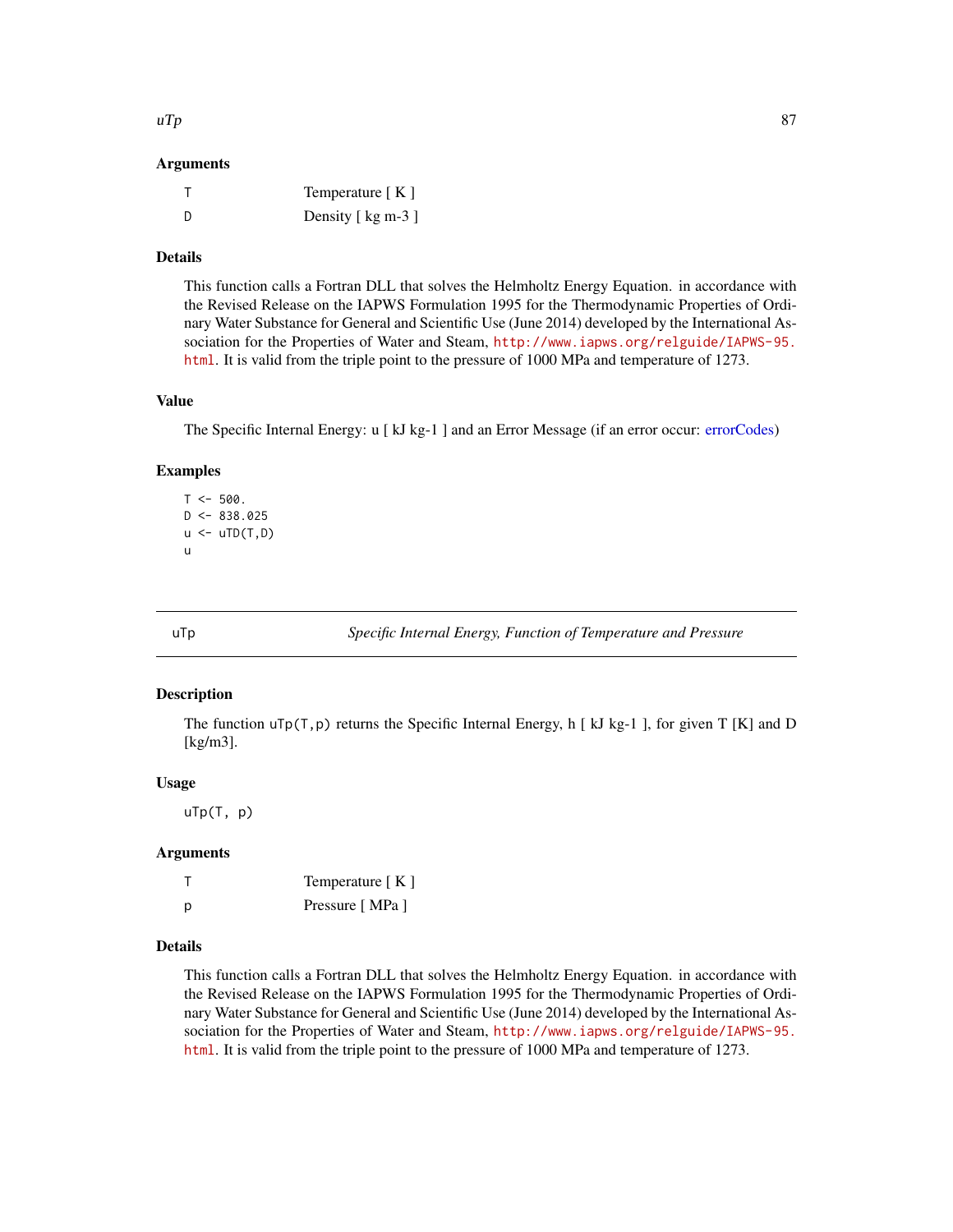# Value

The Specific Internal Energy: u [ kJ kg-1 ] and an Error message (if an error occur: [errorCodes\)](#page-30-0)

#### Examples

```
T < -500.
p <- 10.0003858
u \leftarrow uTp(T,p)u
```
ViscTD *Dynamic Viscosity, Function of Temperature and Density*

# Description

The function ViscTD( $T, D$ ) computes the Dynamic Viscosity [Pa s ] for given T [K] and D [kg/m3], returning the computed viscosity and an error message, if an error occur. [errorCodes](#page-30-0)

# Usage

ViscTD(T, D)

#### Arguments

T Temperature [ K ] D Density [ kg m-3 ]

# Details

This function calls a Fortran DLL that solves the equations developed by the International Association for the Properties of Water and Steam, valid from the triple point to the pressure of 1000 MPa and temperature of 1173.15K. <http://www.iapws.org/relguide/viscosity.html>

# Value

The Dynamic viscosity: [ Pa s ] and an Error Message (if an error occur)

```
T < -500.
D \le -838.025Vis <- ViscTD(T,D)
Vis
```
<span id="page-87-0"></span>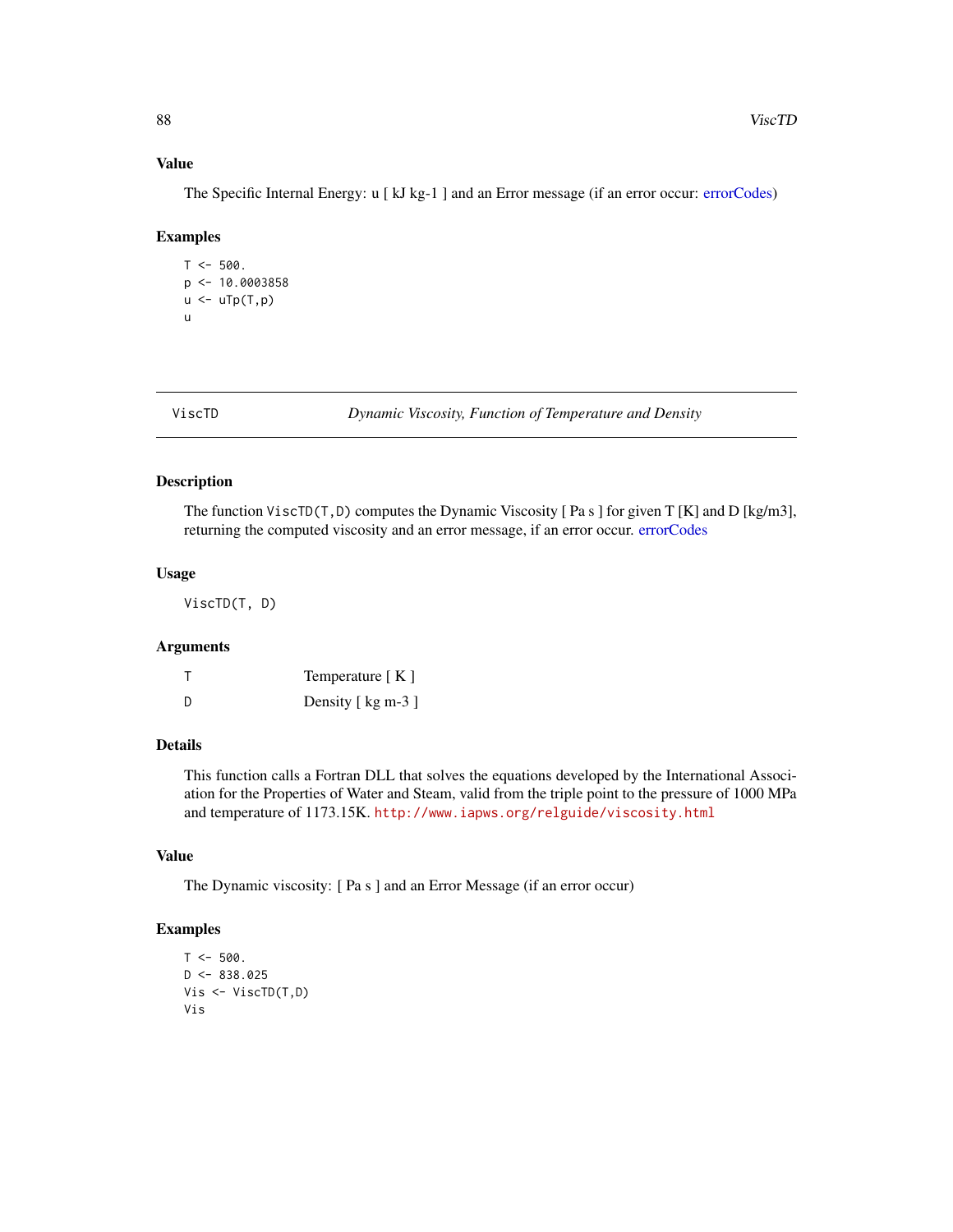The function  $Vp(T)$  returns the vapor pressure,  $Vp$  [ kPa ], for a given T [K].

#### Usage

Vp(T)

# Arguments

T Temperature [K]

# Details

This function solves the Wagner Equation (Wagner and Pruss (1993)) which gives one of the best fits to experimental data. It expresses reduced vapor pressure as a function of reduced temperature. This equation, for water, is valid from the temperature of 273.16 K to the critical temperature (624.096  $K$ ).

vTp *Specific Volume, Function of Temperature and Pressure*

#### Description

The function  $vTp(T,p)$  returns the Specific Volume, [ m3 kg-1 ], for given T [K] and D [kg/m3].

#### Usage

vTp(T, p)

#### Arguments

|   | Temperature [K] |
|---|-----------------|
| D | Pressure [MPa ] |

#### Details

This function calls a Fortran DLL that solves the Helmholtz Energy Equation. in accordance with the Revised Release on the IAPWS Formulation 1995 for the Thermodynamic Properties of Ordinary Water Substance for General and Scientific Use (June 2014) developed by the International Association for the Properties of Water and Steam, [http://www.iapws.org/relguide/IAPWS-95.](http://www.iapws.org/relguide/IAPWS-95.html) [html](http://www.iapws.org/relguide/IAPWS-95.html). It is valid from the triple point to the pressure of 1000 MPa and temperature of 1273.

#### <span id="page-88-0"></span>Vp *Vapor pressure, Function of Temperature*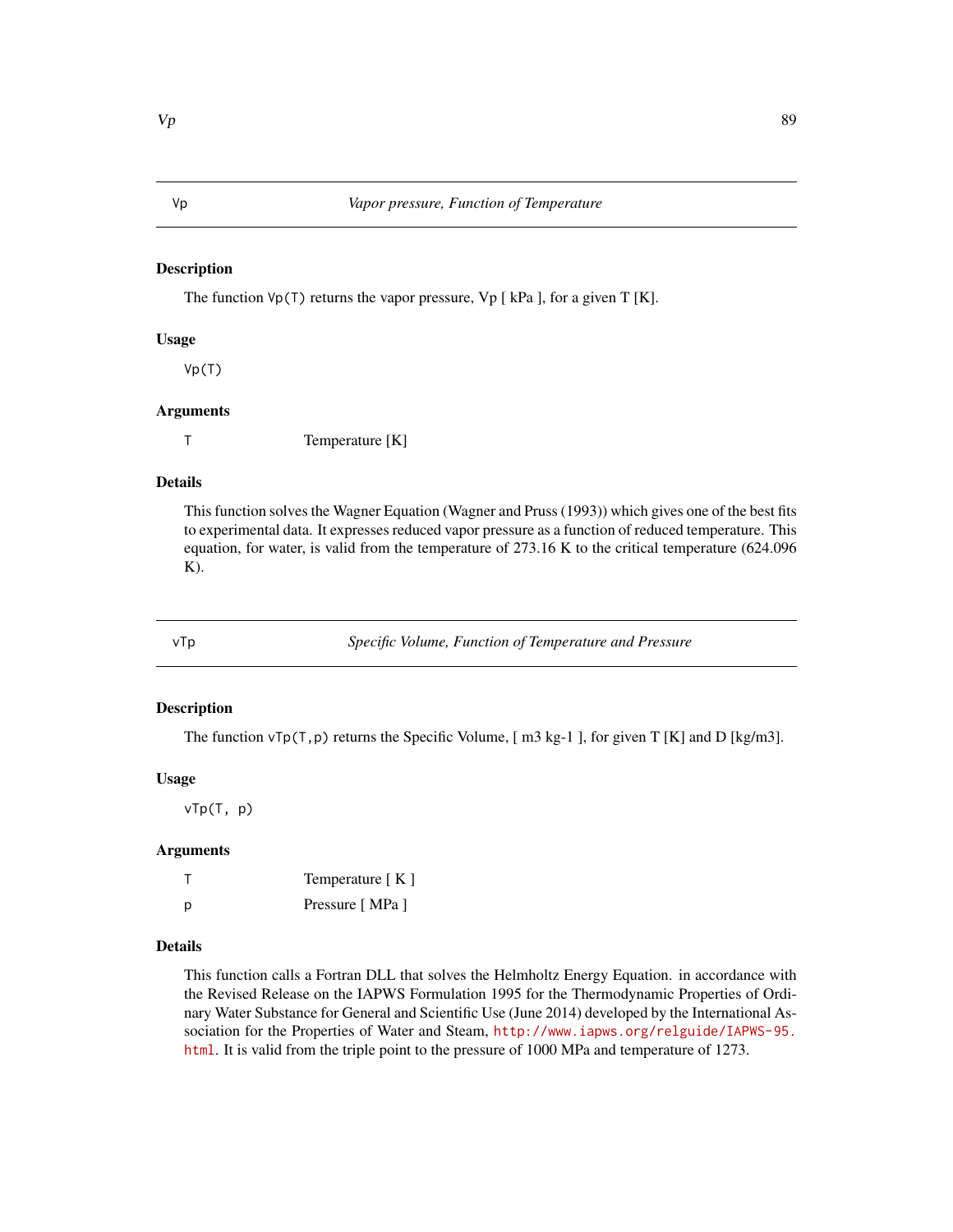# <span id="page-89-0"></span>Value

The Specifiv Volume: v [ m3 kg-1 ] and an (if an error occur: [errorCodes\)](#page-30-0)

#### Examples

```
T < -500.
p <- 10.0003858
v \leftarrow vTp(T,p)v
```
wfT *Speed of Sound of Fluid Phase, Function of Temperature*

#### Description

The function wfT(T) returns the Speed of Sound of Fluid Phase [m s-1], wf, for given T [K].

#### Usage

wfT(T)

#### Arguments

T Temperature [ K ]

# Details

This function calls a Fortran DLL that solves the Helmholtz Energy Equation. in accordance with the Revised Release on the IAPWS Formulation 1995 for the Thermodynamic Properties of Ordinary Water Substance for General and Scientific Use (June 2014) developed by the International Association for the Properties of Water and Steam, [http://www.iapws.org/relguide/IAPWS-95.](http://www.iapws.org/relguide/IAPWS-95.html) [html](http://www.iapws.org/relguide/IAPWS-95.html). It is valid from the triple point to the pressure of 1000 MPa and temperature of 1273.

# Value

The Speed of Sound of Fluid Phase: wf [ m s-1 ] and an Error Message (if an error occur: [error-](#page-30-0)[Codes\)](#page-30-0)

```
T < -450.
wf < -wf(T)wf
```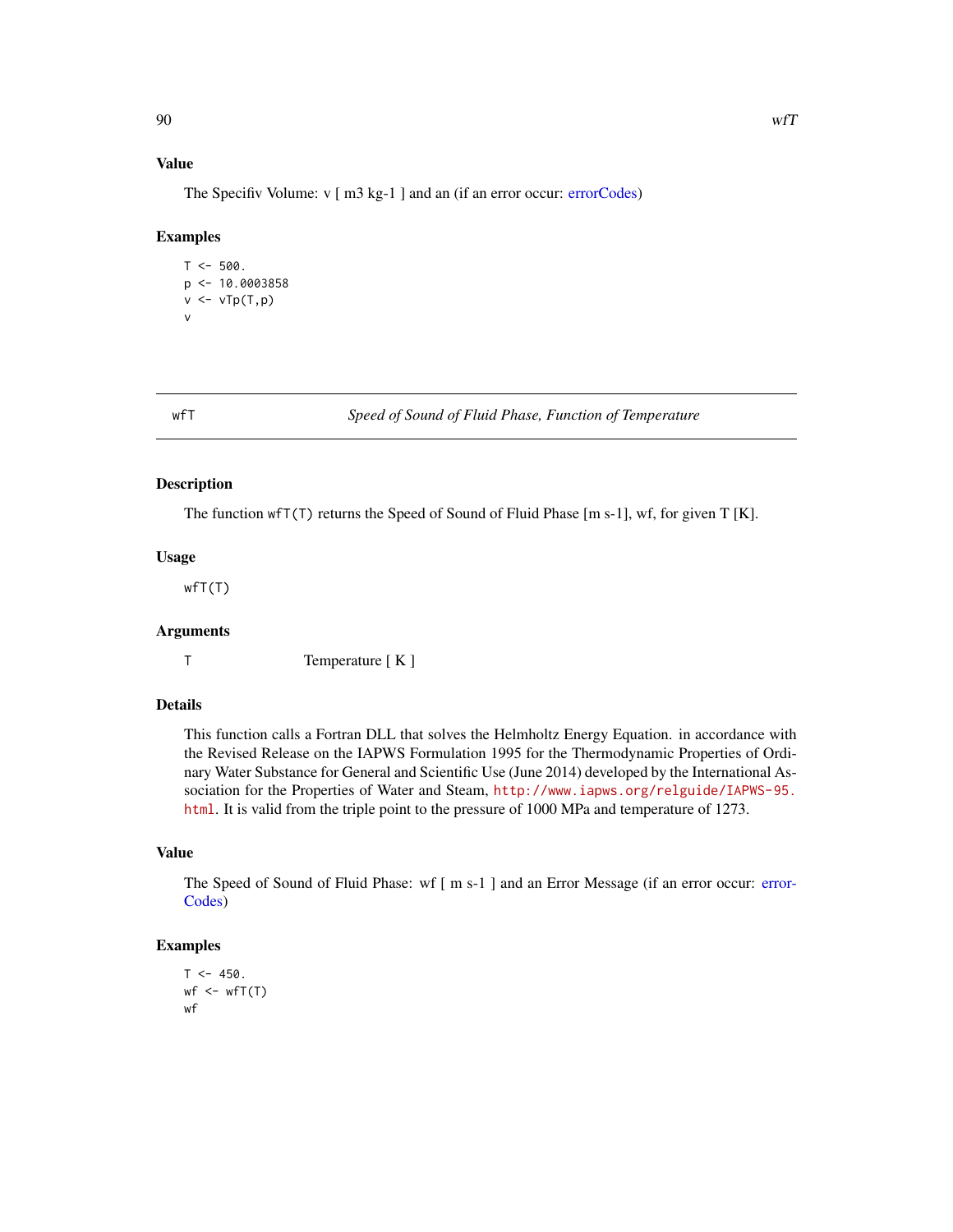<span id="page-90-0"></span>The function wgT(T) returns the Speed of Sound of Gas Phase [m s-1], wg, for given T [K].

# Usage

wgT(T)

#### Arguments

T Temperature [ K ]

# Details

This function calls a Fortran DLL that solves the Helmholtz Energy Equation. in accordance with the Revised Release on the IAPWS Formulation 1995 for the Thermodynamic Properties of Ordinary Water Substance for General and Scientific Use (June 2014) developed by the International Association for the Properties of Water and Steam, [http://www.iapws.org/relguide/IAPWS-95.](http://www.iapws.org/relguide/IAPWS-95.html) [html](http://www.iapws.org/relguide/IAPWS-95.html). It is valid from the triple point to the pressure of 1000 MPa and temperature of 1273.

# Value

The Speed of Sound of Gas Phase: wg [ m s-1 ] and an Error Message (if an error occur: [errorCodes\)](#page-30-0)

# Examples

```
T < -450.
wg \leftarrow wgT(T)wg
```
wTD *Speed of Sound, Function of Temperature and Density*

#### Description

The function  $wTD(T, D)$  returns the Speed of Sound in water, w [ m s-1 ], for given T [K] and D [kg/m3].

### Usage

wTD(T, D)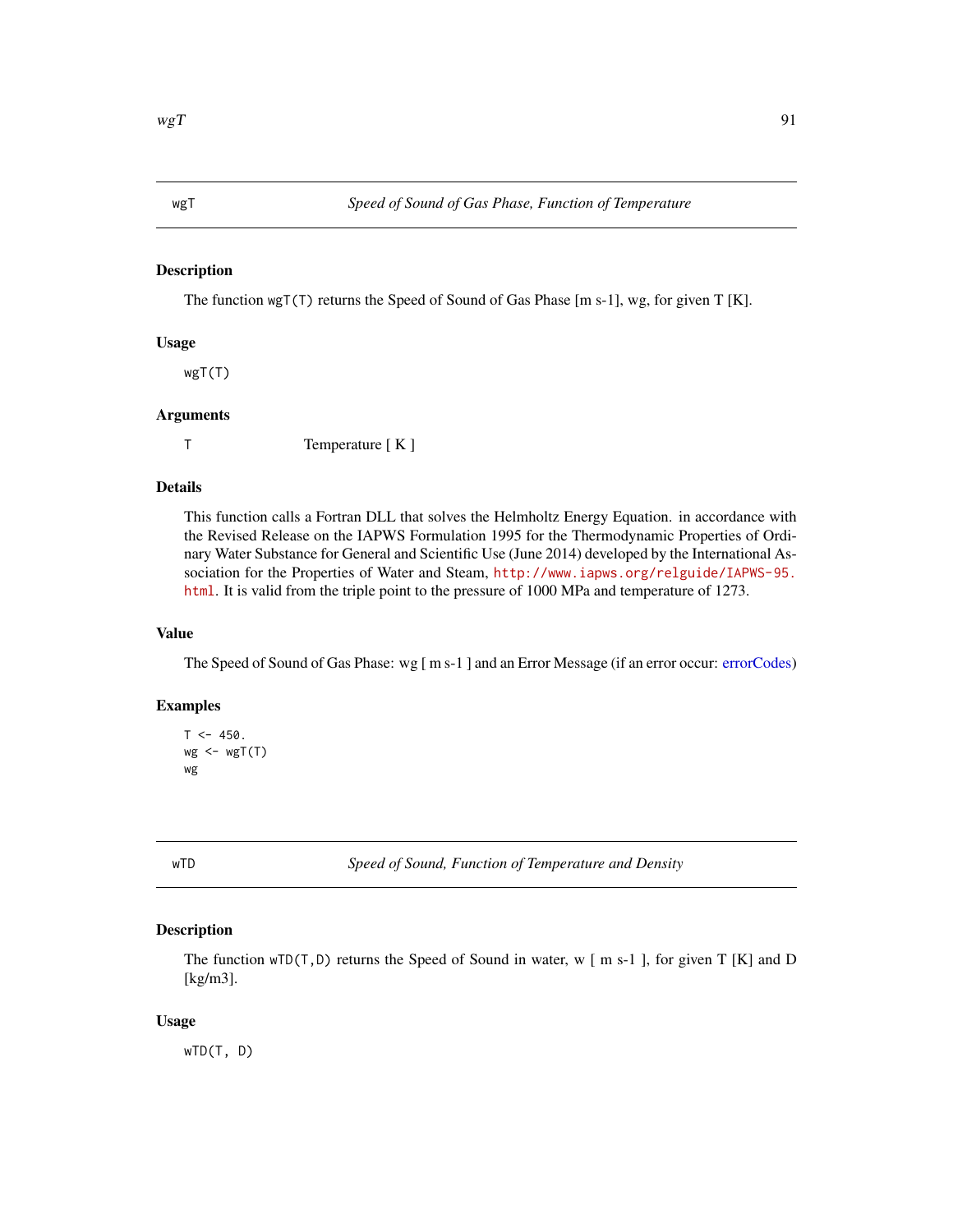#### <span id="page-91-0"></span>Arguments

|     | Temperature $K \mid K$ |
|-----|------------------------|
| - D | Density [ kg m-3 ]     |

# Details

This function calls a Fortran DLL that solves the Helmholtz Energy Equation. in accordance with the Revised Release on the IAPWS Formulation 1995 for the Thermodynamic Properties of Ordinary Water Substance for General and Scientific Use (June 2014) developed by the International Association for the Properties of Water and Steam, [http://www.iapws.org/relguide/IAPWS-95.](http://www.iapws.org/relguide/IAPWS-95.html) [html](http://www.iapws.org/relguide/IAPWS-95.html). It is valid from the triple point to the pressure of 1000 MPa and temperature of 1273.

#### Value

The Speed of Sound: w [ m s-1 ]

Error message (if an error occur)

The Speed of Sound: w [ m s-1 ] and an Error Message (if an error occur: [errorCodes\)](#page-30-0)

#### Examples

```
T < -500.
D \le -0.435w \leftarrow wTD(T, D)w
```
wTp *Speed of Sound, Function of Temperature and Pressure*

# Description

The function  $wTp(T,p)$  returns the Speed of Sound, [m s-1], for given T [K] and D [kg/m3].

#### Usage

wTp(T, p)

# Arguments

|   | Temperature [K] |
|---|-----------------|
| D | Pressure [MPa ] |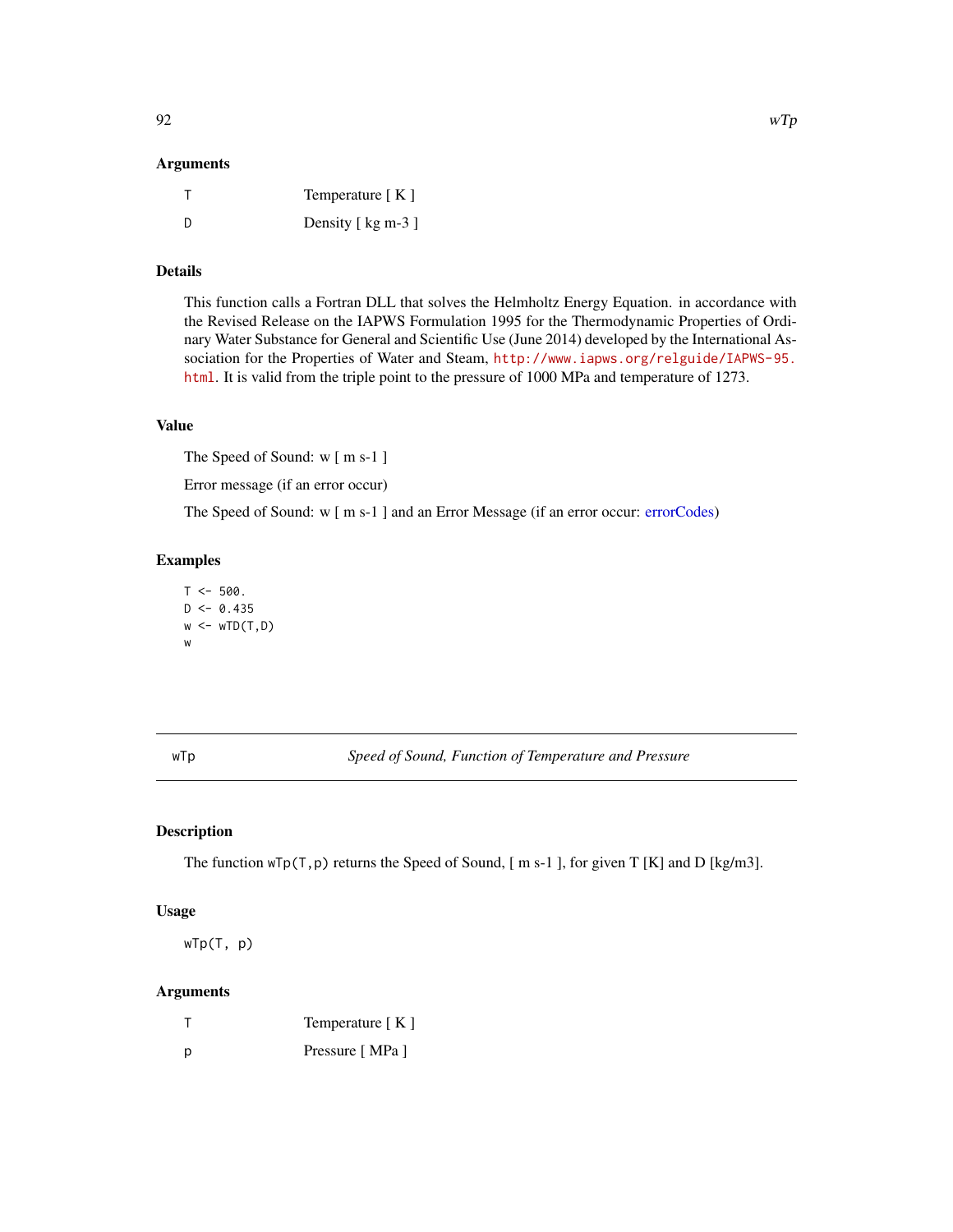# <span id="page-92-0"></span> $ZTD$  93

# Details

This function calls a Fortran DLL that solves the Helmholtz Energy Equation. in accordance with the Revised Release on the IAPWS Formulation 1995 for the Thermodynamic Properties of Ordinary Water Substance for General and Scientific Use (June 2014) developed by the International Association for the Properties of Water and Steam, [http://www.iapws.org/relguide/IAPWS-95.](http://www.iapws.org/relguide/IAPWS-95.html) [html](http://www.iapws.org/relguide/IAPWS-95.html). It is valid from the triple point to the pressure of 1000 MPa and temperature of 1273.

#### Value

The Speed of Sound: w [ m s-1 ] and an (if an error occur: [errorCodes\)](#page-30-0)

# Examples

```
T < -500.
p <- 10.0003858
w \leftarrow wTp(T, p)w
```
ZTD *Compressibility Factor, Function of Temperature and Density*

#### Description

The function  $ZTD(T, D)$  returns the Compressibility Factor, Z [ - ], for given T [K] and D [kg/m3].

#### Usage

ZTD(T, D)

#### Arguments

|     | Temperature $K \,$ ] |
|-----|----------------------|
| - D | Density [ kg m-3 ]   |

# Details

This function calls a Fortran DLL that solves the Helmholtz Energy Equation. in accordance with the Revised Release on the IAPWS Formulation 1995 for the Thermodynamic Properties of Ordinary Water Substance for General and Scientific Use (June 2014) developed by the International Association for the Properties of Water and Steam, [http://www.iapws.org/relguide/IAPWS-95.](http://www.iapws.org/relguide/IAPWS-95.html) [html](http://www.iapws.org/relguide/IAPWS-95.html). It is valid from the triple point to the pressure of 1000 MPa and temperature of 1273.

# Value

The Compressibility Factor and an Error Message (if an error occur: [errorCodes\)](#page-30-0)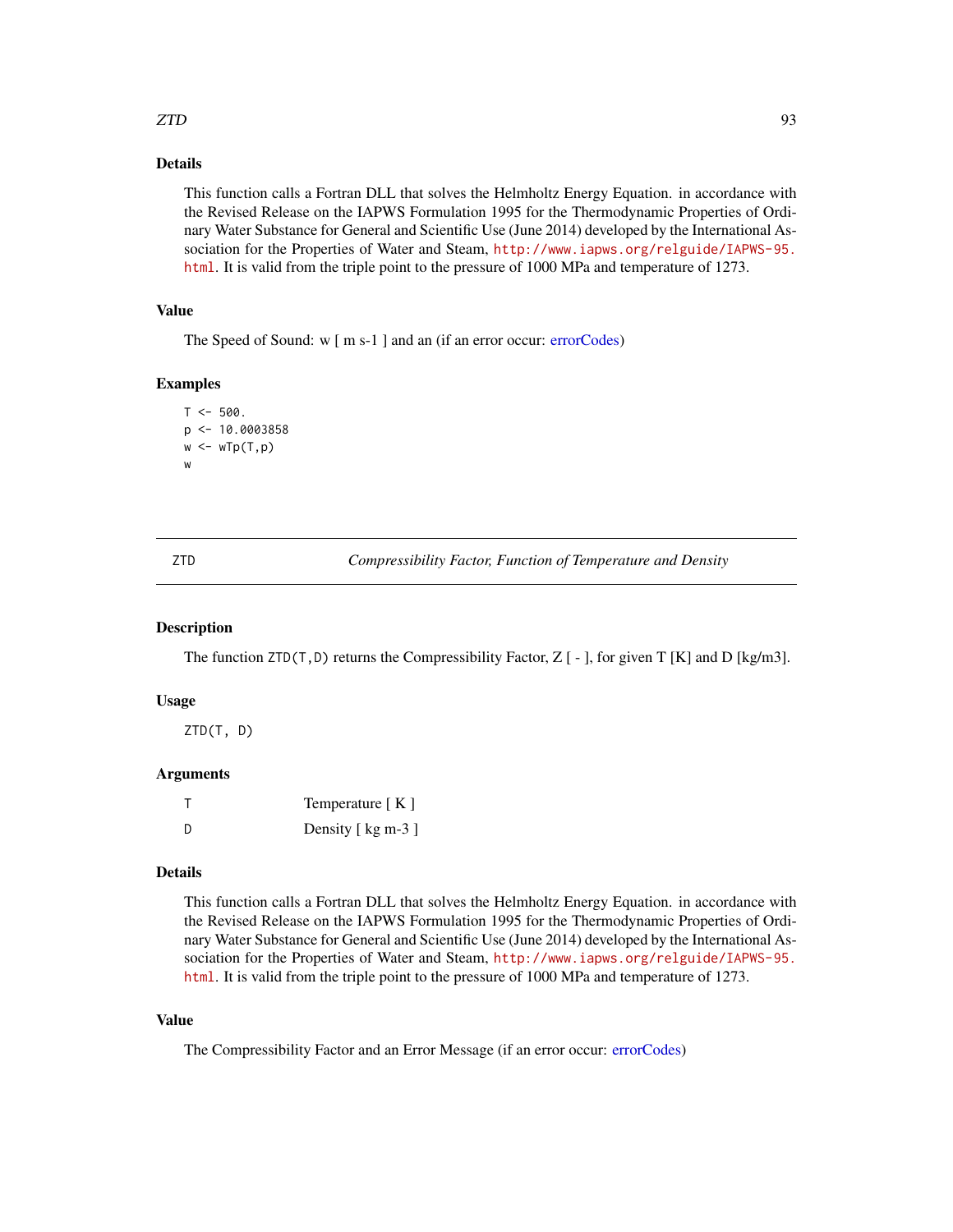# Examples

 $T < -500$ .  $D \le -838.025$  $z \leftarrow \text{ZTD}(T,D)$ z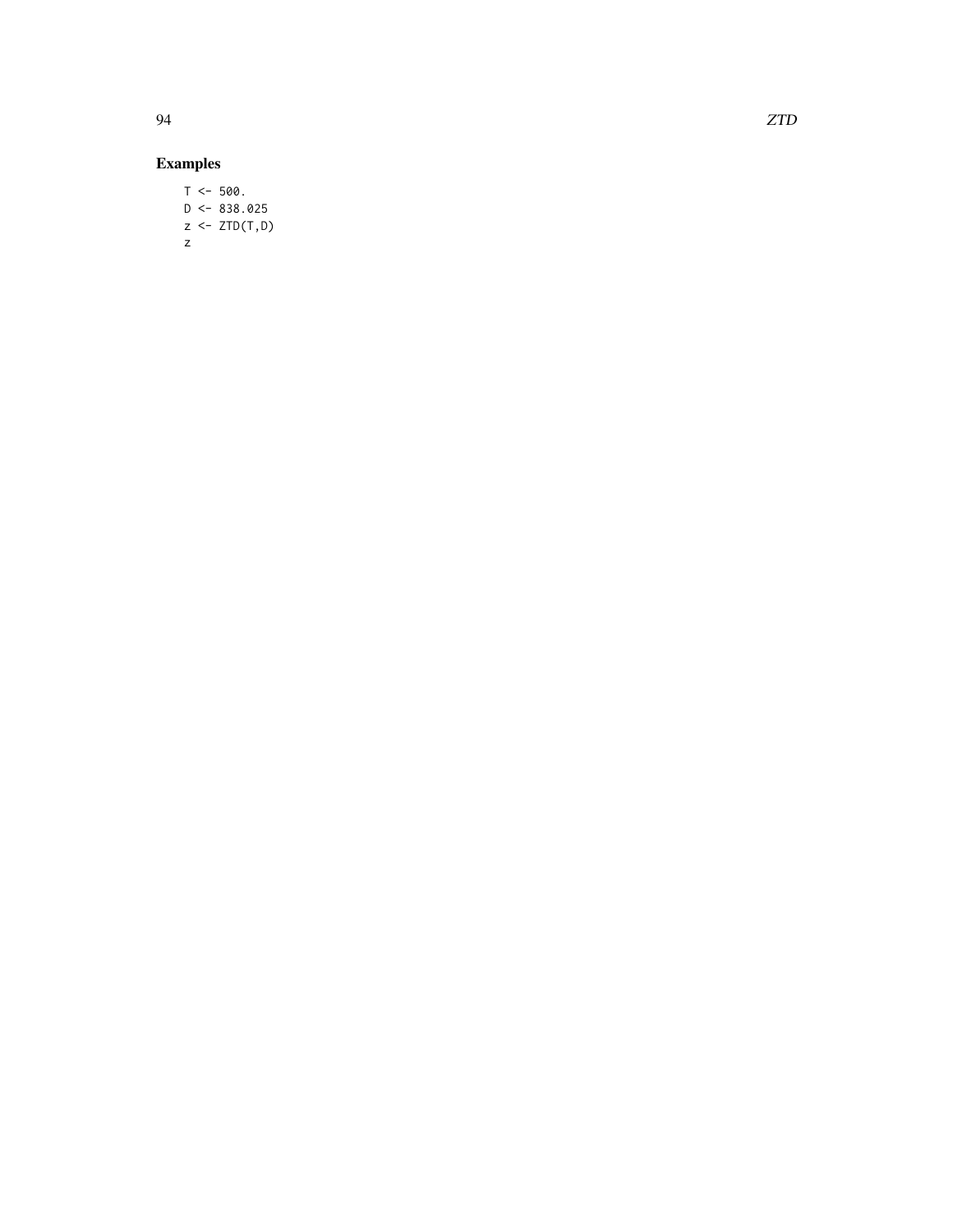# Index

| *Topic datasets<br>errorCodes, 31 | errorCodes, 4, 6-12, 14-19, 21-26, 28-30,<br>31, 32-37, 39, 41-54, 57-59, 68,<br>70-72, 74, 77-88, 90-93 |
|-----------------------------------|----------------------------------------------------------------------------------------------------------|
| BT, 4                             | <b>fTD</b> , 31                                                                                          |
| CndTD, 5<br>CpfT, 5               | fTp, 32<br>FugaTp, 33                                                                                    |
| CpgT, 6                           | GibbsTp, 34                                                                                              |
| CpTD, 7<br>CpTp, 8                | hCrit, 34                                                                                                |
| CT, 9<br>$Cvff$ , $9$             | hfT, 35<br>hgT, $36$                                                                                     |
| Cvg $T$ , $10$<br>CvTD, 11        | hps, $36$<br>hpTcteTab, 37                                                                               |
| CvTp, 12                          | hTD, 38                                                                                                  |
| DCrit, $13$                       | hTp, 39<br>hTpcteTab, 40                                                                                 |
| $d$ DdTTD, $13$<br>dDdTTp, 14     | JTcTD, 41                                                                                                |
| Dfp, 15<br>Dfs, $16$              | KapaTD, 42                                                                                               |
| DfT, 16                           | KViscTD, 43                                                                                              |
| DfTr, 17<br>Dgp, 18               | pCrit, 43<br>phi0, 44                                                                                    |
| Dgs, 18<br>DgT, 19                | phi0D, 45<br>phi0DD, 46                                                                                  |
| DgTr, 20                          | phi0DT, 47                                                                                               |
| Dhs, 20<br>dpdDTD, 21             | phi0T, 47<br>phi0TT, 48                                                                                  |
| dpdDTp, 22<br>dpdTTD, 23          | phir, 49<br>phirD, 50                                                                                    |
| dpdTTp, 24                        | phirDD, 51                                                                                               |
| Dph, 25<br>Dps, $25$              | phirDT, 52<br>phirT, 53                                                                                  |
| DpTcteTab, 26<br>DTh, 27          | phirTT, 54<br>pMeltT, 55                                                                                 |
| DTp, 28                           | PrandtTD, 56                                                                                             |
| DTpcteTab, 29<br>DTs, 30          | pSatD, 56<br>pSats, 57                                                                                   |